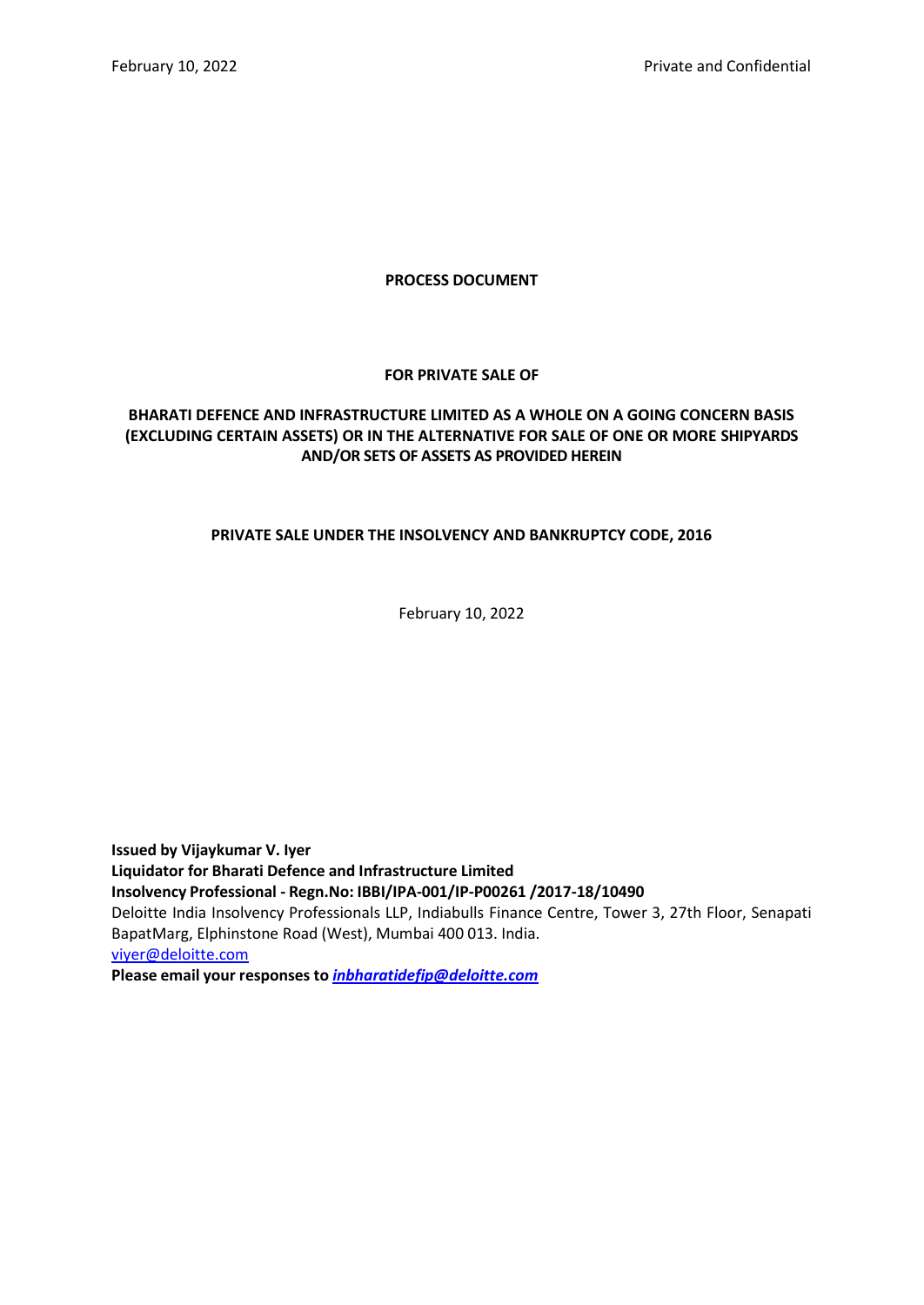#### **DISCLAIMER**

*This disclaimer applies to this Process Document, and any information disclosed by the Liquidator its Representatives or its advisors, whether in this Process Document or the Data Room or otherwise whether prior to the issuance of this Process Document or otherwise. It is clarified as a matter of abundant caution that only a Bidder can submit a Bid pursuant to and subject to the terms and conditions of this Process Document.*

*This Process Document has been issued for general information only, without regard to any specific objectives, suitability, financial situations and needs of any particular person and does not constitute any agreement or recommendation of an offer to buy, purchase or subscribe to any securities or assets mentioned therein. This Process Document cannot be assigned or transferred in any manner* whatsoever to any person other than the Bidder and is intended for use only by the person to whom it *is issued. This Process Document has been issued by the Liquidator in furtherance of the provisions of the Insolvency and Bankruptcy Code 2016 ("Code"/"IB Code"/"IBC") and the Insolvency and Bankruptcy Board of India (Liquidation Process) Regulations 2016 ("Liquidation Regulations") to set out the process for inviting Bids for acquisition of Bharati Defence and Infrastructure Limited ("Company"), as a whole, on a going concern basis (excluding certain assets) under Category A and shipyards and/ or set(s) of assets within each Parcel under Category B as described in Annexure II herein, collectively. Neither this Process Document nor anything contained herein shall form the basis of or be relied upon in connection with any contract or commitment whatsoever. Nothing in these materials is intended by the Liquidator or its Representativesto be construed aslegal, accounting or tax advice.*

*Neither this Process Document, the fact of its distribution, nor anything contained herein, or anything in relation thereto, should form the basis of, or be relied upon in connection with any contract, agreement, undertaking, understanding or any commitment or investment decision whatsoever. Nothing in this Process Document, materials relating to the Process Document, or the opinions, if any, contained in this Process Document is intended to be construed as legal, accounting or tax advice by the Liquidator or by DIIPE (as defined below), the professional advisors to the Liquidator or any other advisor or consultant appointed by the Liquidator. This Process Document is personal and specific to each Bidder and does not constitute an offer or invitation or solicitation of an offer to the public or to any other Person within or outside India.*

*This document is neither an agreement nor an offer by the Liquidator to the Bidders or any other Person. The purpose of this document is to provide the Bidders with information that may be usefulto them in submitting their Bids pursuant to this document. This document may not be appropriate for all Persons, and it is not possible for the Liquidator or his Representatives to consider the objectives, financial situation and particular needs of each party who reads or uses this document.This document does not constitute any recommendation of an offer to acquire the Company as a whole on a going concern basis or to acquire shipyards and/ or set(s) of assets within each Parcel under Category B as described in Annexure II herein, collectively. This document is issued without regard to suitability, financial situations and needs of any particular Person.*

*Past performance is not a guide for future performance. Forward-looking statements are not predictions and may be subject to change without notice. Actual results may differ materially fromthe forward-looking statements due to various factors. In so far as the information contained in this Process Document includes current or historical information, the accuracy, authenticity,correctness, fairness, and completeness of such information cannot be guaranteed. No statement,fact, information (whether current or historical) or opinion contained herein should be construed as a representation or warranty, express orimplied, ofthe Liquidatorincluding, his Representativesor the Company; and none of the Liquidator, the Company, their Representatives, or any other*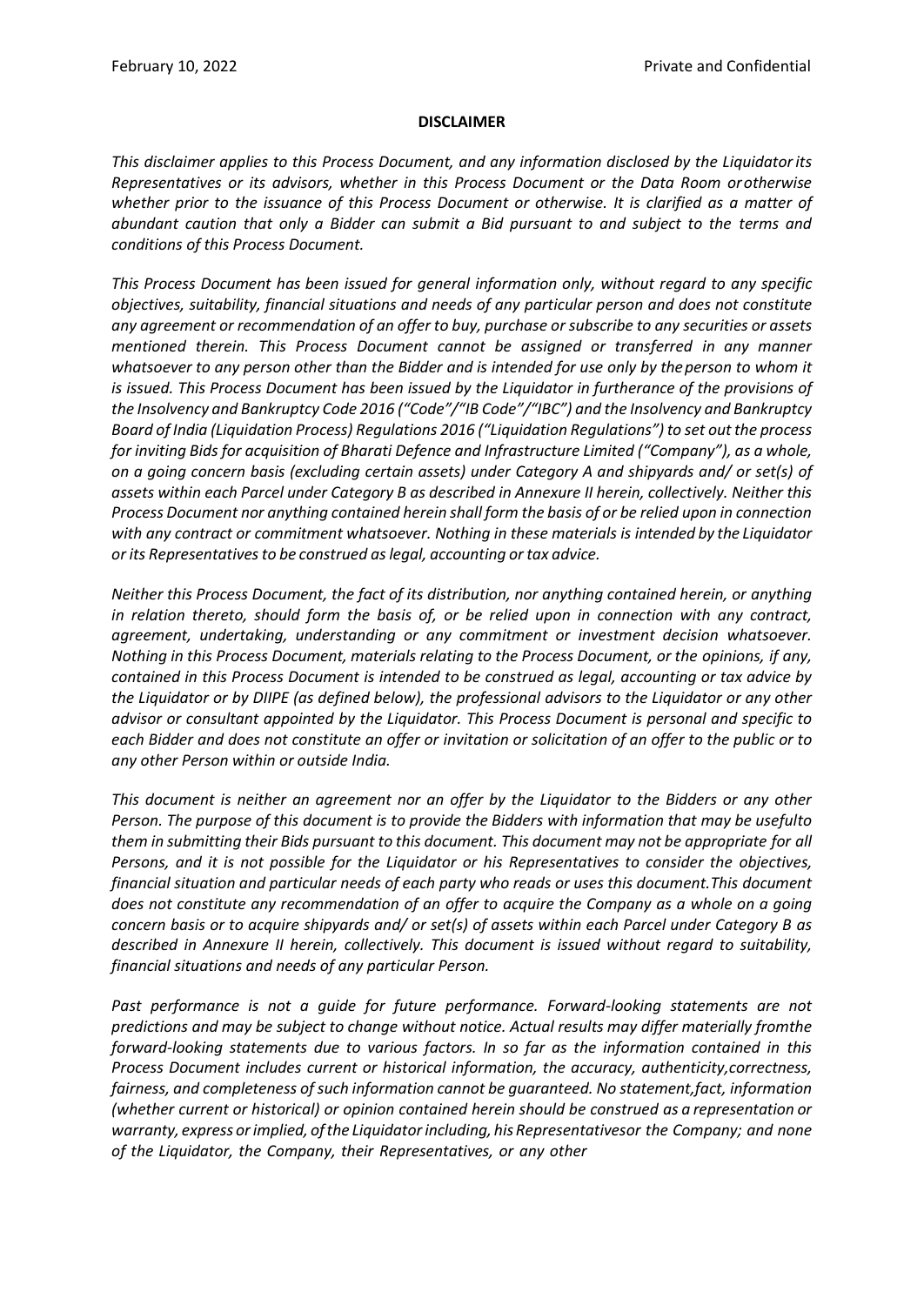*persons/ entities shall be held liable for the authenticity, accuracy, correctness or completeness ofany such statements, facts, information or opinions. This Process Document has not and will or may not be reviewed or approved by any statutory or regulatory authority in India or by any stock exchange in India. This Process Document may not be all inclusive and may not contain all of the information that the Bidder may consider material. Each Bidder should, conduct their own investigations, diligence, and analysis and should check the accuracy, adequacy, correctness, reliability and completeness of the assumptions, assessments, statements and information contained in this document and obtain independent advice from appropriate sources. By way of acceptance of this Process Document, the recipient shall be deemed to have acknowledged that ithas not relied upon any statements made or information provided by the Liquidator or any Representative or other advisor or consultant appointed by the Liquidator while preparing and submitting its Bid and nor has it been induced to enter into definitive agreements (if any), based on these statements and information.*

*This Process Document and information contained herein or disclosed pursuant to the terms of this document or any part of such information should not be printed, reproduced, transmitted, sold, distributed or published by the recipient without prior written approval from the Liquidator. Neither the Liquidator nor his Representatives shall be liable for any damages, whether direct or indirect, incidental, special or consequential including loss of revenue or profits that may arise from or in connection with the use of this Process Document or due to participating in the Bid Process, including for the Bidder not being selected as the Successful Bidder or on account of any decision taken by the Liquidator in connection with or pursuant to the Bid Process. The recipient acknowledges and agrees that all of the information contained herein is confidential and subject to the Confidentiality Undertaking (as defined below) executed by the recipient, and the recipient agrees to keep the information confidential.*

*By accepting a copy of this document, the recipient accepts the terms of this disclaimer notice, which forms an integral part of this document. Further, no person (including the Bidder) shall be entitled under any law, statute, rules or regulations or tort, principles of restitution or unjust enrichment or otherwise to claim for any loss, damage, cost or expense which may arise from or be incurred or suffered on account of anything contained in this document or otherwise, includingthe accuracy, adequacy, authenticity, correctness, completeness orreliability ofthe information oropinions contained in this document and any assessment, assumption, statement or information contained therein or deemed to form part of this document, and the Liquidator, the Company andtheir advisors, affiliates, directors, employees, agents and Representatives do not have any responsibility or liability for any such information or opinions and therefore, any liability or responsibility is expressly disclaimed.*

*The Liquidator may at its absolute discretion but without being under any obligation to do so, update, amend or supplement the information, assessment or assumptions contained in this Process Document. Further, the Bidder must specifically note that the Liquidator reserves the rightto change, update, amend, supplement, modify, add to, delay or otherwise annul or cease the BidProcess at any point in time, for any reason whatsoever determined in their sole discretion withoutany obligation, including to notify any person of such revision or changes.*

*In providing this document, the Liquidator or its Representatives do not undertake any obligationto provide the Bidders with access to any additional information or to update, expand, revise or amend the information, or to correct any inaccuracies which may become apparent in this or anyother document.*

The issue of this Process Document does not imply that the Liquidator is bound to select a Bidder as a *Successful Bidder in respect of its Bid and the Liquidator reserves the right to reject at any stage all or any of the Bidder or Bid without assigning any reason whatsoever and without incurringany liability whatsoever.*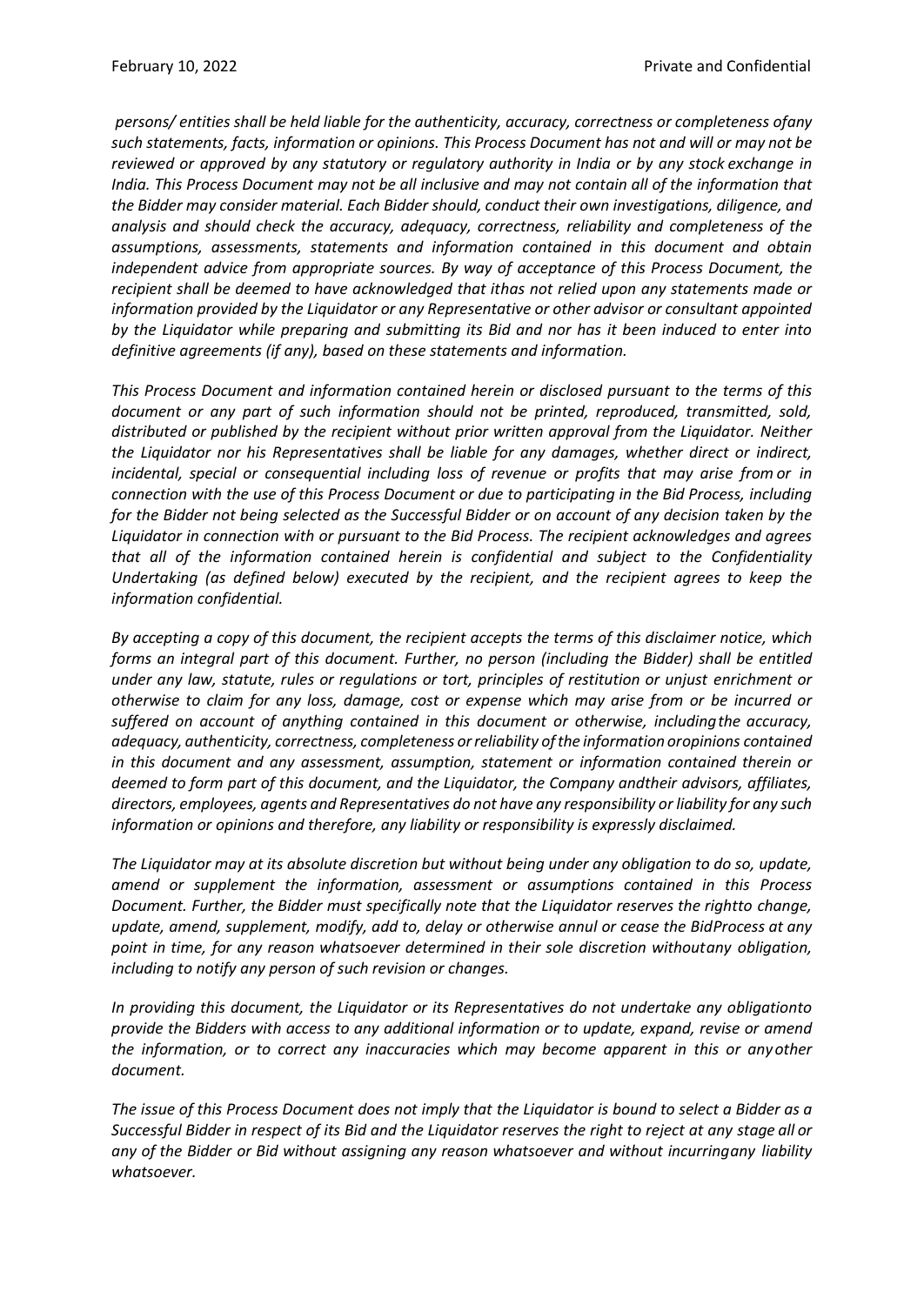*Each Bidder shall bear all its costs associated with or relating to the preparation and submission of any documents (including the Bid) pursuant to this Process Document, including but not limited to preparation, copying, postage, delivery fees, expenses associated with any demonstrations or presentations which may be required by the Liquidator and any other costs incurred in connectionwith or relating to its Bid.*

*The Bidders are prohibited from giving or offering any gift, bribe or inducement and any attempt to any such act on behalf of the Bidder towards the Liquidator or the Company or any of their Representatives for showing any favor in relation to this Process Document or the process set out herein, shall render the Bidder to such liability and penalty as the Liquidator may deem proper, including but not limited to immediate disqualification and exclusion from the Bid Process contemplated hereunder. Neither the information in this Process Document nor any other writtenor oral information provided by the Liquidator or any advisor, Representative or consultant is intended to form the basis for inducement for submission of any document or information or a Bidby any Bidder.*

*This Process Document contains confidential, proprietary and/orlegally privileged information andmust be kept confidential by the recipient. By accepting a copy of this document (whether by receipt of an electronic copy of the Process Document or access to the Data Room pursuant to theterms of this Process Document or by downloading the Process Document or otherwise) ("Acceptance"), the recipient accepts the terms of this disclaimer notice, which forms an integral part ofthis document. The recipient should not use this Process Document and any other documentannexed herewith and/or otherwise provided for any other purpose other than for the preparation of the Bid. Further, no* representation or warranty, expressed or implied, is made or given by or on behalf of any person as to *the accuracy, authenticity, completeness, or fairness of the informationor opinions contained in this Process Document and Acceptance of the Process Document by the Bidder shall be deemed to be an unconditional acknowledgement by the Bidder that the Company,the Liquidator, its Representatives* and all their professional advisors do not accept any responsibility or liability for any information in the *Process Document. In addition to other disclaimer(s) of/by the Liquidator in this Process Document, the Liquidator hereby further disclaims any and all liability for any statements made or omitted to be made in this Process Document or, any action taken or omitted to be taken pursuant to this Process Document.*

*While the data/information provided in this Process Document or the Data Room, has been prepared and provided in good faith based on the information shared by the personnel of the Company (as relevant), the Liquidator, his advisors and his Representatives have not verified such information, and shall not accept any responsibility or liability whatsoever in respect of any statements or omissions herein, or of the accuracy, correctness, completeness or reliability of information in this Process Document or the Data Room, or incur any liability under any law, statute, rules or regulations or tort, principles of restitution or unjust enrichment, equity or otherwise, even if any loss or damage is caused to any Bidder by any act or omission on their part.The Bidders are required to make their own assessments of the information provided including in the Data Room.*

*In no circumstances may the Bidders(s) or their officers, employees, agents and professional advisers make contact with the management, employees, customers, agents or suppliers of the Company until permission to do so is given in writing by the Liquidator.*

*The benefit of all disclaimers, confirmations, acceptances and representations made or accepted by the recipient in this Process Document shall accrue to the benefit of the Stakeholders of the Company, the Liquidator, its Representatives and advisors.*

*Nothing contained in this Process Document shall be deemed to relieve, wholly or partially, directlyor indirectly, the Bidders from their compliance with the Insolvency Bankruptcy Code, any other law in*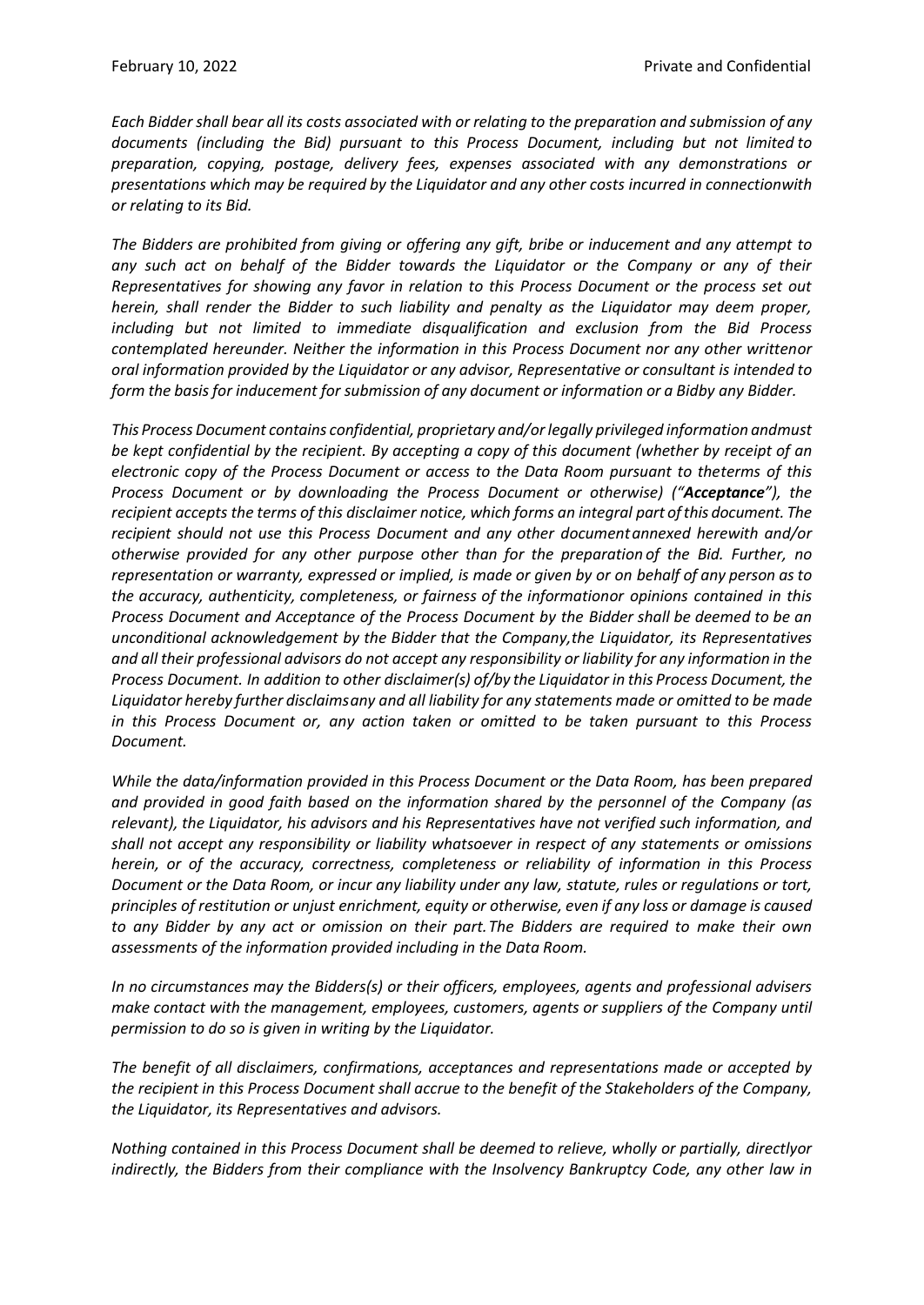*force, and/ or any instrument having the force of law, as may be applicable to them. The Biddershall inform themselves concerning, and shall observe and comply with, any applicable legalrequirements.*

*The laws of the Republic of India are applicable to this Process Document.*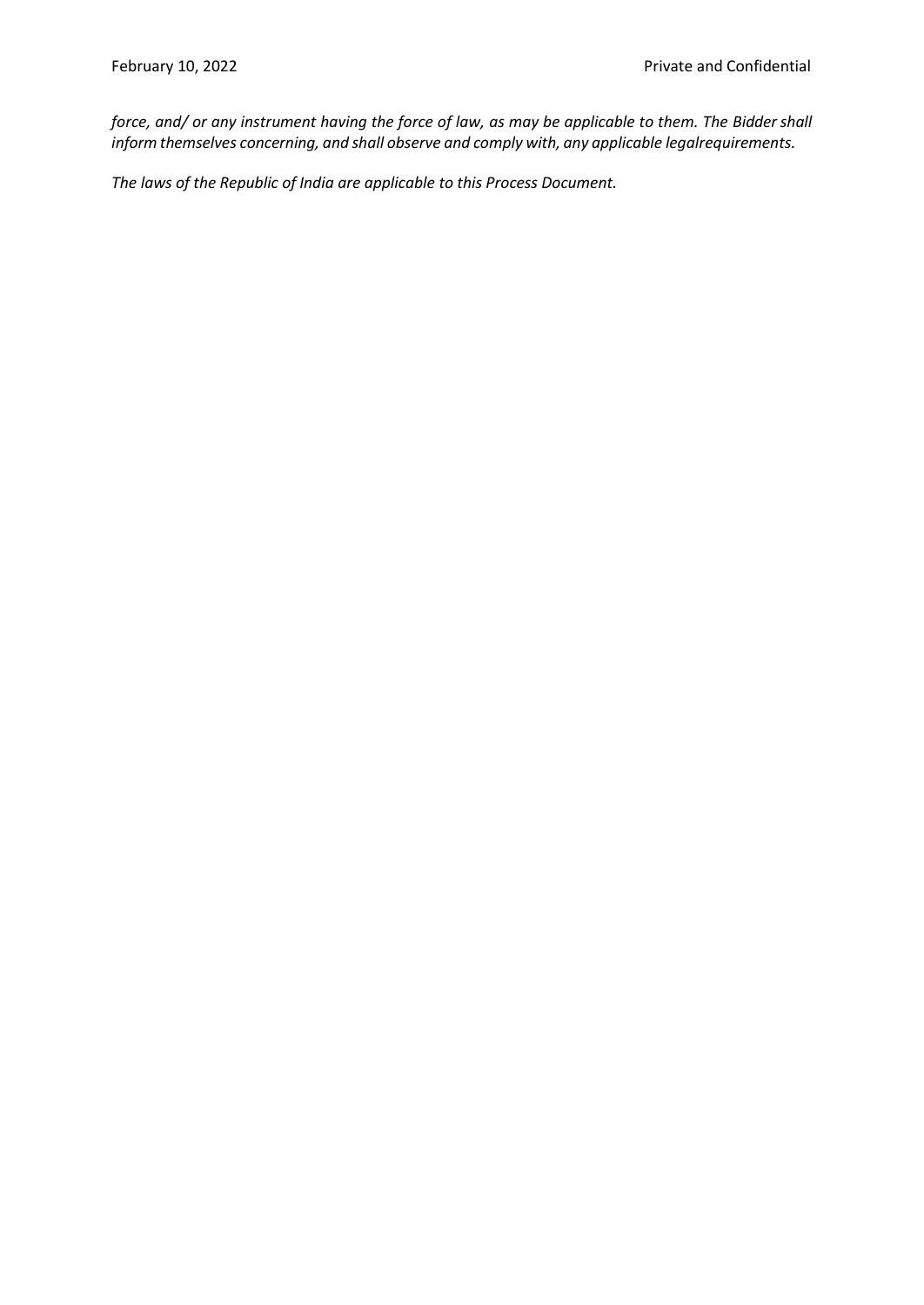### **TABLE OF CONTENTS**

| 1.  |                                                                        |
|-----|------------------------------------------------------------------------|
| 2.  |                                                                        |
| З.  |                                                                        |
| 4.  |                                                                        |
| 5.  |                                                                        |
| 6.  |                                                                        |
| 7.  |                                                                        |
| 8.  |                                                                        |
| 9.  |                                                                        |
| 10. |                                                                        |
|     |                                                                        |
|     |                                                                        |
|     |                                                                        |
|     |                                                                        |
|     |                                                                        |
|     | FORMAT III: FORMAT OF AFFIDAVIT BY BIDDER UNDER 29A OF THE IB CODE  53 |
|     |                                                                        |
|     |                                                                        |
|     |                                                                        |
|     |                                                                        |
|     |                                                                        |
|     |                                                                        |
|     |                                                                        |
|     |                                                                        |
|     | FORMAT XII: CHECKLIST FOR SUBMISSION OF SUPPORTING DOCUMENTS 72        |
|     |                                                                        |
|     |                                                                        |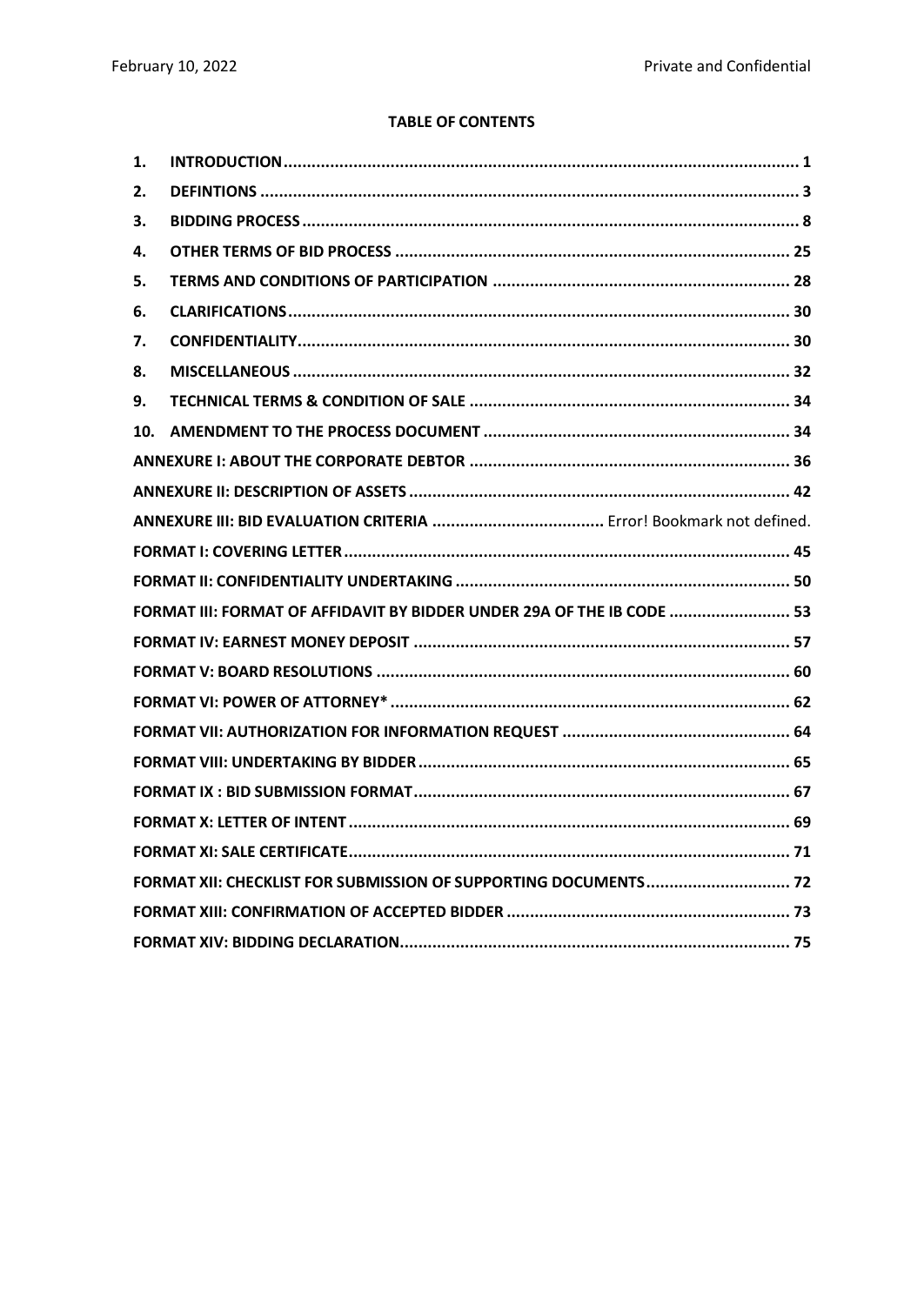# <span id="page-6-0"></span>**1. INTRODUCTION**

- 1.1 Bharati Defence and Infrastructure Limited ("**Company**" or **"Corporate Debtor"** or **"CD"** or "**BDIL**"), formerly known as Bharati Shipyard Limited, was incorporated in June, 1976 with its first yard at Ratnagiri, and has been engaged in design, construction and repair of ships and rigs for defense and commercial entities. The Company was initiated as a partnership firm in 1973 which was converted into Limited Company in 1976 and later to a Public Limited Company in 1996. In 2015, Bharati Shipyard Limited was renamed to Bharati Defence and Infrastructure Limited.
- 1.2 BDIL was listed in December 2004 and was oversubscribed by 78x. In 2008, BDIL developed its biggest shipbuilding facility at Dabhol (Maharashtra) by relocating the Swan-Hunter & Wigham Richardsonassets from the UK. BDIL now has five shipyards with presence on both the west and east coast of India. The current shipyard locations for the Company include Ratnagiri, Usgaon - Dabhol, Mangalore, and a 51% stake in the Pinky Shipyard Limited – Goa where all the assets in the yard are owned by BDIL. Further details are available in **Annexure I**.
- 1.3 BDIL went into stress post 2007 impacted by the global and domestic slowdown in the shipbuilding industry, leveraged acquisition of associates / subsidiaries, advancement of loans & advances to subsidiaries/associate/Joint ventures for acquisition, elongated operational cycle, high finance costs, bank guarantee invocations, delay in receipt of receivables etc.
- 1.4 An application was filed by Edelweiss Asset Reconstruction Company Limited before the Adjudicating Authority u/s 7 of the Code to initiate corporate insolvency resolution process ("**CIRP**") against the Company under the provisions of the Code. On June 6, 2017, the Adjudicating Authority admitted the application and passed an order for commencement of CIRP of the Company, and appointed Mr. Dhinal Shah as the Resolution Professional of BDIL.
- 1.5 The CIRP of the Company was carried on, and a resolution plan was placed before the NCLT. By way of order dated 14 January, 2019 ("**Liquidation Order**"), the NCLT rejected the resolution plan submitted for BDIL, and directed commencement of liquidation proceedings of BDIL as perprovisions of Regulation 32(b) and 32(e) of the Liquidation Regulations, for sale of BDIL on a going concern basis, in the manner as laid down in Chapter III under Part II of the Code ("**Liquidation Commencement Date**"). Further, in terms of the Liquidation Order, with effect from the Liquidation Commencement Date, Mr. Vijaykumar V. Iyer has been appointed as the liquidator of the Company ("**Liquidator**").
- 1.6 By way of order dated 14 May, 2019 of the Hon'ble NCLAT, the Liquidator was directed to take steps as per Section 230 of Companies Act, 2013, to enter into a compromise or arrangement with the creditors, or class of creditors or members or class of members of BDIL.
- 1.7 However, despite taking best efforts to comply with various orders passed by Hon'ble NCLT and the Hon'ble NCLAT to endeavor to sell the Corporate Debtor as a going concern, and to take steps as per Section 230 of Companies Act, 2013, the Liquidator did not receive any compliant schemes of compromise or arrangement along with Earnest Money Deposit from any potential sponsor. In light of the same, the Liquidator sought for directions from the Hon'ble NCLT to take next steps in the liquidation process of BDIL including sale of assets/ business of BDIL as per the provisions of the Code.
- 1.8 The Hon'ble NCLT vide its order dated 18 December, 2020 has directed the Liquidator as follows: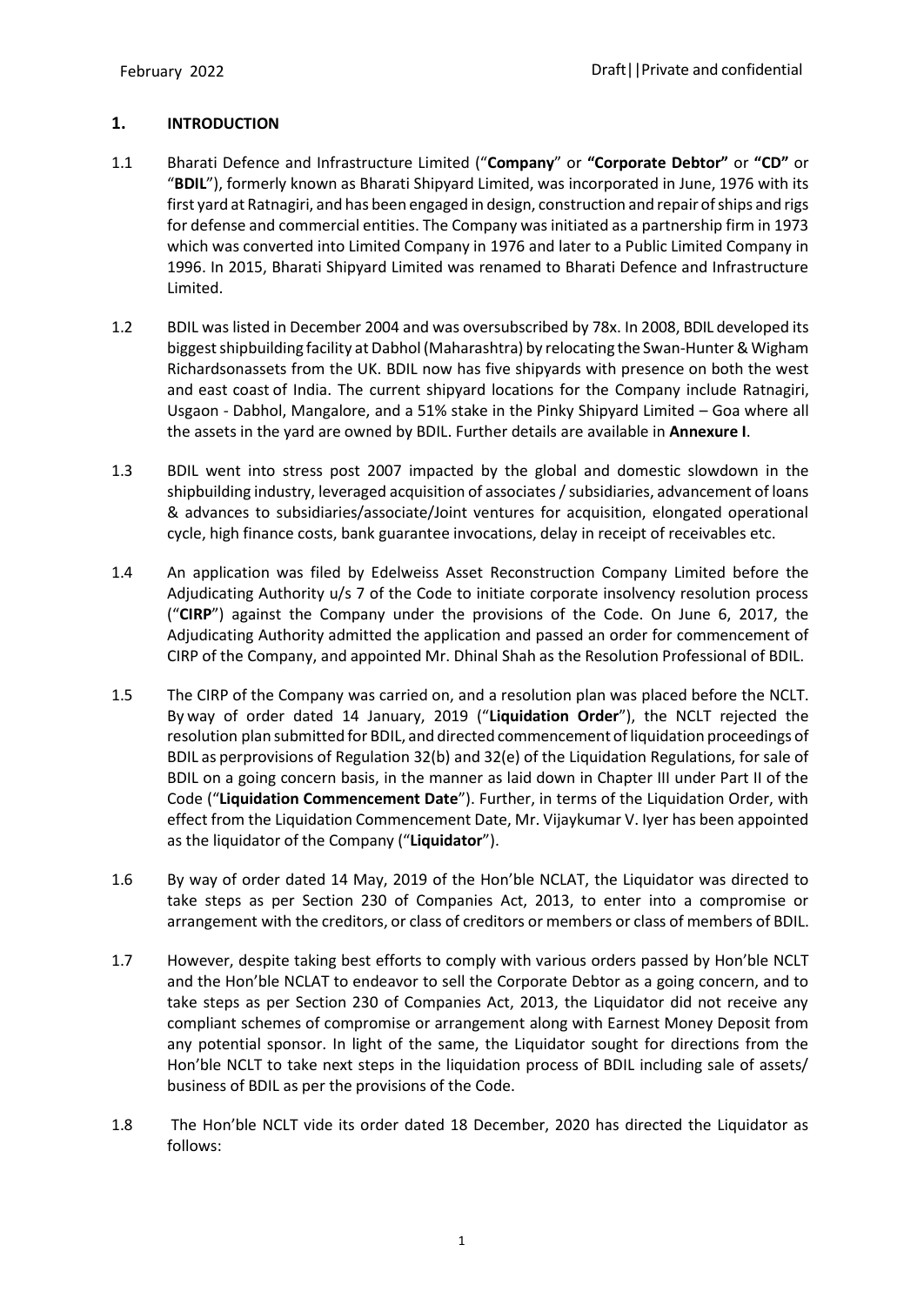*"The Applicant is directed to take further appropriate steps for liquidation of the CD, including sale of assets, collectively or in parcels or individually, as per the provisions of the Code and Rules made thereunder. He is directed to complete the process at the earliest."*

- 1.9 In view of the aforesaid, the Liquidator issued public announcements vide advertisement dated 23 February 2021 and 11 March 2021 inviting expressions of interest from applicants/prospective bidders to participate in the electronic auction sale process of the Corporate Debtor as a whole on a going concern basis. Considering that the aforesaid auction process did not evince satisfactory interest from bidders, the Liquidator had issued public announcements, published on 08, April, 2021 in the Business Standard (All Editions), Loksatta (All Maharashtra), Vartha Bharati Mangalore, Dainik Herald Goa, Aajkal Kolkata, Daily Sagar Ratnagiri and on website of BDIL <https://bdil.co.in/home/disclosures-under-liquidation/> in accordance with the provisions of Regulation 33 and Schedule I of the Liquidation Regulations, inviting expressions of interest for participation by interested Bidders in the E-auction process of the sale of Corporate Debtor as a whole on a going concern basis and sale of shipyards and/ or set(s) of assets pertaining to the different shipyards/ locations of BDIL, collectively. The aforesaid E-auction process resulted in identification of a successful bidder for the Kolkata Shipyard of BDIL.
- 1.10 Subsequently, the Liquidator had issued public announcement, published on  $21^{st}$  September, 2021 in the Business Standard (All Editions), Loksatta (All Maharashtra), Kannada Prabha Mangalore, Dainik Herald Goa, Aajkal Kolkata, Daily Sagar Ratnagiri, and Divya Bhaskar and on the website of BDIL [http://bdil.co.in/wp-content/uploads/2021/09/Public](http://bdil.co.in/wp-content/uploads/2021/09/Public-announcement-of-E-auction-dated-21st-September-2021.pdf)[announcement-of-E-auction-dated-21st-September-2021.pdf,](http://bdil.co.in/wp-content/uploads/2021/09/Public-announcement-of-E-auction-dated-21st-September-2021.pdf) in accordance with the provisions of Regulation 33 and Schedule I of the Liquidation Regulations, inviting expressions of interest for participation by interested Bidders in the E-auction process of the sale of Corporate Debtor as a whole on a going concern basis and sale of shipyards and/ or set(s) of assets pertaining to the different shipyards/ locations of BDIL, collectively. The Corporate Debtor as a going concern would not include the Kolkata Shipyard of BDIL for which already a successful bidder has been identified. The aforesaid e-auction resulted in identification of a successful bidder for assets located at leasehold warehouse in Bhandarli and leasehold Ghodbunder yard.
- 1.11 The Liquidator had issued public announcement, published on 1 November, 2021, in Business Standard (All Editions), Loksatta (All Maharashtra), Kannada Prabha Mangalore, Dainik Herald Goa, Aajkal Kolkata, Daily Sagar Ratnagiri, and Divya Bhaskar and on the website of the Corporate Debtor<https://bdil.co.in/home/disclosures-under-liquidation/> in accordance with the provisions of Regulation 33 and Schedule I of the Liquidation Regulations, inviting expressions of interest for participation by interested Bidders in the E-auction process of the sale of Corporate Debtor as a whole on a going concern basis and sale of shipyards and/ or set(s) of assets pertaining to the different shipyards/ locations of BDIL, collectively. The Corporate Debtor as a going concern did not include (i) the Kolkata Shipyard, assets located at Bhandarli godown and Ghodbunder yard of BDIL for which already successful bidders have been identified and (ii) the assets stored at Gultare Energy Projects Private Limited premises will not be included. The aforesaid e-auction resulted in identification of a successful bidder for the assets located at Goa.
- 1.12 The Hon'ble NCLAT also disposed off Company Appeal (AT) (Ins) 165 of 2021 and Company Appeal (AT) (Ins) 243 of 2021, involving BDIL by way of its order dated December 08, 2021, ("**NCLAT Order**"), and basis the principle of beneficial liquidation directed the Liquidator to put forward the proposals for sale of BDIL as a whole on a going concern basis, before the stakeholders of BDIL within a total period of six weeks from the date of the NCLAT Order, i.e.,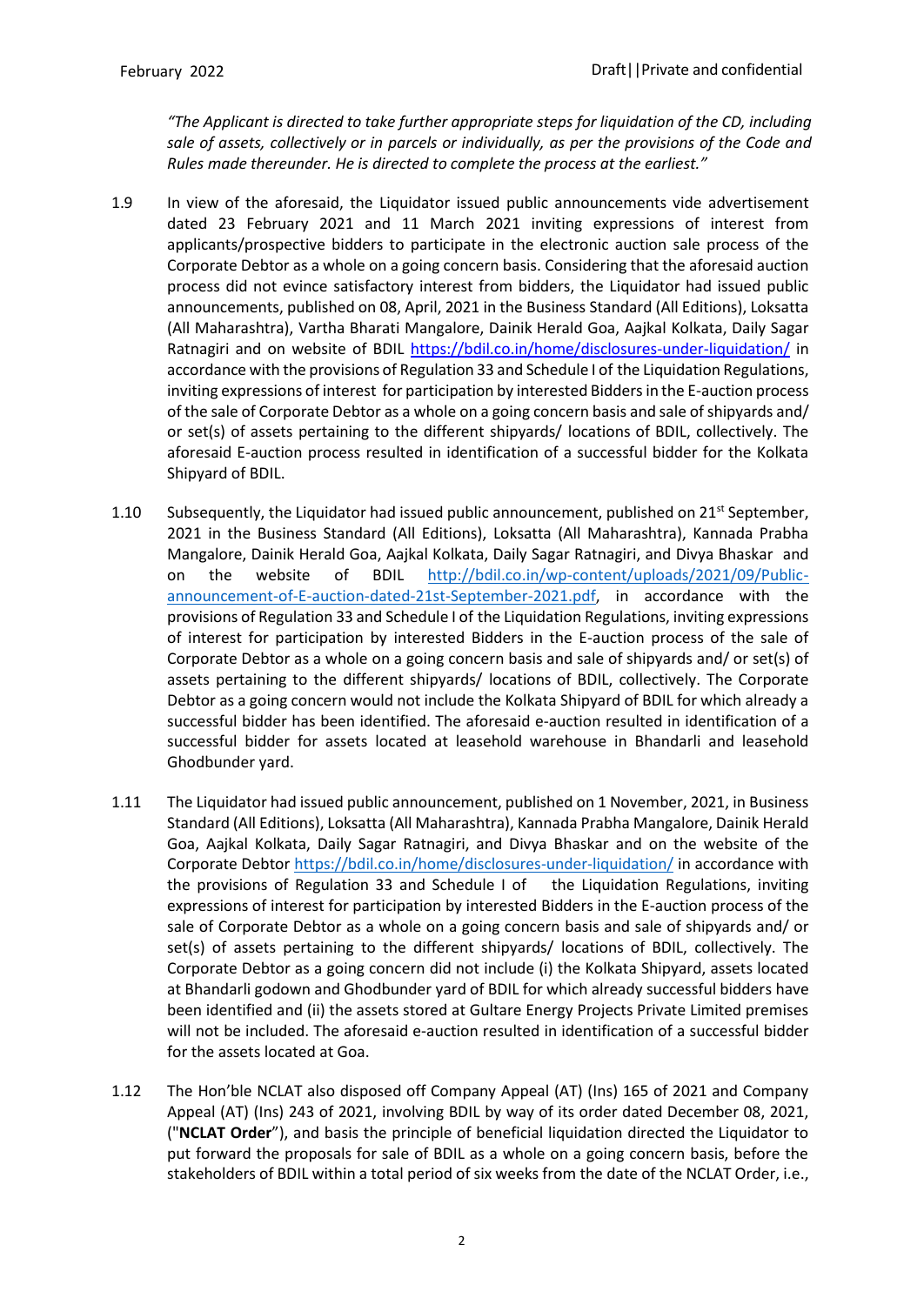by January 19, 2022, provided the deposit of EMD as ordered by the Adjudicating Authority is complied with, within a period of two weeks from the date of the NCLAT Order. After the deposit of EMD amounts, a further period of 4 weeks was given to the Liquidator to attempt the sale of the Corporate Debtor on a 'going concern' to achieve 'beneficial liquidation' for the Corporate Debtor as provided for under Section 35(1)(e) of the Code and to ensure maximization of the value of assets under Section 53 of the Code. The Liquidator did not receive any binding proposal for sale of BDIL as a whole on-going concern basis as on the last date provided under the NCLAT Order.

- 1.13 Consequently, the Liquidator in consultation with the stakeholder's consultation committee in the  $17<sup>th</sup>$  stakeholder consultation committee meeting, has decided to conduct this private sale in accordance with the provisions of the Liquidation Regulations.
- 1.14 In lieu thereof, the Liquidator has issued public announcement, published on  $9<sup>th</sup>$  February, 2022 in Business Standard (All Editions), Loksatta (All Maharashtra), Kannada Prabha Mangalore, Dainik Herald Goa, Aajkal Kolkata, Daily Sagar Ratnagiri, and Divya Bhaskar and on website of BDIL <https://bdil.co.in/home/disclosures-under-liquidation/> ("**Public Announcement**") in accordance with the provisions of Regulation 33 and Schedule I of the Liquidation Regulations, inviting Expressions of Interest ("**EOI**") for participation by interested Bidders in the current bid process for the Corporate Debtor as a whole on a going concern basis (excluding the Kolkata Shipyard, assets located at Goa and assets located at leasehold warehouse in Bhandarli & leasehold Ghodbunder yard) (Parcel 1), or collectively for the sets of assets/shipyards (Parcels 2, 3 and 4 respectively). The sale contemplated hereunder is a private sale under the provisions of the Code and its applicable regulations ("**Bid Process**").
- 1.15 Deloitte India Insolvency Professionals LLP (DIIPE) has been engaged as professional advisors to assist the Liquidator in the liquidation process of BDIL.
- 1.16 The Liquidator may in his absolute discretion, but without being under any obligation to do so, update, amend or supplement the information, assessment or assumptions contained in this Process Document.
- 1.17 The issuance of this Process Document does not imply that the Liquidator is bound to select a Bidder or to appoint the Bidder with the highest Financial Proposal as Successful Bidder and the Liquidator reserves the right to reject all or any of the Bidders or Bids without assigning any reason whatsoever or assuming any cost.
- 1.18 The Annexures to this Process Document shall form an integral part hereof and this Process Document shall always be read in conjunction with the Annexures appended hereto.
- 1.19 Each Bidder is required to submit to the Liquidator the EOI and Supporting Documents within the timelines mentioned in this Process Document.

Only Bidders who have been deemed to be Qualified Bidders by the Liquidator will be allowed to carry on due diligence, Site visits and participate in the Bid Process. This Process Document contains the entire terms of the Bid Process and shall supersede any other process document or terms of bid published earlier by the Liquidator.

### <span id="page-8-0"></span>**2. DEFINTIONS**

Unless the context otherwise requires, the following capitalized terms used in this Process Document, shall have the meanings given hereunder. Terms not defined in this Process Document shall have the meanings assigned to the term under the IB Code: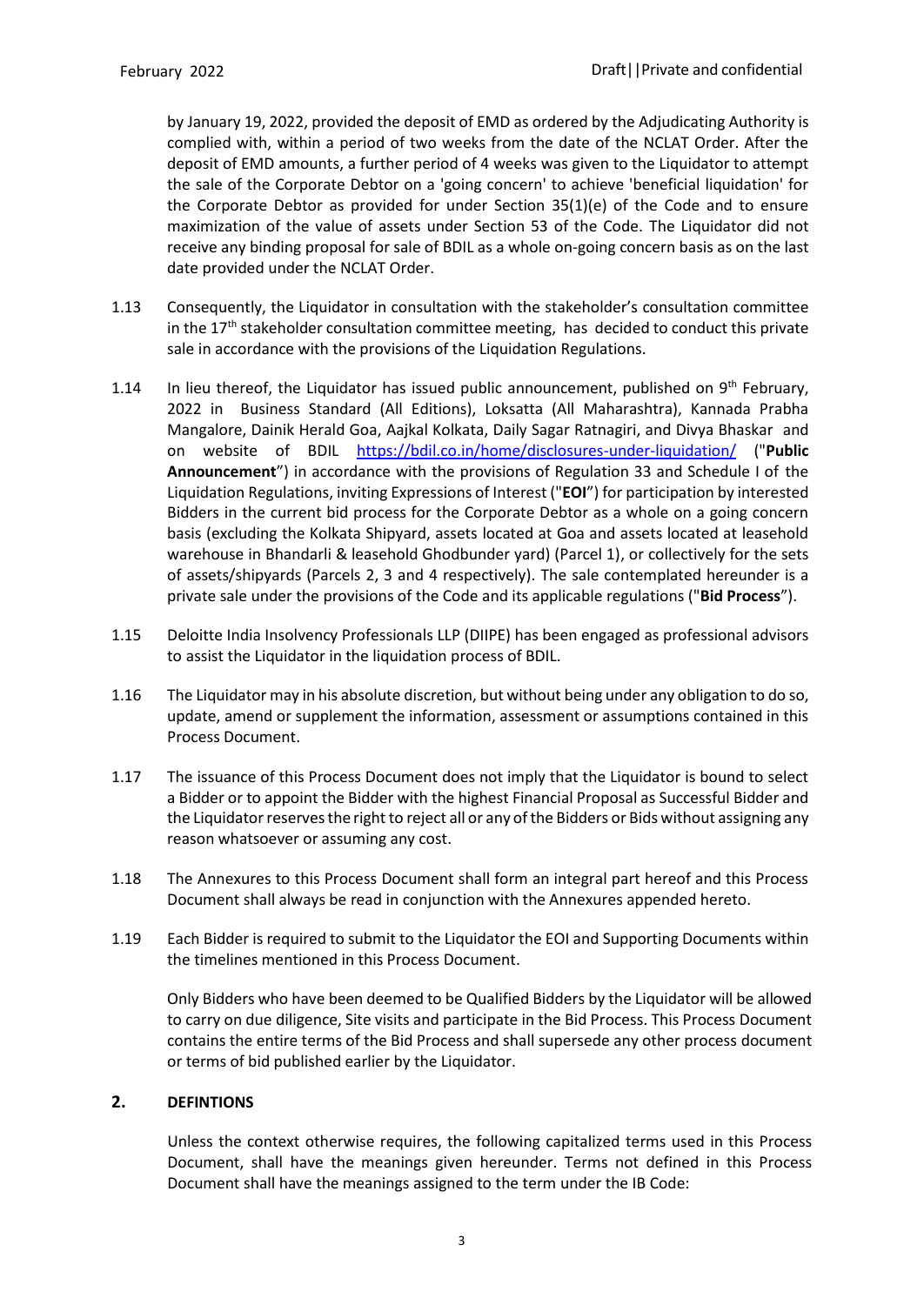"Adjudicating Authority" or "NCLT" means the Mumbai bench of the Hon'ble National Company Law Tribunal.

"**Affiliate**" means a company that, directly or indirectly:

- (a) Controls; or
- (b) is Controlled by; or
- (c) is under the common Control;

with the Company or the Bidder, as the case may be.

"**Applicable Law**" means all applicable laws, regulations, rules, guidelines, circulars, reenactments, revisions, applications and adaptations thereto made from time to time and in force and effect, judgments, decrees, injunctions, writs and orders of any court, arbitrator or governmental agency or authority, rules, regulations, orders and interpretations of any governmental authority, court or statutory or other body applicable for such transactions including but not limited to the IB Code, Liquidation Regulations, Companies Act, 1956/2013 (as applicable), Foreign Exchange Management Act, 1999, Securities and Exchange Board of India (Issue of Capital and Disclosure Requirement) Regulations, 2009, and Securities and Exchange Board of India (Substantial Acquisition of Shares and Takeovers) Regulations, 2011, each as amended from time to time.

"**Associate Company**" hasthe meaning ascribed to such term in the Companies Act, 2013.

"**Bid**" means an unconditional, irrevocable and binding bid(s) for an amount equal or higher than the Minimum Bid Price for purchase of the Category(ies)/ Parcel(s) mentioned in Annexure II in accordance with the terms and conditions provided in "Format BID SUBMISSION FORMAT".

"**Bidder(s)**" means each such Person who is interested in taking part in the Bid Process and who has accepted this Process Document, and where the context requires, a Person who has submitted a Bid(s) pursuant to this Process Document, and shall include, where relevant, the Representatives of the Bidder, Highest Bidder, Second Highest Bidder and Successful Bidder.

"**Bid Process**" means the process set out in this Process Document for conduct of a private sale process for selection of the Successful Bidder(s) for the acquisition of the Company as a whole on a going concern basis (excluding certain assets) under Category A and as an alternate for the acquisition of one or more shipyards as set out herein or the other set(s) of assets collectively, pertaining to the respective Parcel(s) under Category B.

"**Category A**" means, the sale of Parcel 1 being the Corporate Debtor as a whole, on a going concern basis as described in Annexure II herein. It is clarified that the Kolkata Shipyard, assets located at Goa and assets located at leasehold warehouse in Bhandarli and leasehold Ghodbunder yard do not form part of the Corporate Debtor, and shall be excluded from the purview of the sale of the Corporate Debtor as a going concern.

"**Category B**" means the sale of Parcel 2, Parcel 3, Parcel 4, being certain shipyards and/or set of assets, in each case as described in Annexure II herein.

"**Company**"/"**Corporate Debtor**" has the meaning ascribed to it in Clause **[Error! Reference](_Ref83154884)  [source not found.](_Ref83154884)** of this Process Document.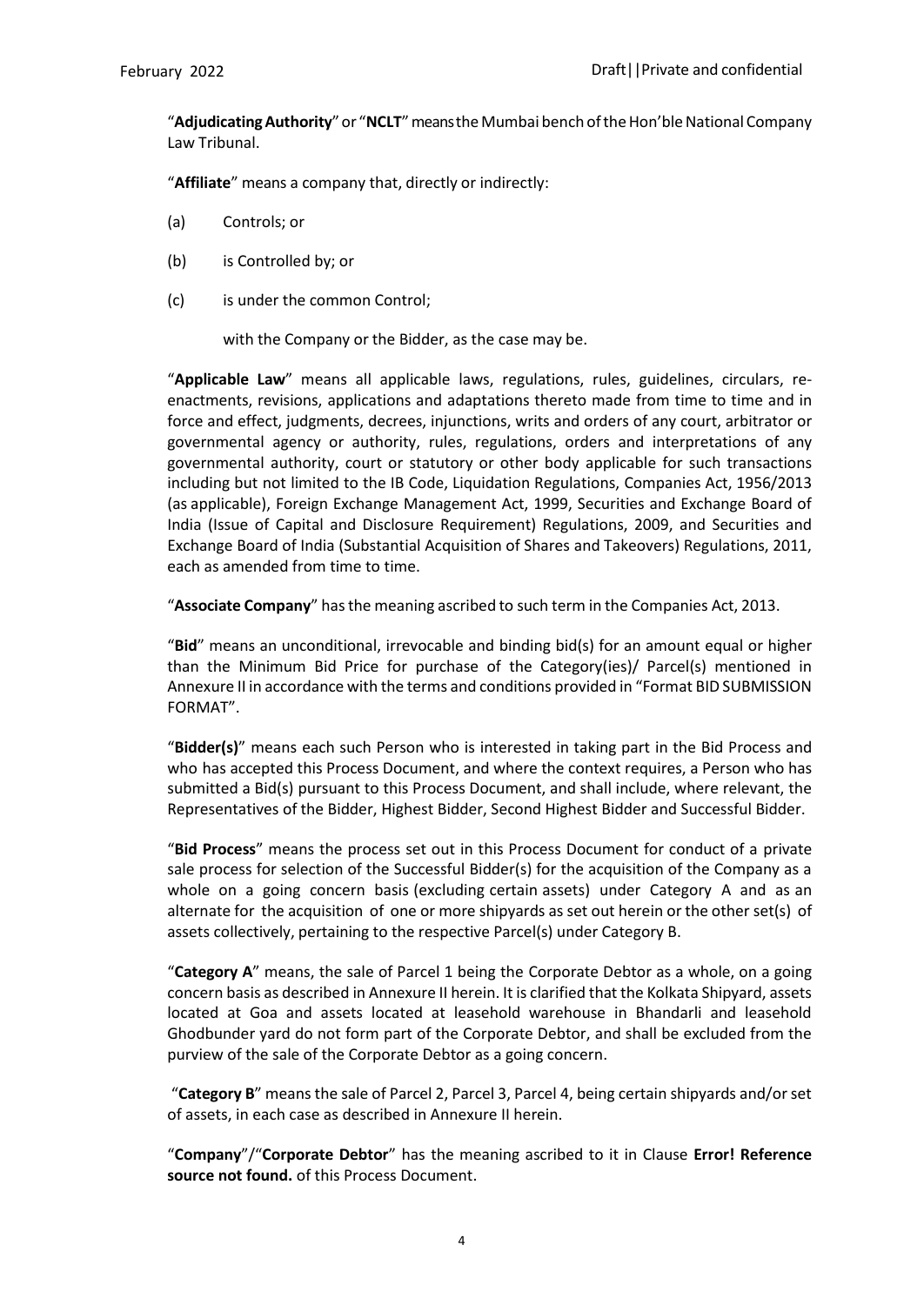"**Confidential Information**" means all financial, technical, operational, legal, commercial, staff, management and other information, data and know-how, including all information relating to the business, assets, affairs, products, services, assets, costs, terms of trading, customers, suppliers, employees and financial statements of the Company or any of its client's, disclosed orsubmitted to the Bidder(s) by the Liquidator or its Representatives in written, representational,electronic, verbal or other form (including on the Data Room or in the course of the Site visit) and includes all data, materials, products, technology, computer programs, specifications, manuals, business plans, software, marketing plans, financial information, human resource information and any other information disclosed or submitted about or in relation to the Affiliates and Associate Companiesincluding without limitation information on the contents andexistence of this Process Document and analysis, compilations, studies and other documents prepared by the Company or any ofthe Company's Representatives or which contain or otherwise reflect or are generated from any Confidential Information and conspicuously designated as "Confidential" or "Proprietary" at the time of written disclosure by the Bidder(s) or any Bidder's Representatives.

"**Confidentiality Undertaking**" means the undertaking as specified in Format II, to be provided by a Bidder(s), in respect of the Confidential Information shared with the Bidder(s) during the course of the Bid Process.

"**Consideration Payment Date**" means the date on which the Final Consideration shall be deposited by the relevant Successful Bidder(s) of Category A or Category B into the Liquidation Account, as per the terms of the Successful Bid.

"**Control**" has the meaning ascribed to it in the Companies Act, 2013.

"**Data Room**" means the virtual data room maintained by the Liquidator, created for Qualified Bidder(s) to conduct due diligence and access information in relation to the Company and the shipyards/ set(s) of assets pertaining to the respective Parcel(s) under Category B, under terms of the Confidentiality Undertaking.

"**Document Submission Date**" has the meaning ascribed to such terms in Clause 3.5 II (i) of this Process Document.

**"Earnest Money Deposit"** or "**EMD**" has the meaning ascribed to such term in Clause 3.5 VI (i) of this Process Document.

"**EOI**" means has the meaning ascribed to it in Clause **[Error! Reference source not found.](_Ref83154884)**.14 of this Process Document.

"**Financial Proposal**" means (i) with reference to Category A, the consideration offered by a Bidder as part of the Bid for the acquisition of the Corporate Debtor as a whole, on a going concern basis (excluding certain assets as provided in Annexure II) and (ii) with reference to Category B, the consideration offered by a Bidder(s) as part of the Bid(s) for acquisition of the respective Parcel(s) under Category B, for which the Bidder hassubmitted the Bid(s) evidenced by the financial information sought from the Bidder(s), in accordance with the provisions of this Process Document.

"**Final Consideration**" means the amount in tranches or in fullspecified in the Successful Bid(s) by the Successful Bidder(s) to (i) acquire the Corporate Debtor as a whole on a going concern basis (excluding certain assets as provided in Annexure II) in the event that the Successful Bid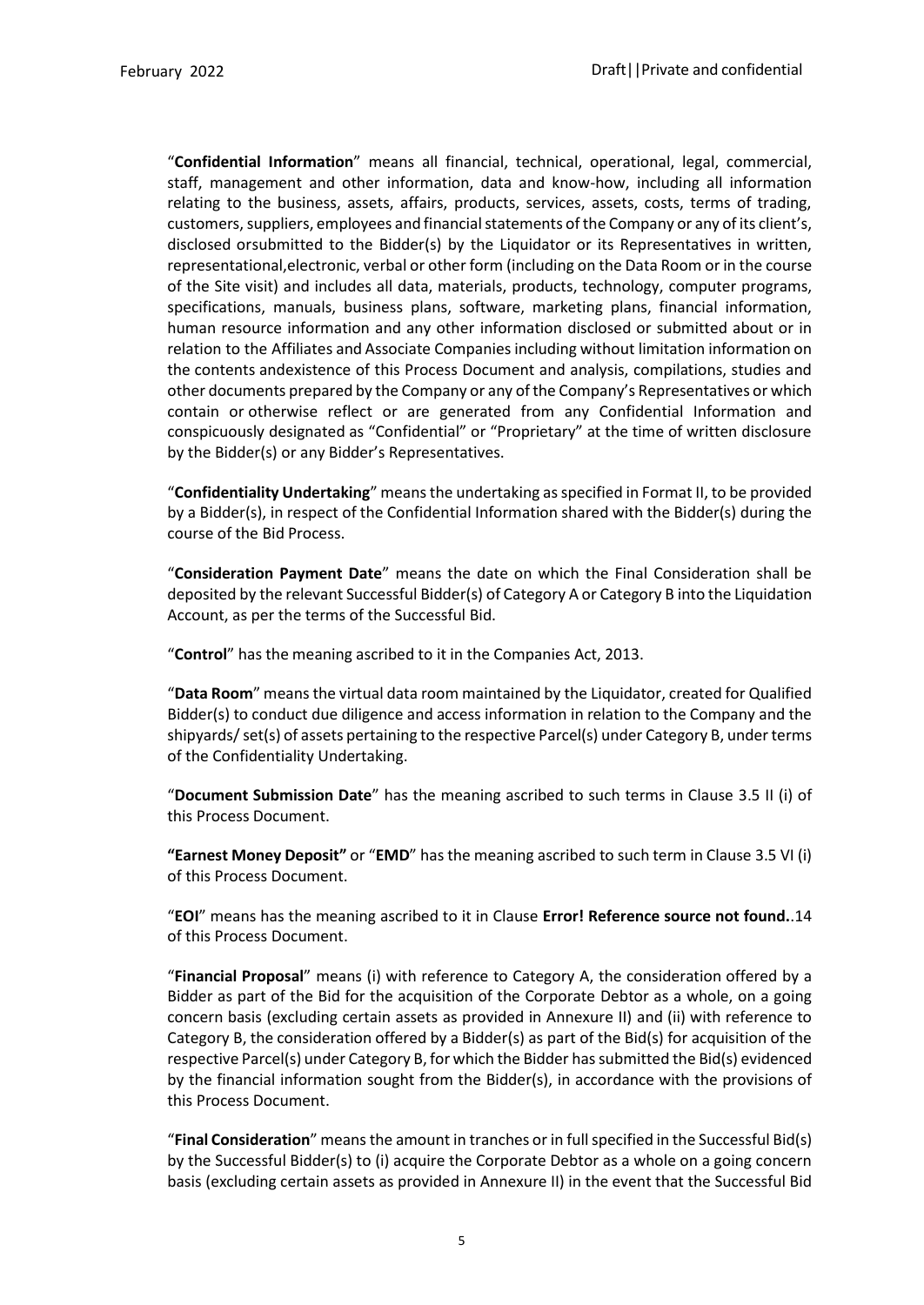pertains to Category A; or (ii) to acquire the relevant Parcel(s) under Category B for which such Successful Bidder has bid for, in the event that the Successful Bid(s) pertains to Parcel(s) under Category B, as the case may be.

"**Final Bids**" has the same meaning as provided in Clause 3.5 X (i).

"**H1 Bid/ Highest Bid**" means, the highest Bid amongst all the Bids submitted with respect to Category A or parcels under Category B. It is expressly clarified that the decision of which Bidder is H1 Bidder for the purpose of this Bid Process, shall be solely that of the Liquidator. The Bidder submitting the H1 Bid shall be referred to as "**H1 Bidder/ Highest Bidder**".

"**H2 Bid/ Second Highest Bid**" means, the highest Bid amongst all the Bids submitted with respect to Category A or parcels under Category B. It is expressly clarified that the decision of which Bidder is H2 Bidder for the purpose of this Bid Process, shall be solely that of the Liquidator's. The Bidder submitting the H2 Bid shall be referred to as "**H2 Bidder/ Second Highest Bidder**".

"**IBBI"** means the Insolvency and Bankruptcy Board of India.

"**IB Code**" or **"IBC"** or **"Code"** meansInsolvency and Bankruptcy Code, 2016 and otherrules and regulations framed thereunder, as amended from time to time.

"**INR**" means the Indian Rupee.

"**Insider Trading Regulations**" means the Securities and Exchange Board of India (Prohibition of Insider Trading) Regulations, 2015, as amended from time to time.

"**Kolkata Shipyard**" means the shipyard of BDIL located at Kolkata and includes all the Corporate Debtor's assets, rights and privileges, and duties etc. associated with such shipyard. In the event of any ambiguity, the decision of the Liquidator on what assets, rights, privileges and duties are associated with the Kolkata Shipyard would be final and binding.

"**Letter(s) of Intent**" or "**LoI**" means the letter(s) issued by the Liquidator, to the Successful Bidder(s) post conclusion of the private sale process envisaged in this Process Document (i) in the case of Category A or (ii) Parcel(s) under Category B.

"**Liquidation Regulations**" means Insolvency and Bankruptcy Board of India (Liquidation Process) Regulations, 2016 amended and applicable to the liquidation process ofthe Corporate Debtor.

"**Liquidator**" means Mr. Vijaykumar V. Iyer, who has been appointed as liquidator by the Adjudicating Authority for conducting the liquidation process of the Company.

"**Minimum Bid Price**" means the minimum bidding price ascribed to each of the assets provided in Annexure II (excluding taxes, levies, charges, duties, premiums etc.) as more particularly described and categorized under Annexure II.

"**NCLT Order**" means an order of the Hon'ble NCLT in relation to, amongst other things, the transfer of the Corporate Debtor as a whole as a going concern along with all assets and liabilities to any Successful Bidder with the issuance of the Certificate of Sale by the Liquidator.

"**NCLAT**" means the Hon'ble National Company Law Appellate Tribunal.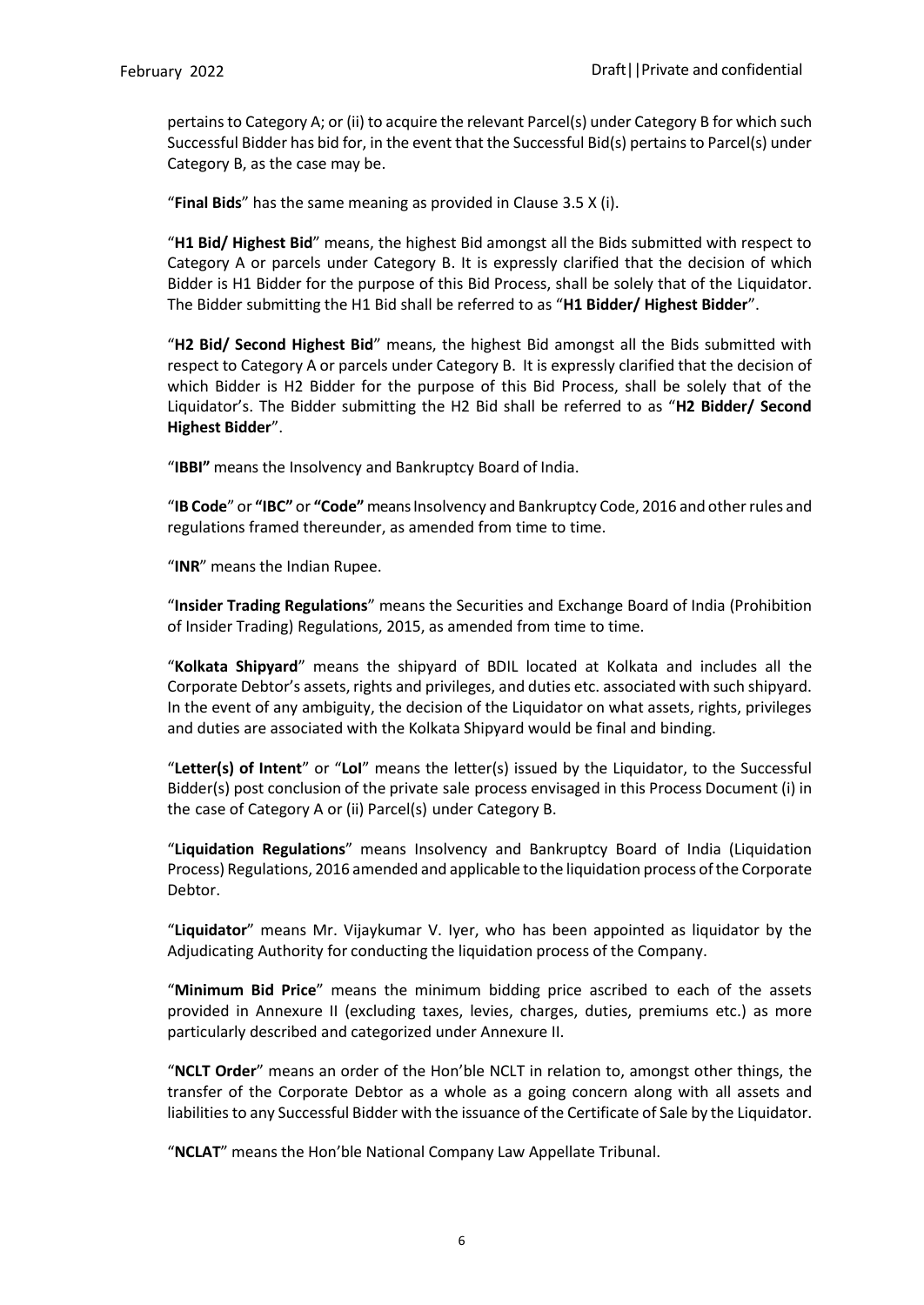"**Parcel(s)**" has the meaning ascribed to it in Clause 3.4 of the Process Document.

"**Person**" means an individual, a partnership firm, an association, a corporation, a limited company, a trust, a body corporate, bank or financial institution or any other body, whether incorporated or not.

"**Private Sale Committee**" means a committee comprising of the Liquidator and top 4 secured financial creditors in terms of value of their admitted claim amount.

"**Process Document**" means this document issued in relation to acquisition of the asset under Category A and respective Parcel(s) under Category B, including all the appendices, annexures and formats hereto, and shall include all supplements, modifications, amendments, alterations or clarifications thereto.

"**Public Announcement**" has the meaning ascribed to it in Clause 1.14 of this Process Document.

"**Representatives**" means and includes directors or key managerial personnel of the relevant Person expressly authorized by such Person pursuant to a board resolution (in case of incorporated Persons) or duly executed and legally valid power(s) of attorney (executed under the authorityof a board resolution in case of incorporated Persons).

This term when specifically used in the case of/ co-joint with the Liquidator, includes the Liquidator's advisors and consultants.

"**Sale Certificate(s)**" or "**Certificate(s) of Sale**" means a single or separate certificate(s), for each asset, if required, substantially in the format specified in Format XI of this Process Document, issued by the Liquidator to the Successful Bidder(s) in relation to the relevant Parcel for which the Bidder has been chosen as a Successful Bidder, in terms of this Process Document and the Liquidation Regulations.

"**SEBI**" means the Securities and Exchange Board of India.

"**Site**" means the one or more locations of all the immovable and movable properties of the Company for the purposes of conducting business, as described in Annexure I.

"**Stakeholder**" has the meaning assigned to it under the Code.

"**Successful Bid(s)**" has the meaning assigned under Clause 3.5 XII (i) of this Process Document.

"**Successful Bidder(s)**" has the meaning assigned under Clause 3.5 XII (ii) of this Process Document

"**Supporting Documents**" has the meaning ascribed to it in Clause 3.5 of the Process Document.

"**Transfer Date**" means (i) in case the Successful Bid is under Category A, the date on which the ownership of the Company as a whole on a going concern basis is transferred to the Successful Bidder in terms of the Certificate of Sale issued by the Liquidator in accordance with the terms of the Process Document, Applicable Law and the NCLT Order, and (ii) in case the Successful Bid(s) is under Category B, each of the date(s) on which the shipyards/ set(s) of assets under the respective Parcel(s) are transferred to the Successful Bidder(s) in terms of the Certificate(s) of Sale issued by the Liquidator in accordance with the terms of the Process Document and Applicable Law.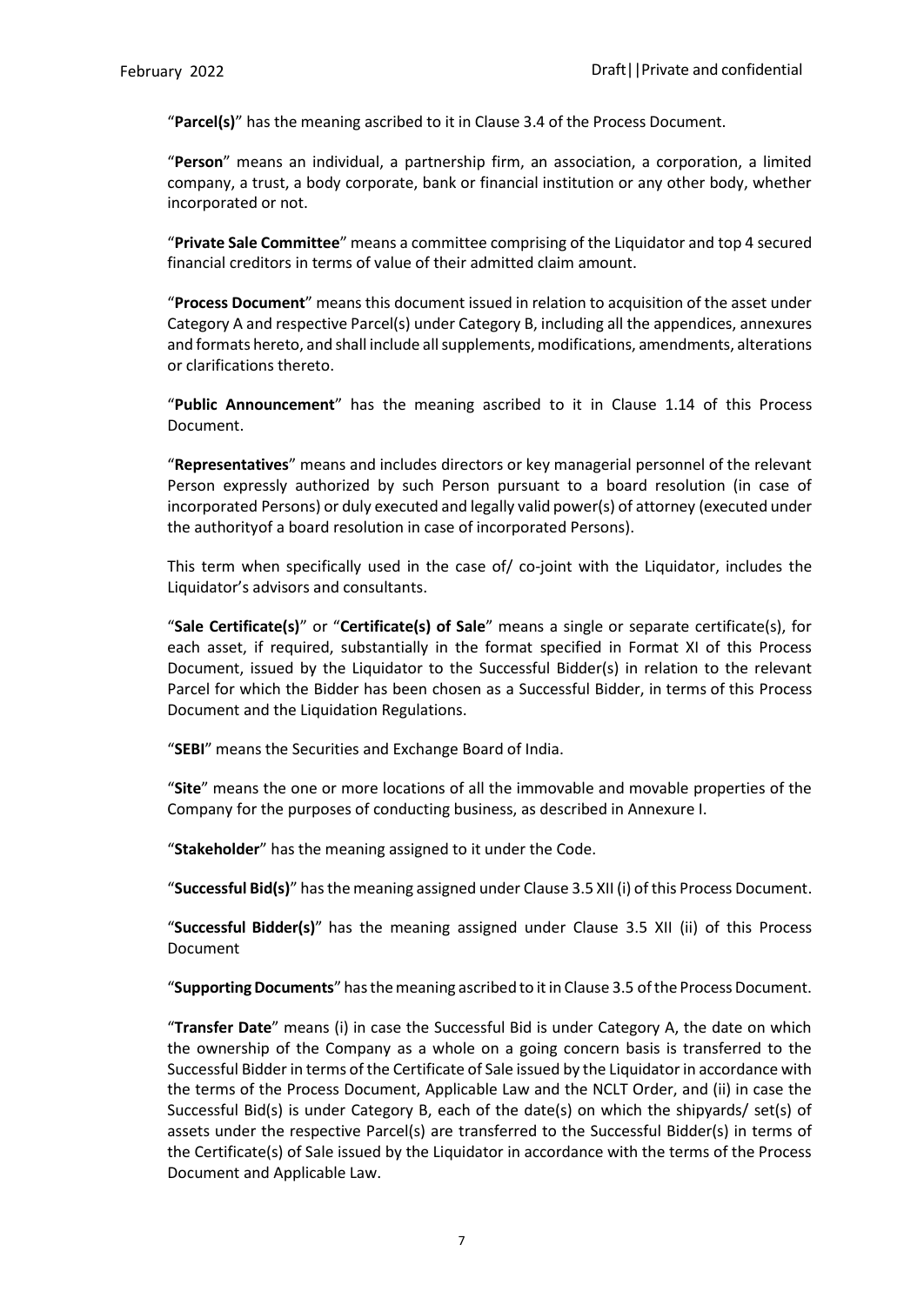"**Unpublished Price Sensitive Information**" or "**UPSI**" has the meaning ascribed to the term in the Insider Trading Regulations.

"**Working Day**" means any day between 10:30 Hours and 18:00 Hours IST, other than a public holiday as per the Negotiable Instruments Act, 1881, when banks in Mumbai are open for business.

For the sake of clarity, all timelines contained in this Process Document pertain to days that are not declared public holidays. If performance of any action falls on a day declared as a public holiday under Negotiable Instruments Act, 1881, the relevant action isto be performed on the next Working Day.

### <span id="page-13-0"></span>**3. BIDDING PROCESS**

- 3.1 Key Steps in the process for private sale under Category A:
	- I Issuance of Public Announcement:
	- II Submission of EOI along with the Supporting Documents;
	- III Verification of EOI and Supporting Documents by Liquidator;
	- IV Declaration of Qualified Bidders;
	- V Conduct of Site visit and accessing Data Room by Qualified Bidders;
	- VI Submission of EMD and Bidding Declaration;
	- VII Submission of Bid by Qualified Bidders;
	- VIII Declaration of Highest Bid and Second Highest Bid by the Liquidator;
	- IX Negotiation between the Private Sale Committee and H1 Bidder and H2 Bidder;
	- X Submission of Final Bid by H1 Bidder and H2 Bidder (If in case the Final Bid amounts are equal, H1 Bidder and H2 Bidder will have to under-go inter-se bidding, crossbidding, or participate in such other process as may be prescribed at that time to determine the Successful Bidder);
	- XI Issuance of LOI by Liquidator to the Successful Bidder;
	- XII Receipt of NCLT Order;
	- XIII Payment of Final Consideration by the Successful Bidder as per IB Code;
	- XIV Issuance of Certificate of Sale.
- 3.2 Key steps in the process for private sale under Category B:
	- I Issuance of Public Announcement;
	- II Submission of EOI along with Supporting Documents;
	- III Verification of EOI and Supporting Documents by Liquidator;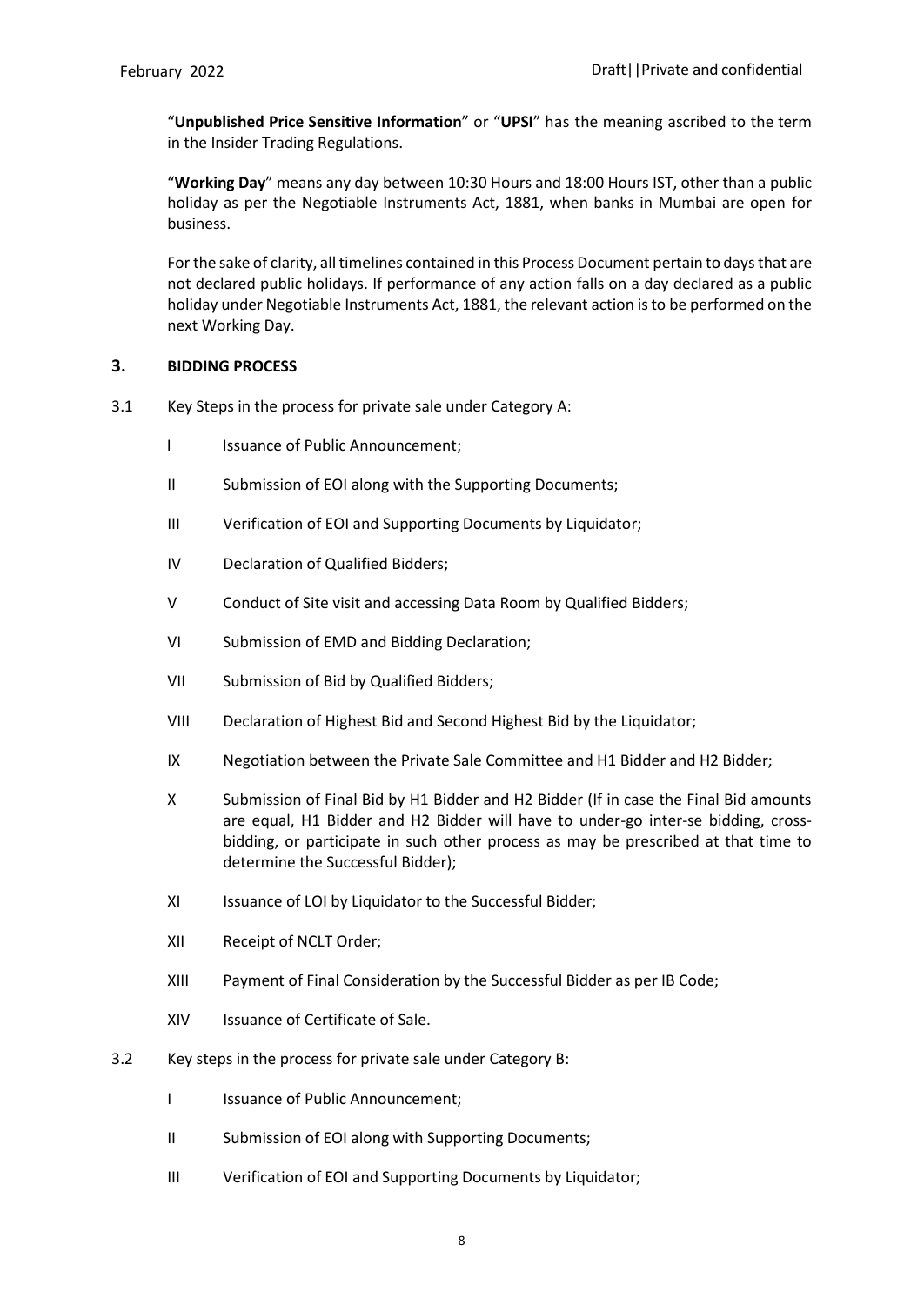- IV Declaration of Qualified Bidders;
- V Conduct of Site visit and accessing Data Room by Qualified Bidders;
- VI Submission of EMD and Bidding Declaration;
- VII Submission of Bid by Qualified Bidders;
- VIII Declaration of Highest Bid and Second Highest Bid by the Liquidator;
- IX Negotiation between the Private Sale Committee and H1 Bidder and H2 Bidder
- X Submission of Final Bid by H1 Bidder and H2 Bidder (If in case the Final Bid amounts are equal, H1 Bidder and H2 Bidder will have to under-go inter-se bidding, crossbidding, or participate in such other process as may be prescribed at that time to determine the Successful Bidder)
- XI Issuance of LOI(s) by Liquidator to the Successful Bidder(s);
- XII Payment of Final Consideration by the Successful Bidder(s) as per the IB Code;
- XIII Issuance of Certificate(s) of Sale.
- 3.3 Process Timeline

| Sr.No. | <b>Event Description</b>                                                                                   | <b>Date</b>                                                                                            |
|--------|------------------------------------------------------------------------------------------------------------|--------------------------------------------------------------------------------------------------------|
| 1.     | Publication of Public Announcement dated<br>9 <sup>th</sup> February, 2022                                 | February 9, 2022                                                                                       |
| 2.     | Last date for submission of EOI and<br><b>Supporting Documents,</b>                                        | <b>February 25, 2022</b>                                                                               |
| 3.     | Submission of EMD and Bidding Declaration   February 25, 2022<br>by Qualified Bidders                      |                                                                                                        |
| 4.     | Last date of Site visit and accessing Data<br>Room by Qualified Bidders                                    | <b>February 25, 2022</b>                                                                               |
| 5.     | Last date of Submission of Bid by Qualified<br>Bidders ("Bid Submission Date")                             | <b>February 25, 2022</b>                                                                               |
| 6.     | Declaration of Highest Bid and Second<br><b>Highest Bid</b>                                                | <b>March 2, 2022</b>                                                                                   |
| 7.     | Negotiation between Private Sale Committee<br>and H1 Bidder and H2 Bidder                                  | As per the timeline decided by the<br>Liquidator in consultation with<br><b>Private Sale Committee</b> |
| 8.     | Submission of Final Bid by H1 Bidder and H2 $\vert$ As decided by the Liquidator<br><b>Bidder</b>          |                                                                                                        |
| 9.     | Placing of Final Bids before Private Sale<br>Committee for<br>their<br>discussion<br>and<br>consideration. | As decided by the Liquidator                                                                           |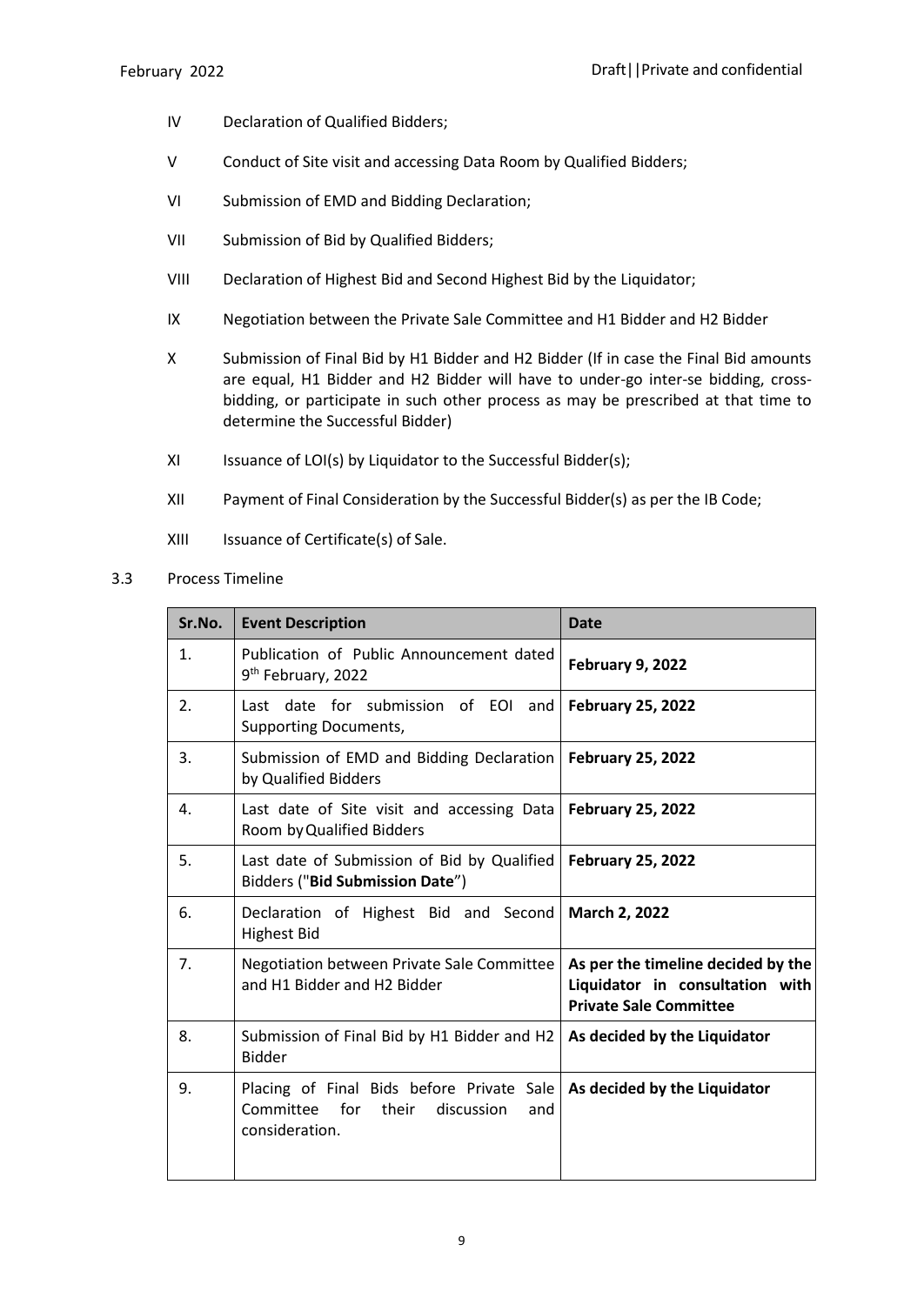| 10. | Declaration of Successful Bidder and Issuance<br>of LOI(s) by Liquidator to the Successful<br>Bidder(s) | For Category A: within 7 Working<br>Days from submission of Final Bid<br>or                                                                |  |  |
|-----|---------------------------------------------------------------------------------------------------------|--------------------------------------------------------------------------------------------------------------------------------------------|--|--|
|     |                                                                                                         | For Category B: within 7 Working<br>Days from submission of Final Bid<br>(s)                                                               |  |  |
| 11. | Payment of Final Consideration by the<br>Successful Bidder(s)                                           | For Category A: as per the terms of<br>the Successful Bid                                                                                  |  |  |
|     |                                                                                                         | or                                                                                                                                         |  |  |
|     |                                                                                                         | For Category B: as per the terms of<br>the Successful Bid                                                                                  |  |  |
| 12. | Issuance of Certificate(s) of Sale                                                                      | For Category A: within 7 (seven)<br>days of the payment of Final<br>Consideration or receipt of the<br>NCLT Order whichever is later<br>or |  |  |
|     |                                                                                                         | For Category B: within 7 (seven)<br>days of the payment of Final<br>Consideration                                                          |  |  |

\* Only such Bidders who are Qualified Bidders can commence Site visits and access the Data Room provided that the EOI and all Supporting Documents as mentioned in Step II of Clause 3.5 of this Process Document have been verified to the satisfaction of the Liquidator. A Bidder submitting the EOI and all Supporting Documents before another Bidder or even before the last date for submission of EOI, Supporting Documents, may be provided access to the Data Room and may commence Site visit, as and when such Bidder is declared as a Qualified Bidder by the Liquidator. No claim would be entertained in relation to some Qualified Bidders having more time than the other Qualified Bidders in relation to reviewing the assets and business of the Corporate Debtor and all Bidders interested to be Qualified Bidders may submit their EOI and Supporting Documents as soon as possible.

The Liquidator may extend/ modify the timelines as set out in this Clause at any time without giving reasons by way of a public announcement and/or uploading on the website of Corporate Debtor and/or by email, without incurring any obligation or the need to provide any reasons. In any case, it is assumed that each Bidder takes cognizance of any such extension.

The Liquidator is also entitled to postpone the Bid Submission Date and such revised Bid Submission Date will be notified to the Bidders and shall be published on the website of the Corporate Debtor, at least 2 (two) Working Days prior to the revised Bid Submission Date.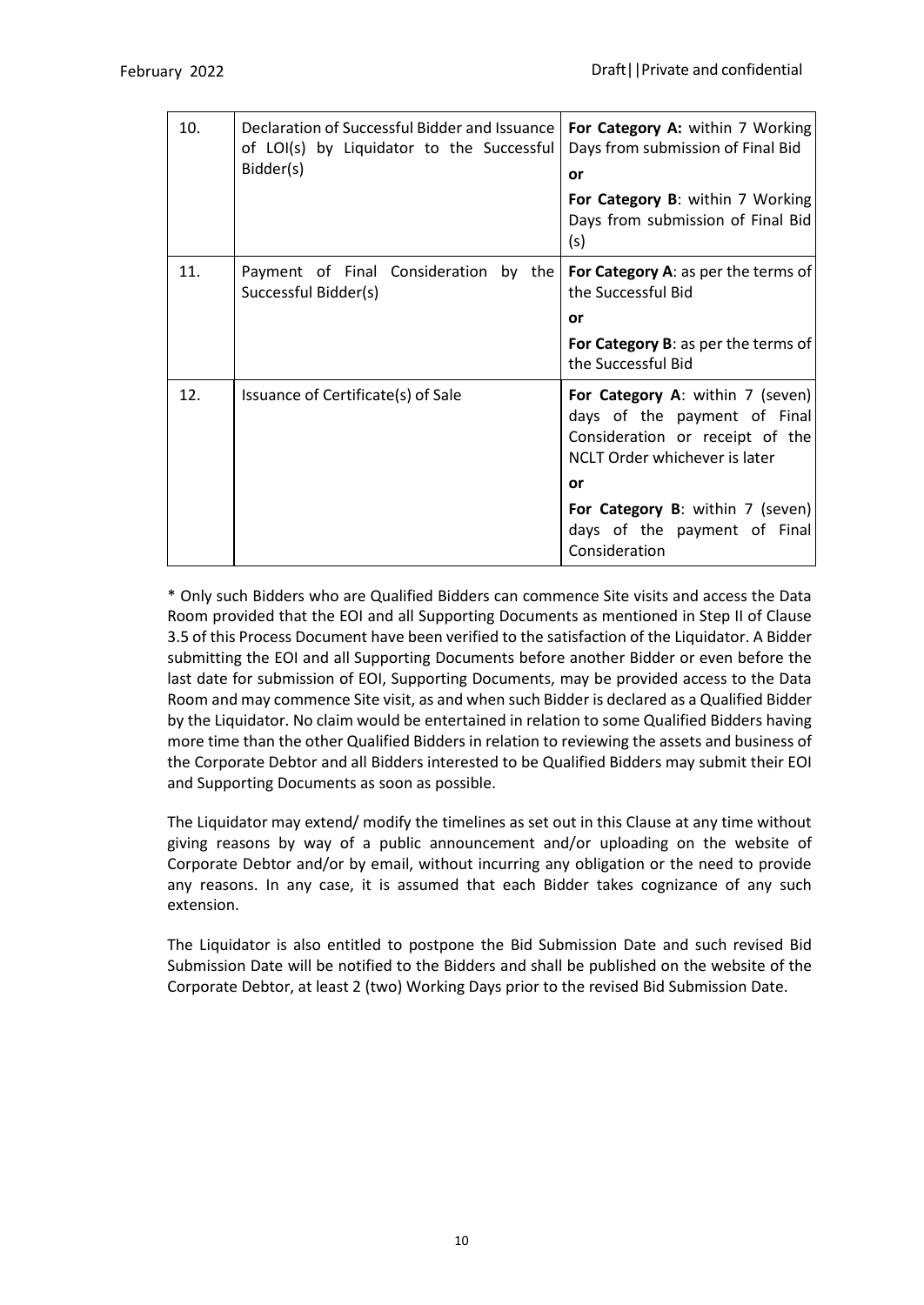# 3.4 Asset Parcels under the Bid Process:

| <b>Category</b>     | Asset                                                                                                                                                                                                                                                                                                                                                        | <b>Minimum Bid</b><br><b>Price(INR Crore)</b> | <b>EMD (INR</b><br>Crore) |
|---------------------|--------------------------------------------------------------------------------------------------------------------------------------------------------------------------------------------------------------------------------------------------------------------------------------------------------------------------------------------------------------|-----------------------------------------------|---------------------------|
| <b>Category A</b>   |                                                                                                                                                                                                                                                                                                                                                              |                                               |                           |
| Parcel 1            | BDIL as a whole on a going concern basis<br>(however Kolkata Shipyard, assets located<br>at Goa and assets located at leasehold<br>warehouse in Bhandarli and leasehold<br>Ghodbunder yard would be excluded)                                                                                                                                                | 316                                           | 25                        |
| <b>Category B</b>   |                                                                                                                                                                                                                                                                                                                                                              |                                               |                           |
| Parcel <sub>2</sub> | Dabhol Shipyard including all the Corporate<br>Debtor's assets, rights and privileges, and<br>duties etc. associated with such shipyard. In<br>the event of any ambiguity, the decision of<br>the Liquidator on what assets, rights,<br>privileges and duties are associated with the<br>Dabhol shipyard would be final and binding.                         | 146                                           | 7                         |
| Parcel <sub>3</sub> | Shipyard<br>including<br>all<br>the<br>Ratnagiri<br>Corporate Debtor's assets, rights<br>and<br>privileges, and duties etc. associated with<br>such shipyard. In the event of any<br>ambiguity, the decision of the Liquidator on<br>what assets, rights, privileges and duties are<br>associated with the Ratnagiri shipyard<br>would be final and binding. | 62                                            | 3                         |
| Parcel 4            | Mangalore Shipyard including all<br>the<br>Corporate Debtor's assets, rights<br>and<br>privileges, and duties etc. associated with<br>such shipyard. In the event of any<br>ambiguity, the decision of the Liquidator on<br>what assets, rights, privileges and duties are<br>associated with the Mangalore shipyard<br>would be final and binding.          | 75                                            | 4                         |

*Note: The sale of Parcel 7 in Category B, as per public announcement dated 8th April, 2021, being the Head Office of the Corporate Debtor, shall be deferred*

(Parcel 1, Parcel 2, Parcel 3, Parcel 4, shall be collectively termed as "Parcels"). The process for transfer of each of these Parcels is on an "as is where is", "as is what is" "as is how is" and a without recourse basis to any of the Stakeholders, the Corporate Debtor, the Liquidator and/or any advisors or representatives of any of the above.

The assets of BDIL under Category B have been categorized collectively in Parcels to facilitate the Bid Process. The detailed description of assets under each Parcel under Category B has been provided in Annexure II herein. It is clarified that the Liquidator reserves his right to give preference to a Bidder submitting Bids for acquisition of the Corporate Debtor as a whole on a going concern basis under Category A, and/or any Bid(s) which maximizes the overall value to Stakeholders.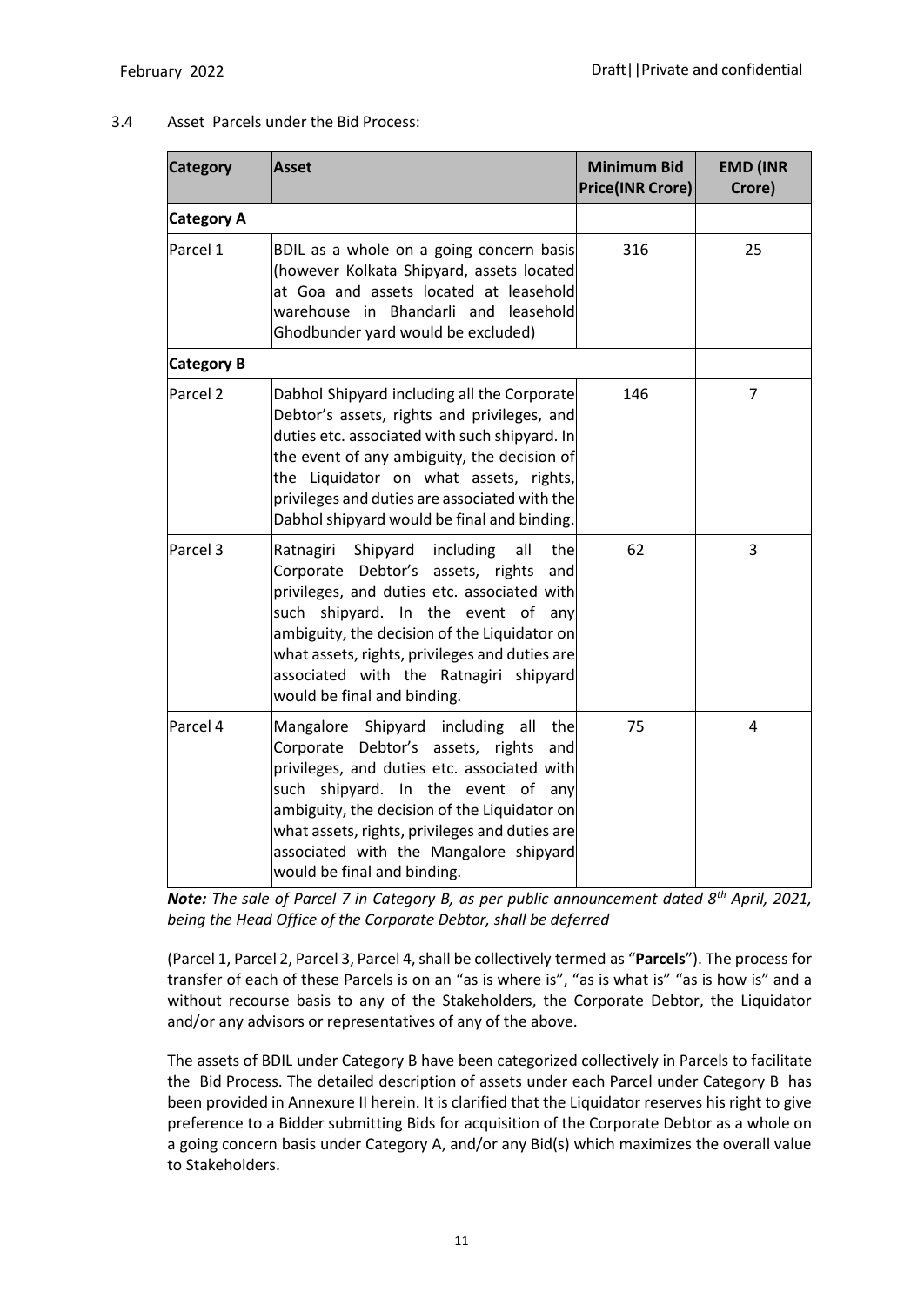In relation to Category B, Bidders may submit a Bid for relevant shipyard(s) in Parcel 2, 3 and 4 on a going concern basis by submitting a Bid under Category B such that the assets of relevant shipyard(s)/ location(s), including all the related contracts, concessions, licenses, approvals, consents etc. pertaining to the relevant shipyard(s)/ location(s) of the Corporate Debtor may be acquired on a going concern basis, in which event, all such contracts, concessions, licenses, approvals, consents etc. may be acquired by the Bidder, subject to and in accordance with the terms and conditions stipulated in such contracts, concessions, licenses, approvals, consents etc. The Bidder shall have to make its own decisions regarding the assignability of the relevant contracts, concessions, licenses, approvals, consents etc. and/or the manner of receipt of the same. Bidders may also provide Bids solely for the assets collectively contained in the shipyards described as Parcel 2, 3 and 4. However, the Minimum Bid Price in both situations would be the same.

- 3.5 Detailed steps in the Bid Process:
	- **I Issuance of Public Announcement**

Stage Completed

### **II Submission of EOI along with Supporting Documents**

- (i) The Bidders shall, on or prior to February 25, 2022 ("**Document Submission Date**") submit the EOI and the following documents to the Liquidator:
	- a Formats I to VIII and Format XII of the Process Document in relation to the Bid Process; and
	- b Documents evidencing source of funds of the Bidder(s) for making the payments in terms of its Financial Proposal, including:
		- 1. Sanction letter from banks/financial institutions clearly specifying fund based and non-fund based limits; and/or
		- 2. Bankers certificate evidencing availability of funds; and/or
		- 3. Independent chartered accountant/statutory auditor certificate certifying quantum of investments held in the form of liquid assets; and/or
		- 4. any other document evidencing the source of funds to the satisfaction of the Liquidator

(the documents specified in (a) and (b) above are hereinafter referred to asthe "**Supporting Documents**").

The Bidders should note that for the purpose of demonstrating source of funds, no reliance may be placed on the financial strength of any entity that has on an earlier occasion, committed a default or breach in relation to a bid/tender process conductedby banks/financial institutions or under any corporate insolvency resolution process/liquidation process under the IB Code. Any such evidence shall be liable for rejection by the Liquidator.

(ii) As part of the EOI, each Bidder is required to identify the Category(ies) and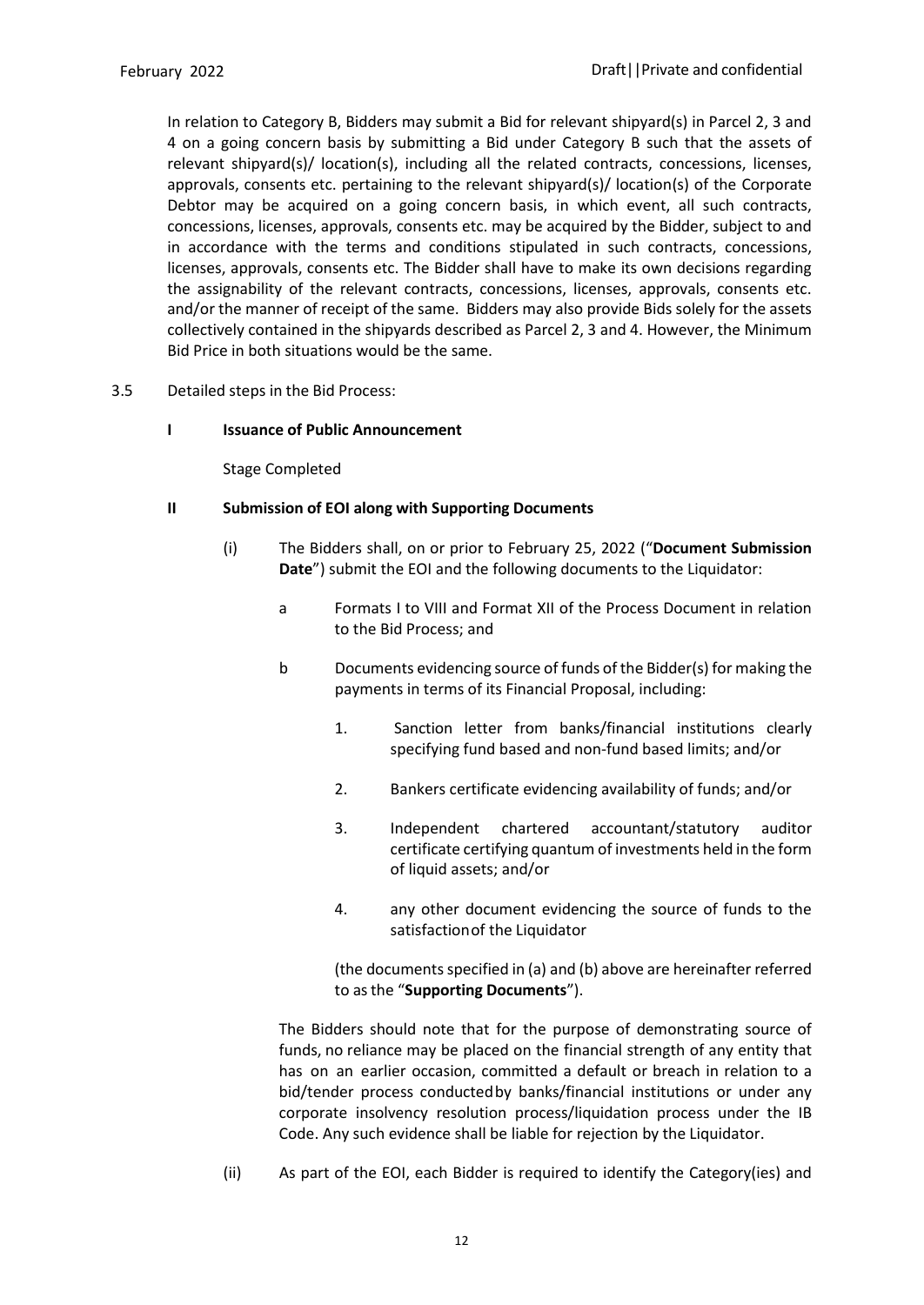Parcel(s) for which the Bidder is submitting an EOI. It is clarified that a Bidder may submit a Bid for Category A, and for any Parcel(s) under Category B, provided that such Bidder furnishes, on or prior to EMD Submission Date, corresponding EMD pertaining to Category A and the respective Parcel(s) under Category B as per Annexure II herein.

- (iii) All Supporting Documents shall be in the English language and if any document is not in English language, then the relevant document would need to be translated in English language along with an unconditional affidavit that the translation is true and correct and such translated document shall be considered as the final document. If any discrepancy is found in the original document and the translation, then the Bidder(s) may be disqualified, and the Bid(s), if any, may be rejected.
- (iv) A Bidder(s) is required to submit information in accordance with this Process Document and in compliance with the requirements set out under the IB Code and Liquidation Regulations and shall sign, stamp and date each of the documents in the space provided therein, and sign and stamp each page of all the documents.
- (v) All requisite Supporting Documents should be duly signed and stamped by the Bidder(s)or an authorised Representatives of the Bidder and supported by evidence of authorityof such Person (board resolution and power of attorney of the Bidder). The authorizedsignatory shall be a director or key managerial person (as defined under the CompaniesAct, 2013) or an officer or employee of the Bidder(s) authorized by a director or key managerial person (as defined under the Companies Act, 2013) supported by evidenceof such authority by way of a board resolution and power of attorney authorizing such director, key managerial person (as defined under the Companies Act, 2013) or an officer or employee. Strict adherence to forms, documents, and authorizations wherever specified in the Process Document, is required. Each form, document and authorization has to be duly signed and appropriately stamped/company seal affixed by the Representatives of Bidder(s).
- (vi) The EOI and the Supporting Documents shall be submitted by post or courier and email, unless otherwise notified and it is the responsibility of the Bidder(s) alone to ensure that the EOI, along with the necessary documents, is delivered at the address given under Clause 3.5 within the stipulated time and date.
- (vii) The Supporting Documents should be submitted in a single sealed envelope and via email in the following way on or prior to the Document Submission Date. Envelope should bear the following transcript

### **(Expression of Interest) – "Confidential"**

| Superscript                                   | : "Expression of Interest for Bharati Defence and<br>Infrastructure Limited" |  |  |
|-----------------------------------------------|------------------------------------------------------------------------------|--|--|
| Name of the Bidder $\therefore$ [ $\bullet$ ] |                                                                              |  |  |
| ATTN. OF                                      | : Mr. Vijaykumar V. Iyer                                                     |  |  |
| <b>DESIGNATION</b>                            | :Liquidator                                                                  |  |  |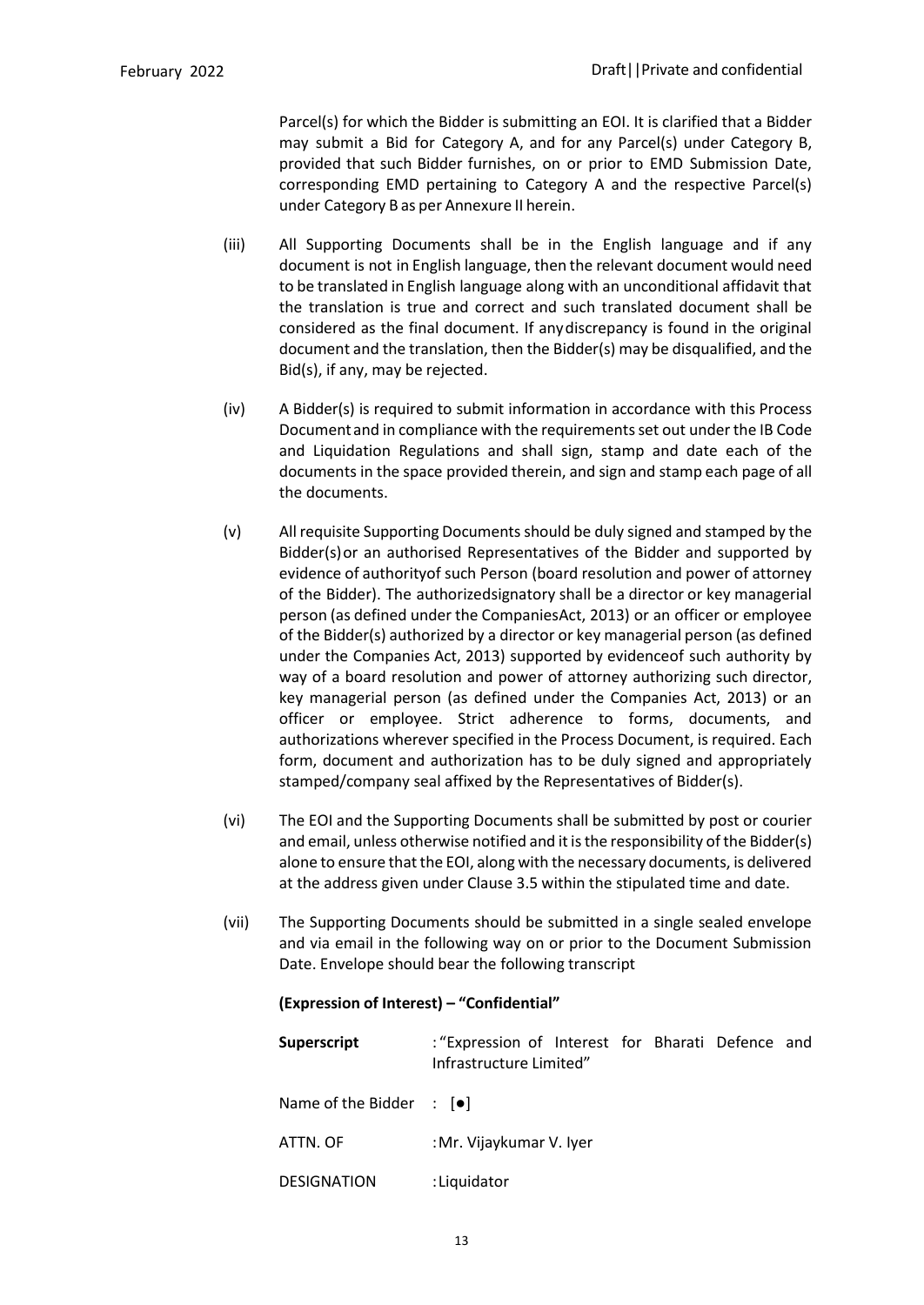ADDRESS : Deloitte India Insolvency Professionals LLP, One International Center, Tower 3, 27th Floor, Senapati Bapat Marg, Elphinstone Road (West), Mumbai 400 013. India

EMAIL ADDRESS : inbharatidefip@deloitte.com

- (viii) All envelopes used by the Bidder(s), for the purpose of any submission and communication should be adequately sealed, to prevent any interference/tampering, while in transit. The Liquidator shall assume no responsibility for the misplacement/ damage to the documents/ delay in delivery or premature disclosure of the contents of the same and consequent losses, if any, suffered by the Bidder(s).
- (ix) The Liquidator or any of his Representatives are not responsible for nonreceipt of correspondences in relation to the EOI. It is hereby clarified that the physically submitted EOI and Supporting Documents shall be considered as the EOI and SupportingDocuments for the purposes of this Process Document provided thatif any discrepancyis identified between the physically submitted EOI and Supporting Documents and the EOI and Supporting Documents submitted in electronic form, then such Bid may be rejected or considered as non-responsive, at the discretion of the Liquidator.
- (x) Non submission of the EOI and/or any Supporting Documents shall render a Bid liable to be declared as non-responsive, liable for rejection by the Liquidator. EOI Supporting Documents submitted post the Document Submission Date may be liable for rejection at the discretion of the Liquidator.
- (xi) Where the Liquidator finds that the Bidder(s) has submitted an incomplete EOI/Supporting Documents or if the EOI/ Supporting Documents are not as per the format laid down in this Process Document, or are not compliant with the provisions of the Code or the Liquidation Regulations, the Liquidator may, at his discretion, reject such EOI/ disqualify the Bidder or may seek forremedy ofsuch discrepancies within 3 (three)days from the date of communication to remedy the same by the Liquidator or within such date as decided by the Liquidator in his sole discretion, to the relevant Bidder in this regard. In case such discrepancies are not remedied within the aforesaid duration, the Liquidator may summarily reject such EOI without assigning or giving any reasons for the same. In an event of rejection/ disqualification, the Bidder(s) will not be entitled to any compensation whatsoever, or refund of any other amount.

### **III Verification of EOI and Supporting Documents by Liquidator**

- (i) Upon submission of EOI and Supporting Documents and prior to the Bid Submission Date, the Liquidator shall verify the contents of the EOI(s) and Supporting Documents to ensure that the same have been provided as per the form and format required underthis Process Document.
- (ii) Notwithstanding anything stated in this Process Document to the contrary, the Liquidator reserves the right to verify, at any stage of the Bid Process, the antecedents of any Bidder(s) and such other Persons connected with the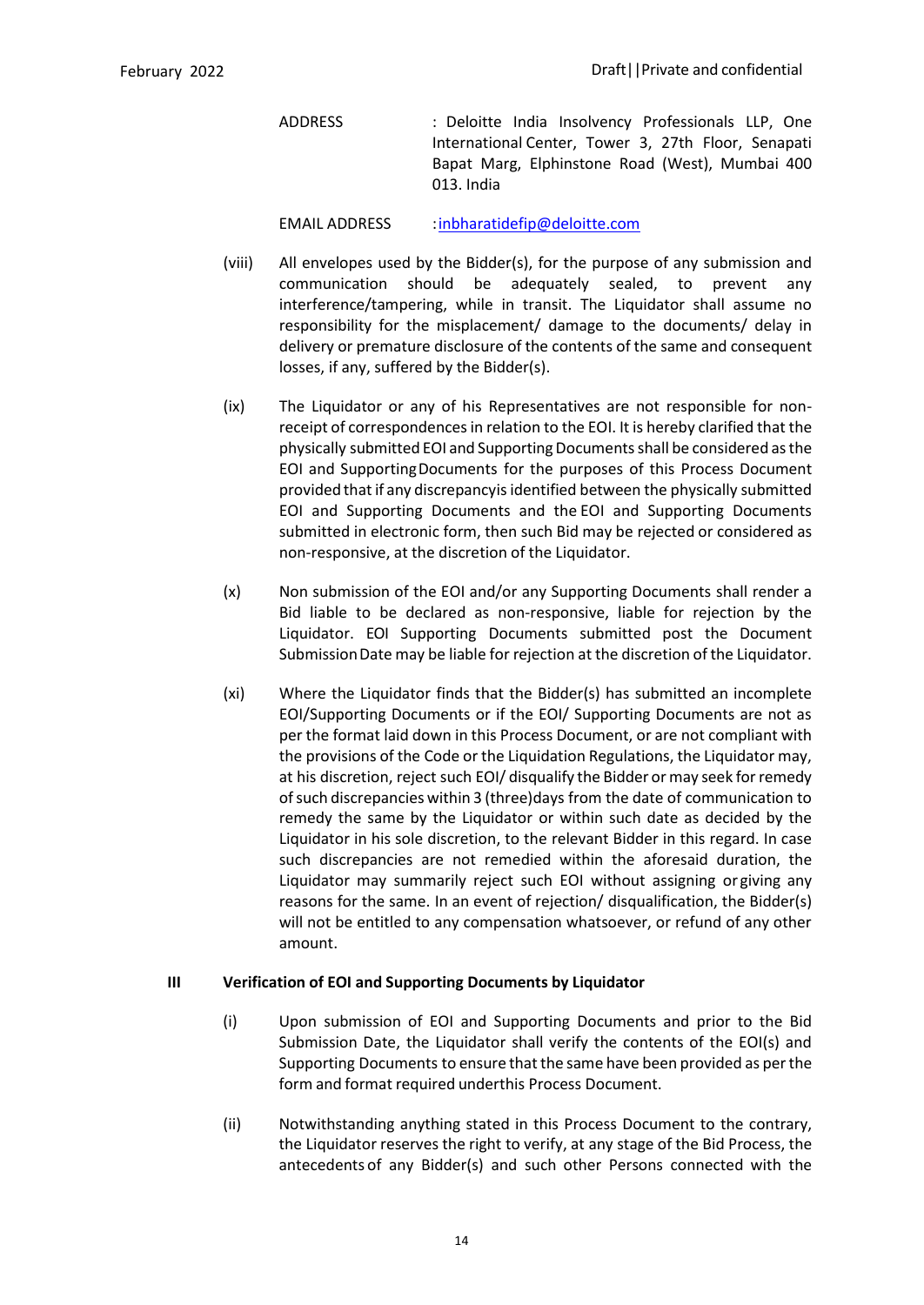Bidder(s) in submitting the Bid(s), the eligibility of the Bid(s), the authenticity of the documents submitted by the Bidder(s), and may request for any additional information or documents, as may be required, for the purpose of verifying/validating the Bid(s) submitted by such Bidder(s). The Liquidator reserves the right, at its sole discretion to contact the Bidder's bank, lenders, financing institutions and any other Person as may be necessary or expedient to verify the information/documents submitted by the Bidder(s) as part of its Bid(s), and each Bidder(s) expressly consents to the same.

# **IV Declaration of Qualified Bidders**

(i) Upon conducting verification as per Step III, prior to Bid Submission Date (as per schedule set out under Clause 3.3 of the Process Document), the Liquidator shall prepare a final list of Bidders whose EOIs and Supporting Documents are accepted by the Liquidator, with details of which Category(ies) and Parcel(s) have been including in the EOI of each Bidder ("**Qualified Bidders**"). It is clarified that only the Qualified Bidders shall be eligible to conduct the Site visit, have access to the Data Room, and subject to submission of EMD and Bidding Declaration as per Step VI below shall also be entitled to participate in the Bid Process for submission of the Bid.

### **V Conduct of Site visit and accessing Data Room by Qualified Bidders**

- (i) Access to Data Room containing information related to the Company and its assets and Site visits to the various locations where the Corporate Debtor has facilities shall be provided to only the Qualified Bidder(s), to undertake due diligence. It is clarified that each Qualified Biddershall have access only to the details on the Data Room pertaining to the Category(ies) and Parcel(s) identified by it in its EOI, and that each Qualified Bidder can undertake a Site Visit as per this Step V, restricted to the relevant Site(s) pertaining to the Category(ies) and Parcel(s) identified by it in its EOI.
- (ii) The Data Room has been organized only for the ease of reference of the Qualified Bidder(s), and the Qualified Bidder(s) shall be responsible to conduct their own due diligence, research, assessment and analysis with respect to the information containedin the Data Room. Notwithstanding anything to the contrary contained in this Process Document, the Liquidator or the Representatives of the Liquidator, shall not in any manner whatsoever, be held liable for the relevance, adequacy, correctness, completeness or accuracy of the information contained in the Data Room.
- (iii) The Qualified Bidder shall be deemed to have conducted its due diligence to its entire satisfaction. It is hereby clarified that the Qualified Bidder shall not be entitled to withdraw its Bid, as submitted, on the pretext that the contents uploaded in the Data Room were not to the required satisfaction of the Qualified Bidder or that the Qualified Bidder did not conduct a Site visit. It is expected that the Qualified Bidder shall have undertaken an independent due diligence and appraisal of the Company/ its assets forparticipation in the Bid Process and shall not rely solely on the information provided by the Liquidator or its Representatives in the Data Room.
- (iv) The Qualified Bidder who is desirous of undertaking a visit to any Site of the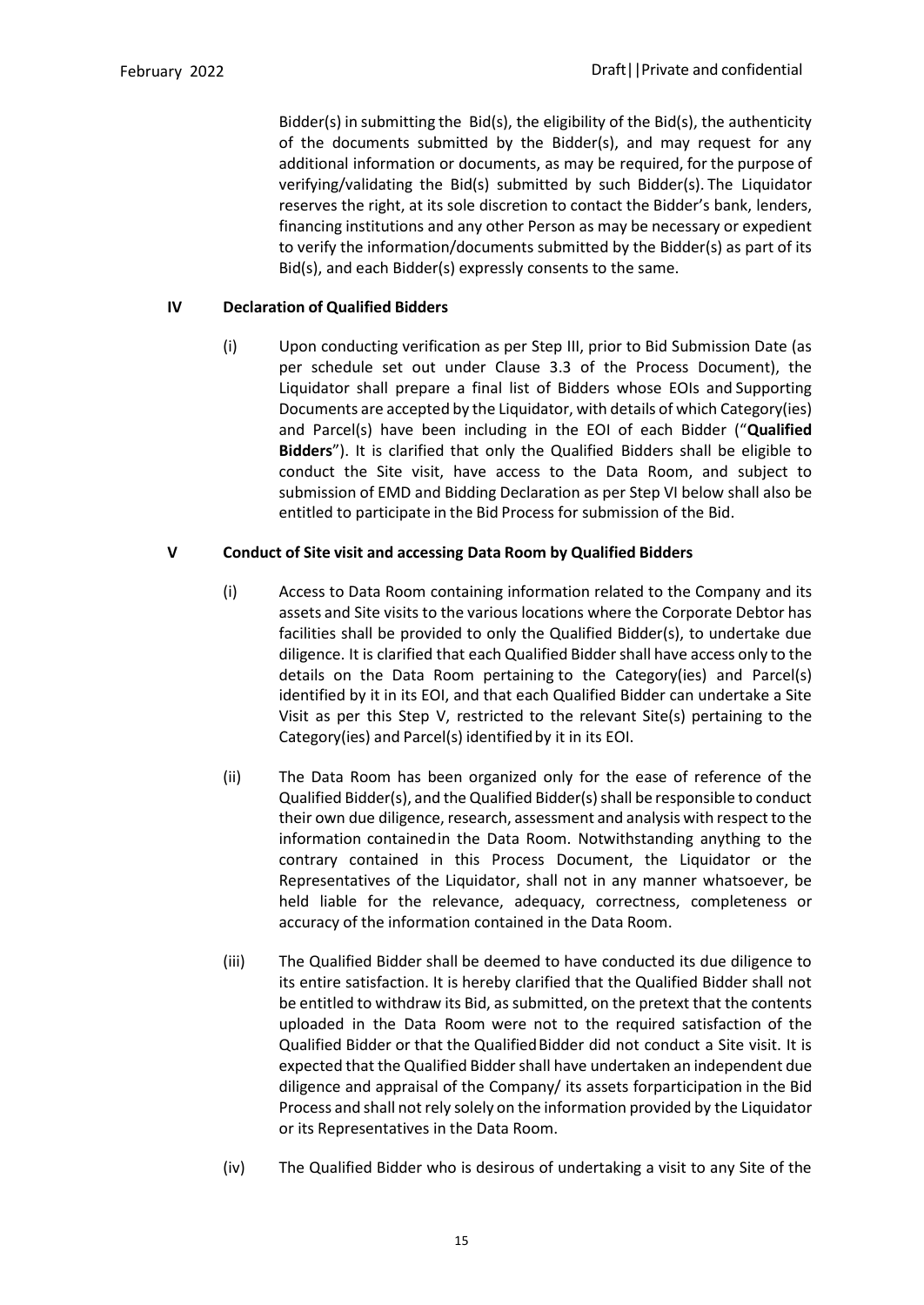Company or office of the Company will be allowed to do so only once in the course of the current Bid Process, and such Site visit will be arranged, on a pre-determined Working Day between 10:00 a.m. to 6:00 p.m., after a prior written request is made to the Liquidator at inbharatidefip@deloitte.com. Such requests shall be considered by the Liquidator depending on the availability of the personnel/ employees at the Site and the lockdownrelated restrictions (to the extent relevant). The Qualified Bidder(s) shall ensure that such Site visit is conducted on the pre-determined Working Day only in order to maintain the schedule for any visits to be conducted by other Qualified Bidder(s). The Liquidator shall co-ordinate among the Company and the Qualified Bidder(s) to facilitate the Site visit, to the extent possible. The Qualified Bidder(s) are required to depute their own team forthe Site visit and the Liquidator shall be under no obligation to depute any of his Representatives or a member of the Corporate Debtor's team for this purpose. The Qualified Bidder may depute a team comprising of a maximum 5 (five) personnel in the employment oftheQualified Bidder(s) orits consultants for such visit. Each Qualified Bidder is expected to make its own arrangements including accommodation, travel or other expenses related to the Site visit. All costs and expenses incurred in relation to the Site visit and due diligence shall be borne by the Qualified Bidder(s) and no Qualified Bidder shall be entitled to deduct such expenses from his Financial Proposal. The Liquidator/ Corporate Debtor will not be required to provide any arrangements in relation to the Site visit. The personnel of the Qualified Bidders shall not be permitted to undertake any photography or videography during the Site visit without obtaining specific approval from the Liquidator.

During the Site visit, the Qualified Bidders shall not be permitted to: (i) take possession of any documents/ assets; or (ii) alter/ reposition/ tamper with or damage any asset or document on the premises of the Site; or (ii) initiate any discussion regarding the Bid Process, with any personnel at the Site. Any of the aforesaid actions may result in the disqualification of the Qualified Bidder(s). Any damages incurred by the Company or the Liquidator in the course of any Site visit attributable to the willful actions of any Qualified Bidder(s) shall be at the cost of such Qualified Bidder(s).

- (v) The Qualified Bidder(s) are required to inform the Liquidator or its Representative of the details of the team who will undertake Site visit. Nonattendance at the Site visit will not be a cause for disqualification of a Qualified Bidder(s). Failure to undertake a Site visit or access the Data Room will not be a valid ground to relieve the Qualified Bidder(s) subsequently from submission of its Bid nor shall it relieve the Qualified Bidder(s) from any responsibility for estimating the risks in submission of its Bid(s) or costs of successfully fulfilling the terms and conditions of its Bid(s). The Qualified Bidder(s) may carry out its own comprehensive due diligence in respect of the Companyand shall be deemed to have full knowledge of the conditions of the Company, its assets, relevant documents, information etc. whether or not the Qualified Bidder(s) actually inspects or participates in the Site visit or verifies the document provided by the Liquidator or accesses the Data Room.
- (vi) Any delay in completion of the Site visit by the Qualified Bidder(s), shall not entitle the Qualified Bidder(s) to any extension in the timelines, including the timeline for completion of such Site visit or due diligence.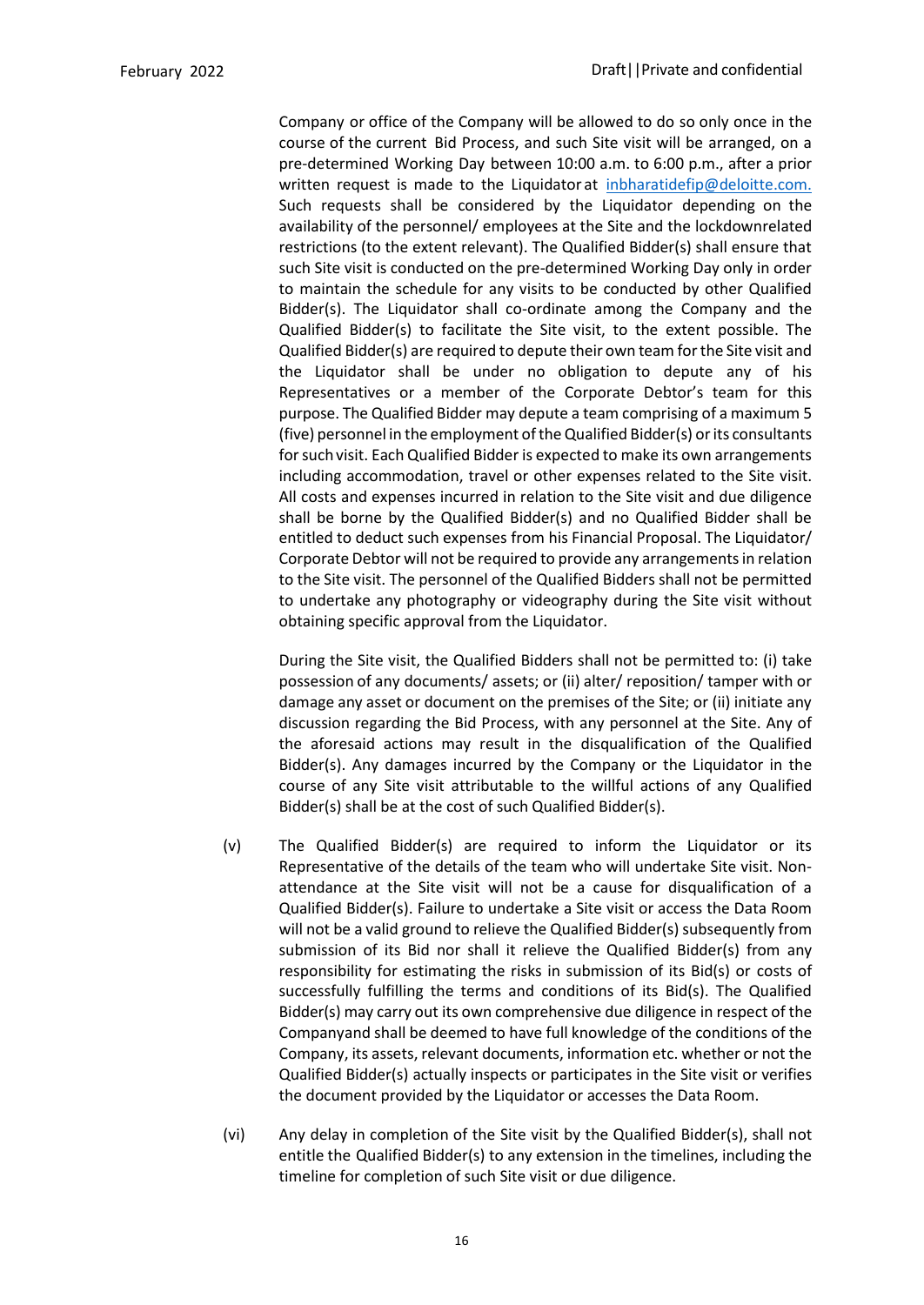- (vii) It is assumed that the Qualified Bidder(s) shall have undertaken the necessary due diligence and appraisal of the Company/ its assets for participation in the Bid Process, submission of the Bid(s) and the requisite financial closure. The Qualified Bidder(s) shallnot be provided any additional time for undertaking diligence or be provided access tothe Data Room, after the last date of accessing the Data Room.
- (viii) While the data/information provided in this Process Document and the Data Room, hasbeen prepared and provided in good faith, the Liquidator and his Representatives shallnot accept any responsibility or liability, whatsoever, in respect of any statements or omissions herein, or the accuracy, correctness, completeness or reliability of theinformation provided, and shall incur no liability under any law, statute, rules or regulations as to the accuracy, reliability and completeness of the information provided, even if any loss or damage is caused to any of the Qualified Bidders by any act or omission on their part.

### **VI Submission of EMD and Bidding Declaration**

- (i) The Qualified Bidders that wish to participate in the sale process shall, on or prior to February 25, 2022 ("**EMD Submission Date**") submit the corresponding applicable EMD to the Liquidator, for the Category(ies) and Parcel(s) identified by it in its EOI, as provided in Annexure II herein.
- (ii) Such Qualified Bidders are also required to submit a duly stamped and notarized copy of the Bidding Declaration as per the format in Format XIV herewith, on or prior to the EMD Submission Date, by virtue of which such Qualified Bidders are deemed to have accepted the Minimum Bid Price for the Parcel(s) sought to be sold in this Bid Process.
- (iii) It is clarified that each Bidder that chooses to not submit its EMD with the Bidding Declaration on or prior to the EMD Submission Date, shall be out of the current Bid Process and any Bid submitted by such Bidder shall not be considered by the Liquidator.
- (iv) The EMD shall be submitted by post or courier and email, unless otherwise notified and it is the responsibility of the Qualified Bidder alone to ensure that it is delivered at the address given under Clause 3.5 within the stipulated time and date.
- (v) The Qualified Bidders that wish to participate in the Bid Process shall provide an EMD of an amount corresponding to the Parcel(s) for which the Bidder has submitted an EOI, as mentioned in Annexure II herein, as follows:
	- a in the form of a bank guarantee as given in Format IV ("**Bank**  Guarantee"), executed in favour of Bharati Defence and Infrastructure Limited, issued by any scheduled commercial bank in India, or
	- b by way of a direct deposit by way of the real time gross settlement ("**RTGS**") system into a bank account held by the Corporate Debtor, the details of which shall be shared separately with the Qualified Bidder(s).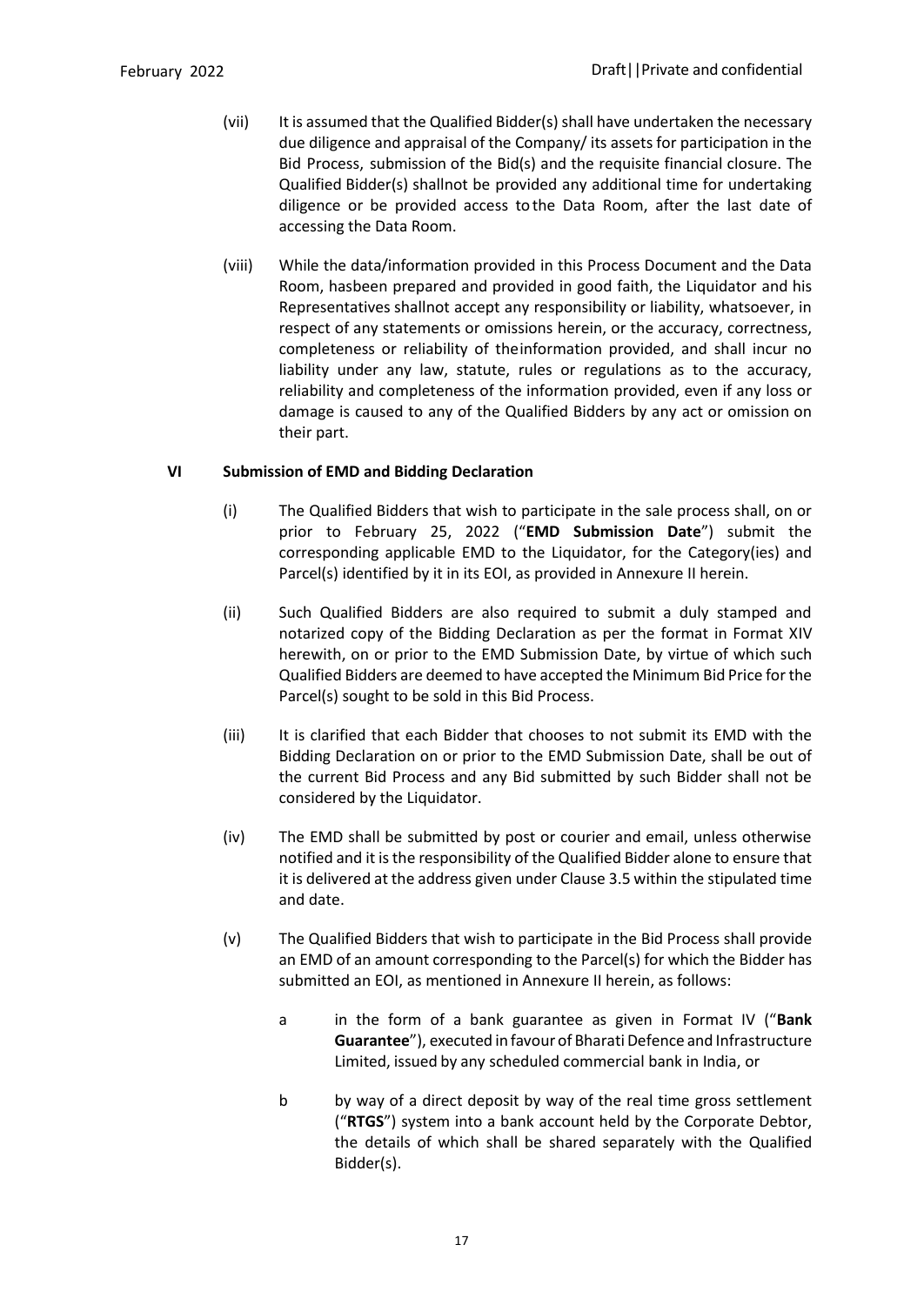- (vi) The Bank Guarantee shall be issued and renewed from time to time as may be required by the Liquidator. The Bank Guarantee shall be valid for a period of 6 months alongwith a claim period of 12 months. In the event of any extensions in the timelines of this Bid Process, the Bank Guarantee shall be extended accordingly.
- (vii) It is hereby clarified that failure to renew/ extend the EMD by any Qualified Bidder shall lead to ineligibility and disqualification of the Qualified Bidder(s) to participate in the Bid Process.
- (viii) In case of RTGS, the entire EMD amount shall be remitted by the Qualified Bidder(s) from one bank account only which will be owned by the Qualified Bidder(s). The Qualified Bidders shall preserve the remittance challan and shall produce to the Liquidator as and when demanded.

#### (ix) Invocation of Earnest Money Deposit

The Liquidator shall have the right to invoke the Earnest Money Deposit, by encashing the Bank Guarantee or by appropriating the deposit made by the Qualified Bidder through RTGS.The Earnest Money Deposit can be invoked and appropriated at any time at the discretion of the Liquidator in accordance with Applicable Law, without making any reference to the relevant Qualified Bidder(s), upon occurrence of any of the following conditions/events:

- a any of the conditions under this Process Document or the LoI, as the case may be, are breached by the relevant Qualified Bidder;
- b the Qualified Bidder is found to be ineligible to submit the Bid(s) or the Qualified Bidder is found to have made a false or misleading declaration or any misrepresentation;
- c the Bid(s) of any Qualified Bidder is declared as non-responsive as per this Process Document;
- d If Qualified Bidder isfound to be ineligible to submit a Bid(s) as perthe conditionsset out in Section 29A of the IBC (as amended from time to time) or is found to have made a false or misleading declaration of eligibility as per the conditions set out in Section 29A of the IBC (as amended from time to time);
- e existence of any collusion between the relevant Qualified Bidders, or between the Qualified Bidder and the Company's related parties, or any creditors of the Company and the Qualified Bidder;
- f withdrawal of, or change in the Financial Proposal after the submission of BID and during the Bid Process (except to the extent such modification is allowed under the Process Document with approval of the Liquidator);
- g The Qualified Bidder fails to renew/extend the Earnest Money Deposit at least 30 days prior to the date of its expiry or within 5 days from the request for extension received from the Liquidator; or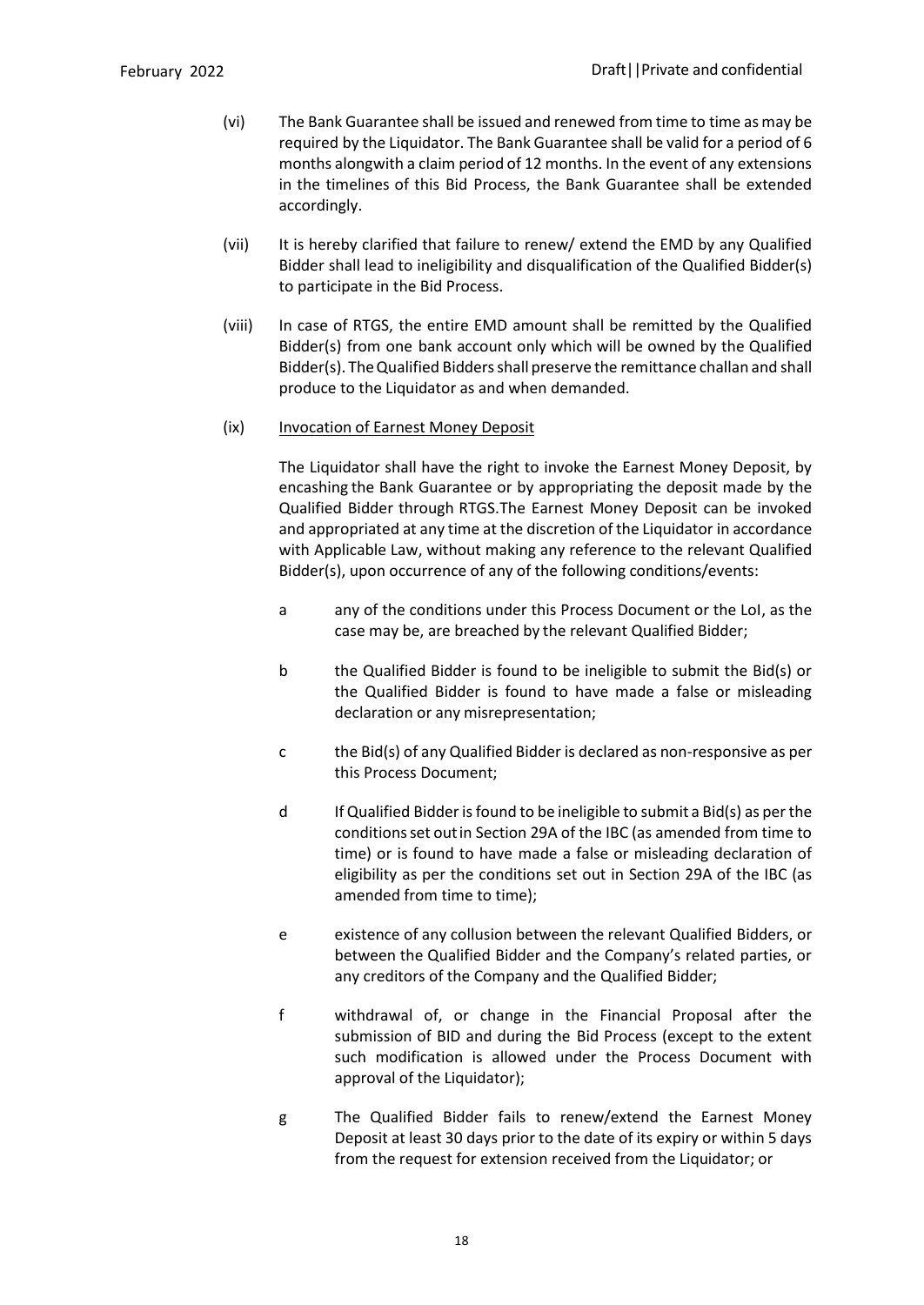h non-payment or failure to make payment in accordance with the Bid;

It is clarified that any invocation of the Earnest Money Deposit, by the Liquidator, shall not limit any other rights or remedies that the Liquidator may have under Applicable Law or otherwise, against any Qualified Bidder.

- (x) In case of any occurrence of any/all of the events as abovementioned in Clause 3.5 VI (ix) of the Process Document, the Liquidator reserves his right to negotiate/sell the assets to the Second Highest Bidder/ next highest Bidder after the Successful Bidder in case the Successful Bidder is rejected/disqualified/defaults on obligations hereunder, such as failing to make the complete payment towards the Final Consideration.
- (xi) In cases of disqualification of the Bidder/ Qualified Bidder/ H1 Bidder/ H2 Bidder/Successful Bidder, the Liquidator reserves the right to issue fresh/ revised terms and/or revised timelines (as the situation may require) that may be notified upon occurrence of such an event of default by the Successful Bidder. The Bidder/ Qualified Bidder/ H1 Bidder/ H2 Bidder/ Successful Bidder shall be bound by the decision of the Liquidator and shall not challenge or contest the decision of the Liquidator to forfeit the amounts as aforesaid or to reject the Bid/ H1 Bid / H2 Bid/ Successful Bid/ Final Bid or to sell the assets or negotiate with the next highest bidder, which decision(s) shall be final and binding on the Bidder/ Qualified Bidder/ H1 Bidder/ H2 Bidder/ Successful Bidder.
- (xii) The Earnest Money Deposit shall, in the event of the Successful Bid(s) pertaining to Category A or Category B, be returned upon receipt of the Final Consideration in accordance with the Successful Bid(s). However, Successful Bidder(s) under Category A or Category B, as the case may be, shall have the option to adjust the amount of Earnest Money Deposit from the Final Consideration proposed by such Successful Bidders(s), in the event that the EMD has been deposited in the form of direct deposit through RTGS as per Step VI of Clause 3.5. In the event the Earnest Money Deposit is in the form of Bank Guarantee, then no adjustment can take place against the Final Consideration, and the Successful Bidder shall have to make full payment of the Final Consideration, upon which the Bank Guarantee shall be returned to the Successful Bidder. The Earnest Money Deposit of any Successful Bidder shall be returned upon the issuance of the Certificate(s) of Sale to such Successful Bidder(s). The EMD of all other Bidders (apart from the Successful Bidder and H2 Bidder) shall be returned within 15 (Fifteen) days from the declaration of Successful Bidder. EMDs and other monies of the H2 Bidder (as the case may be) shall be withheld until the conclusion of sale process of the assets so that in case the Successful Bidder is rejected/disqualified/ defaults, the Liquidator may commence a process to determine the next Successful Bidder or declare the H2 Bidder as the Successful Bidder and accordingly, adjust the EMD of the H2 Bidder against the Final Consideration to be received from H2 Bidder. Upon the conclusion of the sale process i.e., after the Successful Bidder has deposited all amounts towards Final Consideration in the Liquidation Account, EMD and any other monies deposited by the H2 Bidder shall be refunded within 15 working days therefrom.
- (xiii) In the event the Bid Process envisaged under this Process Document for sale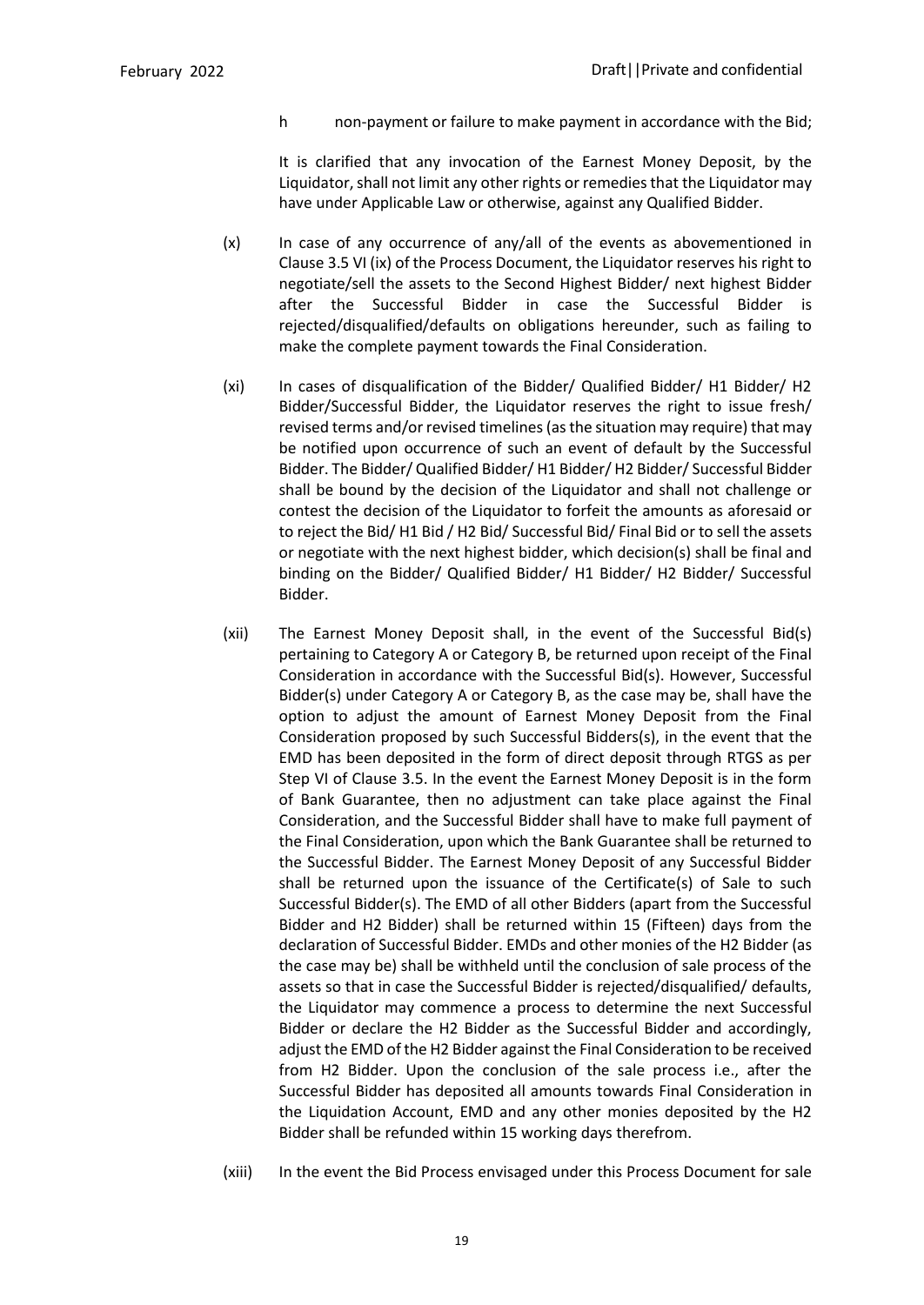of the Corporate Debtor as a whole on a going concern under Category A and/ or sale of any of the Parcel(s) under Category B is annulled, the EMD of all/the relevant Qualified Bidders shall be returned within 15 days from the date of announcement of the same by the Liquidator, unless not already invoked and/or the Qualified Bidder(s) has not violated any of the terms and conditions as set out in this Process Document.

### **VII Submission of Bid by Qualified Bidders**

- (i) Qualified Bidders who have submitted the EMD and Bidder Undertaking shall be required to submit a Bid as per Format IX – BID SUBMISSION FORMAT for which an EOI has been submitted, vide a hardcopy in a sealed envelope at the address provided in Clause 3.5 on the date specified in Clause 3.3 of the Process Document.
- (ii) A Bid must specify the manner of payment and terms of payment of Final Consideration.
- (iii) Neither the Liquidator, nor his team/ associate/ advisors/ affiliates and/ shall be liable for any difficulty, and it shall be sole duty and responsibility of the Qualified Bidders to ensure that they are equipped for participating in the Bid Process.
- (iv) A Bid shall be irrevocable, unconditional, and binding on the Bidder, as per the terms of this Process Document. It is clarified that no Bid shall be entertained below to the Minimum Bid Price.
- (v) All taxes, levies, transfer charges, cess, costs etc. shall have to be paid by the Successful Bidder over and above the Successful Bid amount.
- (vi) Any Bid that does not match the terms stipulated herein shall stand rejected.
- (vii) The Bid(s) submitted by the Qualified Bidder(s) under Category A and/ or Parcel(s) under Category B (as the case may be) shall be reviewed and evaluated by the Liquidator and the Liquidator reserves the right to amend/modify any terms and conditions in relation to submission of the Bids under this Process Document.
- (viii) The Liquidator also reserves the right to conduct due diligence on any Qualified Bidder(s) with the assistance of external agencies at any stage of the Bid Process.

### **VIII Declaration of H1 Bid and H2 Bid by the Liquidator**

- (i) The sealed Bids may be opened in front of the Private Sale Committee. The Bid shall be evaluated by the Liquidator and the H1 and H2 Bid shall be determined.
- (ii) Notwithstanding anything contained in the Process Document, it is expressly clarified that the Liquidator shall have the exclusive right to give preference to any Bid or combination of Bids that will lead to the highest overall and timely recovery for the stakeholders of the Corporate Debtor in the selection of the H1 Bidder. The H2 Bidder shall also be selected solely at the discretion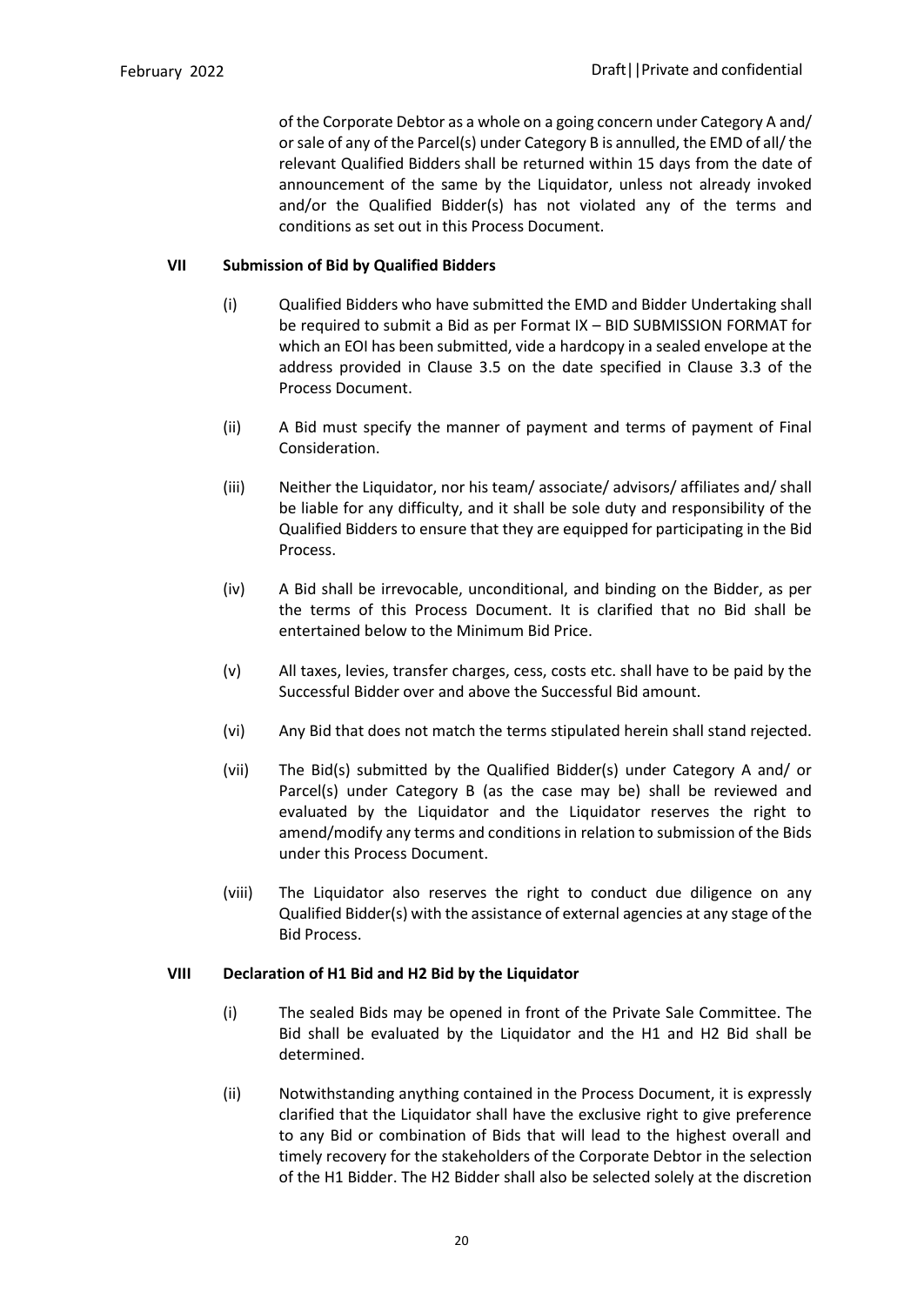of the Liquidator, with the aim of maximising the value received for the Parcel(s) through the Bid Process, without any requirement to provide any reasoning or justification to any Qualified Bidder(s).

- (iii) The Liquidator expressly reserves the right to abandon/ cancel/ terminate/ waive the Bid Process, or a part thereof, as contemplated hereunder (at any stage without incurring any liability), including in the event no valid Bids are received for assets categories which are given preference more specifically set out under this clause. Further, the Liquidator reserves the right to reprice and resize or change in any manner the categories / combination of categories etc. in the current Bid Process, in accordance with Applicable Laws and without incurring any liability in this regard.
- (iv) On the date specified in the schedule set forth in Clause 3.3 of the Process Document, the Liquidator will directly inform the Bidders in a confirmation letter in the format provided in Format XIII, whose Bids qualify as:
	- (a) the highest Bid amongst all the Bids submitted ("**Highest Bid / H1 Bid**"); and
	- (b) the second highest Bid amongst all the Bids submitted ("**Second Highest Bid / H2 Bid**").
- (v) There will be no separate communication to other Bidders whose Bids do not qualify as the H1 Bid or H2 Bid.

### **IX Negotiation between H1 Bidder, H2 Bidder and the Private Sale Committee**

- (i) On the date specified in the schedule set forth in Clause 3.3 of the Process Document, the H1 Bidder and the H2 Bidder will be invited to participate in discussions and negotiations with the Private Sale Committee for the purpose of negotiating the maximum/ highest bids for the various assets forming part of the sale process of the Corporate Debtor provided in Annexure II.
- (ii) During the course of such negotiations, the Private Sale Committee shall have the right to disclose the Bid amounts and may, at their discretion, adopt any strategy with the H1 Bidder and the H2 Bidder for eliciting maximum possible Final Consideration for the Category(ies)/Parcel(s). The entry into such negotiations with the Private Sale Committee shall not create any right, title or interest whatsoever (included by not limited to any right of first refusal etc.) in, to or under the assets of the Category(ies)/Parcel(s) in favour of either the H1 Bidder or the H2 Bidder.
- (iii) There will be no further negotiation after this stage unless specified by the Liquidator in his sole discretion.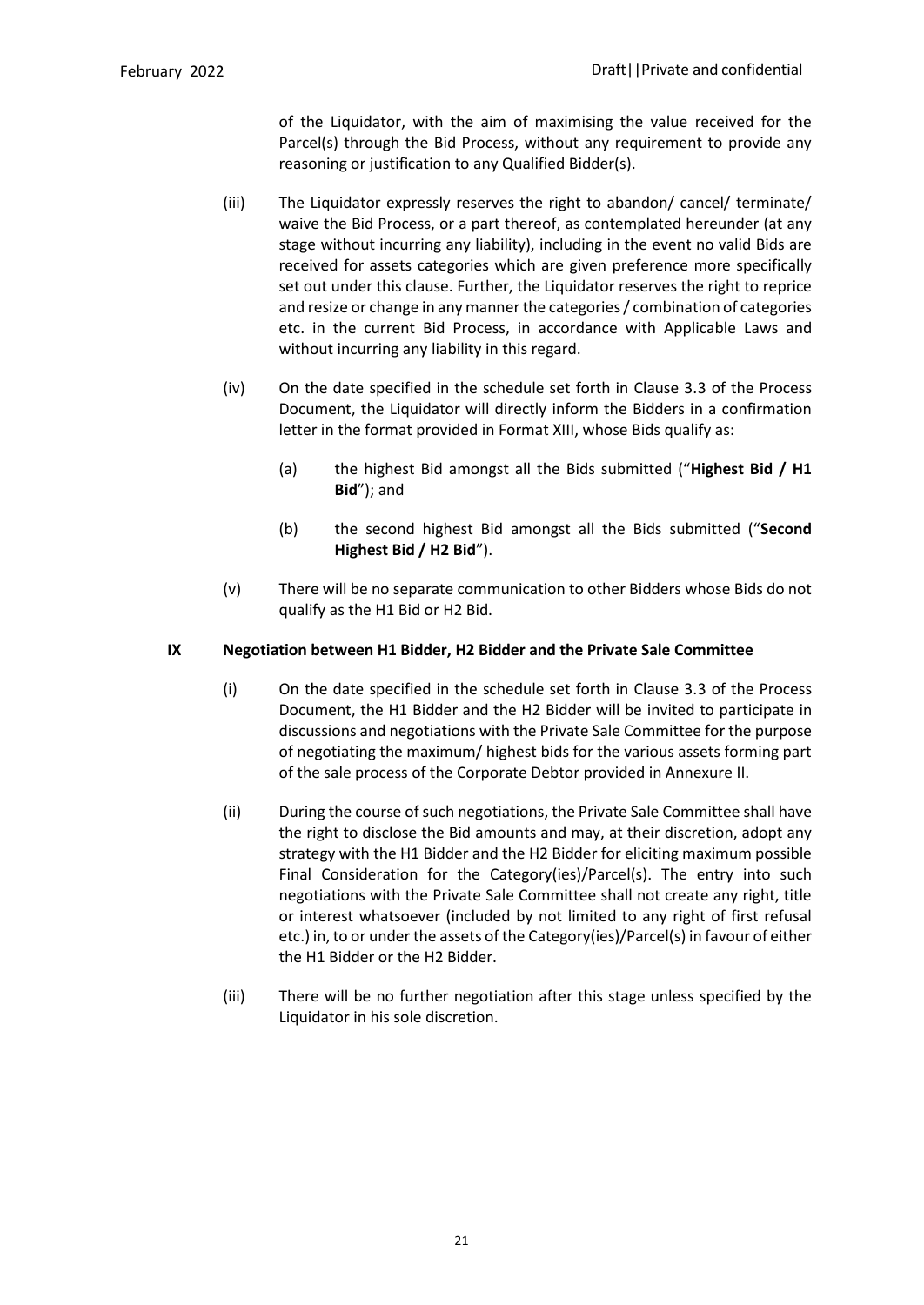(iv) Notwithstanding anything contrary contained in this Process Document, the Liquidator reserves the right to opt for a swiss challenge method of sale as part of the Bid Process in consultation with the Private Sale Committee after the identification of the H1 Bidder and H2 Bidder. The manner of such swiss challenge method of sale if opted by the Liquidator shall be decided in consultation with the Private Sale Committee

# **X Submission of Final Bid by H1 Bidder and H2 Bidder**

- (i) Post negotiation with the Private Sale Committee, the H1 Bidder and the H2 Bidder shall be invited to offer maximum / highest price for the assets forming part of assets under Category(ies)/Parcel(s) provided in the Process Document by increasing/ bettering their respective H1 Bid and H2 Bid, and to submit their maximum/final Bid ("**Final Bid**") for the assets forming part of Category(ies)/Parcel(s) provided in the Process Document, in the manner and time that will be stipulated by the Liquidator at that stage.
- (ii) The Final Bid shall be irrevocable, unconditional, and binding on the Bidder, as per the terms of this Process Document.
- (iii) In case the Final Bid amounts submitted by both H1 Bidder and the H2 Bidder are equal, the H1 Bidder and the H2 Bidder shall be required to under-go interse bidding/ cross-bidding or participate in such other process for discovery/ determination of the Final Bid, as may be prescribed at that time, to determine the Successful Bid.

### **XI Receipt of NCLT Order**

(i) The Liquidator shall file an application for seeking approval of the Adjudicating Authority in case of sale under Category A. It is clarified that Certificate of Sale for sale under Category A, in any case, shall only be issued post receipt of the NCLT Order and in accordance with terms of this Process Document. The date of receipt of the NCLT Order shall be construed to be the date on which the same is published on the website of the Adjudicating Authority.

# **XII Issuance of LOI(s) to Successful Bidder(s)**

- (i) Depending on the outcome for Clause 3.5 X above, the Final Bids will be placed before the Private Sale Committee wherein the successful bid may be decided ("**Successful Bid")**. The Successful Bidder shall be liable to pay any taxes, levies, transfer charges, cess, costs etc., as applicable, over and above the Final Consideration including those that be inter alia required to effectuate the transfer of the asset to the Successful Bidder and honour the payment and other terms that form a part of the Successful Bid.
- (ii) The Bidder that has submitted the Successful Bid shall be the successful Bidder ("**Successful Bidder**") and shall have to pay the Final Consideration and adhere to inter alia the payment terms to honour the Successful Bid in total. The Successful Bid will not be publicly announced but will be intimated on email to the Successful Bidder directly.
- (iii) The Final Consideration shall mandatorily be required to be paid within the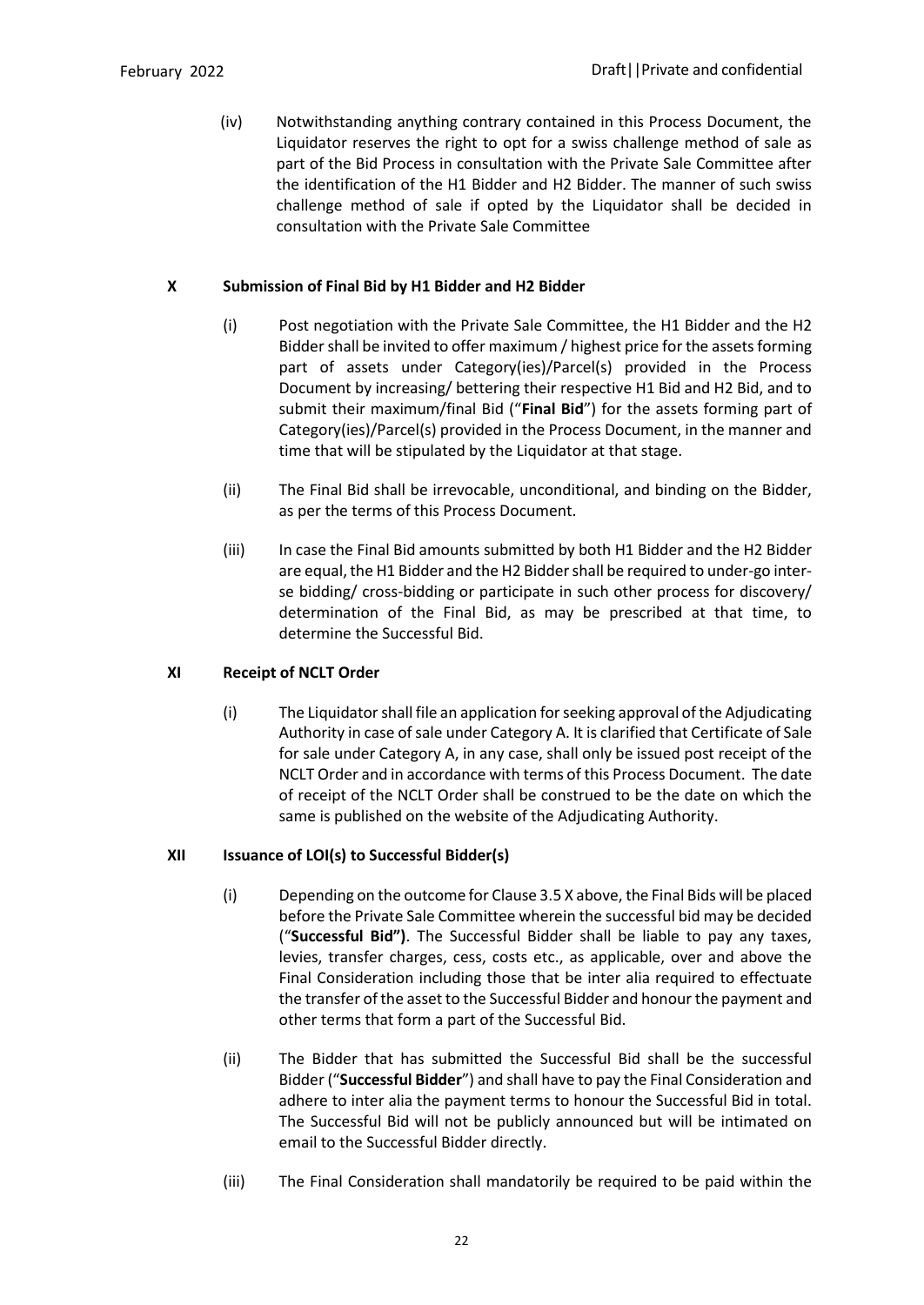timelines of the Successful Bid and as per the terms of this Process Document.

- (iv) In the event that the Successful Bidder is for the Parcel under Category A, the Liquidator shall issue the LoI to such Successful Bidder as per Format X, stating that such Bidder has been selected as the Successful Bidder for Category A, within 7 Working Days from submission of Final Bid.
- (v) In the event that the Successful Bidder (s) is for the Parcel(s) under Category B, the Liquidator shall issue the LoI(s) to the Successful Bidder(s) as per Format X, stating that such Bidder(s) has been selected as the Successful Bidder(s) for the relevant Parcel(s), under Category B, within 7 Working Days from the submission of Final Bid. It is clarified that for each Parcel under Category B, a separate LoI shall be provided to the Successful Bidder(s).
- (vi) It is hereby clarified that no commitment is being given by the Liquidator to carry out the sale of the Company as a whole on a going concern basis under Category A or the sale of respective Parcel(s) under Category B either before or post identification of the Successful Bidder(s) by way of the private sale, and that the Bid Process may be cancelled at any time and at any stage by the Liquidator without assigning any reason or assuming any liability or costs.

### **XIII Payment of Final Consideration by the Successful Bidder(s)**

- (i) On the Consideration Payment Date, the Successful Bidder of Category A or Category B shall provide the Final Consideration as per the terms of the Bid, into the bank account, details of which shall be provided in the LoI, the sole signatory of which shall be the Liquidator ("**Liquidation Account**").
- (ii) Failure to pay the Final Consideration, into the Liquidation Account within such aforesaid timeline shall result in cancellation of the LoI(s) issued to the relevant Successful Bidder(s), invocation of the EMD (or part thereof) of the Successful Bidder(s), and rejection of the Bid(s) submitted by the Successful Bidder(s).
- (iii) It is clarified that the EMD of H2 Bidder shall be withheld until the last date of payment of upfront Final Consideration for Successful Bidder. If Successful Bidder defaults in payment of upfront Final Consideration, the Liquidator may declare H2 Bidder as the Successful Bidder and may adjust the EMD of the H2 Bidder against Final Consideration to be received from H2 Bidder in accordance with the terms of this Process Document.
- (iv) It is clarified that in the event the Successful Bidder(s) does not pay the Final Consideration, as per this Process Document, the Liquidator reserves the right to take such other actions including but not limited to annulling and restarting or issue revised terms and/or revised timelines (as the situation may require) the Bid Process for any/ all Parcel(s). These actions shall not preclude the Liquidator from taking other appropriate steps as per Applicable Laws against such defaulting Successful Bidder(s). Additionally, in the event the Successful Bidder(s) is unable to complete the transaction/ is rejected/ disqualified/defaults on obligations for whatsoever reason, the Liquidator reserves the right to negotiate /sell the assets to the H2 Bidder that had submitted its Final Bid whether under Category A or any for any Parcel(s)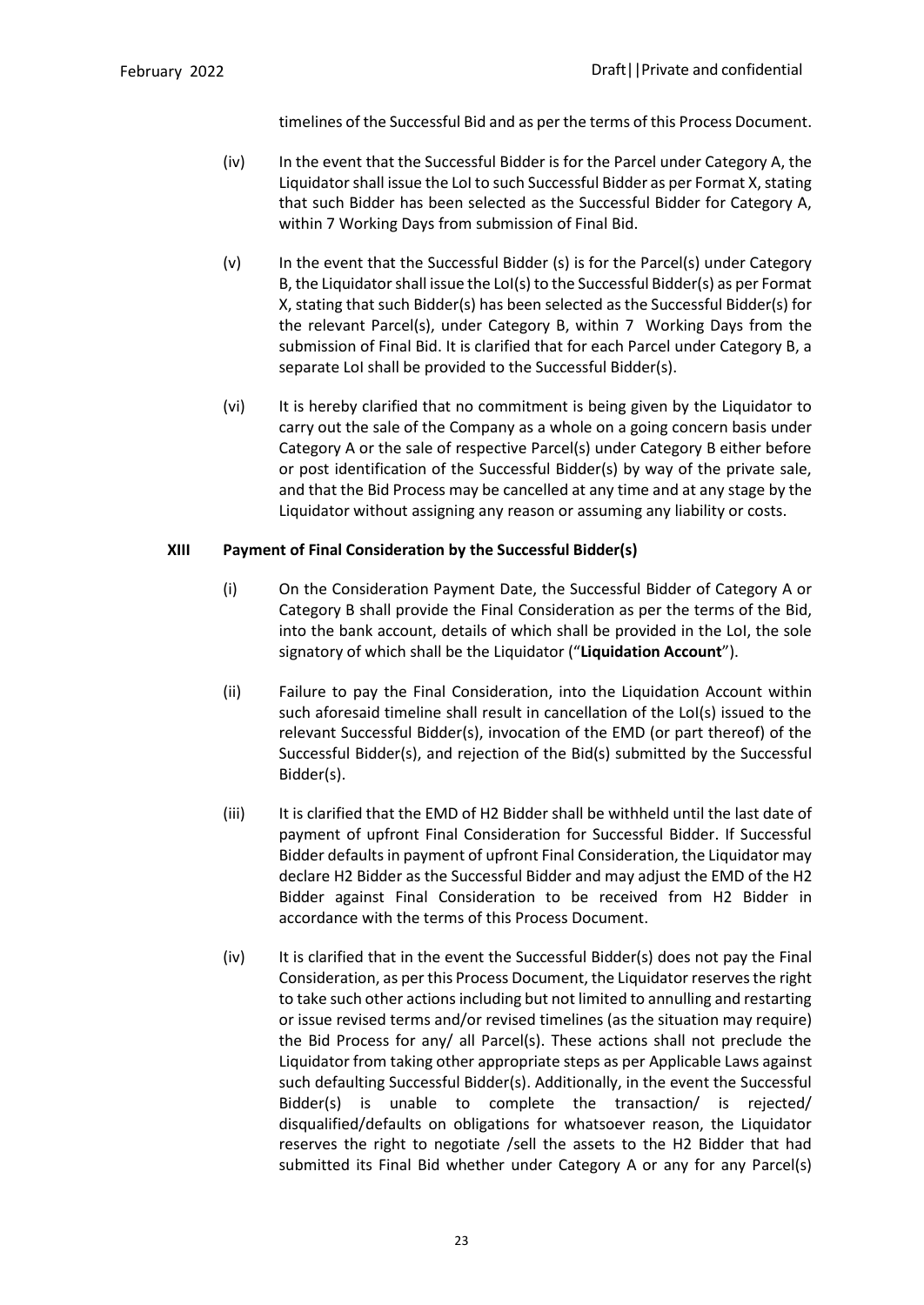under Category B, and declare such H2 Bidder to be the "Successful Bidder" and complete the transaction by paying its Final Bid in the manner as provided in the Final Bid and this Process Document, with the date of demand from the Liquidator in such case being deemed as the declaration of Successful Bidder(s) for all actions under Clause 3.5; in relation to Category A, the Liquidator would be entitled to determine whether any approval from NCLT is needed in this situation and/or whether the issuance of LoI for such Category A can occur without such approval. In case of failure by the H2 Bidder to complete the transaction, the Liquidator shall be entitled to call upon the next highest Qualified Bidder, and follow the same process as noted above in relation to calling upon the H2 Bidder. Notwithstanding anything else contained herein, it is clarified that nothing binds the Liquidator to select the H2 Bidder or any Qualified Bidder to be the Successful Bidder in any scenario, and that the Liquidator reserves the right to take any and all measures required for maximization of the value of the Company and/ or its assets being sold, including calling for a fresh round of private sale. The Qualified Bidders shall be bound by the decision of the Liquidator in this regard.

### **XIV Issuance of Certificate of Sale**

- (i) In case of sale of BDIL as a whole on a going concern basis under Category A, the Certificate of Sale shall be issued to the relevant Successful Bidder under Category A within 7 (seven) days from receipt of the Final Consideration as per the terms of the Bid or the NCLT Order, whichever is later. Issuance of the Certificate of Sale pursuant to the receipt of the Final Consideration or the NCLT Order, whichever is later, shall mark the closure of the Bid Process contemplated under this Process Document and enable the transfer of ownership of the Corporate Debtor to the Successful Bidder.
- (ii) In case of sale of respective Parcel(s) in Category B, the Certificate(s) of Sale pertaining to the relevant Parcel(s) under Category B shall be issued to the relevant Successful Bidder(s) within 7 (seven) days from the receipt of the Final Consideration for the corresponding Parcel(s). Issuance of the Certificate(s) of Sale pursuant to the receipt of the Final Consideration for the relevant Parcel(s) shall mark the closure of the Bid Process contemplated under this Process Document for the corresponding Parcel(s) and enable the transfer of ownership of the relevant Parcel(s) to the corresponding Successful Bidder(s). It is clarified that for each Parcel of asset, a separate Sale Certificate shall be provided to the Successful Bidder(s).
- (iii) Upon the issuance of Certificate(s) of Sale under the Bid Process, the ownership, risk and title to Parcel A viz. the Company as a whole on a going concern basis under Category A or the respective Parcel(s) forming part of Category B, as the case may be, shall stand transferred to the relevant Successful Bidder(s) and the Liquidator/ his Representatives/ advisors shall be released of any and all liability for claims, losses, damages, costs, expenses or liabilities in any way related to or arising from the exercise of any rights and / or performance of any obligations set out under this Process Document, and / or in connection with the Bid Process, and/or the operation of the Corporate Debtor (in case the Successful Bid pertains to Category A), from the Liquidation Commencement Date and the Successful Bidder(s) waives any and all rights and / or claims the Successful Bidder(s) may have in this respect,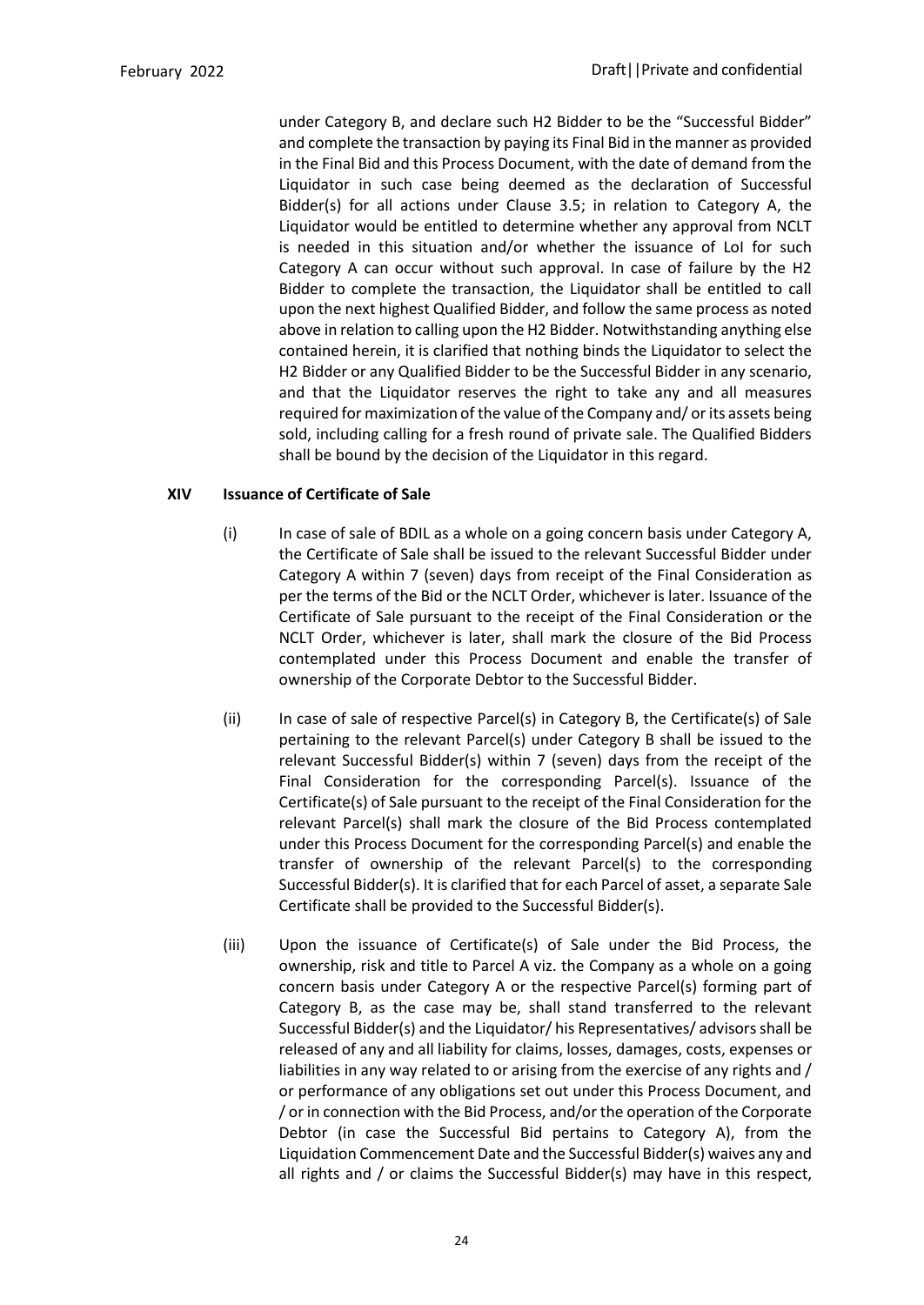whether actual or contingent, whether present or in future. The legal or beneficial interest, right or title over Parcel A viz. the Company as a whole on a going concern basis in case the Successful Bid pertains to Category A, or the respective Parcel(s) in case the Successful Bid(s) pertain to Category B, as the case may be, shall be issued, vested, transferred pursuant to the relevant Successful Bid(s), to the corresponding Successful Bidder(s) pursuant to issuance of the Certificate(s) of Sale pertaining to the respective Parcel(s) on an "as is where is", "as is what is" "as is how is" and a without recourse basis, with the opportunity of conduct of due diligence by the Successful Bidder(s), by virtue of which it is deemed to have full knowledge about the Company and/ or its assets as the case may be.

- (iv) The Successful Bidder(s) shall be responsible for undertaking all actions, including obtaining all approvals and making necessary form filings as may be required or necessary for the acquisition as per this Process Document and the Liquidator and/or his representatives or advisors shall not be under any obligation or responsibility to undertake any such actions. Further, it is expressly clarified that any approvals, consents, licenses, concessions from any party including any Governmental Authority that may be required (including from any counter party of any leasehold interest of the Corporate Debtor) with regard to the acquisition as per this Process Document and the continued operation of the business post such acquisition shall be the sole responsibility of the Successful Bidder(s). In relation to the aforesaid, the Corporate Debtor and Liquidator shall provide such reasonable cooperation as may be required to facilitate the Successful Bidder(s) to obtain the relevant approvals, consents, licenses, concessions from the third party.
- (v) On or post the Transfer Date, the Successful Bidder(s) shall enter into such definitive documents as may be required by the Liquidator for the respective Parcel(s). The Successful Bidder(s) shall provide the cooperation and access to information of the Company as may be required and/or requested by the Liquidator and/or the Stakeholders of the Company from time to time for conclusion of the liquidation process including for the distribution of the liquidation estate to the Stakeholders of the Company. The Liquidator, his Representatives and/or advisors shall be entitled to retain copies of all data and documents pertaining to the liquidation process of Company post the Transfer Date as well. The Successful Bidder(s) shall retain, all records, including tax returns, possessed or to be possessed by the Company until the completion of the liquidation process of the Company and shall provide the Liquidator, his Representatives and/or advisors with access, upon prior written request specifying the need therefor to such information. The Successful Bidder(s) shall provide the cooperation and access to information of the Company as may be required and/or requested by the Liquidator and/or the Stakeholders of the Company from time to time for conclusion of the liquidation process including for the distribution of the liquidation estate to the Stakeholders of the Company.

### <span id="page-30-0"></span>**4. OTHER TERMS OF BID PROCESS**

4.1 Non-responsive Bids

The Bid(s) submitted by the Bidder(s) shall be scrutinized to establish responsiveness to the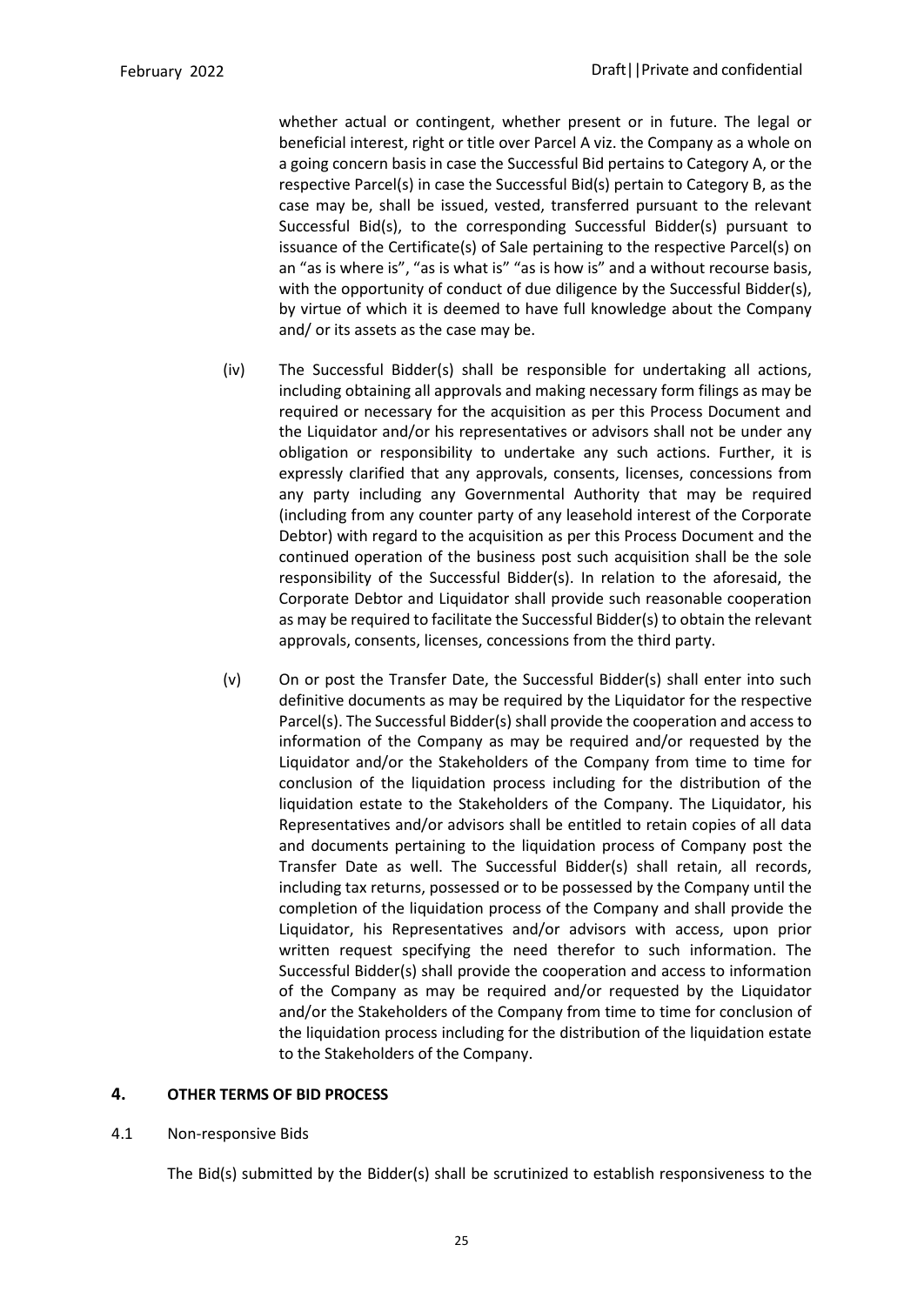requirements laid down in the Process Document. In addition to the events set out in Clause 3.5 herein, the following events or occurrences may cause the Bid to be considered "nonresponsive", at the sole discretion of the Liquidator:

- I Bid that is incomplete, i.e., the EOI/ EMD/ Supporting Documents are not submitted inthe formats set out under the Process Document or not accompanied with any of the applicable documents as specified in the Process Document;
- II Bid documents i.e., the EOI/ EMD/ Supporting Documents are not signed by authorized signatory, authorized for submission of the Bid and/or stamped in the manner indicated in the Process Document;
- III Material inconsistencies in the information/documents submitted by the Bidder;
- IV A Bidder submitting more than one EOI for a particular Parcel(s) through/ with strategic/ financial partner or any other Person, or a Bidder supporting another Person's EOI for a particular Parcel(s) when an EOI has been submitted by such Bidder in his own capacity, for the same Parcel(s), unless permitted by the Liquidator
- V EOI and Supporting Documents are not received on the Document Submission Date;
- VI Any conditions attached to submission of the EMD/ Financial Proposal/ EOI/ Supporting Documents;
- VII Existence of any collusion between the relevant Bidders, or between the Bidder and the Company's related parties, or any creditors of the Company and the Bidder;
- VIII Successful Bidder does not make payment of the Final Consideration (or part thereof) on the Consideration Payment Date;
- IX Non-compliance with the terms of this Process Document;
- X Bidder delaying in submission of any document under this Process Document or any information or clarifications sought by the Liquidator;
- XI Biddermakes anymisrepresentation, or anymisleadingorinaccurate statement, orhas omitted any material information;
- 4.2 Right to disqualify or accept or reject any or all Bids

Notwithstanding anything contained in this Process Document, the Liquidator reserves the absolute right to accept, ratify or reject any Bids(s), if the Bid(s) are non-responsive or not in compliance with this Process Document and/or reject any BID if the same is not in compliance with the provisions of the IB Code and/or the Liquidation Regulations, and in any case, notwithstanding anything contained herein, reservesthe absolute right to annul the Bid Process, whether for Category A, and/ or Category B, and/ or any Parcel(s) within Category B, and reject any or all Bids, at any time, without any liability or costs or any obligation for such acceptance, rejection or annulment, and without assigning any reasons thereof for such actions. Without prejudice to the aforesaid, the Liquidator also reserves the absolute right to:

I disqualify any Bidder that is found to have made a false disclosure or made any misrepresentation with regard to its eligibility to participate in the Bid Process or submit Bids, at any stage of the Bid Process;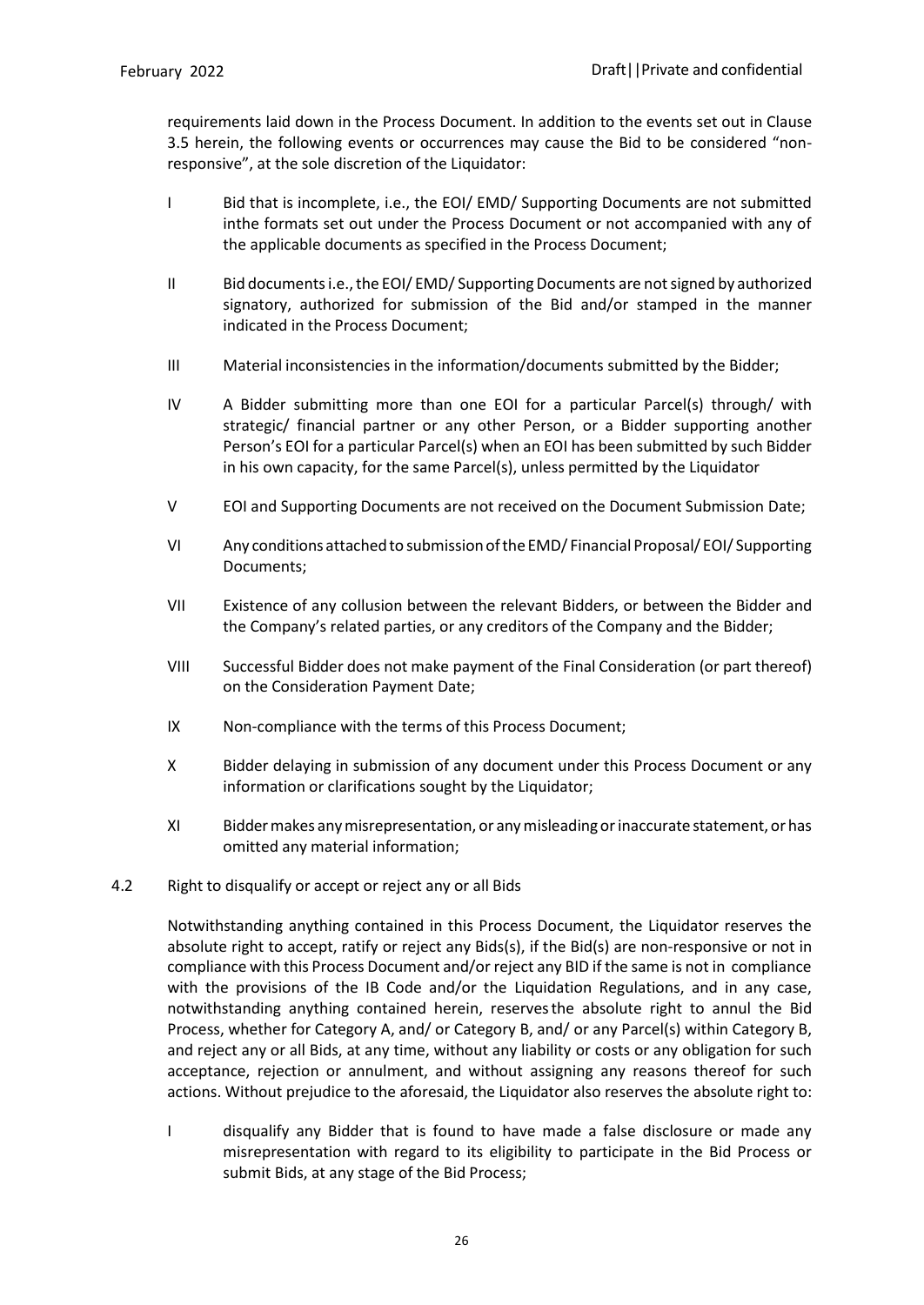- II disqualify any Bidder who does not provide the EOI and/or the Supporting Documents in compliance with this Process Document, any Qualified Bidder that has not submitted the Bid, any H1 Bidder/ H2 Bidder that has not participated in negotiations as per the Process Document, any H1 Bidder/ H2 Bidder that has not submitted the Final Bid and any Successful Bidder who does not pay the Final Consideration (or part thereof) as per the terms herein;
- III annul the Bid Process, whether for Category A, and/ or Category B, and/ or any Parcel(s) within Category B, and reject any/all Bidsfor any reason, at any point oftime, including if considered unsatisfactory or commercially unacceptable as determined by the Liquidator, in its sole discretion, without any obligation to provide reasons or justifications, and if deemed fitmove to othermethods ofliquidation as per Regulation 32 (a) to (f) of the Liquidation Regulations;
- IV renegotiate with H2 Bidder/ next highest Qualified Bidder, for Category A, and/ or Category B and the Bidders shall be bound by the decision of the Liquidator in this regard.
- V restart the Bid Process, whether for Category A, and/ or Category B, and/ or any Parcel(s) within Category B and invite fresh bids either on the Bid Submission Date itself or any subsequent date with prior intimation of the same. The Liquidator reserves the right to select the H2 Bidder as the Successful Bidder in case of failure by H1 Bidder to complete the transaction or disqualification of the H1 Bidder, orconduct subsequent rounds of the negotiation with reduction in Minimum Bid Price, as per the Code and Liquidation Regulations; and/ or
- VI select or approve any proposal or Bid(s), as it may deem fit, at any time.
- 4.3 The Bidder(s) should note that:
	- I If any Bidder is rejected/ disqualified for any reason whatsoever, the Liquidator may (subject to the IB Code and the Liquidation Regulations):
		- (i) consider the H2 Bidder or the next highest Qualified Bidder , whether under Category A or any Parcel(s) pertaining to Category B; as the case may be, or
		- (ii) annul the Bid Process, whether for Category A, and/ or Category B, and/ or any Parcel(s) within Category B; or
		- (iii) invite fresh Bids, whether for Category A, and/ or Category B, and/ or any Parcel(s) within Category B; or
		- (iv) take any suchmeasure asmay be deemed fit atthe discretion ofthe Liquidator including discussion with other Bidder(s).
	- II If the Liquidator receives only a single Bid, then Liquidator shall have the discretion to either discuss with the said Bidder or any other Person, on the terms of the proposed transaction or annul the Bid Process or to invite Bids again.
	- III If all Bids are rejected on account of them being unsatisfactory or commercially unacceptable or below the Minimum Bid Price, the Liquidator may annul the Bid Process or seek for fresh submission of Bids (whether for Category A or Category B assets, as per the discretion of the Liquidator), with reduced Minimum Bid Price in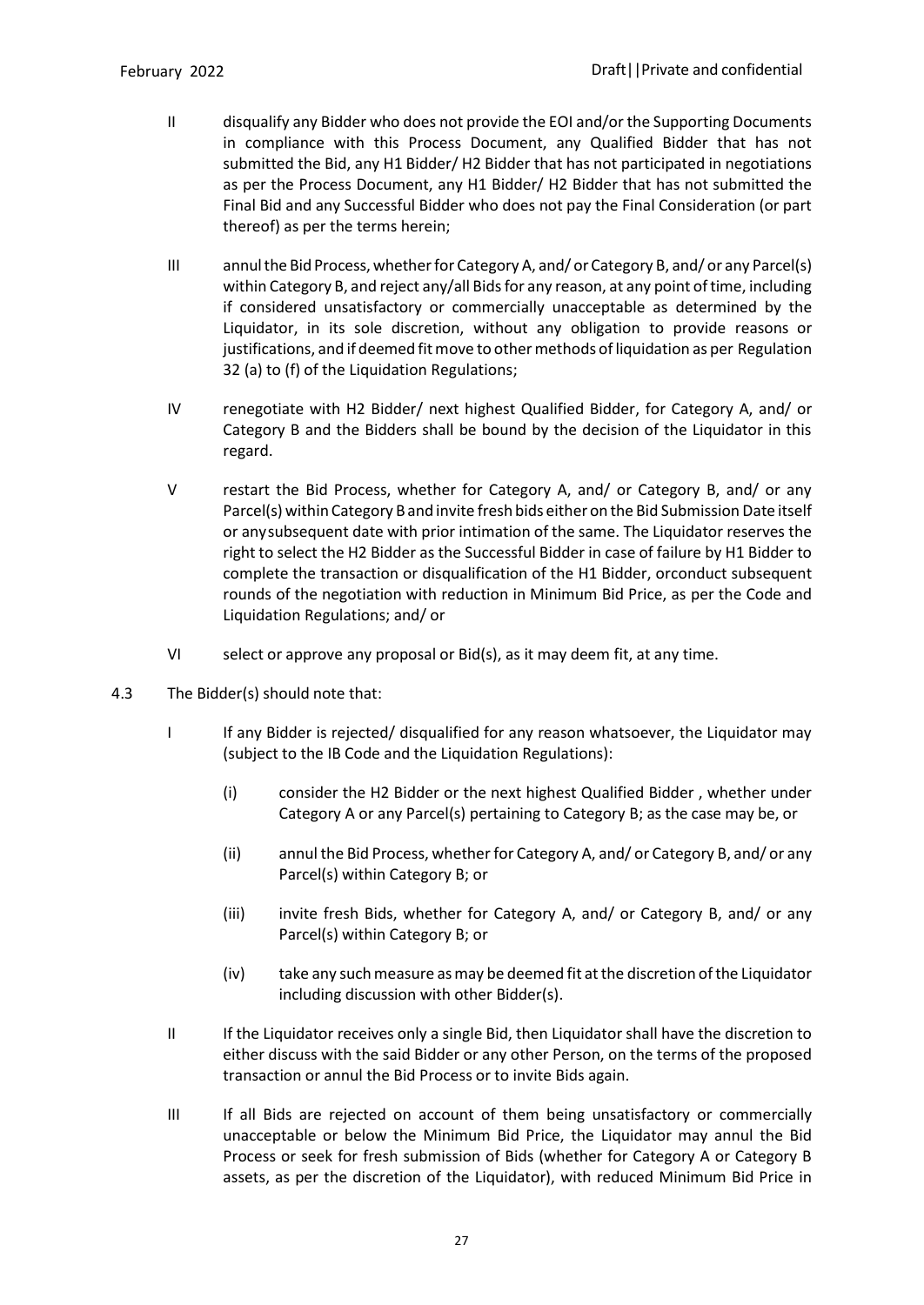accordance with Applicable Law.

- IV Acceptance or rejection by the Liquidator of the Earnest Money Deposit and/or the Supporting Documents received by the Liquidator after the EMD Submission Date/ Document Submission Date shall be subject to the sole discretion of the Liquidator.
- 4.4 A Bidder shall be ineligible to submit a Bid(s) if the Bidder or any Person acting jointly or in concert with the Bidder or any of their connected person (as defined under Code), falls in any of the categories of ineligibility as set out in Format III. The Bidders shall be required to submit an affidavit in the form set out in Format III to satisfy that they are not ineligible to submit a Bid(s) in terms of the criteria set out thereunder.

# <span id="page-33-0"></span>**5. TERMS AND CONDITIONS OF PARTICIPATION**

In accordance with the terms of this Process Document, each Bidder is deemed to have made the following acknowledgements and representations:

- 5.1 The Bidder(s) shall, unconditionally and irrevocably, promptly upon demand, indemnifyand hold harmless the Company, the Liquidator and his Representatives, and advisors against all actions, proceedings, claims, demands, losses, liabilities, damages, costs and expenses imposed, asserted against or incurred by the Company, the Liquidator, and his Representatives, his advisors arising out of or pursuant to or in connection with a breach of the obligations of the Bidder(s) under the Process Document, the Bid(s) and/or the LoI(s) or in the event the Bidder(s) withdraws the Bid(s) post the timelines mentioned herein, or withdraws from the Bid Process pursuant to the approval of the concerned Bid(s) by the Liquidator or delays in the implementation of the Bid(s), and the Bid(s) submitted by the Bidder(s) shall contain an undertaking to this effect.
- 5.2 The Bidder(s) represents that the Bidder(s) is in compliance with the requirements setout under the Applicable Laws for participating in the Bid Process and executing the Bid(s).
- 5.3 The Bidder(s) represents to the Company and the Liquidator that it has the necessary financial resources available for the purpose of implementation of the Bid(s), for the consideration, stated in the Bid(s).
- 5.4 The vesting of any legal or beneficial interest, right or title over the Company and/or any of its assets shall be issued, vested, transferred pursuant to the Successful Bid(s), to the Successful Bidder on an "as is where is", "as is what is" "as is how is" and a without recourse basis.
- 5.5 The Bidder(s) acknowledges that neither of the Company, the Liquidator and his Representatives, are providing any representations or warranty(ies), express or implied regarding the status of business, business prospects, operations, history, quality, standard, exact quantity, description or title of the assets or any other aspect of the Company or the condition/ ownership/ title/ value of its assets, equipment, securities and the Company, the Liquidator and his Representatives, assume no such liability whatsoever in this respect.
- 5.6 The Bidder(s) acknowledge that the ownership to the Company under Category A or the shipyards/ set(s) of assets under the respective Parcel(s) under Category B shall pass only upon issuance of Sale Certificate(s) to the Successful Bidder(s) forthe relevant Parcel(s), and that no claim of ownership can be made by any Bidder(s) prior to the same.
- 5.7 The Bidder(s) represents to the Company and the Liquidator that it has obtained all the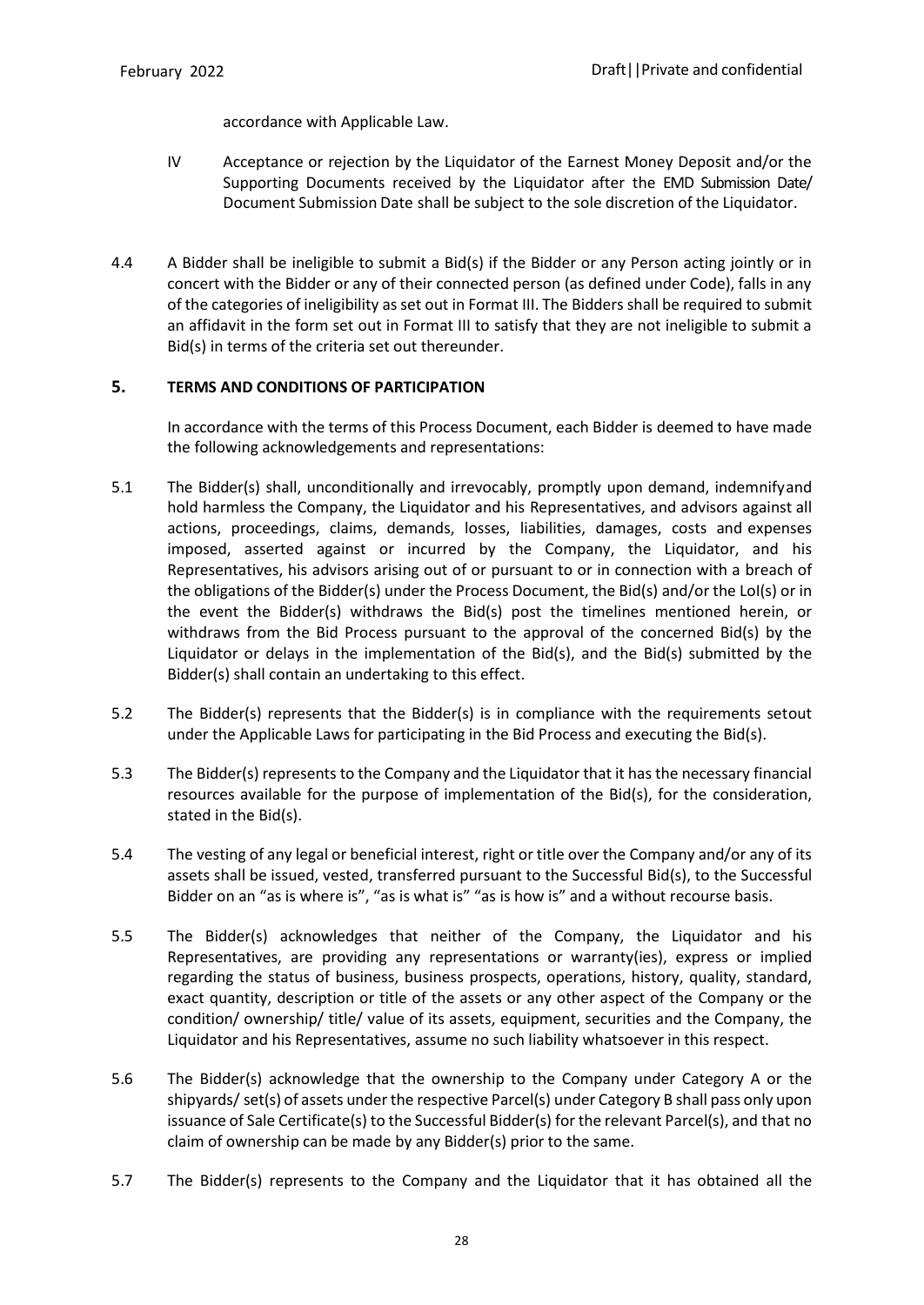requisite corporate authorizations and regulatory approvals required for submission ofthe Bid(s), and acquisition of the Company if such a regulatory approval is necessary.

- 5.8 The Bidder(s) acknowledges that it shall fulfill all the terms of the Process Document, LoI(s) and the Bid(s) (as submitted by it and as accepted by the Liquidator), if it is declared as a Successful Bidder upon the completion of the Bid Process.
- 5.9 The Bidder(s) acknowledges that all information submitted by it is complete, strictly asper the requirements stipulated in the Process Document and is true and correct.
- 5.10 The Bidder(s) acknowledges that no modification, alteration, amendment or change may be made to the EOI/ EMD/ Supporting Documents submitted by a Bidder(s) except as may be approved by the Liquidator.
- 5.11 The Bidders should regularly visit the Data Room and the website of the Company to keep themselves updated regarding clarifications/amendments/time extensions, if any, in relation to the Bid Process.
- 5.12 The Bidders agree and acknowledge that invocation or encashment or appropriation ofthe Earnest Money Deposit is not the only remedy available to the Liquidator, and the Liquidator shall have the unfettered right to initiate appropriate legal proceedings against the Bidder(s) as it deems fit for the damages recovery of losses caused to the Liquidator and/ or Corporate Debtor on account of withdrawal of the Bid(s) or non- fulfilment of the terms and conditions of this Process Document, including pressing forspecific performance or injunctions.
- 5.13 It shall be the responsibility of each Bidder to bear all costs in relation to acquiring/ transferring the assets/ equipment/ documents/ securities of the Company. It is clarified that the Liquidator or Company do not undertake any responsibility or obligation in relation to maintenance/ moving/ delivery of any asset/ equipment/ document prior or post the issuance of Certificate (s) of Sale.
- 5.14 The Final Consideration shall not be subject to any deductions, adjustments, set off, claims, reimbursements, expenses of any sort whatsoever except as per the terms of this Process Document.
- 5.15 The Bidders accept and acknowledge that the Liquidation Account and all monies and deposits contained therein shall form part of the liquidation estate of the Company and notwithstanding the conclusion of the Bid Process and acquisition as contemplated herein, the Liquidation Account shall continue to be operated solely as per the instructions of the Liquidator and the deposits, monies made therein shall be held in trust for the Stakeholders of the Corporate Debtor and neither the Company, nor the Successful Bidder(s) nor any of the future creditors or stakeholders of the Company shall have any recourse to the said Liquidation Account. It is also clarified that any interest accrued on the deposits lying to the credit of the Liquidation Account or any other bank account of the Corporate Debtor until the Transfer Date shall form part of the liquidation estate of the Corporate Debtor and shall be utilized for the purposes of discharge of liabilities under Section 53 of the Code. It is further clarified that in case the Successful Bid(s) is under Category B, the Liquidation Account shall continue to remain with the Corporate Debtor.
- 5.16 While a Bidder may induct any strategic and/ or financial partner for the purpose of acquisition under this Process Document, it is clarified that the Bidder shall be solely responsible for the consummation of the sale under this Process Document and shall be jointly and severally liable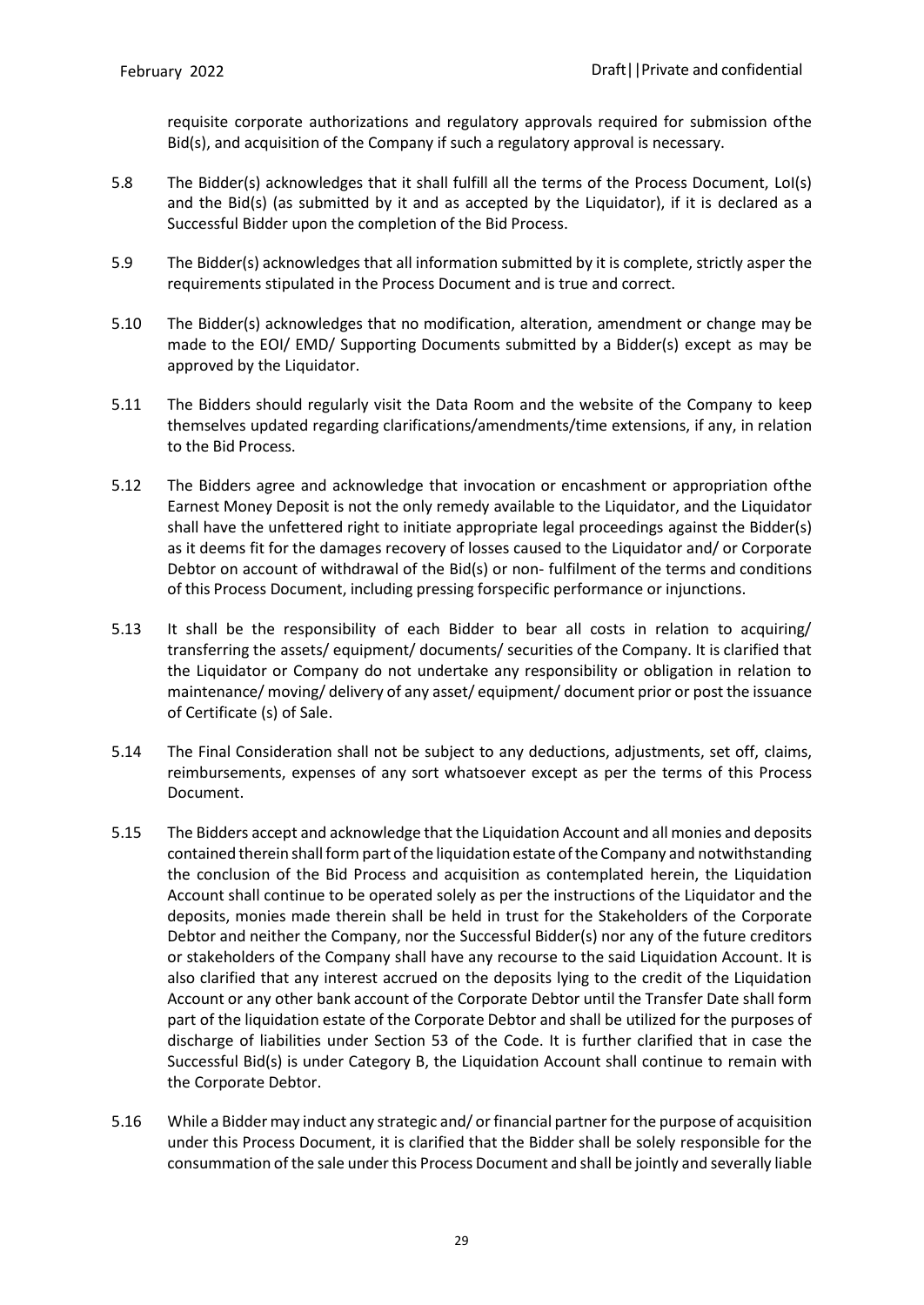for any acts/ omissions of such partner. Further, all such partner(s) or any other Person inducted by the Bidder is required to be compliant as per Section 29A of the Code and is required to submit the affidavit in Format III hereof.

- 5.17 In case a Bid is proposed to be submitted under Category B, the Bidder has to submit the Bid for all the assets forming part of the relevant Parcel(s) under Category B as described in Annexure II herein, and cannot submit a Bid selectively for the assets inter-se.
- 5.18 The Bidders acknowledge that the applications/ affidavits filed under Section 43, 44, 60(5), 66(1) and (2) of the Code are pending before the Adjudicating Authority and the Bidders accept that no Bidder shall have any claim, title, interest or right on any amounts or other properties receivable under or pursuant to these applications/ affidavits whether by the Corporate Debtor/ Liquidator/ Stakeholders, and that all such amounts/ properties received/receivable from such applications/ affidavits, whether received prior to or post the Certificate of Sale being issued by the Liquidator, shall be deposited in the Liquidation Account or such other account as specified by the Liquidator as per the Applicable Law or shall be held by the Liquidator, for the benefit of the Stakeholders and shall be distributed by the Liquidator in accordance with Section 53 of the Code.

# <span id="page-35-0"></span>**6. CLARIFICATIONS**

- 6.1 While the data/information provided in this Process Document and the Data Room, has been prepared and provided in good faith, the Liquidator and his Representatives shall not accept any responsibility or liability, whatsoever, in respect of any statements or omissions herein, or the accuracy, correctness, completeness or reliability of the information provided, and shall incur no liability under any law, statute, rules or regulations as to the accuracy, reliability and completeness of the information provided, even if any loss or damage is caused to any of the Bidders by any act or omission on their part.
- 6.2 A Bidder requiring any clarification on this Process Document, Bid Process, submission of the Bid or on the Company shall email such request for clarification to [inbharatidefip@deloitte.com](mailto:inbharatidefip@deloitte.com) on or before last date for submission of EOI and Supporting Documents.
- 6.3 The Liquidator reserves the right not to respond to any query or provide any clarification, at their sole discretion, and no extension of time and date referred to in this Process Document shall be granted on the basis of not having received response to clarifications sought from the Liquidator. Nothing contained herein shall be considered or read as compelling or requiring the Liquidator and/or his Representatives to respond to any query or to provide any clarification to the queries raised by a Bidder. The Liquidator and his Representatives will not be held responsible for any delay in response or non-response to clarifications raised by the Bidders.
- 6.4 The Liquidator and/or his Representatives may issue interpretations and clarifications on this Process Document or in relation to the Bid Process to the Bidder(s). All clarifications and interpretations issued by the Liquidator or his Representatives shall be deemed to be part of the Process Document if provided in writing.

# <span id="page-35-1"></span>**7. CONFIDENTIALITY**

7.1 All information furnished in this Process Document and/or pursuant to the terms hereof shall be governed by the provisions of this Process Document and the Confidentiality Undertaking, where applicable. Information relating to the Bid Process, examination, clarifications,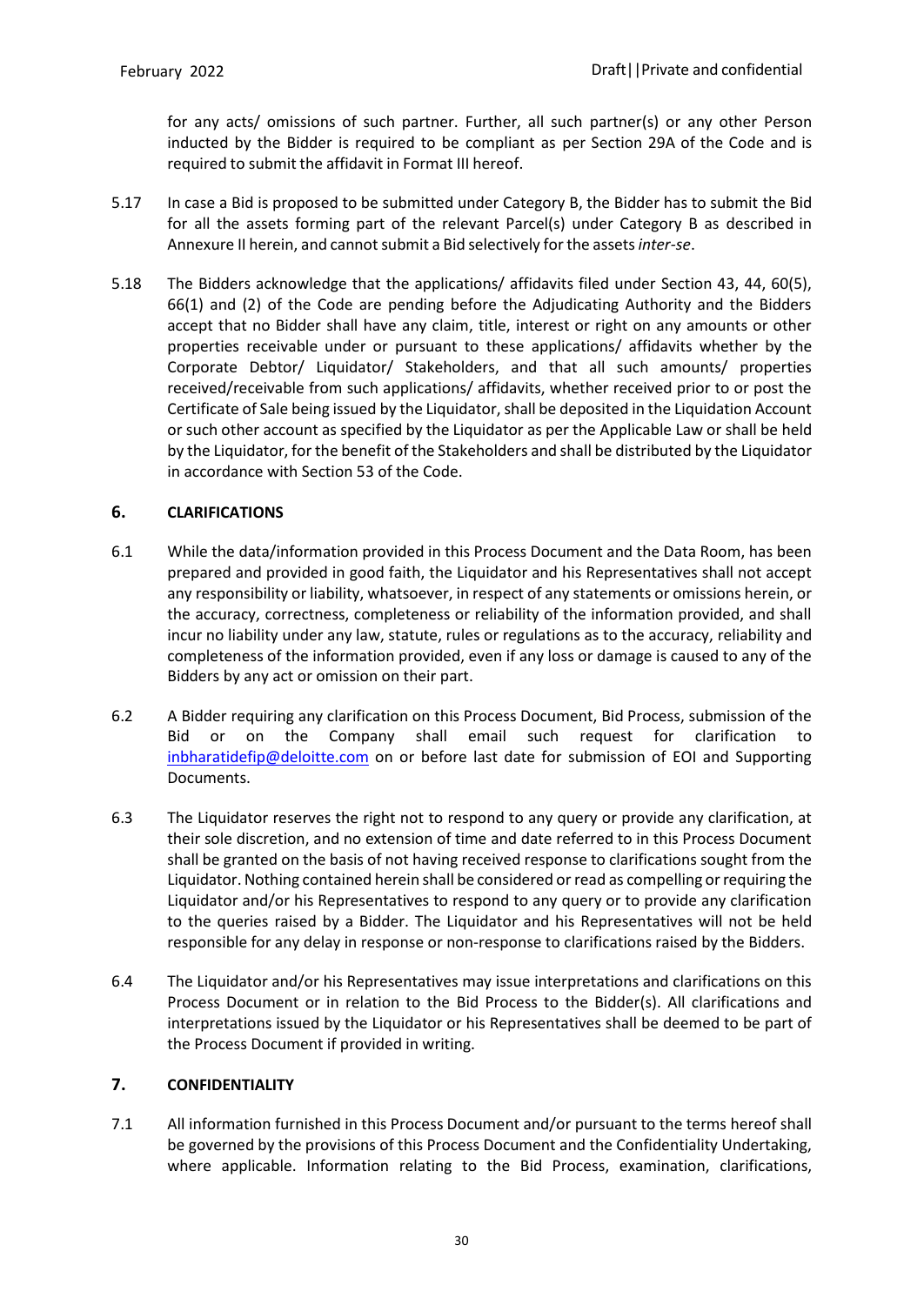evaluations, and recommendations relating to the Bids or relating to the Bidder(s) shall not be disclosed by the Bidder(s) to any Person who is not officially concerned with the Bid Process or is not a retained professional advisor.

- 7.2 The Bidder(s) acknowledges that the Confidential Information contains critical information including commercially sensitive information relating to the Company and its assets, by virtue of which the Bidder(s) shall keep all such critical information, including the commercially sensitive information and UPSI, confidential and shall not disclose or divulge Confidential Information, such critical information or commercially sensitive information or UPSI, to any other Person.
- 7.3 The Bidder(s) shall use such Confidential Information including the commercially sensitive information and UPSI relating to the Company and its assets only for the purpose of preparation and submission of the Bid, in accordance with the terms of this Process Document and the Confidentiality Undertaking, where applicable.
- 7.4 The Bidder(s):
	- I agrees to use such measures and/or procedures as it uses in relation to its own confidential information to hold and keep in confidence any and all Confidential Information.
	- II agrees that the Confidential Information shall be kept confidential and shall be used solely for the purposes of the Bid Process.
	- III shall ensure compliance with Applicable Law and specifically with the IB Code and the Liquidation Regulations, with respect to Confidential Information received pursuant to this Process Document.
	- IV shall take all reasonable steps and measures to minimize the risk of disclosure of Confidential Information by ensuring that only such Representatives who are expressly authorized by it and whose duties require them to possess the Confidential Information shall have accessto the Confidential Information on a strict need-to-know basis.
	- V shall ensure that the Confidential Information will not be copied or reengineered or reproduced or transmitted by any means and in any form whatsoever (including in an externally accessible computer or electronic information retrieval system) by the Bidder or its Representatives, except for sharing of Confidential Information as required in relation to this Process Document, as decided by the Bidder or its Representatives from time to time.
	- VI shall not use the Confidential Information to cause any undue gain or undue loss to itself or any other person;
	- VII shall protect any intellectual property of the Corporate Debtor which it may have access to;
	- VIII shall ensure that all Confidential Information is kept safe and secure at all times and isprotected from any theft or leakage;
	- IX shall comply with the confidentiality obligations hereunder and the Bidder shall beresponsible for any breach thereof.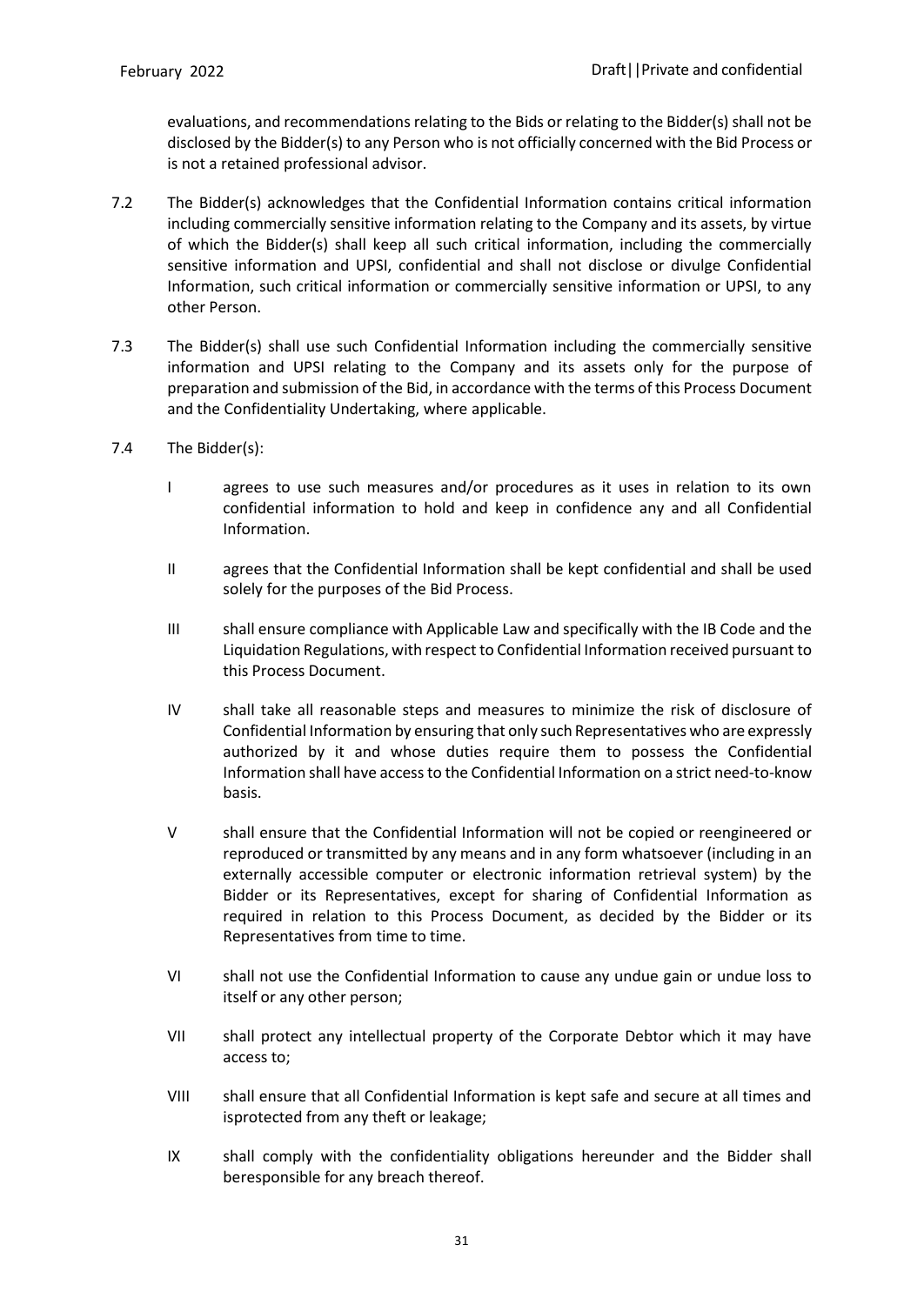- 7.5 The Bidder's obligations hereunder, shall not apply to Confidential Information if the same:
	- I at the time of its disclosure, is in public domain or which after disclosure becomes part of public domain other than as a result of a disclosure by the Bidder or its Representatives contrary to the terms of this Process Document; or
	- II prior to its disclosure to the Bidder, was lawfully in the possession of the Bidder as evidenced by the records of the Bidder, or thereafter becomes known to the Bidder on a non-confidential basis from a source other than the Liquidator or his Representatives who is not in breach of its confidentiality obligations;
	- III is approved for disclosure in writing by the Liquidator, or his Representatives.
	- IV was or is independently developed by the Bidder(s) or its Representatives without relying upon or using the Confidential Information.

#### **8. MISCELLANEOUS**

- 8.1 This Process Document is issued upon an express understanding and agreement that the Bidder shall use it solely for the purpose of preparation and submission of the Bid(s) and for the purpose necessarily associated with the Bid(s) and for no other purpose whatsoever.
- 8.2 The Bids shall be evaluated by the Liquidator and by the Private Sale Committee *inter alia* on the basis of the Bid, the declarations made and/or information submitted by the Bidder and/or Process Document.
- 8.3 The Liquidator reserves the right to conduct due diligence/know your customer verifications on the Bidders at any stage of the Bid Process.
- 8.4 All payments under this Process Document shall be made in INR (Indian Rupees).
- 8.5 The Bidder(s) shall ensure compliance with any hamendment or clarifications to the IB Code, orto any of the rules and regulations issued thereunder, as amended from time to time. If the Liquidator requires any information, document, or other support from the Bidder, to comply with their obligations under the IB Code or for the purposes of conducting any diligence, the Bidder shall provide the same immediately at its own cost.
- 8.6 If the Bidder conceals any material information or makes a wrong statement or misrepresents facts or makes a misleading statement in its Bid, in any manner whatsoever, the Liquidator reserves the right to reject such Bid and/or cancel the Letter of Intent (if issued) and forfeit the Earnest Money Deposit. The Bidder shall be solely responsible for such disqualification based on its declarations in the Bid.
- 8.7 Save as provided in this Process Document, no change or supplemental information to the Supporting Documents shall be accepted after the Document Submission Date. The Liquidator, may, at their sole discretion, request for additional information/document and/or seek clarifications from Bidder(s), even after the Document Submission Date/Bid Submission Date. Delay in submission of additional information and/or documents sought by the Liquidatorshall make the Bid liable for rejection.
- 8.8 No extension of time shall be granted under any circumstances to the Bidder(s) for submission of the Supporting Documents/ EMD including, but not limited to, on the grounds that the Bidder did not obtain a complete set of this Process Document or did not get an opportunity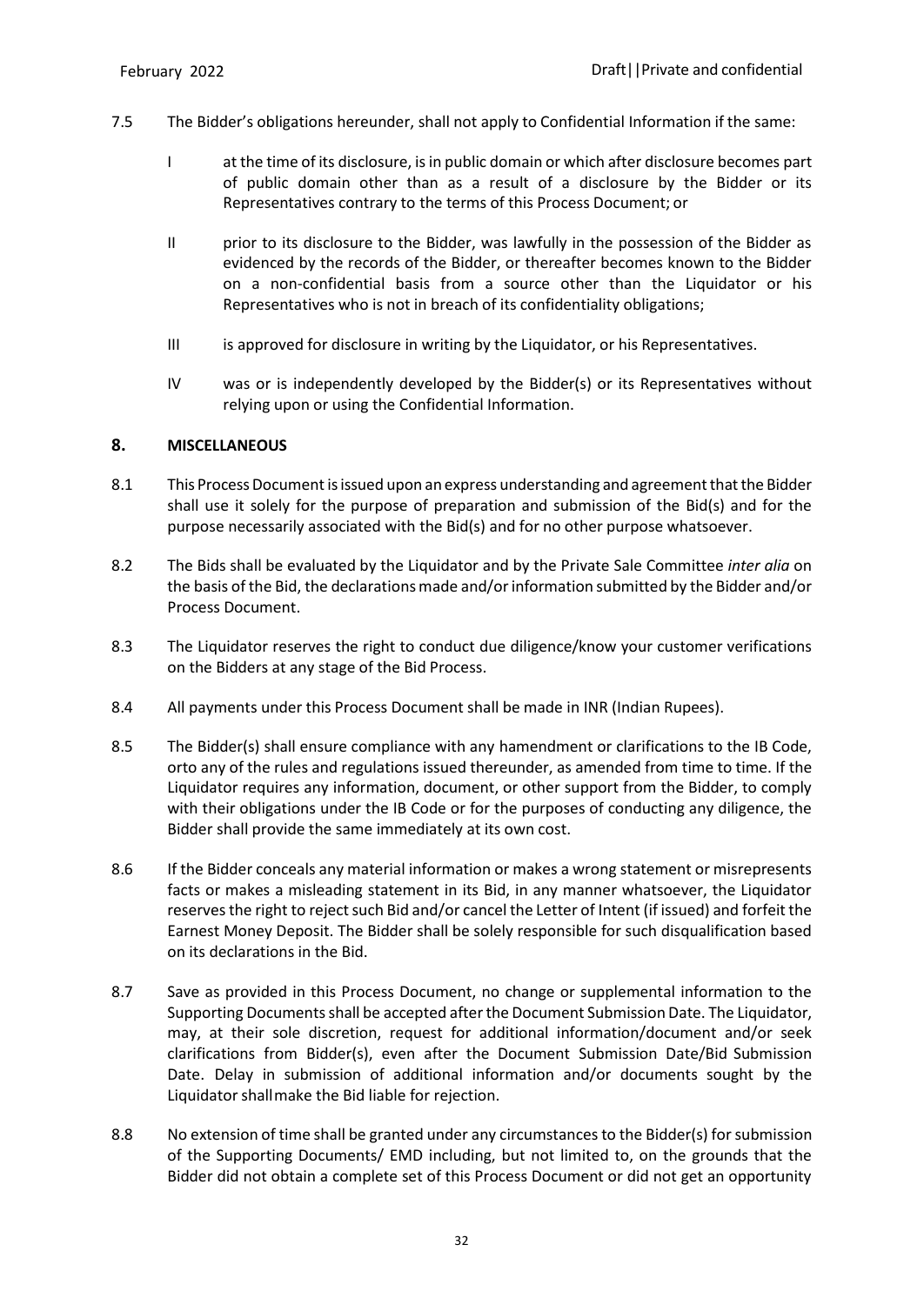to conduct a Site visit, or on any other ground(s) as may be deemed appropriate by the Liquidator. However, the Liquidator at his discretion may extend the timelines for submission of Supporting Documents/ EMD. Such extension in timeline shall be communicated to all Bidders by sending emails or publishing the notice of extension on the website of the Company or on the Data Room.

- 8.9 A Bidder, accepting this Process Document and gaining accessto the Data Room, confirmsthat the Bidder is in compliance with the Insider Trading Regulations and waives any right to claim that there was any involvement of the Liquidator or its Representatives in the Bidder's compliance or lack thereof with the Insider Trading Regulations.
- 8.10 Liquidator and his Representatives shall not be responsible in any way for any costs incurred by the Bidder(s), regardless of the conduct or outcome of the Bid Process.
- 8.11 The Bidders shall not be entitled to receive any reimbursement of any expenses which may have been incurred in preparation of the Bid(s) and/or carrying out of due diligence, and matters incidental thereto or for any purpose in connection with the Bid(s).
- 8.12 This Process Document and the Bid Process shall be governed by, and construed in accordance with, the laws of India and the Adjudicating Authority shall have exclusive jurisdiction over all disputes arising under, pursuant to and/or in connection with this Process Document and/or the Bid Process.
- 8.13 The Bidder(s) hereby agrees and releases the Liquidator and its Representatives irrevocably, unconditionally, fully and finally, from any and all liability for claims, losses, damages, costs, expenses or liabilities in any way related to or arising from the exercise of any rights and/or performance of any obligations set out under this Process Document, and/or in connection with the Bid Process, and waives any and all rights and/or claims the Bidder(s) may have in this respect, whether actual or contingent, whether present or in future.
- 8.14 The Liquidator in its sole discretion and without incurring any obligation or liability or cost, reserves the right, at any time, to;
	- I suspend and/or cancel the Bid Process and/or amend and/or supplement the Bid Process or modify the dates or other terms and conditions set out in this Process Document;
	- II consult with any Bidder(s) in order to receive clarifications or further information;
	- III retain any information and/or evidence submitted to the Liquidator/ his Representatives, by, on behalf of, and/or in relation to any Bidder;
	- IV re-start the negotiation process;
	- V cancel or disqualify the Bid(s) submitted by any Bidder(s) at any stage of the Bid Process;
	- VI restart the Bidding Process as per the discretion of the Liquidator and even post issuanceof LoI(s) as per the Process Document;
	- VII independently verify, disqualify, reject and/or accept any and all submissions or other information and/or evidence submitted by or on behalf of any Bidder;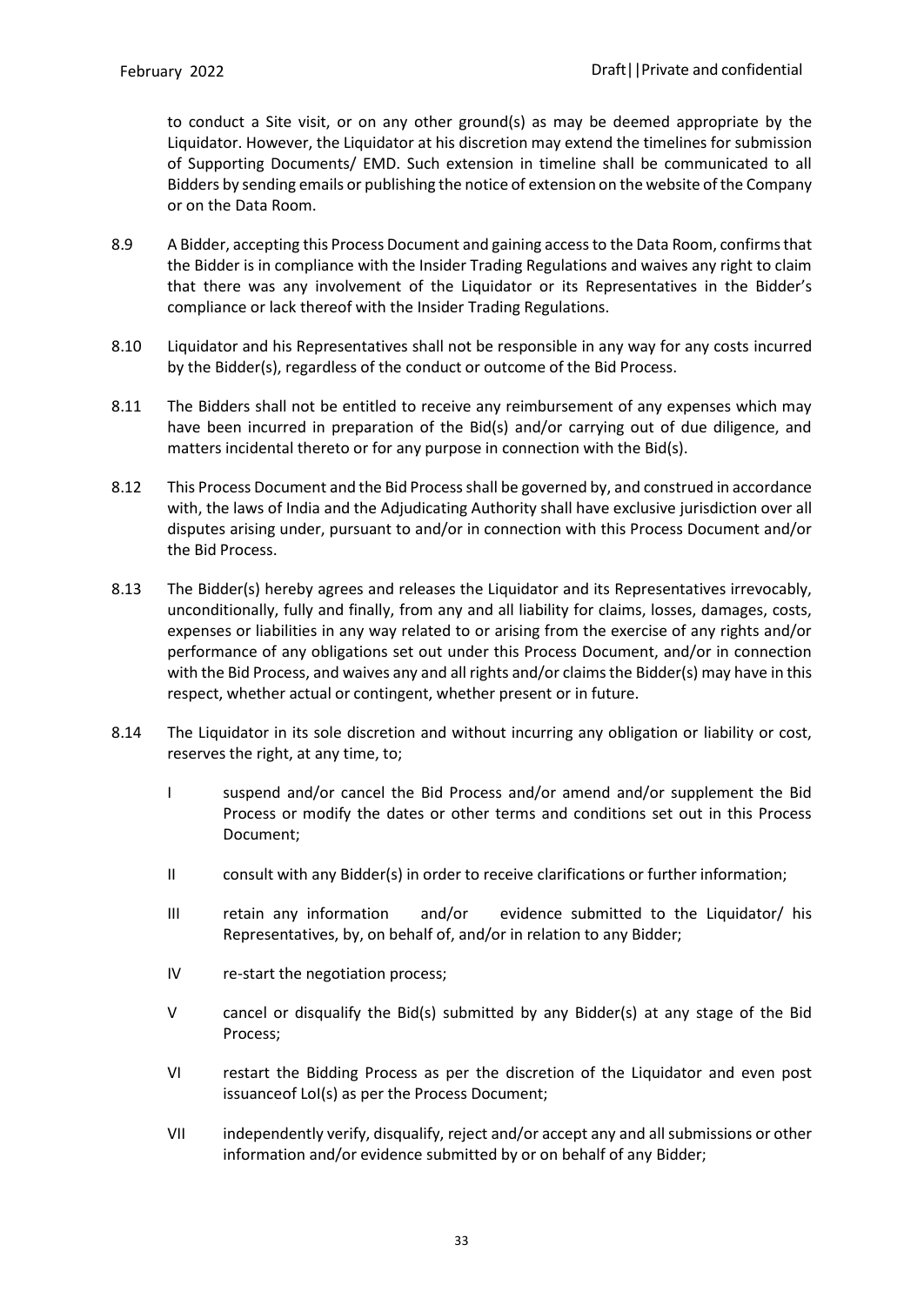VIII accept any Bid(s), conduct subsequent private sales as per the terms deemed fit by the Liquidator as per the Process Document.

## **9. TECHNICAL TERMS & CONDITION OF SALE**

The Bidder shall be solely responsible for all consequences arising out of the Bid submitted by him (including any wrongful bidding) and no complaint/ representation will be entertained in this regard by the Liquidator.

## **10. AMENDMENT TO THE PROCESS DOCUMENT**

The Liquidator may, for any reason whatsoever and without assigning any reason, or incurring any liability, amend, modify or supplement this Process Document by an amendment. Any amendment(s) shall be uploaded on the website of the Corporate Debtor. Bidders are requested to check website of the Corporate Debtor on a regular basis. The Acceptance of the Process Document shall be deemed to be an acknowledgement by the Bidder(s) that any such amendment pursuant to this Clause 10 shall be binding on the Bidder(s)**.**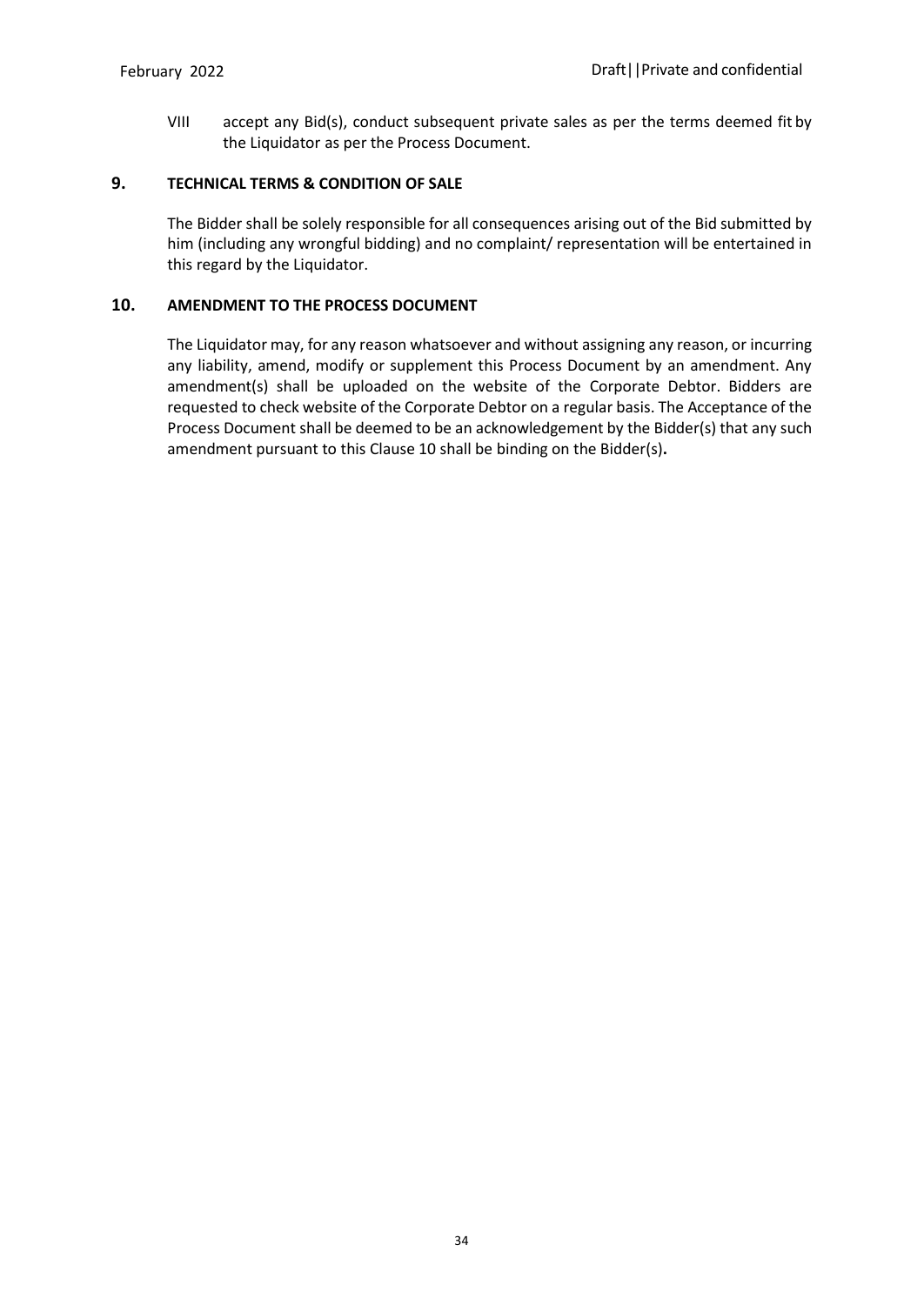### **ANNEXURES LIST OF ANNEXURES**

- Annexure I Business of Corporate Debtor
- Annexure II Description of Assets

## **EOI Format**

- Format I : Covering Letter
- Format II : Confidentiality Undertaking
- Format III : Format of Affidavit by Bidder under Section 29A of the IB Code
- Format IV : Earnest Money Deposit
- Format V : Board Resolutions
- Format VI : Power of Attorney
- Format VII : Authorization for Information Request
- Format VIII : Undertaking by Bidder
- Format IX: Bid Submission Form
- Format X : Letter of Intent
- Format XI :Sale Certificate
- Format XII : Checklist for Submission of Supporting Documents
- Format XIII : Confirmation of Accepted Bidder
- Format XIV : Bidding Declaration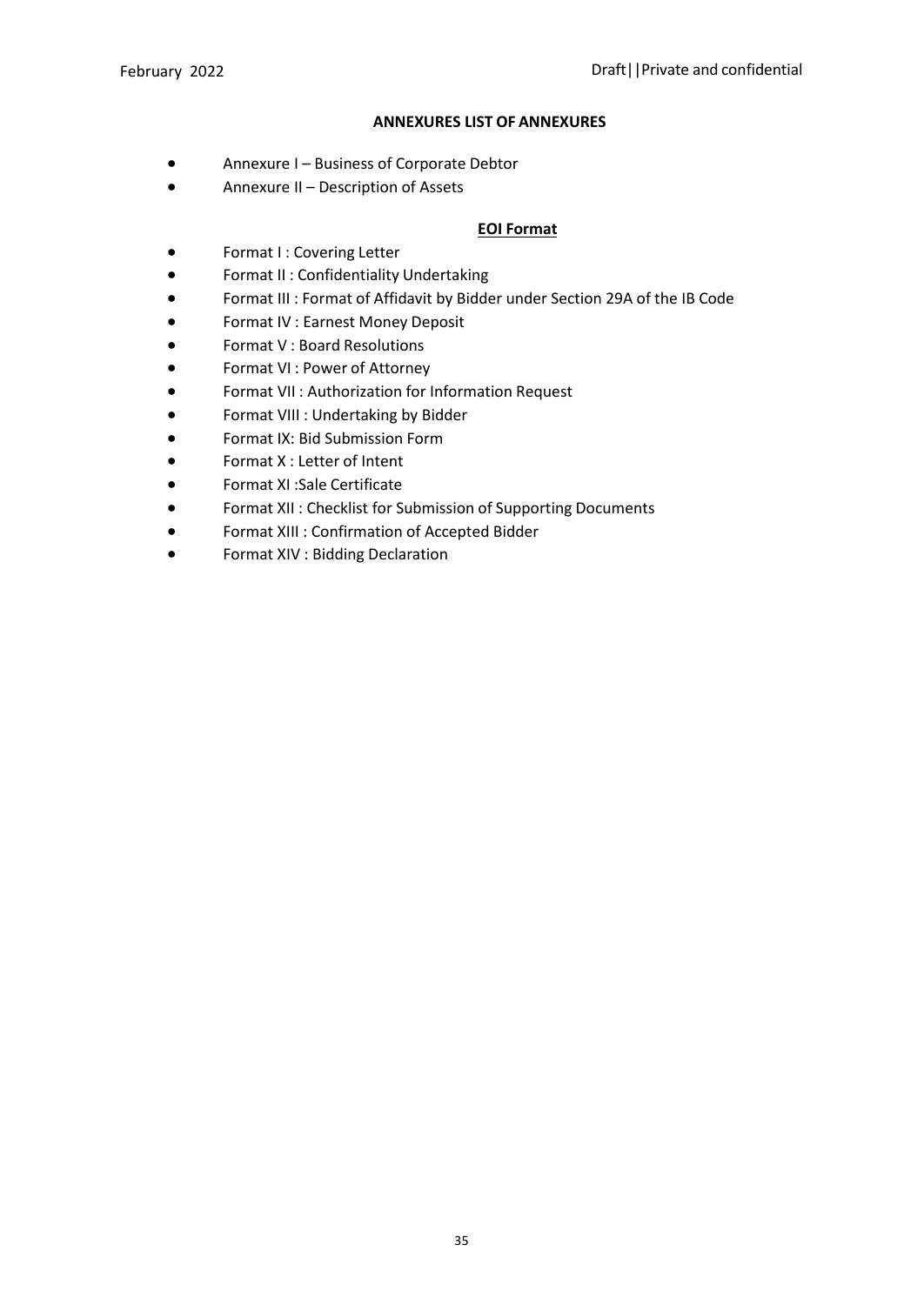#### **ANNEXURE I: ABOUT THE CORPORATE DEBTOR**

#### 1. **Introduction:**

Bharati Defence and Infrastructure Limited (formerly known as Bharati Shipyard Limited/ "BSL") was incorporated on 22 June, 1976. Bharati Defence and Infrastructure ("BDIL" or "Company") was initiated as a partnership firm in 1973 which was converted into Limited Company in 1976 andlater to a Public Limited Company in 1996. The Company was listed with an Initial Public Offering ("IPO") in December 2004.

The company began its operations with one shipyard based out of Ratnagiri, Maharashtra. BDIL now has five shipyards with presence on both the west and east coast of India. The current shipyard locations for the Company include Ratnagiri, Usgaon (Dabhol), Mangalore, and a 51% stake in the Pinky Shipyard in Goa. The Company's product portfolio has graduated from small sized vessels and tugs to sophisticated offshore vessels like Platform SupportVessels (PSV's), Anchor Handling Support Vessels (AHTSV's), Offshore Support Vessels (OSV's) and more recently jack up rigs, midsized LNG propelled Vessels and smaller defense vessels for the Indian Navy and the Indian Coast Guard.

| <b>Sr No</b>   | <b>Particulars</b>        | <b>Address</b>                           |
|----------------|---------------------------|------------------------------------------|
| 1              | Corporate Office (Mumbai) | Oberoi Chamber - II, Ground Floor,       |
|                |                           | Link Road, Near Laxmi Industrial Estate, |
|                |                           | Opp. Adhikari Brothers,                  |
|                |                           | Andheri (West), Mumbai - 400053.         |
| $\overline{2}$ | Ratnagiri yard            | Mirya Bunder, Ratnagiri                  |
|                |                           | Ratnagiri - 415 612                      |
| 3              | Dabhol yard               | Survey No. 44,                           |
|                |                           | Post Usgaon, Taluka - Dapoli             |
|                |                           | Ratnagiri - 415 706                      |
| 4              | Goa yard                  | Zorinto Sancole,                         |
|                |                           | Goa - 403710.                            |
| 5              | Mangalore yard            | Village - Kudroli - Bengre,              |
|                |                           | Tannirbavi, Mangalore - 575013           |
|                |                           | Karnataka State                          |
|                |                           |                                          |
|                |                           |                                          |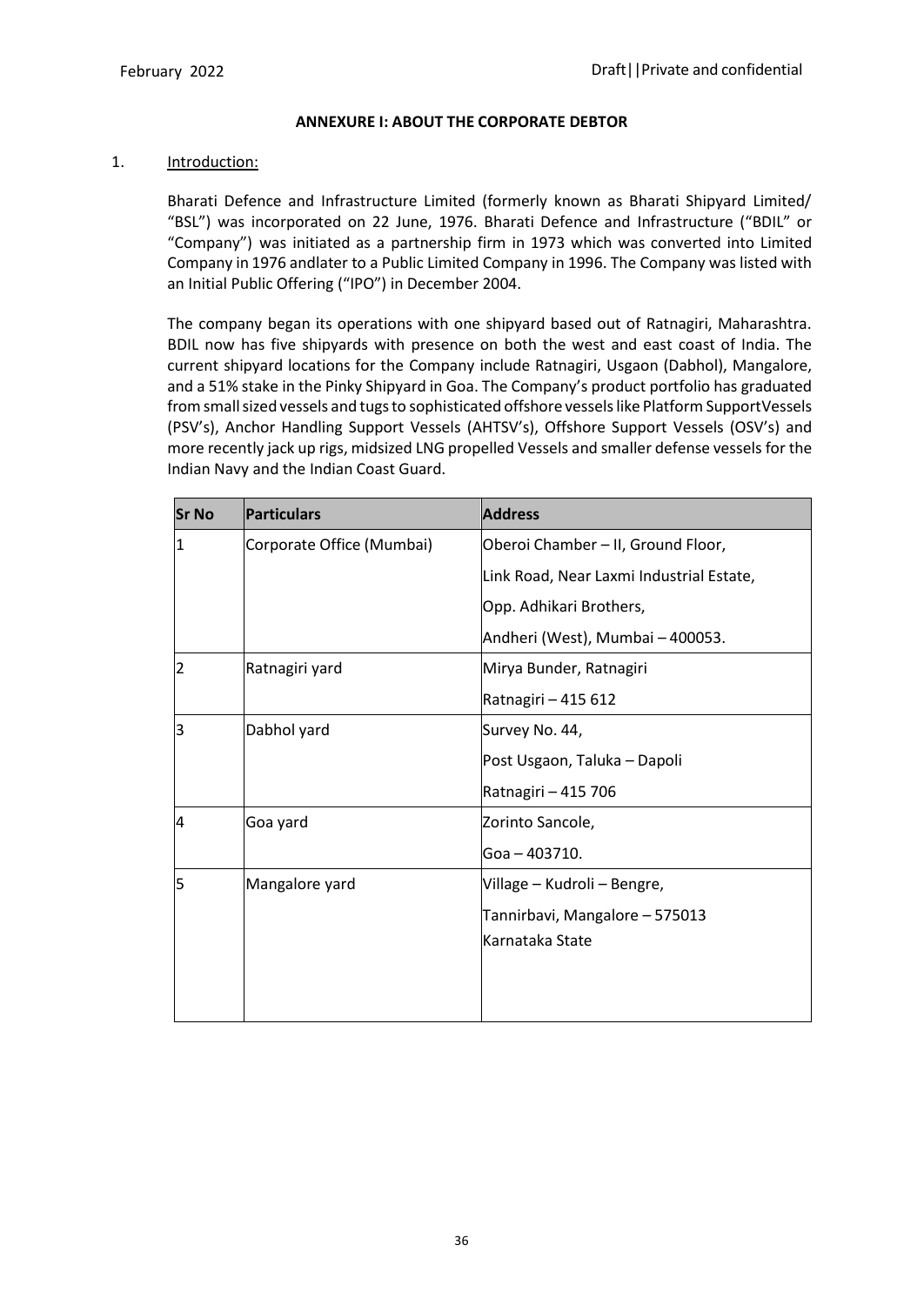

## 2. Corporate Structure of the Company:

## 3. Business of the Company:

BDIL, one of the leading private sector shipyards in India began its operations with a small shipbuilding facility in Ratnagiri Maharashtra, building small barges, fishing vessels and trawlers. Over the years, BDIL has expanded its capacity, capability and product range of its vessels significantly from cargo barges to dredgers, to power packed ocean going tractor tugs, cargo ships,etc. The Company is capable of building vessels required for the offshore industry including Offshore Support Vessels (OSVs), Anchor Handling Tugs cum Supply Vessels (AHTSVs), LNG Propelled Vessels, Rigs, Platform Supply Vessels (PSVs), Multi-purpose Support Vessels (MSVs), Ice Classed Vessels, etc.

The product range included sophisticated and power packed offshore vessels including Anchor Handling Tug Supply Vessels (AHTS), Platform Supply Vessels (PSV's) and Multipurpose Support Vessel (MSV's) of varying bollard pulls, dredgers, container ships, tankers, Rigs and Ro-Ro vessels.

With the view to reap the benefits of the upcoming shipping cycle, the Company constructed greenfield yards in Dabhol, Maharashtra and Mangalore, Karnataka. Dabhol Shipyard and Mangalore Shipyard have a capacity to build vessels up to 100,000 Dead Weight Tonnage (DWT) and 60,000 DWT respectively. The Floating Dry Dock set up at Dabhol facilitates the company to repair bigger ships. Majority of machineries acquired from Swan Hunter, UK were installed at Dabhol Shipyard.

## 4. Overview of BDIL Shipyards: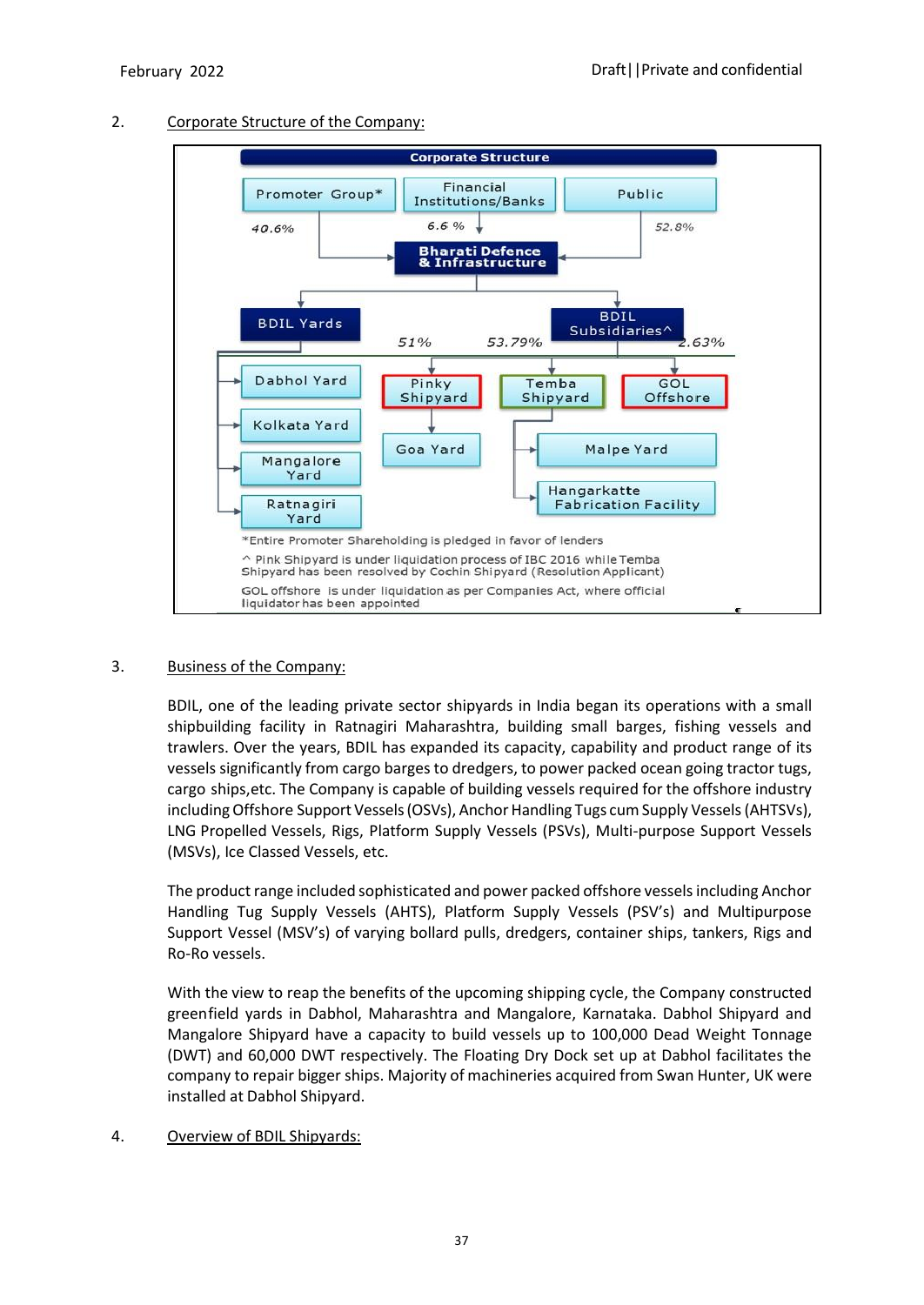| <b>Particulars</b>         | Ratnagiri                                                                     | <b>Dhabol</b>                                                 | <b>Mangalore</b>                                                                                                                                                 |
|----------------------------|-------------------------------------------------------------------------------|---------------------------------------------------------------|------------------------------------------------------------------------------------------------------------------------------------------------------------------|
| <b>Operational</b><br>Year | 1976                                                                          | 2007                                                          | 2008                                                                                                                                                             |
| Area (Total)               | 29.92 acres*                                                                  | 198.45 acres                                                  | 49.31 acres*                                                                                                                                                     |
| <b>Waterfront</b>          | 150 meters                                                                    | 230 meters                                                    | 200 meters                                                                                                                                                       |
| sCapacity                  | Vessel up to 12,000 DWTVessels up to 1,00,000 DWT<br>(under<br>installation), | DWT.                                                          | Construction facility of Construction facility of Construct vessels up to 18,000<br>with side launching facility                                                 |
|                            | Outfitting of 8 vessels Outfitting of 8 vessels Outfitting<br>simultaneously  | per year<br>simultaneously.                                   | 4<br>vessels<br>simultaneously<br>and,                                                                                                                           |
|                            | Steel<br>work/<br>fabrication- 14 vessels<br>per<br>year.                     | Cutting/Has built onejack up rig Cutting/38abricate           | on-<br>4<br>vessels.                                                                                                                                             |
| Infrastructure             | 1 nos. slipway<br>of 215 m x 20m with a $\sim$ 23500 sqm<br>hauling winch.    |                                                               | Hull production shop of Currently total land area of 28<br>acres is already developed and<br>additional<br>22 acres<br>an<br>is is<br>planned<br>to be developed |
|                            | 40m x18m                                                                      | of $\sim$ 40m x<br>230m.                                      | 1 nos. Outfitting jetty Existing erection berth 2 nos. Building berths 200M x<br>65M and 125M x<br>30M                                                           |
|                            | 25m                                                                           | (presently<br>grounded)                                       | 1 nos. Wet basin 125m x Floating Dry Dock of Covered shops, Gantry cranes,<br>150 $m \times 32m \times 16m$ vacuum lifter, lift and shift<br>transporter etc.    |
|                            | 2 nos. Berths of 125m x Equipment<br>25m                                      | and<br>machinery from Swan<br>Hunter (partially<br>installed) |                                                                                                                                                                  |
| <b>Current</b><br>types    | handling tug                                                                  | andvarious Defence                                            | Vessel Offshore Vessels, Anchor Jack-up rigs, Warships Large Offshore vessels, Cargo<br>vessels and Aluminum boats                                               |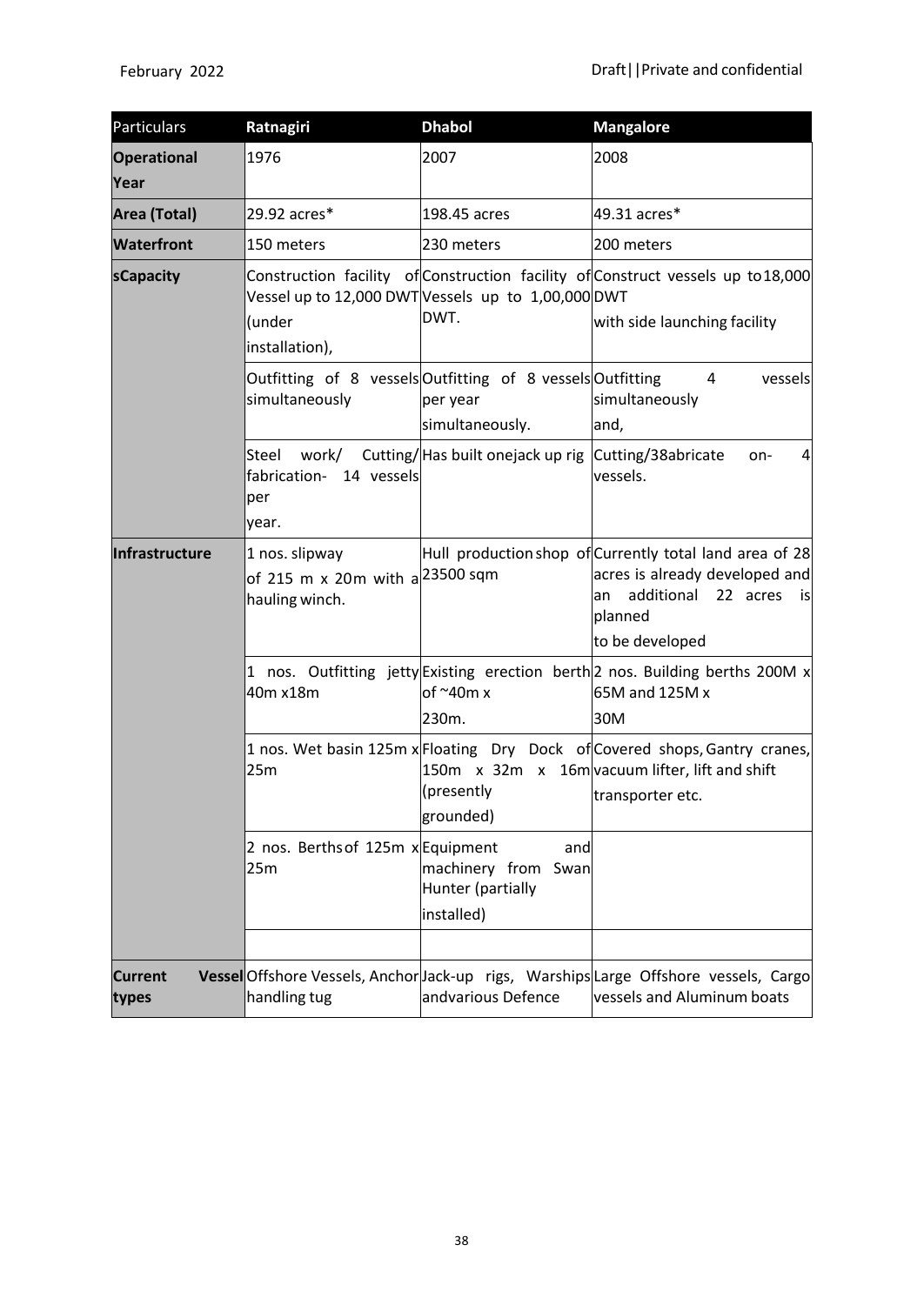| supply<br>lcum                                  | vessels, vessels, | Offshore |  |
|-------------------------------------------------|-------------------|----------|--|
| Platform supply vessels, vessels, LNG propelled |                   |          |  |
| Ro-Ro vessels Smallvessel, 20,000DWT Bulk       |                   |          |  |
| cargo, Sewagebarges, etccarrier,                |                   | Steel    |  |
|                                                 | Fabrication,      |          |  |
|                                                 |                   |          |  |
|                                                 | <b>AHTS</b>       |          |  |
|                                                 |                   |          |  |
|                                                 |                   |          |  |

\* *Includesreclaimed land and land obtained from respective Port Authorities and private parties onlong lease*

# 5. List of Vessel Built in BDIL Shipyards

| Project                                                                                                    | <b>Customer</b>                                  | Vessel # |  |
|------------------------------------------------------------------------------------------------------------|--------------------------------------------------|----------|--|
| <b>FY 2005</b>                                                                                             |                                                  |          |  |
| <b>700 HP TUG</b>                                                                                          | <b>Tartous Port Gen Co</b>                       | 286      |  |
| 2000 BHP TUG                                                                                               | <b>Tartous Port Gen Co</b>                       | 289      |  |
| Wireline Support Vessel                                                                                    | <b>Halul Offshore Service</b>                    | 305      |  |
| <b>FY 2006</b>                                                                                             |                                                  |          |  |
| Anchor<br>Handling<br>Vessel                                                                               | Towing Supply The Great Eastern Shipping Co. Ltd | 309      |  |
| Anchor<br>Handling<br>Towing<br>Vessel                                                                     | Supply The Great Eastern Shipping Co. Ltd        | 312      |  |
| <b>Platform Supply Vessel</b>                                                                              | The Great Eastern Shipping Co. Ltd               | 311      |  |
| 54 Tone Bollard Pull Tug                                                                                   | Reliance Industries Ltd                          | 315      |  |
| <b>FY 2007</b>                                                                                             |                                                  |          |  |
| Anchor<br><b>Handling</b><br>Vessel                                                                        | Towing Supply Halul Offshore Services            | 316      |  |
| 80 Ton Bollard Pull Anchor Handling The Great Eastern Shipping Co. Ltd<br>Tug cum<br><b>Supply Vessel</b>  |                                                  | 320      |  |
| 80 Ton Bollard Pull Anchor Handling The Great Eastern Shipping Co. Ltd<br>Tug cum<br><b>Supply Vessel</b>  |                                                  | 321      |  |
| Dredger                                                                                                    | Adani Global FZE Ltd                             | 328      |  |
| <b>FY 2008</b>                                                                                             |                                                  |          |  |
| 120 Ton Bollard Pull Anchor Handling The Great Eastern Shipping Co. Ltd<br>Tug cum<br><b>Supply Vessel</b> |                                                  | 310      |  |
| Handling<br>Anchor<br>Vessel                                                                               | Towing Supply Halul Offshore Service             | 317      |  |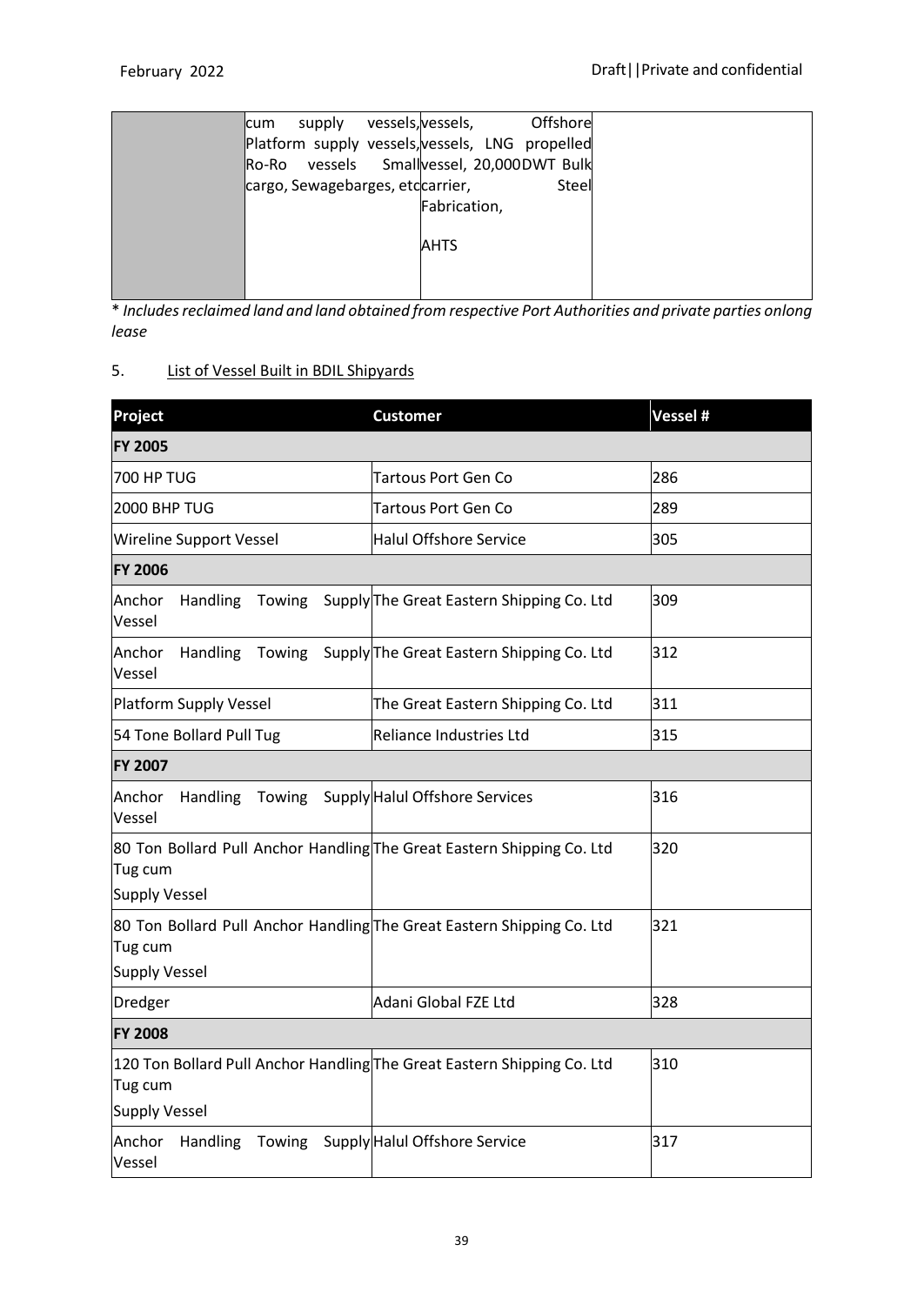| 60 Mtr. Multi-Purpose Offshore Bourbon Supply Investments<br>Platform Supply        |                                                   | 322           |
|-------------------------------------------------------------------------------------|---------------------------------------------------|---------------|
| Vessel                                                                              |                                                   |               |
| 1No. Twin Screw Pilot Cum-Survey Kolkata Port Trust<br>Vessel                       |                                                   | 350           |
| <b>FY 2009</b>                                                                      |                                                   |               |
| 5250DWT Product Tanker cum RO-AI-Jaber Shipping Agency & Marine<br><b>RO</b> Vessel | Est.                                              | 306A          |
| Mtr.<br>Multi-Purpose<br>60<br>Platform SupplyVessel                                | Offshore Bourbon Supply Investments               | 323           |
| 60 Mtr.<br>Platform Supply<br>Vessel                                                | Multi-Purpose Offshore Bourbon Supply Investments | 348           |
| Pilot Boat                                                                          | Reliance Industries Ltd                           | 362           |
| <b>Pilot Boat</b>                                                                   | Reliance Industries Ltd                           | 363           |
| Diving Support Vessel                                                               | <b>Reliance Industries Ltd</b>                    | 364           |
| 54 Ton Bollard Pull Tug                                                             | Reliance Industries Ltd                           | 365           |
| 54 Ton Bollard Pull Tug                                                             | <b>Reliance Industries Ltd</b>                    | 366           |
| 54 Ton Bollard Pull Tug                                                             | <b>Reliance Industries Ltd</b>                    | 367           |
| <b>FY 2010</b>                                                                      |                                                   |               |
| <b>Bollard Pull Tug</b>                                                             | Mumbai Port Trust                                 | 375           |
| <b>Bollard Pull Tug</b>                                                             | Mumbai Port Trust                                 | 374           |
| <b>Bollard Pull Anchor Handler Tug</b>                                              | <b>Bourbon Supply Investments</b>                 | 353           |
| <b>FY 2011</b>                                                                      |                                                   |               |
| <b>Bollard Pull Anchor Handler Tug</b>                                              | <b>Bourbon Supply Investments</b>                 | 353           |
| <b>Bollard Pull Anchor Handler Tug</b>                                              | <b>Bourbon Supply Investments</b>                 | 355           |
| Multi-Purpose Forest Carrier                                                        | Esmsun GMBH & Co KG                               | 329           |
| Multi-Purpose Forest Carrier                                                        | Esmsun GMBH & Co KG                               | 330           |
| Platform<br>Multi-Purpose<br>Vessel                                                 | Supply GOL International                          | 359           |
| Platform<br>Multi-Purpose<br>Vessel                                                 | Supply GOL International                          | 360           |
| <b>Riser Protectors</b>                                                             | <b>GOL-ONGC</b>                                   | <b>BBBLRP</b> |
| <b>FY 2012</b>                                                                      |                                                   |               |
| Anchor Handling TUG cum Supply                                                      | Shipping Corporation of India                     | 394           |
| <b>Anchor Handling TUG cum Supply</b>                                               | Shipping Corporation of India                     | 396           |
| <b>Anchor Handling TUG cum Supply</b>                                               | Shipping Corporation of India<br>397              |               |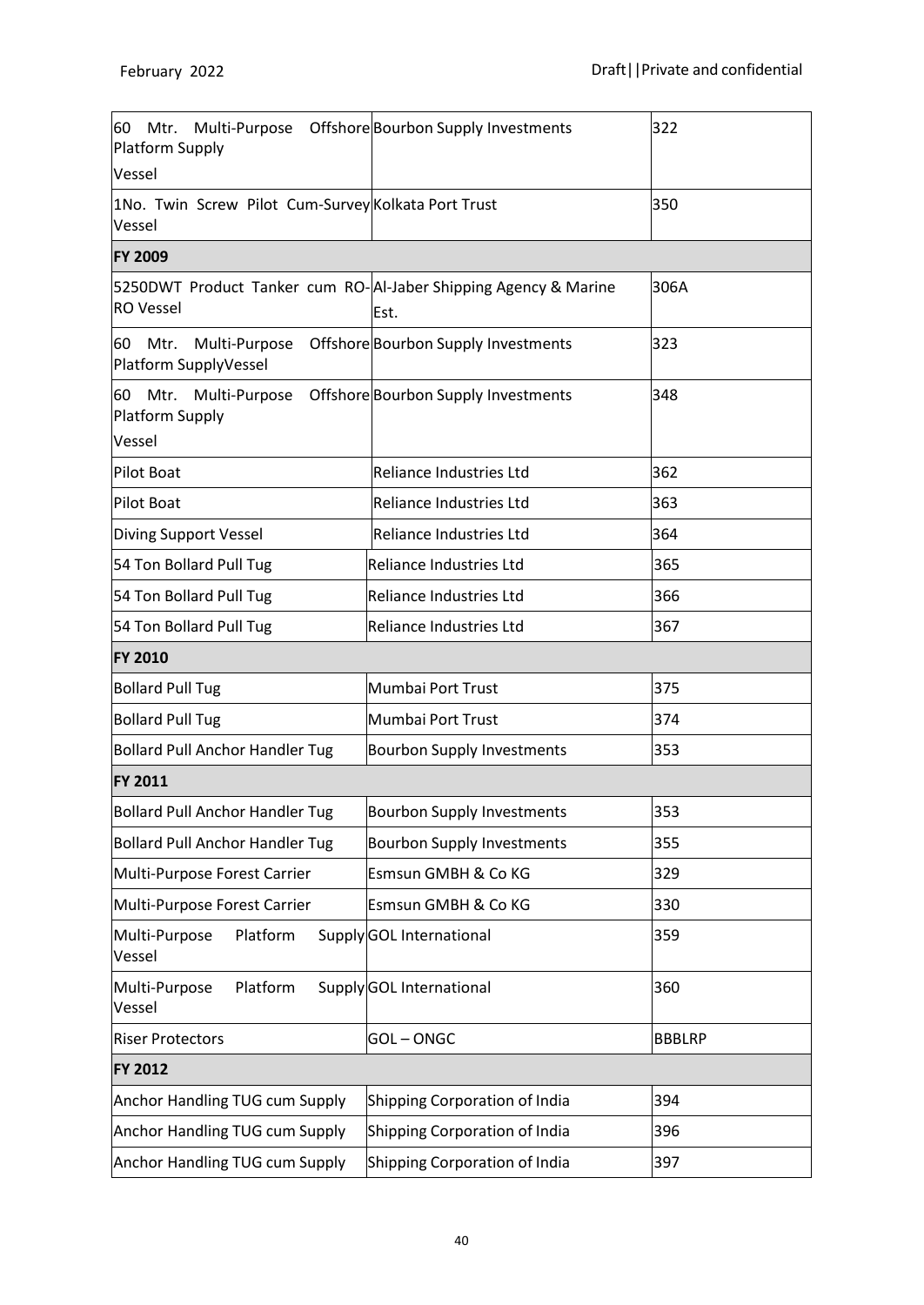| <b>Bollard Pull Tug</b>                | Paradeep Port Trust               | 400 |
|----------------------------------------|-----------------------------------|-----|
| <b>FY 2013</b>                         |                                   |     |
| Anchor Handling TUG cum Supply         | Shipping Corporation of India     | 398 |
| Interceptor Boat                       | Coast Guard                       | 402 |
| Jack up Drilling Rug                   | <b>GOL Gujairah</b>               | 351 |
| Platform Supply Vessel                 | <b>Bayshore Shipping</b>          | 381 |
| Ro-Ro Cargo                            | Sea Cargo                         | 324 |
| Platform Supply Vessel                 | <b>UP Offshore</b>                | 382 |
| <b>FY 2014</b>                         |                                   |     |
| <b>Bollard Pull Anchor Handler Tug</b> | <b>Bourbon Supply Investments</b> | 356 |
| <b>Bollard Pull Anchor Handler Tug</b> | Springwater Shipping              | 386 |
| <b>FY 2015</b>                         |                                   |     |
| 200 Ton Non-propelled Barge            | The Indian Navy                   | 428 |
| 200 Ton Non-propelled Barge            | The Indian Navy                   | 404 |
| Interceptor Boat                       | <b>Coast Guard</b>                | 429 |
| 200 Ton Non-propelled Barge            | The Indian Navy                   | 430 |
| <b>FY 2016</b>                         |                                   |     |
| Interceptor Boat                       | <b>Coast Guard</b>                | 403 |
| Interceptor Boat                       | <b>Coast Guard</b>                | 406 |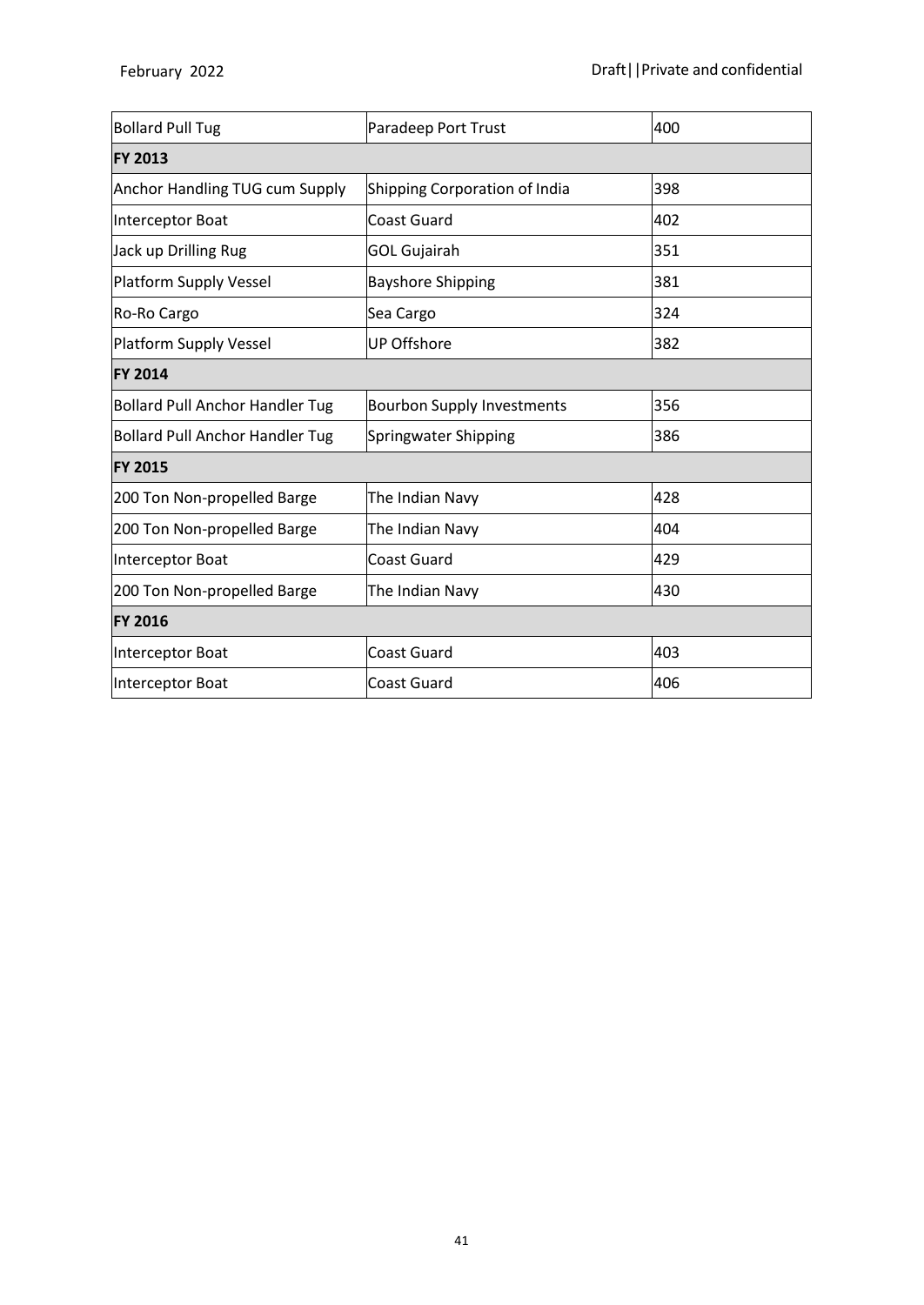### **ANNEXURE II: DESCRIPTION OF ASSETS**

The information contained herein (except for the Minimum Bid Price) is indicative in nature with a view to providing Bidders an overview of the assets falling within Category A viz. BDIL as a whole on a going concern basis and Category B viz. shipyards/ set(s) of assets collectively forming part of the following respective Parcels. It is further clarified that the Minimum Bid Price mentioned hereunder are rounded-off and precise amounts will be intimated prior to Bid Submission Date:

| <b>Asset</b><br>No. | parcel Asset |                                                                                                                                                                                                                                                                                                                                                                                                                                                                                                                                                                                                                                                                                                                                                                                                                                                                                                                                                                                                                                                                                                                                                                                                                                                                                                                      | <b>Minimum</b><br>Price(INR Crore) (INR Crore) | <b>BidEMD</b> |
|---------------------|--------------|----------------------------------------------------------------------------------------------------------------------------------------------------------------------------------------------------------------------------------------------------------------------------------------------------------------------------------------------------------------------------------------------------------------------------------------------------------------------------------------------------------------------------------------------------------------------------------------------------------------------------------------------------------------------------------------------------------------------------------------------------------------------------------------------------------------------------------------------------------------------------------------------------------------------------------------------------------------------------------------------------------------------------------------------------------------------------------------------------------------------------------------------------------------------------------------------------------------------------------------------------------------------------------------------------------------------|------------------------------------------------|---------------|
| <b>Category A</b>   |              |                                                                                                                                                                                                                                                                                                                                                                                                                                                                                                                                                                                                                                                                                                                                                                                                                                                                                                                                                                                                                                                                                                                                                                                                                                                                                                                      |                                                |               |
| Parcel 1            |              | BDIL as a whole on a going concern basis<br>(however Kolkata Shipyard, assets located at Goa<br>and assets located at leasehold warehouse in<br>Bhandarli and leasehold Ghodbunder yard would<br>be excluded)                                                                                                                                                                                                                                                                                                                                                                                                                                                                                                                                                                                                                                                                                                                                                                                                                                                                                                                                                                                                                                                                                                        | 316                                            | 25            |
| Parcel <sub>2</sub> |              | Dabhol Shipyard on 'as is where is', 'as is what is',<br>'as is how is' and 'without any recourse' basis.<br>Freehold<br>Industrial<br>land<br>admeasuring<br>approximately 198.45 acres located at Village<br>Usgaon (Dabhol), District- Ratnagiri, Maharashtra<br>along with other infrastructure like Main Jetty<br>area, Shipbuilding berth, hull production shop,<br>stores and warehouses and Floating dry dock,<br>Equipment's include frame bending machine,<br>CNC profile cutting machine, pipe blasting, Auto<br>blasting machine, Special purpose modular<br>transporters and cranes of various make etc.,<br>Inventories - stores include DG sets, propulsion<br>engine<br>at<br>bonded warehouses.<br>Semi<br>constructed vessels include Pallet cum container<br>vessels, 20,000 Dwt Bulk carrier, 150 T Anchor<br>handling tug and sewage barges and other<br>movable assets such as computer, furniture,<br>office equipment, vehicles at the Dabhol<br>Shipyard. Parcel 2 shall include all the Corporate<br>Debtor's assets, rights and privileges, and duties<br>etc. associated with such shipyard. In the event of<br>any ambiguity, the decision of the Liquidator on<br>what assets, rights, privileges and duties are<br>associated with the Dabhol shipyard would be<br>final and binding. | 146                                            | 7             |
| Parcel 3            |              | Ratnagiri Shipyard on 'as is where is', 'as is what<br>is', 'as is how is' and 'without any recourse' basis.<br>Lease hold interests pertaining to leasehold land<br>of approximately 29.92 acres, various sheds and<br>warehouse located at Ratnagiri shipyard and                                                                                                                                                                                                                                                                                                                                                                                                                                                                                                                                                                                                                                                                                                                                                                                                                                                                                                                                                                                                                                                  | 62                                             | 3             |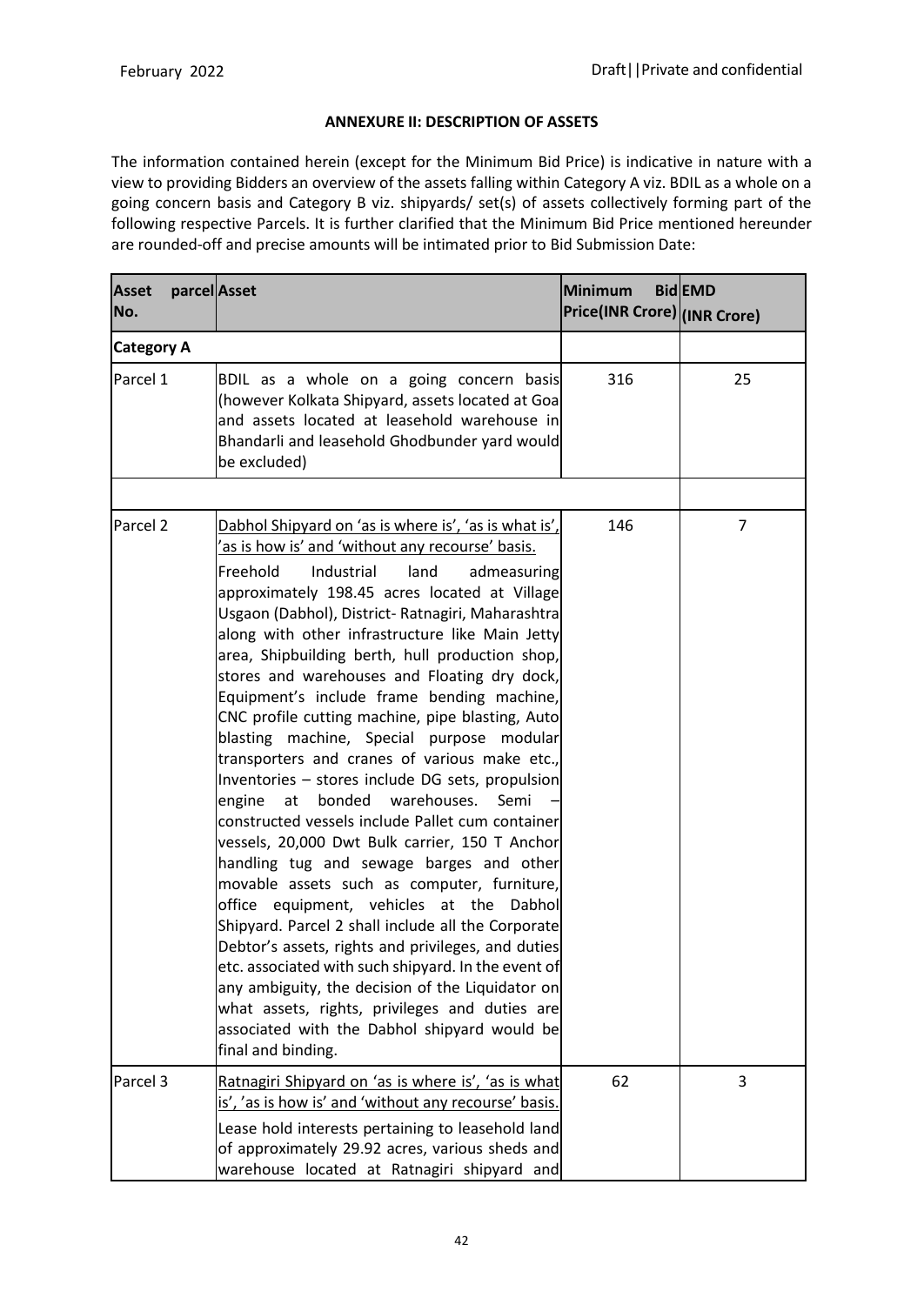|          | MIDC area, office building, dredger, plant and<br>machinery including slipway, cranes etc.<br>Inventory - stores & equipment including marine<br>engines, propeller shafts etc., semi constructed<br>vessel for commercial and defence contracts<br>includes 2 AHTS, 1 MPSV and barges etc. and<br>other movable material such as computer,<br>furniture, office equipment's, vehicles etc.<br>located at Mirya Bunder, Ratnagiri - 415 612.<br>Parcel 3 shall include all the Corporate Debtor's<br>assets, rights and privileges, and duties etc.<br>associated with such shipyard. In the event of any<br>ambiguity, the decision of the Liquidator on what<br>assets, rights, privileges and duties are associated<br>with the Ratnagiri shipyard would be final and<br>binding.                                                                                                                                                                                                                                                                                                                                                                                                                                                                                                                                                                                      |    |   |
|----------|---------------------------------------------------------------------------------------------------------------------------------------------------------------------------------------------------------------------------------------------------------------------------------------------------------------------------------------------------------------------------------------------------------------------------------------------------------------------------------------------------------------------------------------------------------------------------------------------------------------------------------------------------------------------------------------------------------------------------------------------------------------------------------------------------------------------------------------------------------------------------------------------------------------------------------------------------------------------------------------------------------------------------------------------------------------------------------------------------------------------------------------------------------------------------------------------------------------------------------------------------------------------------------------------------------------------------------------------------------------------------|----|---|
| Parcel 4 | Mangalore Shipyard on 'as is where is', 'as is what<br>is', 'as is how is' and 'without any recourse'<br>basis.<br>Leasehold interest pertaining to leasehold land<br>admeasuring approximately 49.31 acres located<br>at located at Village - Kudroli - Bengre,<br>Tannirbavi, Mangalore - 575013, Karnataka along<br>with other infrastructure like Automatic blasting<br>& painting machine, CNC Plasma cuttingmachine,<br>covered pipe fabrication facility, Block blasting<br>booths, staff and industrial canteen and block<br>storage facilities. Equipment's include frame<br>bending machine, fixed rail gantry cranes, EOT<br>cranes and tractor fitted cranes etc.<br>Inventories - stores include main engines, CPP<br>propeller & gear box etc. Semi - constructed<br>vessels include Pallet cum container vessels,<br>20,000 Dwt Bulk carrier, 150 T Anchor handling<br>tug and interceptor boats and other movable<br>assets such as computer, furniture, office<br>equipment, vehicles at the Mangalore Shipyard.<br>Parcel 4 shall include all the Corporate Debtor's<br>assets, rights and privileges, and duties etc.<br>associated with such shipyard. In the event of any<br>ambiguity, the decision of the Liquidator on what<br>assets, rights, privileges and duties are associated<br>with the Mangalore shipyard would be final and<br>binding. | 75 | 4 |

**Note:**

1) Liquidator reserves his right to give preference to a Bidder submitting Bids for acquisition of the Corporate Debtor as a whole on a going concern basis under Category A, and/or any Bid(s) which maximizes the overall value to Stakeholders.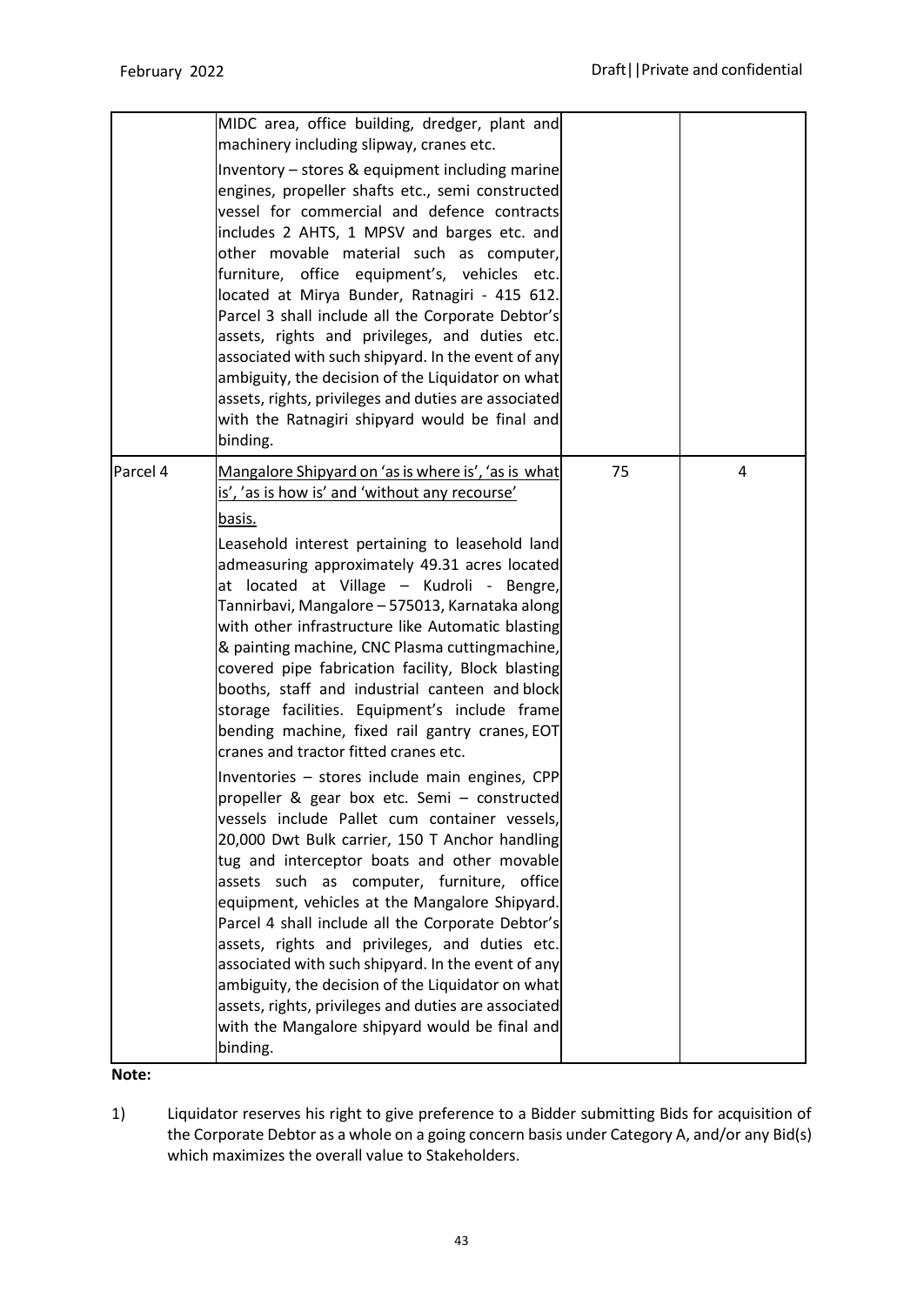2) Detailed listing of the assets shall be provided to Qualified Bidders on the Data Room at the stageof due diligence.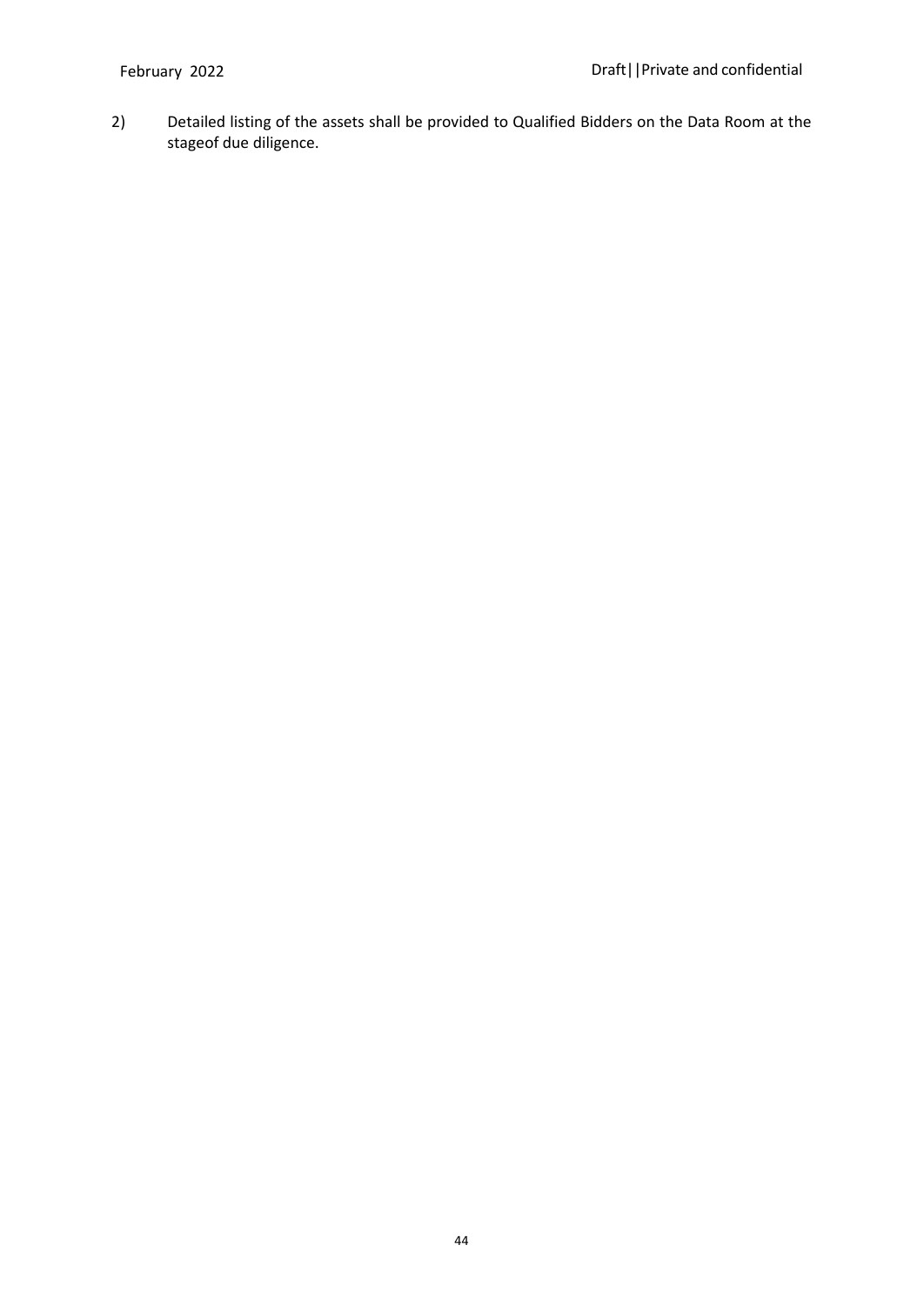### **EOI FORMAT**

### **FORMAT I: COVERING LETTER**

(*On the letter head of the Bidder*)

Bidder's Name: Full Address: Telephone No.: E-mail address: Fax/No.:

To,

Vijaykumar V. Iyer, Liquidator *[Address of Liquidator]*

**Sub: - Bid for the private sale process relating to Bharati Defence and Infrastructure Limited ("Company")**

## **Ref: - Process Document for submission of bids for sale of Company as a whole on a going concern basis and sale ofshipyards and/ or set(s) of assets collectively under respective Parcel(s) under Category B (as applicable) [●] ("Process Document")**

Dear Sir,

1. We, the undersigned Bidder having read and examined in detail the Process Document including the disclaimers to the Process Document, set out the related information in relation to the Bid Process conducted for the Company, and are hereby submitting an EOI for the following Category(ies) and Parcel(s) of assets as described in Annexure II of the Process Document:

## **[Bidder to list down the Category(ies) and Parcel(s)]**

- 2. We enclose herewith the Supporting Documents with duly signed and/or certified forms/documents/authorizations as mandated by you in the Process Document, for your consideration.
- 3. We have submitted all the requisite documents as per the prescribed formats set out in the Process Document, without any deviations, conditions and without any assumptions or notes.
- 4. We further represent and confirm as follows:

### **a. Acceptance**

We hereby unconditionally and irrevocably agree and accept the terms of the Process Document and that the decision made by the Liquidator and/or the Adjudicating Authority in respect of any matter with respect to, or arising out of, the Process Document, shall be binding on us. We hereby expressly waive any and all claims in respect of the Bid Process.

## **b. Litigation/Proceedings**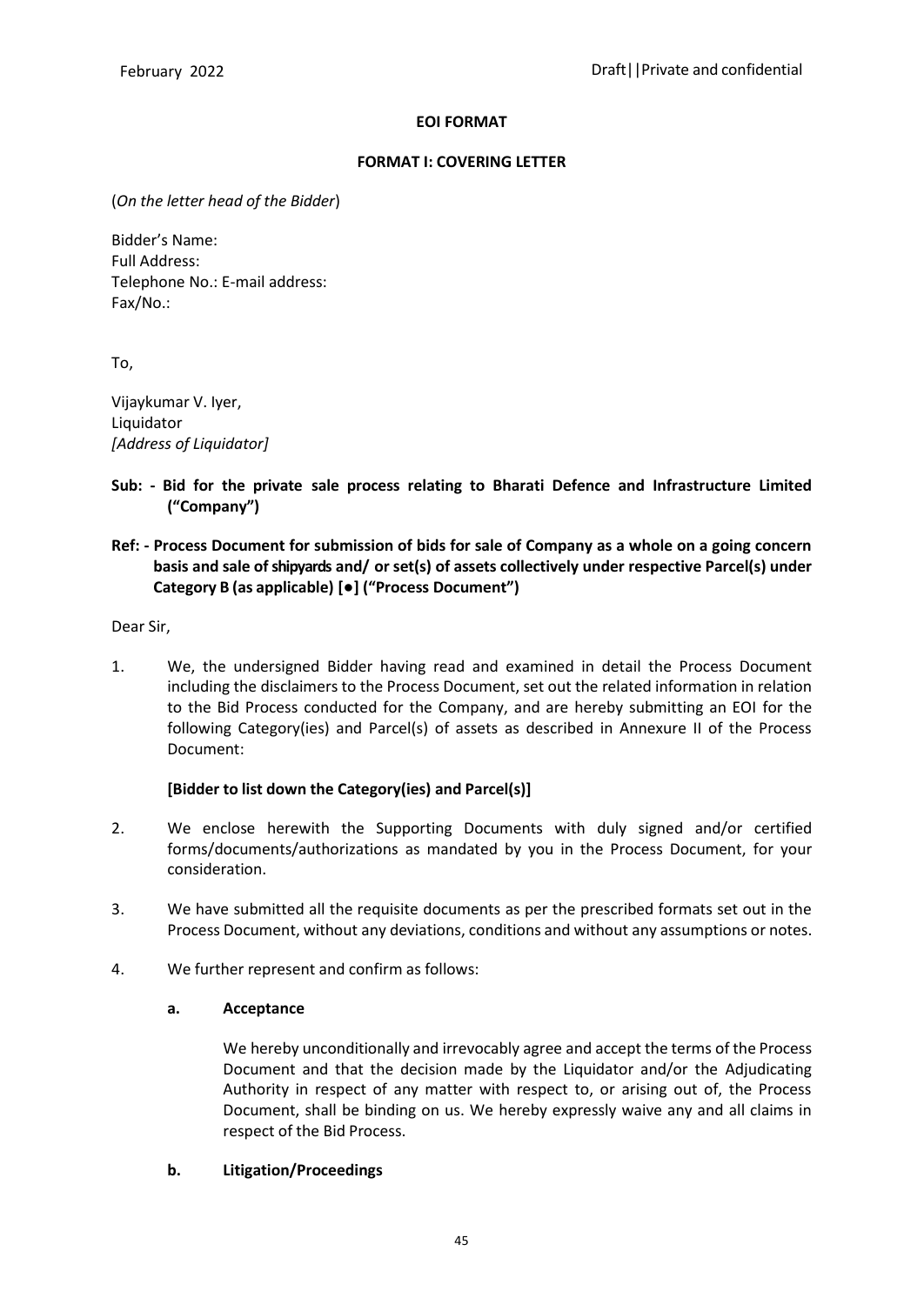We confirm that there are no litigation/disputes/proceedings pending or threatened against us, which affects our ability to fulfill our obligations under the Bid and the Process Document.

### **c. Familiarity with Relevant Indian Laws and Regulations andAuthorizations**

We confirm that we have studied the provisions of the IB Code and other relevant laws and regulations to enable us to submit and execute our Bid along with required documents and execute the other required documents in the event of our selection as the Successful Bidder. We have obtained the necessary corporate and regulatory approvals required to participate in the Bid Process.

We further confirm that our Bid is not in contravention of the provisions of any law for the time being in force and is in strict compliance with the IB Code.

#### **d. Contact person**

The details of the contact person for the purposes of this Bid are provided below:

| Name                   |                           | $\left[ \bullet \right]$ |
|------------------------|---------------------------|--------------------------|
| Designation            |                           | $\left[ \bullet \right]$ |
| <b>Company Address</b> |                           | $\left[ \bullet \right]$ |
| Phone Nos              | $\mathcal{L}$             | $\left[\bullet\right]$   |
| Fax Nos.               | $\mathbb{R}^{\mathbb{Z}}$ | $\left[ \bullet \right]$ |
| E-mail address         |                           | $\lceil \bullet \rceil$  |

- 5. We are enclosing herewith the physical copy of the Supporting Documents, and necessary documents as described herein and duly signed forms/documents/authorizations, each one duly closed separately, with 1 (one) original copy containing the Bid(s) i.e. the EOI, Supporting Documents and necessary documents as described herein, as mandated in the Process Document, for your consideration.
- 6. We confirm that the Bid(s) submitted by us is consistent with all the requirements of submission as stated in the Process Document and the IB Code and subsequent clarifications/communications from the Liquidator or his Representatives.
- 7. We acknowledge that a Bid(s) can be submitted by us only for the Category(ies) and Parcel(s) identified in paragraph 1 above.
- 8. The information submitted by us is complete, strictly as per the requirements stipulated in the Process Document and istrue and correct. We acknowledge that we shall be solely responsible for any errors or omissions in our Bid(s).
- 9. We confirm that all the terms and conditions of our Bid(s) are valid for acceptance for a minimum period of 6 (six) months from the Bid Submission Date. We further confirm that in the eventthat we are declared as Successful Bidder, then the Bid(s) shall continue to remain valid and binding without any expiry period.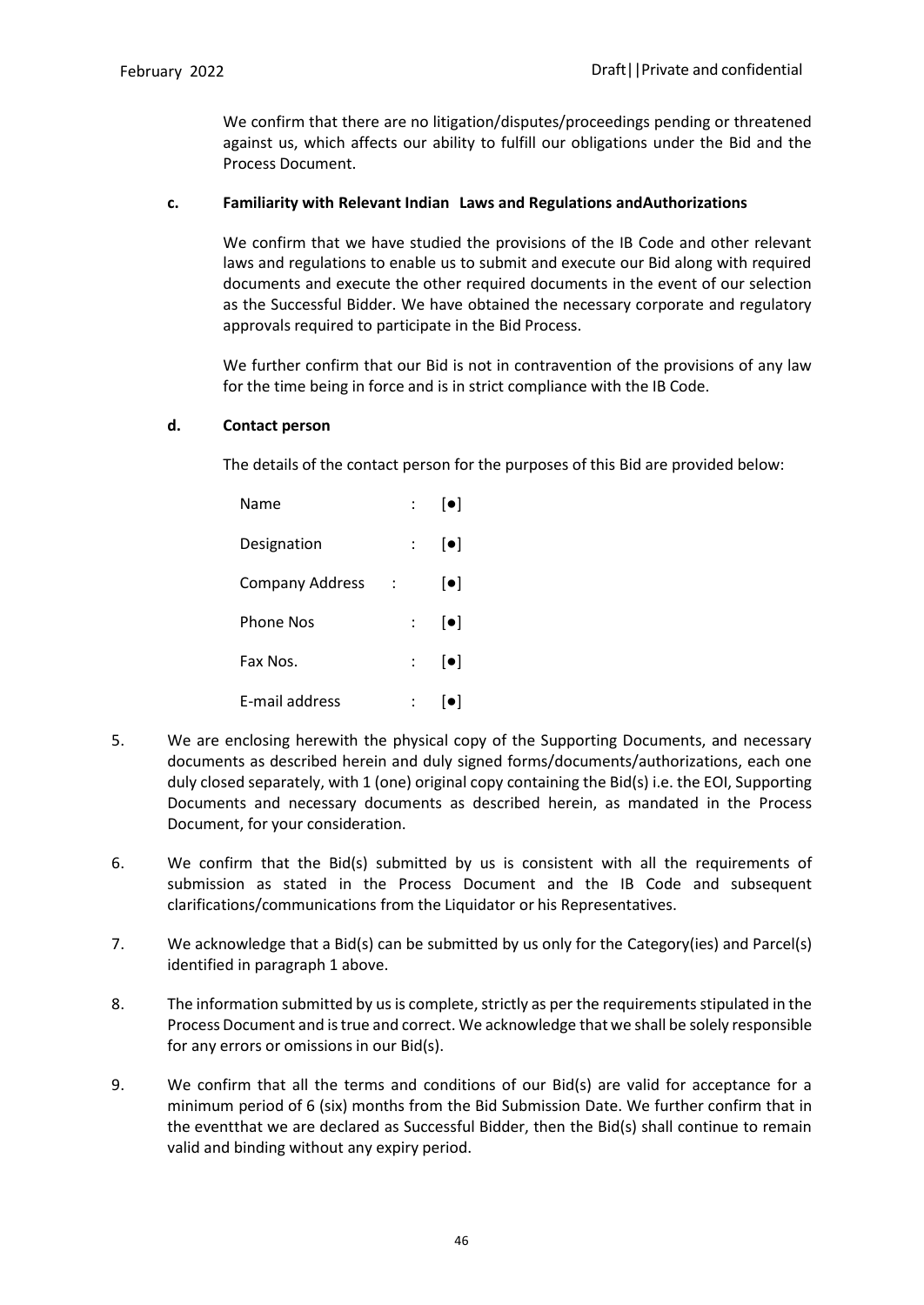- 10. We confirm that we have not taken any deviations so as to be deemed non-responsive with respect to the provisions of the Process Document.
- 11. Capitalized terms, not defined herein, shall have the meaning given to them in the Process Document.

Thanking you,

Yours faithfully,

(*Signature and Name of the Attorney as per Format VI – Power of Attorney*)

Address of the duly Authorized Representativesof the [Bidder]

Company rubber stamp/seal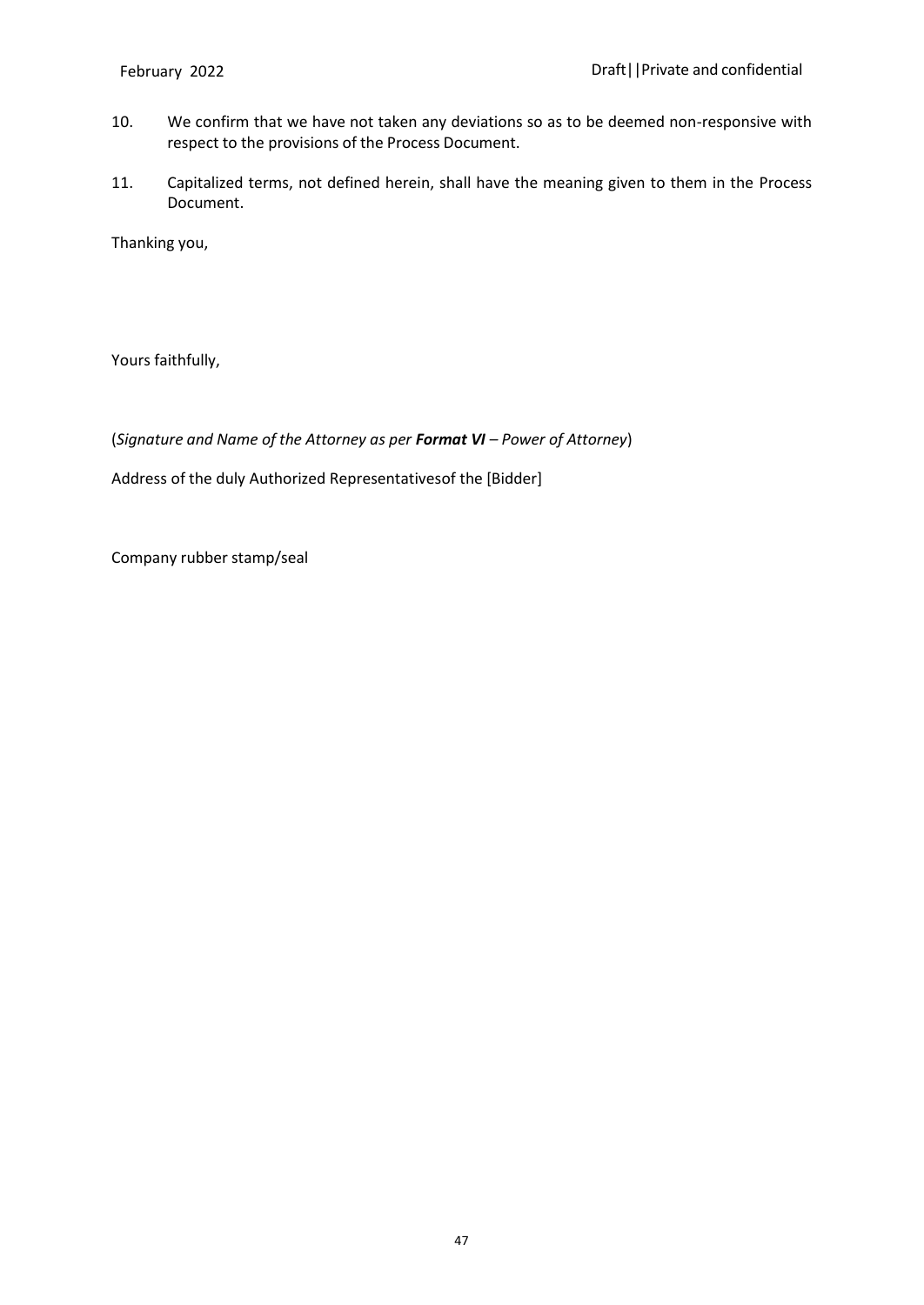#### **ADDITIONAL DETAILS TO BE SUBMITTED WITH COVERING LETTER**

- 1. Details of the Bidder such as:
	- A. Name and address:

Name of the Bidder: Address: Telephone No: Fax: Email:

- B. Ownership Structure and Composition of the bidder,
- C. Date of establishment of the Bidder
- D. Core area of expertise of the Bidder & Brief Profile of the Bidder
- E. Contact Person:Name:

Designation:

Telephone No:

Email:

- F. PAN No. or equivalent details of the Bidder
- G. Current Address Proof:
- H. Valid e-mail ID:
- I. Landline and Mobile Phone number:
- J. Authorization to the Signatory (in case the bidder is a legal entity):
- K. Bank details of the Bidder:
- 2. Business Profile of the Bidder
- 3. Legal Documents: Copies of Certificate of Registration and Constitutional Documents ofthe Bidder
- 4. Documents evidencing source of funds for making the payments in terms of the Bid. Documents evidencing source of funds to the satisfaction of the Liquidator may include:
	- A. Sanction letter from banks/financial institutions clearly specifying fund based and nonfund based limits; and/or
	- B. Bankers certificate evidencing availability of funds; and/or
	- C. Independent chartered accountant/statutory auditor certificate certifying Quantum of Investments held in the form of Liquid Assets ; and/or
	- D. any other document evidencing the source of funds to the satisfaction of theliquidator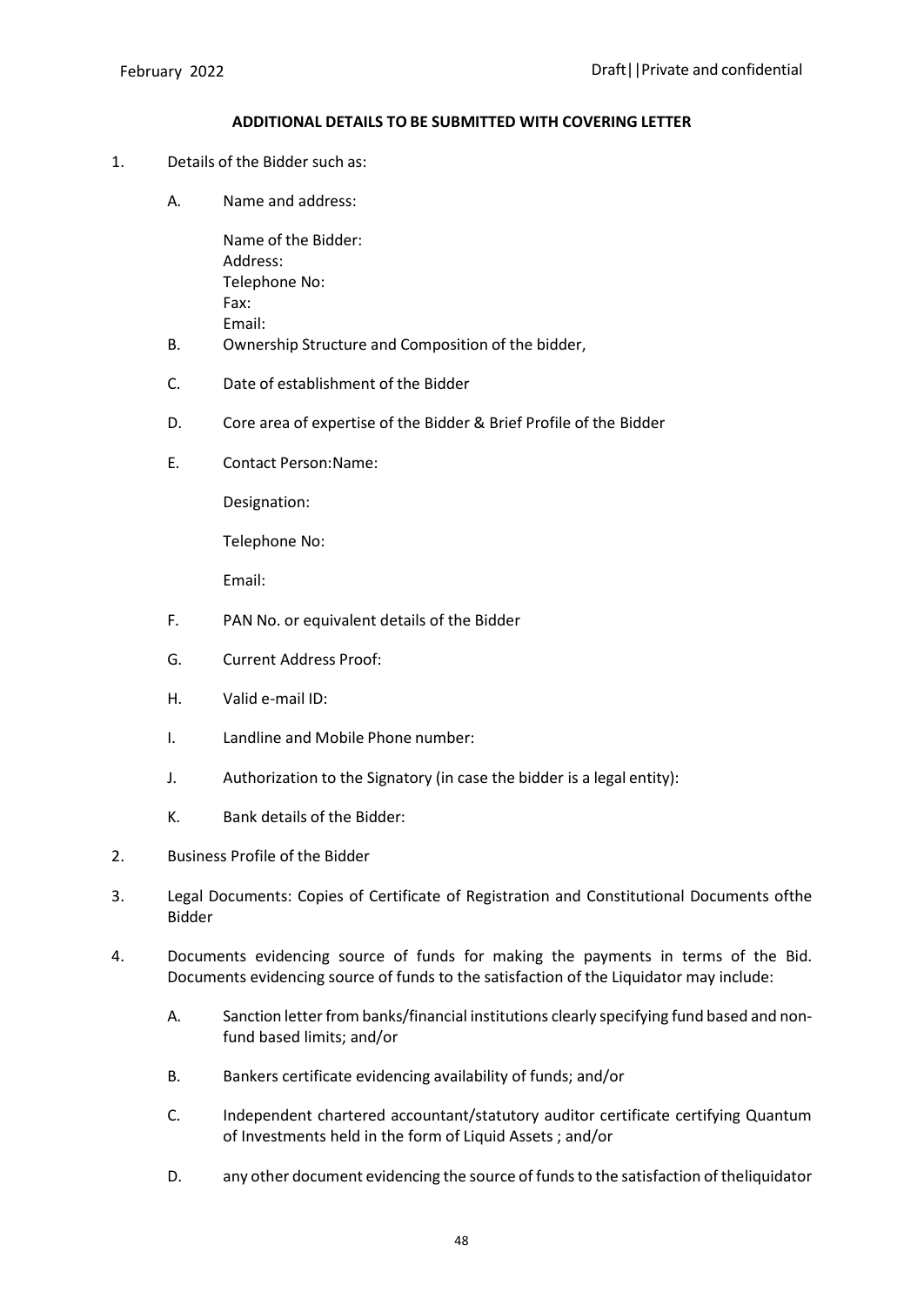5. Preceding 3 (three) years audited financial results of the Bidder.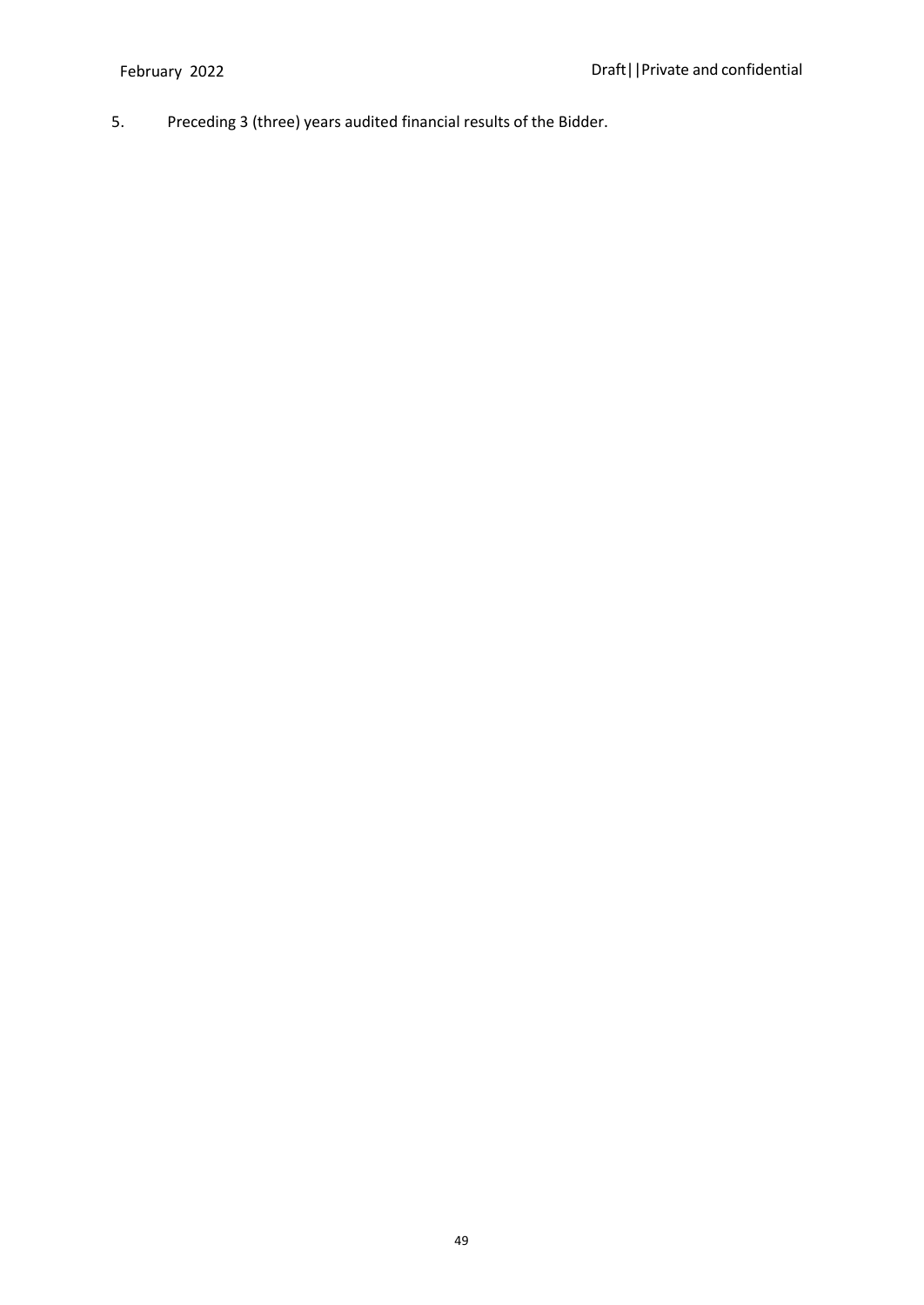#### **FORMAT II: CONFIDENTIALITY UNDERTAKING**

#### *[TO BE PRINTED ON A STAMP PAPER OF APPROPRIATE VALUE]*

#### **CONFIDENTIALITY UNDERTAKING**

To,

Vijaykumar V. Iyer ("**Liquidator**") One International Centre, Tower 3, 27<sup>th</sup> Floor, Senapati Bapat Marg. Elphinstone Road (West)Mumbai – 400013

### **Sub**: **Liquidation Process of Bharati Defence and Infrastructure Limited**

### **Dear Sir,**

- 1. This acknowledgement and undertaking ("**Undertaking**") is being furnished by ("**Recipient**", which term where relevant includes all directors, employees and consultants, successors and assigns of the Recipient), in respect of the Confidential Information (*as defined herein*) provided / to be provided to us in relation to Bharati Defence and Infrastructure Limited, a company having its registered office at Oberoi Chambers II 646, New Link Road, Andheri (West) Mumbai - 400053 (the "**Corporate Debtor**" or the "**Company**") and is further to the confidentiality obligations of the Liquidator under the provisions of the Insolvency and Bankruptcy Code, 2016 ("**Code**" which term includes all rules and regulations made thereunder), read with the applicable regulations.
- 2. I/We understand, acknowledge and agree that any and all information supplied, whether by you, the Corporate Debtor or any person on behalf of you and/or the Corporate Debtor, to us or to any other person on our behalf, including any third parties ("**Secondary Recipient**") including information related to the financial position of the Corporate Debtor, information related to assets or valuation thereof, transactions and/or business and/or operations of the Corporate Debtor or any information provided pursuant to any request made by us and in each case information whether in written form, electronically or orally shall constitute "**Confidential Information**" for the purposes of this Undertaking.

Confidential Information shall also include information or documents generated or derived by the Recipient that contains, reflects or is derived from any Confidential Information.

However, Confidential Information shall not include:

- (i) information which, at the time of disclosure to the Recipient or Secondary Recipient(s), is inthe public domain through no violation of the provisions of the Code or a breach of this Undertaking; or
- (ii) information which, after disclosure to the Recipient or Secondary Recipient(s), becomes publicly available and accessible through no violation of the provisions of the Code or a breach of this Undertaking; or
- (iii) information which was, lawfully and without any breach of this Undertaking, known to, or in the possession of, the Recipient or Secondary Recipient(s) prior to its disclosure, as evidenced by the records of the Recipient or Secondary Recipients; or
- (iv) information which is permitted by you or your authorized representatives to be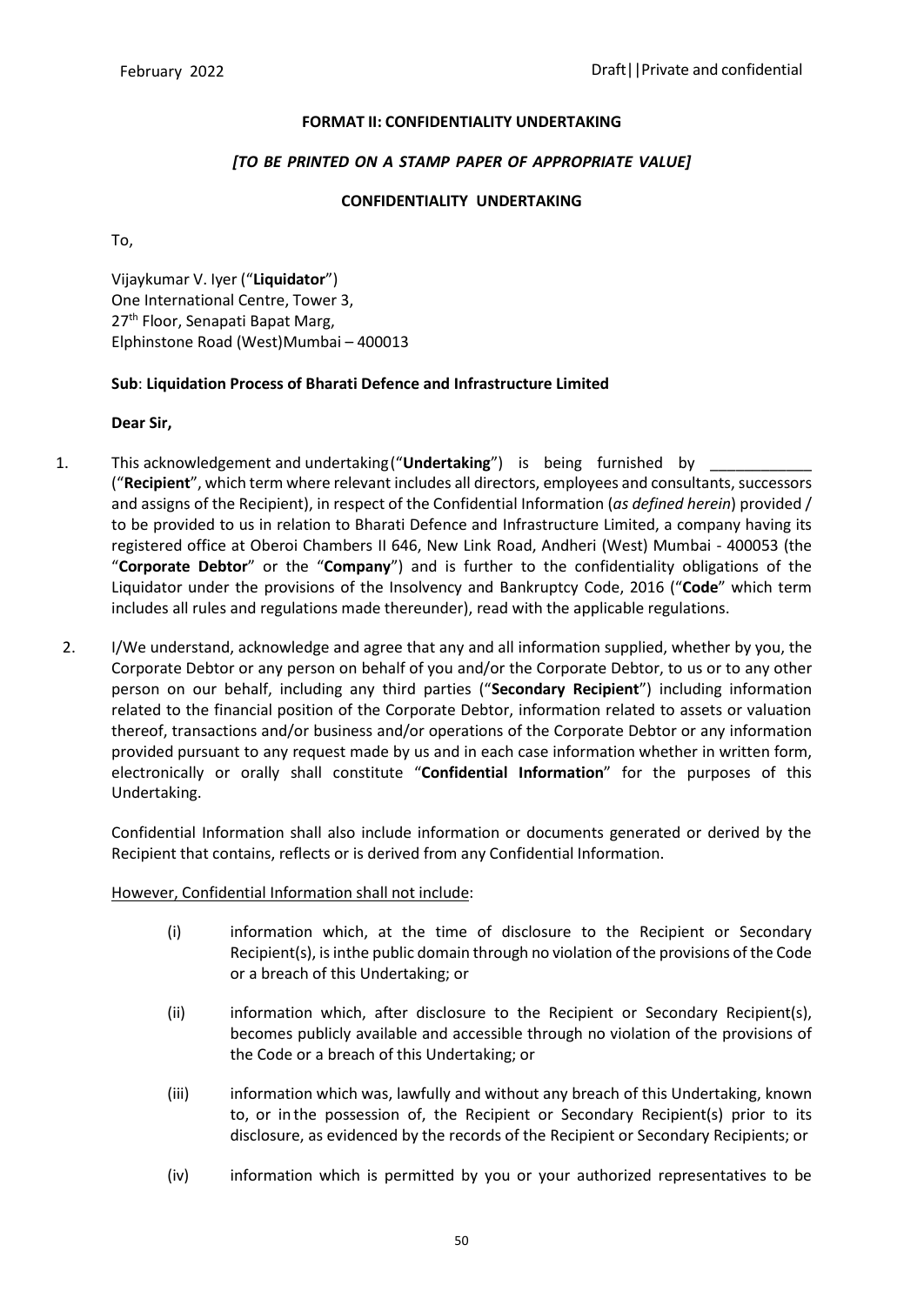disclosed solely for legal or regulatory requirements, provided that the obligation upon the Recipient to maintain confidentiality of such information permitted to be disclosed shall continue for all other purposes under this Undertaking;

- (v) information which was independently developed by any party (including the Recipient and the Secondary Recipient) without breach of this Undertaking, and not on the basis of Confidential Information; or
- (vi) information that is required to be disclosed on account of an order of a court or due to any requirement of law, regulation or any competent judicial, supervisory, regulatory or administrative authority/ body including the directions of any regulatory authority applicable to, or having jurisdiction over, the Recipient and the Secondary Recipient, or in any other legal proceedings (including the National Company Law Tribunal, Insolvency and Bankruptcy Board of India, any other court, tribunal or government authority) or pursuant to the guidelines of regulatory/administrative authority or stock exchange. The Recipient shall disclose such information only with prior intimation to the Liquidator or the CorporateDebtor or any person authorised on their behalf.
- 3. The Recipient hereby acknowledges, agrees and undertakes that:
	- (i) the Confidential Information provided by the Liquidator in relation to the Corporate Debtorhas been accepted by the Recipient and shall be utilized only in accordance with this Undertaking;
	- (ii) the Confidential Information shall be kept secret and confidential by the Recipient and shallbe used solely as allowed herein;
	- (iii) the Recipient shall not use Confidential Information to cause an undue gain or undue loss toitself or any other person;
	- (iv) the Recipient shall comply with the provisions of law from time to time in force relating toconfidentiality and insider trading;
	- (v) the Confidential Information may only be disclosed to and shared with Secondary Recipients,in accordance with applicable laws, including in relation to confidentiality and insidertrading, and terms of this Undertaking on a strict need-to-know basis and only to the extentnecessary for and in relation to the sale of the Corporate Debtor/ it's assets with prior intimation to the Liquidator, provided that the Recipient shall ensure that such Secondary Recipients shall strictly be bound by obligations that are at least asrestrictive asthose statedin this Undertaking. The Recipient shall be liable for any breach of this Undertaking due to any action or omission of any Secondary Recipient and in this regard this Undertaking would be read as if the Secondary Recipient were a party hereto with all references to Recipient being a reference to Secondary Recipient;
	- (vi) it shall immediately disclose to the Liquidator, if so required by the Liquidator, the names and details of any and all Secondary Recipients;
	- (vii) it shall ensure that all Confidential Information is kept safe and secured at all times and is properly protected against theft, damage, loss or unauthorised access, hacking, etc.;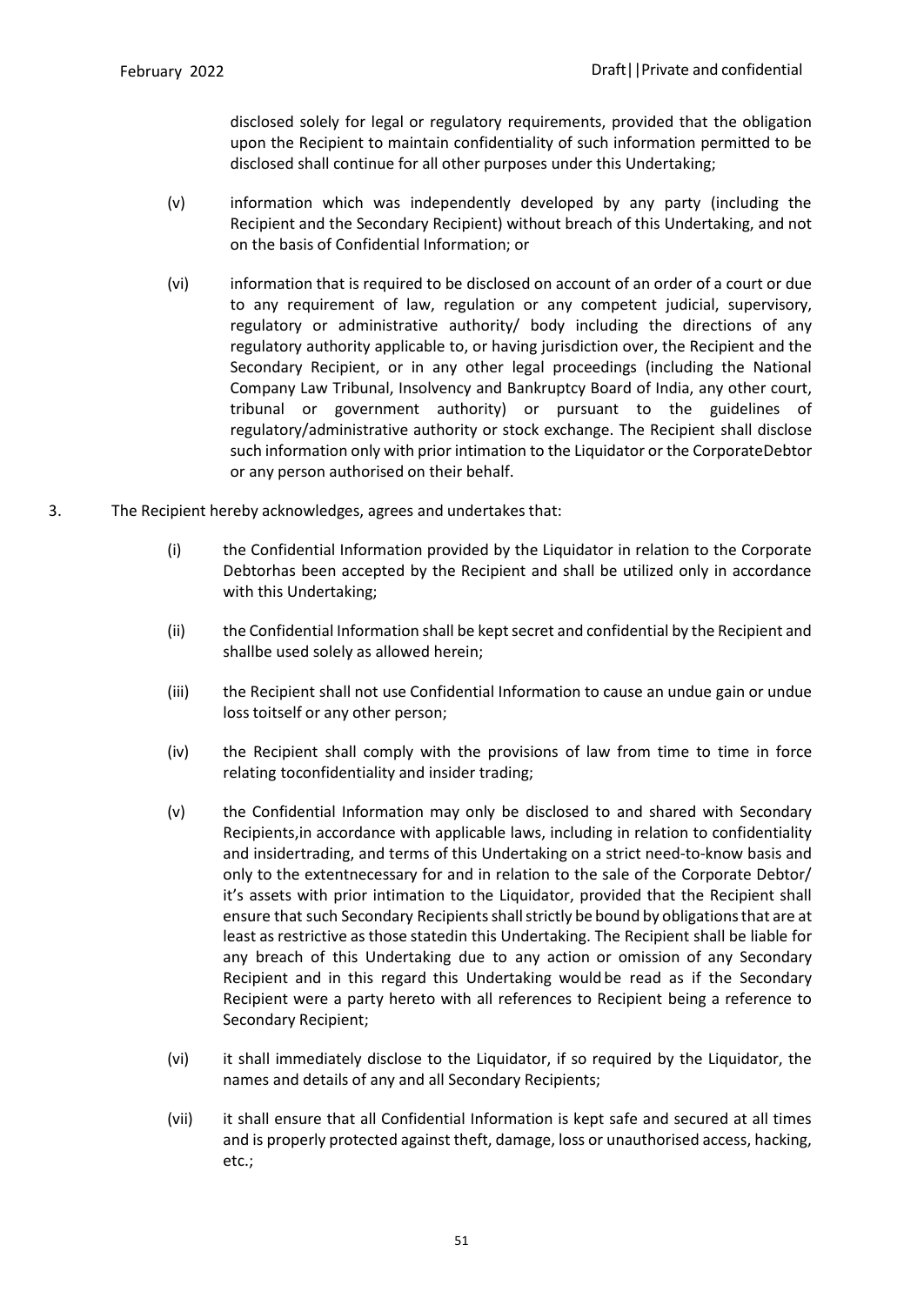- (viii) by virtue of this Undertaking, it has not acquired, does not and shall not acquire at any timehereafter any right, title or interest of any nature whatsoever in the Confidential Informationincluding any intellectual property;
- (ix) the Recipient shall protect any intellectual property of the Corporate Debtor it may have access to;
- (x) no representation or warranty has been provided in relation to the authenticity or adequacyof the information provided, including Confidential Information, for the purposes for whichthe same has been received /sought by the Recipient and the Recipient shall not have any claim against the Corporate Debtor or the Liquidator or any person on behalf of theLiquidator and/or Corporate Debtor in relation to any information provided. Further the Recipient merely because of receipt of any information or execution of this Undertaking shallnot have any rights or entitlement against the Liquidator for undertaking any action/transaction in connection with the Corporate Debtor.
- 4. Recipient acknowledges and agrees that in the event of breach or threatened breach of the terms ofthis Undertaking, the Corporate Debtor shall suffer irreparable damages, for which monetary compensation may be an inadequate remedy. Accordingly, it is agreed that in addition to any otherremedy to which the Liquidator and the Corporate Debtor jointly or severally may be entitled to at law or in equity, the Liquidator and the Corporate Debtor jointly orseverally shall be entitled to seekan injunction to prevent a breach or threatened breach of this Undertaking and/ or specific performance of the terms of this Undertaking and/or any other remedies available at law.
- 5. This Undertaking and any dispute, claim or obligation arising out of or in connection with it shall be governed by and construed in accordance with Indian law and the Adjudicating Authority as per theCode shall have exclusive jurisdiction over matters arising out of or relating to this undertaking.

| I/We have set our hands hereunder on this | day of XX, 2022 at |
|-------------------------------------------|--------------------|
|-------------------------------------------|--------------------|

| For and on behalf of |  |
|----------------------|--|
|                      |  |

WITNESS:

(Name) (Name)

(Signature) (Signature)

(Address) (Address)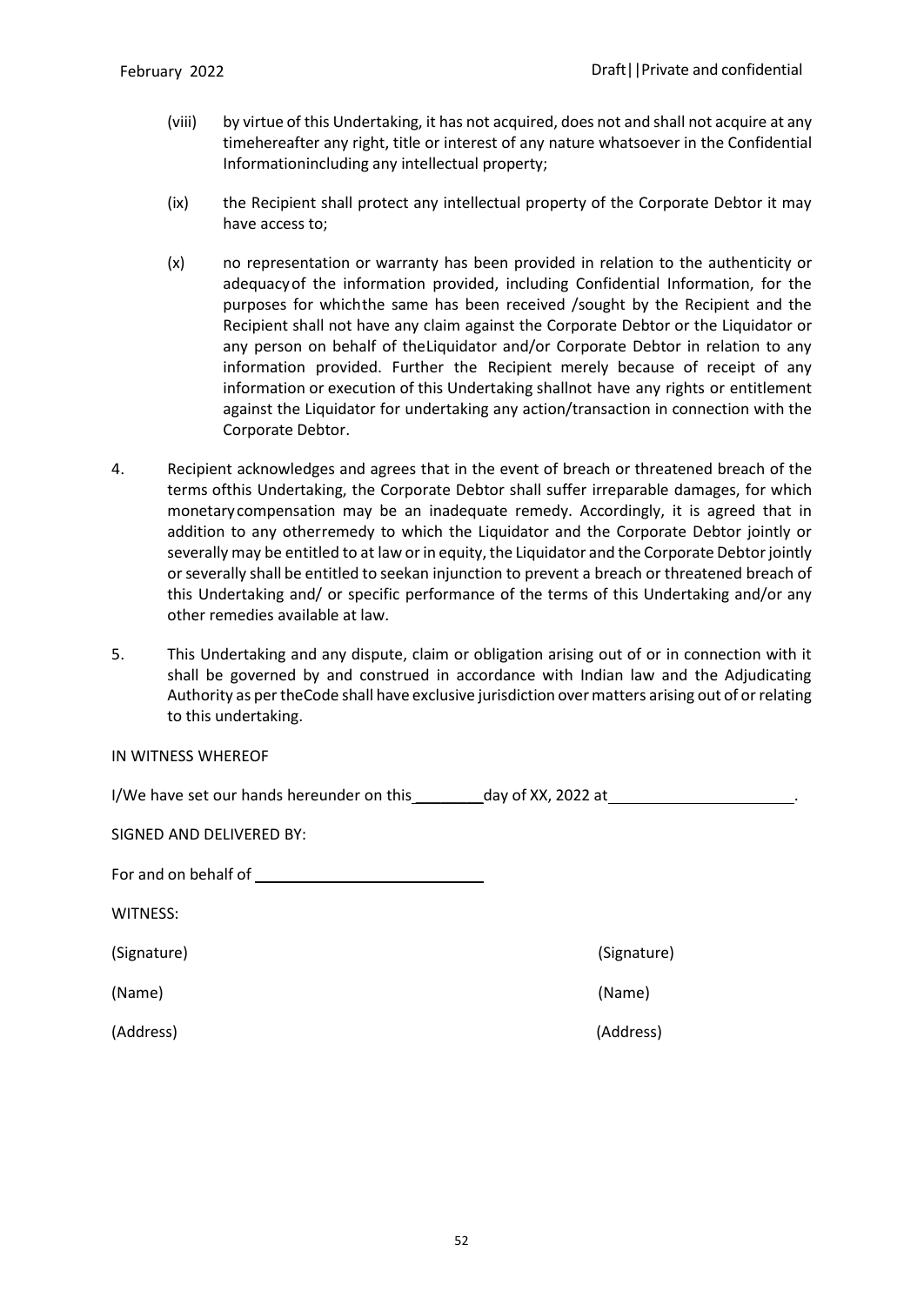### **FORMAT III: FORMAT OF AFFIDAVIT BY BIDDER UNDER 29A OF THE IB CODE**

*[To be submitted by each Bidder and in case the Bidder is a consortium, then to be submitted by each member of such consortium]*

*[To be submitted by each Bidder and in case the Bidder is submitting a Bid through any strategic/ financial partner or any other Person, then to be submitted by each such partner/ Person] [To be stamped with adequate value under the Stamp Act applicable to the particular state and duly attested by Notary Public]*

### **AFFIDAVIT**

I, [*name of the chairman/managing director/director/authorized person of Bidder*], son of [•], aged about [•] years, currently residing at [*Address to be inserted*] and having Aadhaar / Passport number [•], on behalf of [*name of the Bidder*] having registered office at [•] ("**Bidder**") pursuant to authorization of the Board of Directors of the Bidder dated [•] (as enclosed herewith), do solemnly affirm and state to the liquidator of Bharati Defence and Infrastructure Limited ("**CorporateDebtor**") ("**Liquidator**") as follows:

- a. That I am duly authorized and competent to make and affirm the instant affidavit for and on behalfof the Bidder in terms of [resolution of its board of directors/ power of attorney dated [• ]]. I hereby unconditionally state, submit and confirm that the document is true, valid and genuine.
- b. I hereby unconditionally state, submit and confirm that the Bidder is not disqualified from submitting a Bid in respect of the Corporate Debtor, pursuant to the provisions of the Insolvency and Bankruptcy Code, 2016 ("**Code**").
- c. That neither the (i) Bidder nor (ii) any person acting jointly or in concert with the Bidder nor (iii) anyperson who is a connected person (as defined under the provisions of the Insolvency and Bankruptcy Code, 2016) of (a) the Bidder or (b) any person acting jointly or in concert with the Bidder:
	- a) is an undischarged insolvent;
	- b) is a wilful defaulter in accordance with the guidelines of the Reserve Bank of India issued under the Banking Regulation Act, 1949;
	- c) is, at the time of submission of the Bid, a person who (i) has an account which has been classified as non-performing asset in accordance with the guidelines of the Reserve Bank of India issued under the Banking Regulation Act, 1949 or the guidelines of a financial sector regulator issued under any other law for the time being in force, or (ii) controls or manages or is the promoter of a corporate debtor whose account has been, classified as non- performing asset in accordance with the guidelines of the Reserve Bank of India issued underthe Banking Regulation Act, 1949 or the guidelines of a financiagl sector regulator issued underany other law for the time being in force; and such classification has continued for a period of one year or more from the date of such classification till the date of commencement of the corporate insolvency resolution process of the Corporate Debtor and all such overdue amounts along with interest, costs and charges thereon has not been fully repaid at the timeof submission of the Bid $1$

<sup>&</sup>lt;sup>1</sup> In the event: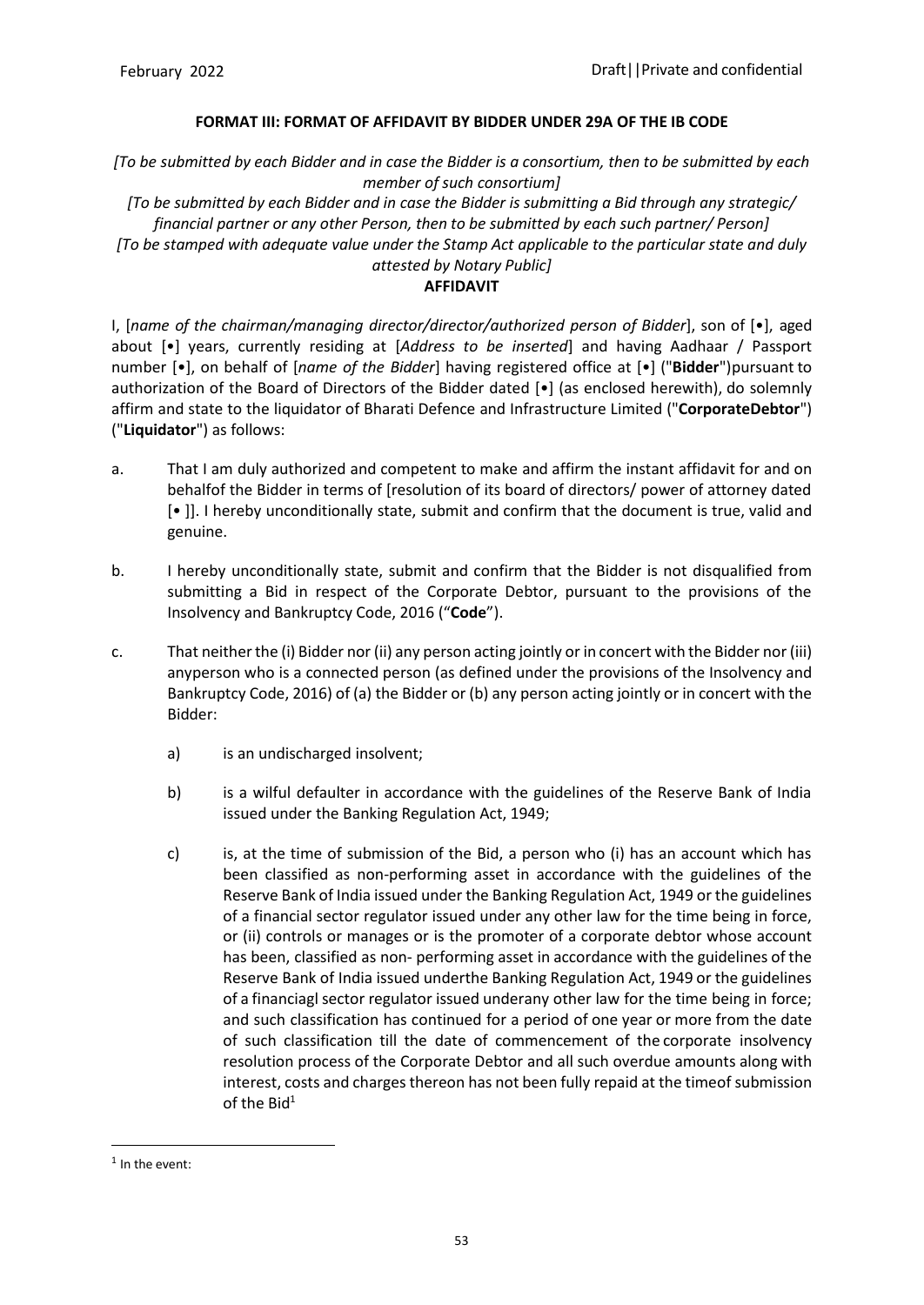- (1) the Applicant is a financial entity and is not a related party to the Corporate Debtor; or
- (2) the Applicant has an account, or is in management or control or is the promoter of a corporate debtor that has an account, classified as nonperforming asset and such account was acquired pursuant to a prior resolution plan approved under the Code, and a period of
- d) has been disqualified to act as a director under Companies Act, 2013;
- e) has been convicted of any offence punishable with imprisonment:
	- i. for two years or more under any statute specified under the Twelfth Schedule of the Insolvency and Bankruptcy Code, 2016 and two years have not passed from the date of release from such imprisonment; or
	- ii. for seven years or more under any law for the time being in force and two years have not passed from the date of release from such imprisonment
- f) is prohibited from trading in securities or accessing the securities markets;
- g) has been a promoter or in the management or control of a corporate debtor in which a preferential transaction or undervalued transaction or extortionate credit transaction or fraudulent transaction has taken place and in respect of which an order has been made by the Hon'ble National Company Law Tribunal (or its appellate tribunal / court) under the Insolvency and Bankruptcy Code, 2016 (other than a preferential transaction, undervalued transaction, extortionate credit transaction or fraudulent transaction which has taken place prior to the acquisition of the corporate debtor by the Bidder pursuant to a resolution plan approved under the Code or pursuant to a scheme or plan approved by a financial sector regulator or a court, and the Bidder has not otherwise contributed to the preferential transaction, undervalued transaction, extortionate credit transaction or fraudulent transaction),
- h) has executed a guarantee in favour of a creditor, in respect of a corporate debtor against which an application for insolvency resolution made by such creditor has been admitted under the Insolvency and Bankruptcy Code, 2016 where such guarantee has been invoked bythe creditor and remains unpaid in full or part; and
- i) is subject to any of the aforesaid conditions under any law in a jurisdiction outside India.
- d. That the Resolution Applicant unconditionally and irrevocably agrees and undertakes that it shall make full disclosure in respect of itself and all its connected persons.
- e. That the Bidder unconditionally and irrevocably represents, warrants and confirms that it is eligibleunder the terms and provisions of the Insolvency and Bankruptcy Code, 2016 and the

<sup>(1)</sup> the Applicant is a financial entity and is not a related party to the Corporate Debtor; or

<sup>(2)</sup> the Applicant has an account, or is in management or control or is the promoter of a corporate debtor that has an account, classified as non-performing asset and such account was acquired pursuant to a prior resolution plan approved under the Code, and a period of three years has not elapsed since from the date of approval of such resolution plan by the Adjudicating Authority (as defined under the Code), the following clause shall be substituted as para (c) herein: "*is* disqualified by the terms of S.29A(c) of the Code since at the time of submission of the resolution plan is a person who is *exempted under Explanation I and II of Section 29A (c) of the Code*".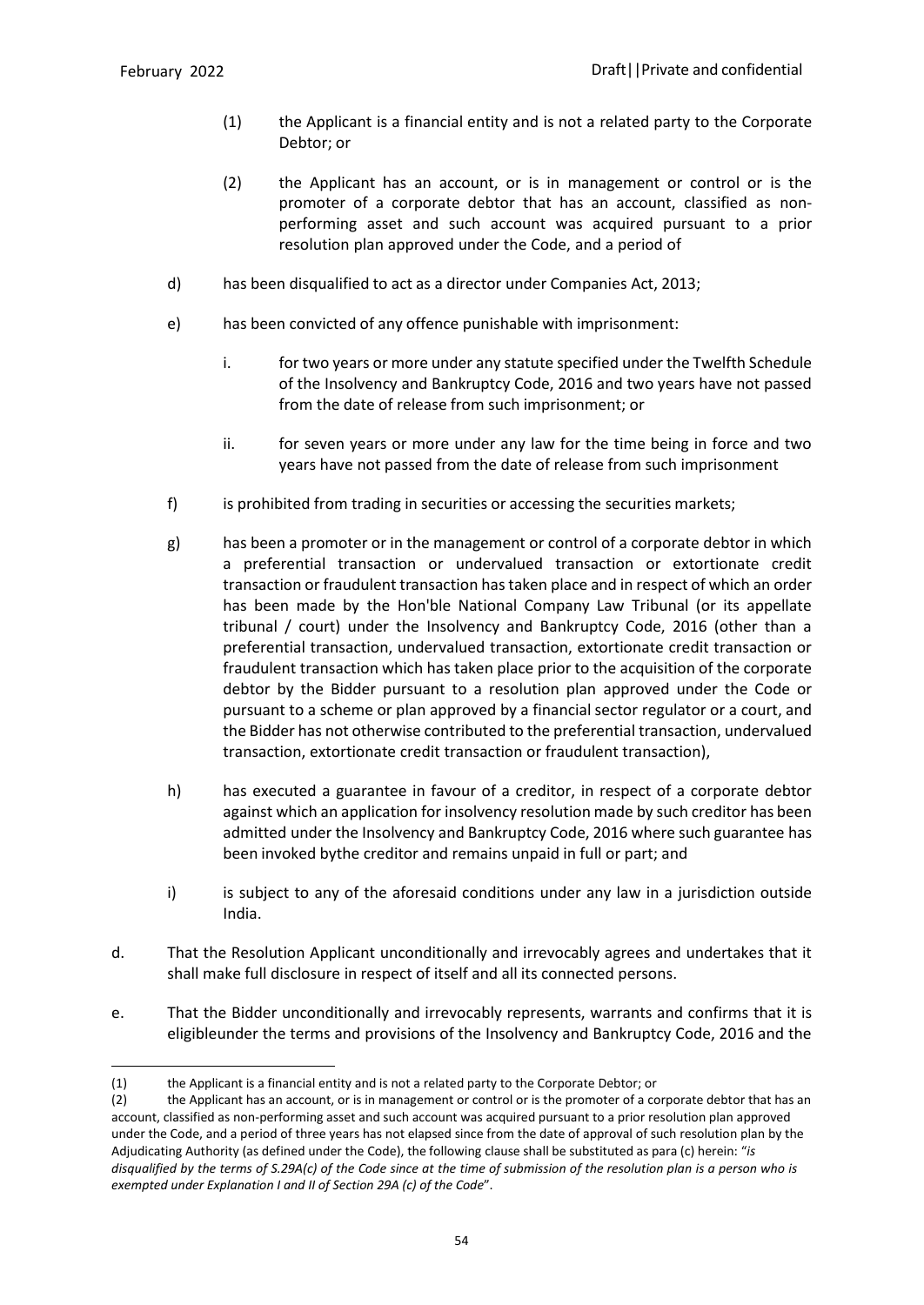rules and regulations thereunder to submit a Bid for acquisition of the Corporate Debtor/ it's assets, and thatit shall provide all documents, representations and information as may be required by the Liquidatorto substantiate to the satisfaction of the Liquidator that the Bidder is eligible under the Insolvency and Bankruptcy Code, 2016 and the rules and regulations thereunder to submit a Bid for acquisitionof the Corporate Debtor/ it's assets.

- f. That the Bidder unconditionally and irrevocably undertakes that it shall provide all data, documentsand information as may be required to verify the statements made under this affidavit.
- g. That the Bidder understands that the Liquidator may evaluate the Bid to be submitted by the Bidderor any other person acting jointly with it and such evaluation shall be on the basis of the three years has not elapsed since from the date of approval of such resolution plan by the Adjudicating Authority (as defined under the Code), the following clause shall be substituted as para (c) herein: "*is disqualified by the terms of S.29A(c) of the Code since at the time of submission of the resolution plan is a person who is exempted under Explanation I and II of Section 29A (c) of the Code*". confirmations, representations and warranties provided by the Bidder under this affidavit.
- h. That the Bidder agrees that the Liquidator is entitled to rely on the statements and affirmations made in this affidavit for the purposes of determining the eligibility and assessing, agreeing and approving the Bid submitted by the Bidder.
- i. That in the event any of the above statements are found to be untrue or incorrect, then the Bidderunconditionally agrees to indemnify and hold harmless the Liquidator against any losses, claims or damages incurred by the Liquidator on account of such ineligibility of the Bidder.
- j. That the Bidder agrees and undertakes to disclose/inform forthwith, to the Liquidator, if the Bidderbecomes aware of any change in factual information in relation to it or its connected person (as defined under the Code) which would make it ineligible under the provisions of Section 29A of the Code at any stage of the Bid Process.
- k. That if, at any time during the Bid Process, the Bidder becomes ineligible to acquire the Corporate Debtor/ it's assets as per the provisions of the Code (and in particular Section 29A of the Code), thefact of such ineligibility shall be forthwith brought to the attention of the Liquidator.
- l. That this affidavit shall be governed in accordance with the laws of India and the AdjudicatingAuthority shall have the exclusive jurisdiction over any dispute arising under this affidavit.

Any capitalized and undefined term shall have the meaning assigned to it in the Process Document. SOLEMNLY AFFIRMED AT

ON THIS THE [**with Lines and This The [with Devil** 2022.

DEPONENT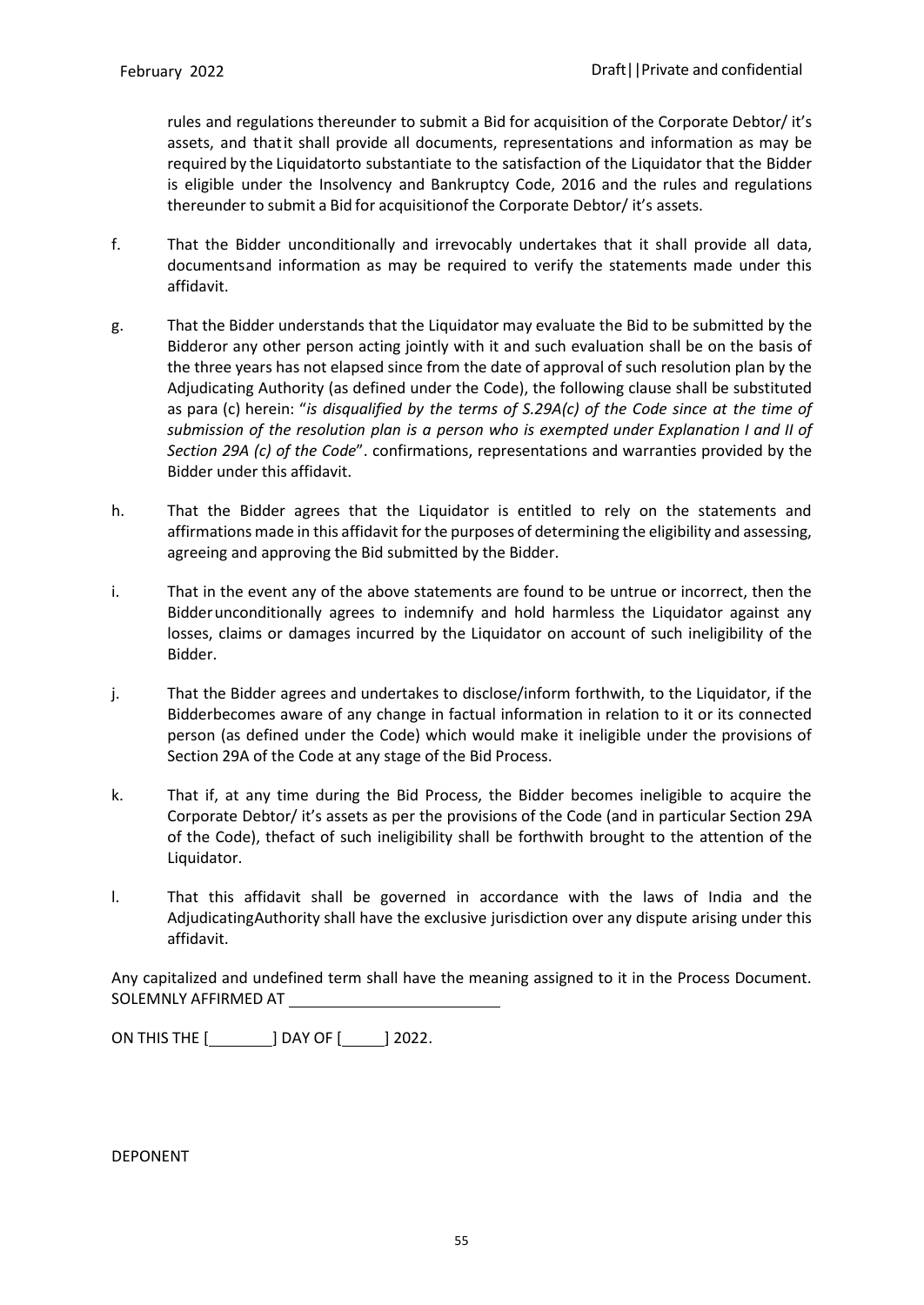#### VERIFICATION:

I, [name of the chairman/managing director/director/authorized person of Bidder, authorised by the Board of the Bidder (in case of a company) for giving such affidavit], the deponent above named, on behalf of [name of the Bidder], having registered office at [ ], do hereby verify and state that thecontents of the above affidavit are true to the best of my knowledge and nothing material has been concealed therein.

Verified at\_\_\_\_\_\_, on this the \_\_\_\_day of \_\_\_\_\_ 2022.

DEPONENT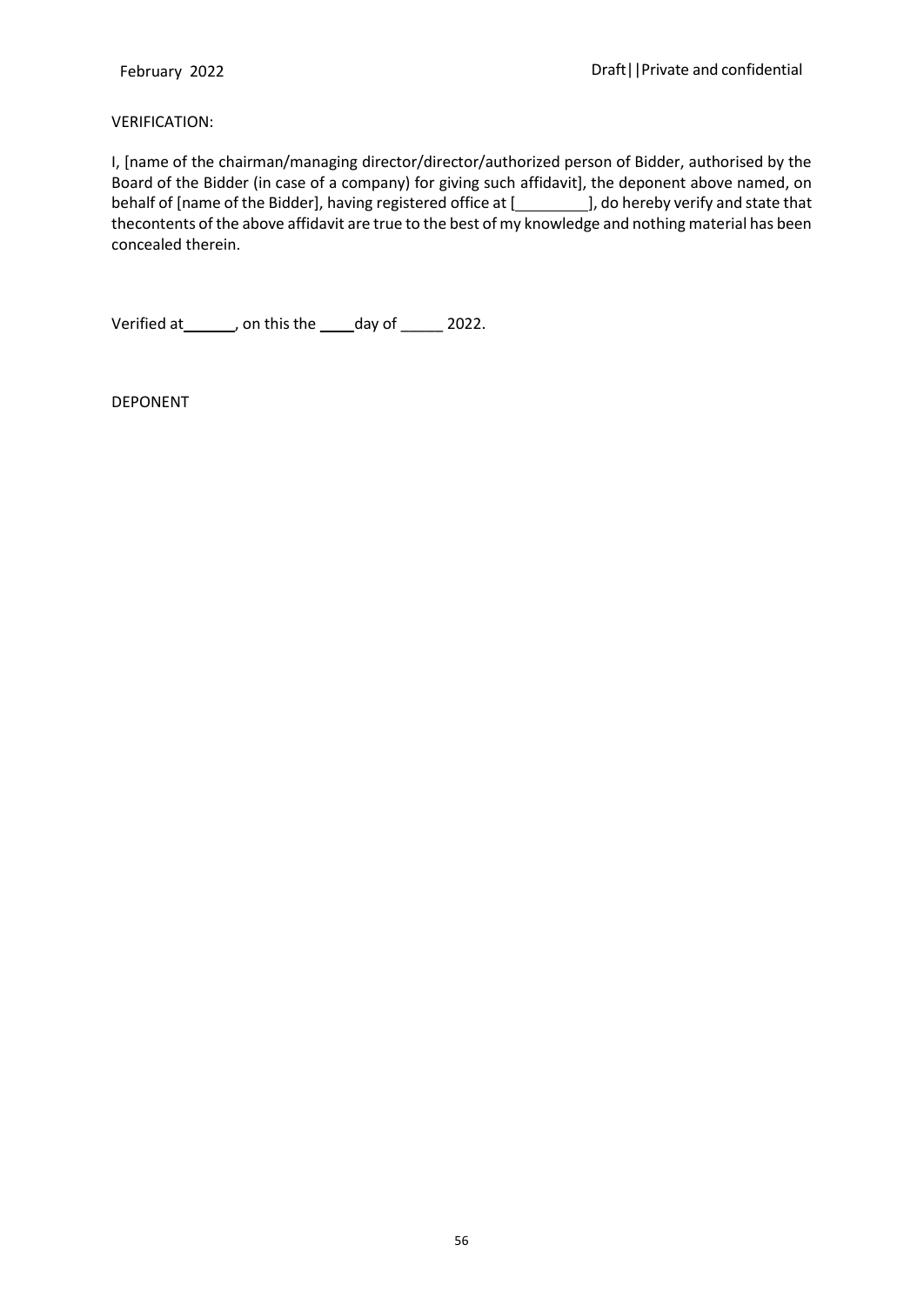### **FORMAT IV: EARNEST MONEY DEPOSIT**

### (*To be on non-judicial stamp paper of appropriate stamp duty value relevant to place of execution*)

Whereas Bharati Defence and Infrastructure Limited ("**Corporate Debtor**") is undergoing liquidation proceedings under the Insolvency and Bankruptcy Code, 2016 read with rules and regulations thereunder("**Code**") and the Liquidator has issued a process document dated ("**Process Document**") for the sale of the Corporate Debtor/ it's shipyards/ assets as per the terms contained therein and the provisions of the Code and the various directions of the Hon'ble NCLT and Hon'ble NCLAT.

In consideration of the............................[*Insert name of the Bidder with address*] ("**Bidder**") agreeing to undertake the obligation under the Process Document and any other required documents, the [*Insert the name and address of the bank issuing the guarantee and address of the head office]*  ("**Guarantor Bank**") hereby agrees unequivocally, irrevocably and unconditionally to pay to [insert], forthwith on demand in writing from [....constituted under the [●], having its Central office at [●] and amongst other places having one of its branches at  $\bullet$  (hereinafter referred to as "the Beneficiary") or any officer authorized by it in this behalf, any amount up to and not exceeding Rs. [●]) on behalf of M/s ................................ [Insert name of the Bidder] ("Guarantee"/"Bank Guarantee"), without any demur and recourse, and without the Beneficiary having to substantiate its demand.

We, [*Insert name of bank*] do hereby undertake to pay the amounts due and payable under this Bank Guarantee without any demur, merely on a demand from [*insert*], including from any officer authorizedby it in this behalf. Any such demand made on the Guarantor Bank, shall be conclusive as regards the amount due and payable by the Guarantor Bank under this Bank Guarantee. However, our liability underthis Bank Guarantee shall be restricted to an amount not exceeding Rs. .................................................................(Rupees..................................................................................... .......................................................................... only) which pertains to the following Parcel(s) and Category of assets as mentioned in Annexure II of the Process Document:

## **[Details to be provided]**

This Guarantee shall be valid and binding on the Guarantor Bank up to and including ……………………….[*Insert date of validity of the EMD*] with an additional claim period of 12 months [or suchother longer period as the Bidder may require under law] and shall in no event be terminable by notice or for any change in the constitution of the Guarantor Bank and/ or the Beneficiary or for any other reasons whatsoever and our liability hereunder shall not be impaired or discharged by any extension of time or variations or alternations made, given, or agreed with or without our knowledge or consent, by or between [*Insert name of the Bidder*] and the Liquidator.

This Bank Guarantee shall not be affected in any manner by reason of merger, amalgamation, restructuring, liquidation, winding up, dissolution or any other change in the constitution of the GuarantorBank. Our liability under this Bank Guarantee is restricted to [●] only.

We undertake to pay to [*insert*] any money so demanded notwithstanding any dispute or disputes raisedby the Bidder in any suit or proceeding pending before any Court or Tribunal relating thereto and our liability under this present being absolute and unequivocal. The Guarantor Bank hereby expressly agreesthat it shall not require any proof in addition to the written demand from [*insert*], made in any format, raised at the above mentioned address of the Guarantor Bank, in order to make the said payment to the [●]*.*

The Guarantor Bank shall make payment hereunder on first demand without restriction or conditions and notwithstanding any objection by, [*Insert name of the Bidder*] and/or any other person. The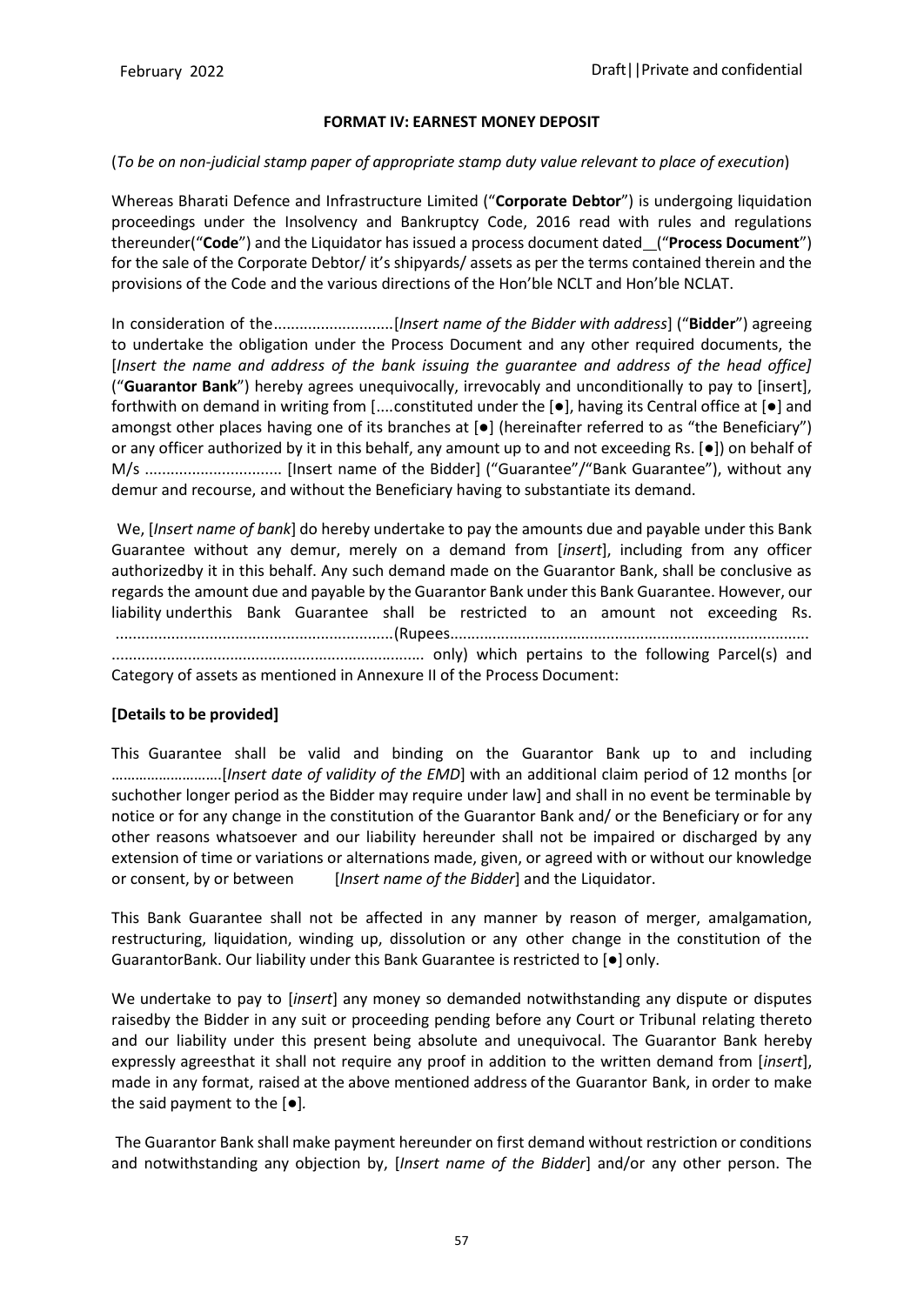Guarantor Bank shall not require [*insert*] to justify the invocation of this Bank Guarantee, nor shall the Guarantor Bank have any recourse against the Beneficiary, Liquidator,the Company, any Stakeholder or anyoftheir representatives and/or advisorsin respect of any payment made hereunder.

The Guarantor Bank acknowledges and agrees that its obligations are absolute, irrevocable and unconditional irrespective of the genuineness, validity, legality, regularity or enforceability of any document, or of any claims, set-off, defences or other rights that may have at any time and from time totime against the Beneficiary, whether in connection with this Guarantee, any such document or otherwise, or any substitution, release or exchange of any other guarantee of, or security or support for, any of the guaranteed obligations, and, to the fullest extent permitted by Applicable Law, irrespective of any other circumstance whatsoever which might otherwise constitute a legal or equitable discharge or defence of a surety or guarantor, it being the intent of this clause that the Guarantor Bank's obligations hereunder shall be absolute and unconditional under any and all circumstances.

We, the Guarantor Bank further agree that the guarantee herein contained shall remain in full force andeffect for a period of 6 (Six) months and shall have claim period of at 12 months [or such other longer period as the Bidder may require under law]. The Beneficiary shall be entitled to invoke this Bank Guarantee up to 12 months from the last date of the validity of this Bank Guarantee [or such other longerperiod as the Bidder may require under law] by issuance of a written demand to invoke this Bank Guarantee.

We, the Guarantor Bank, further agree that the Liquidator for Bharati Defence and Infrastructure Limitedshall have the fullest liberty without our consent to vary any of the terms and conditions of the Process Document or to extend time of performance by the said Bidder from time to time or to postpone for anytime or from time to time any of the powers exercisable by Liquidator for Bharati Defence and Infrastructure Limited against the said Bidder and to forbear or enforce any of the terms and conditionsrelating to the Process Document. We shall not be relieved from our liability by any reason of any such variation or extension being granted to the said Bidder or by any such matter or thing whatsoever whichunder the law relating to sureties would but for this provision have effect of so relieving us.

This Bank Guarantee shall be interpreted in accordance with the laws of India and the Adjudicating Authority shall have exclusive jurisdiction. The Guarantor Bank represents that this Bank Guarantee hasbeen established in such form and with such content that it is fully enforceable in accordance with its terms as against the Guarantor Bank in the manner provided herein.

The Guarantor Bank hereby agrees and acknowledges that Liquidator for Bharati Defence and Infrastructure Limited shall have a right to invoke this Bank Guarantee either in part or in full, as it may deem fit.

This Bank Guarantee shall be a primary obligation of the Guarantor Bank and accordingly the [*insert*] shallnot be obliged before enforcing this Bank Guarantee to take any action in any court or arbitral proceedings against the Bidder, to make any claim against or any demand on the Bidder or to give any notice to the Bidder or to exercise, levy or enforce any distress, diligence or other process against the Bidder.

The Guarantor Bank shall not be relieved from its liability by reason of any such act or omission on the part of the Liquidator or any indulgence by the Liquidator to the Bidder or other thing whatsoever whichunder the law relating to sureties would, but for this provision, have the effect of relieving us of our obligations under this Guarantee, including the following: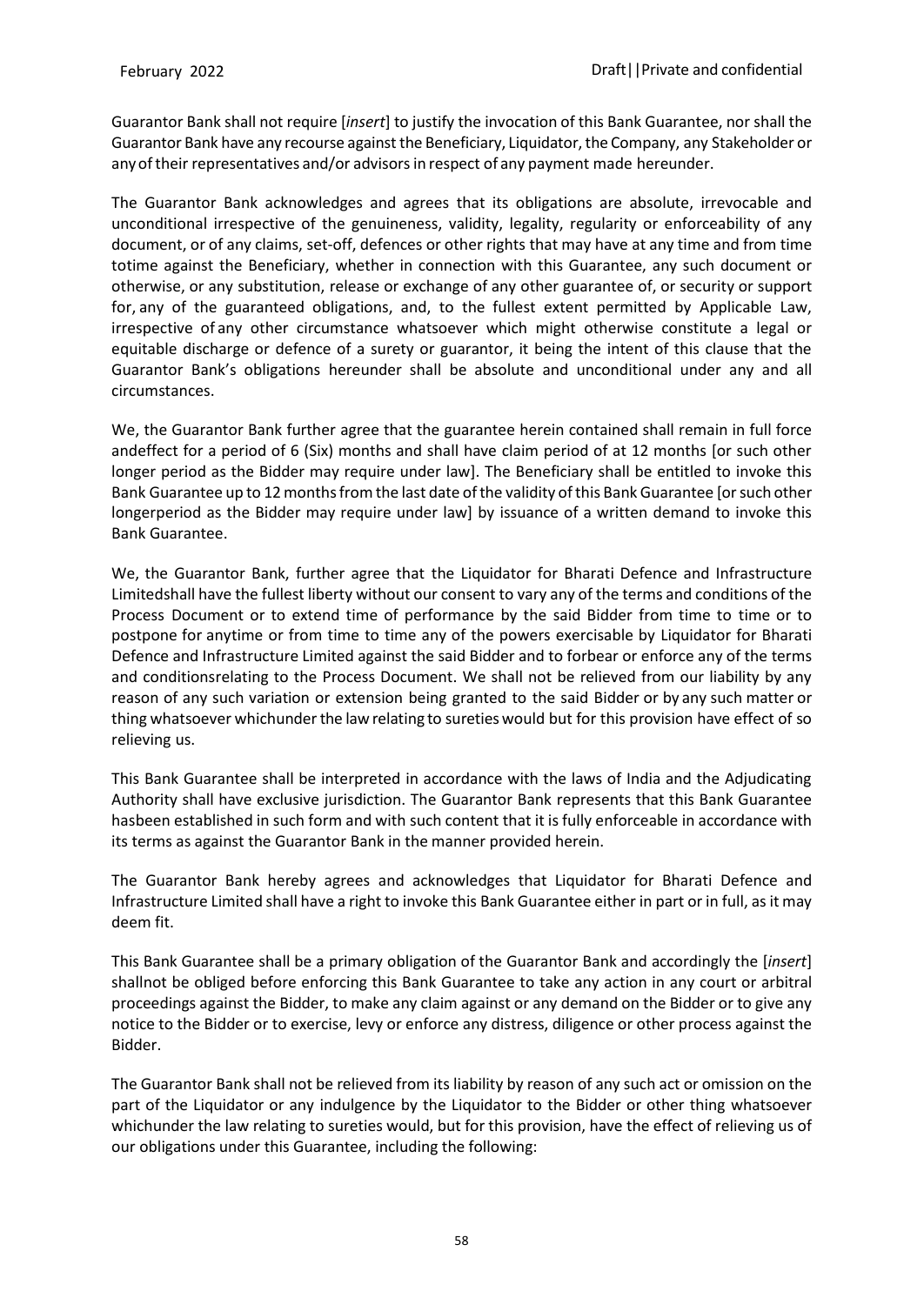- a) any defence based on any legal disability or other defence of the Bidder, by reason of the cessation or limitation of the liability of the Bidder from any cause other than full payment of all sums payableunder the Guarantee;
- b) any defence based on any statute or rule of law that provides that the obligation of a surety mustbe neither larger in amount nor in any other respects more burdensome than that of a principal;
- c) the benefit of any statute of limitations affecting the liability of the Guarantor Bank or the enforcement of the Guarantee.

We, [●], lastly undertake not to revoke this Bank Guarantee during its currency.

NOTWITHSTANDING anything contained herein:

This Bank Guarantee shall be valid till 6 (Six) months with an additional claim period of 12 (Twelve) monthsthereafter [or such other longer period as the Bidder may require under law]; and

We are liable to pay the guaranteed amount or any part thereof under this Bank Guarantee only and onlyif you serve upon us a written claim or demand on or before the………………….

This Bank Guarantee shall be extended from time to time for such period, as may be desired by Liquidatorof Bharati Defence and Infrastructure Limited*.* We are liable to pay the guaranteed amount or any part thereof under this Bank Guarantee only if the Liquidator of Bharati Defence and Infrastructure Limited serves upon us a written claim or demand.

All claims under this Bank Guarantee shall be payable at [●].

Capitalized terms shall have the meaning given to them in the Process Document.

In witness whereof the Guarantor Bank, through its authorized officer, has set its hand and stamp on this …………….. day of ……………………… at …………………….

Witness:

1. ……………………………………. Signature

Name and Address. Name: Name: Name: Name: Name: Name: Name: Name: Name: Name: Name: Name: Name: Name: Name: Name: Name: Name: Name: Name: Name: Name: Name: Name: Name: Name: Name: Name: Name: Name: Name: Name: Name: Name:

2. ………………………………….. Designation with Bank StampName and Address

Attorney as per power of attorney No …………………

For:

……………………………………………. [Insert Name of the Bank] Banker's Stamp and Full Address:

Dated this………………… day of……………2022

Notes:

THE STAMP PAPER SHOULD BE IN THE NAME OF THE GUARANTOR BANK.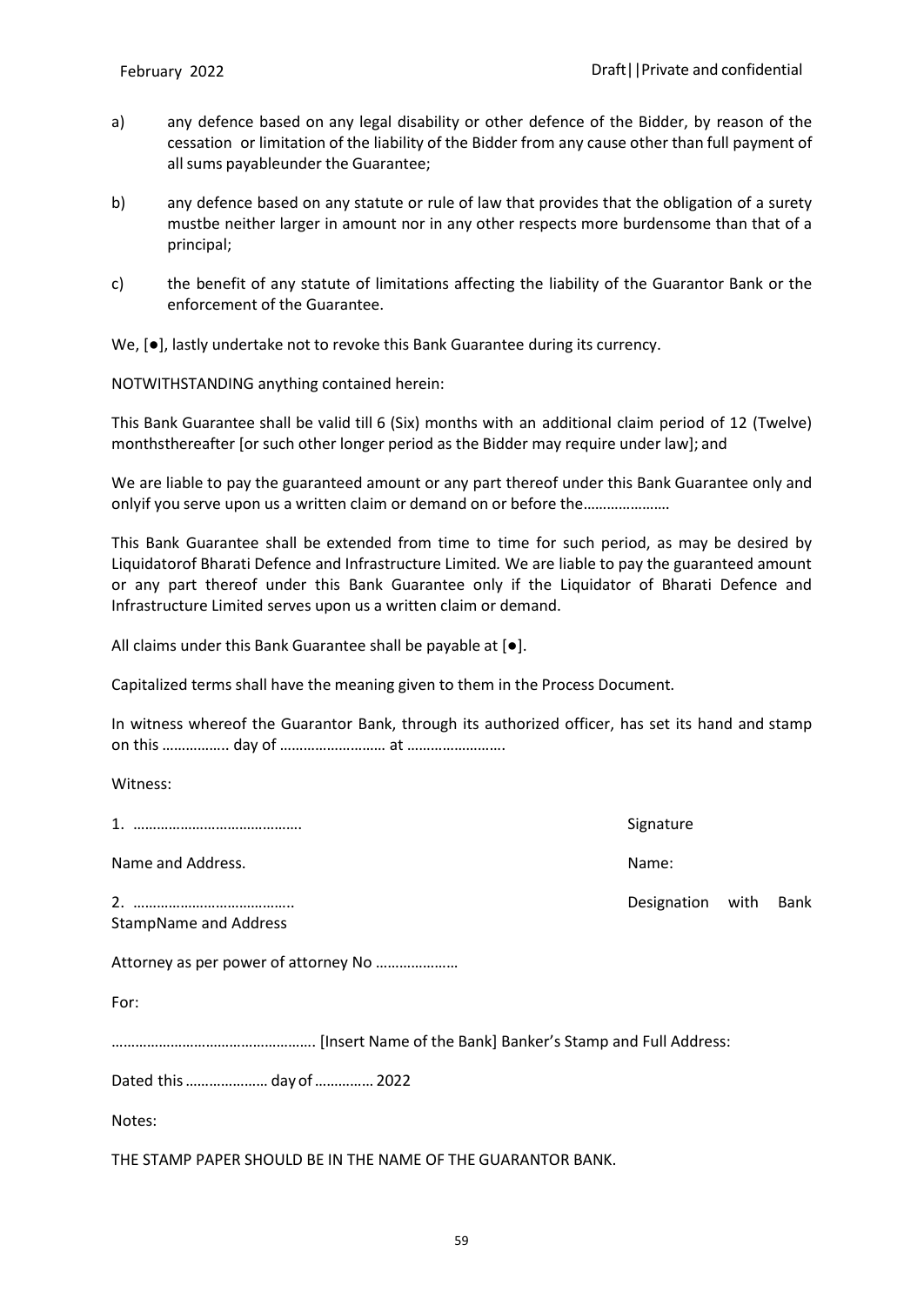## **FORMAT V: BOARD RESOLUTIONS**

## (*On the letter head of the Bidder*)

CERTIFIED TRUE COPY OF RESOLUTION PASSED BY THE BOARD OF DIRECTORS ("**BOARD**") OF [*Insert name of the Bidder*] ("**COMPANY**") IN THE MEETING HELD ON [*Insert Date*], AT [*Insert Time*] AT [*Insert Place*]

**WHEREAS** pursuant to the process document dated [●] ("**Process Document**"), issued by Liquidator of Bharati Defence and Infrastructure Limited ("**BDIL**), in relation to submission of bids for conducting the private sale of BDIL as a whole on a going concern basis and shipyards and/ or set(s) of assets collectively, the Company, being the bidder, is desirous of submitting a bid in accordance with the requirements of the Process Document.

In view of the above, the Board has resolved as follows:

**"RESOLVED THAT [insert],** of the Company, be and is hereby authorized to take all the steps required to be taken by the Company for the submission of the bid in accordance with the terms of the Process Document, including the following:

- (a) submit the bid(s) and other requisite documents, in accordance with the terms of the Process Document;
- (b) execute all other agreements, deeds, writings and powers of attorney as may be required in relation to the Process Document, including any amendments or modifications as may be suggested by the Liquidator of BDIL to any of such executed agreements, documents or other writings and in general to do all such acts, deeds and all things as may be required or considered necessary under or in respect of the Process Document;
- (c) submit necessary clarifications or information in relation to the bid(s), as may be required in accordance with the Process Document;
- (d) enter into negotiation with the Liquidator and Private Sale Committee as per the Process Document;
- (e) pay such amounts and consideration, in the manner as may be agreed with the Liquidator, in accordance with the procedure set out under the Process Document in furtherance of or under the financial proposal; and
- (f) to generally do or cause to be done allsuch acts,matters, deeds and things asmay be necessary or desirable in connection with or incidental or for the purpose of implementation and giving effect to the above resolutions for and on behalf of the Company, and to comply with all other requirements in this regard."

**"RESOLVED FURTHER THAT** in addition to the foregoing resolution, [insert name of Managing Director] of the Company be and is hereby authorized to execute a power of attorney in favour of [*insert*] appointing the aforesaid [insert name], to exercise all or any of the powers set out under this resolution"

"**RESOLVED FURTHER THAT** a certified copy of the foregoing resolution be furnished as may be required, under the signature of [*insert*]."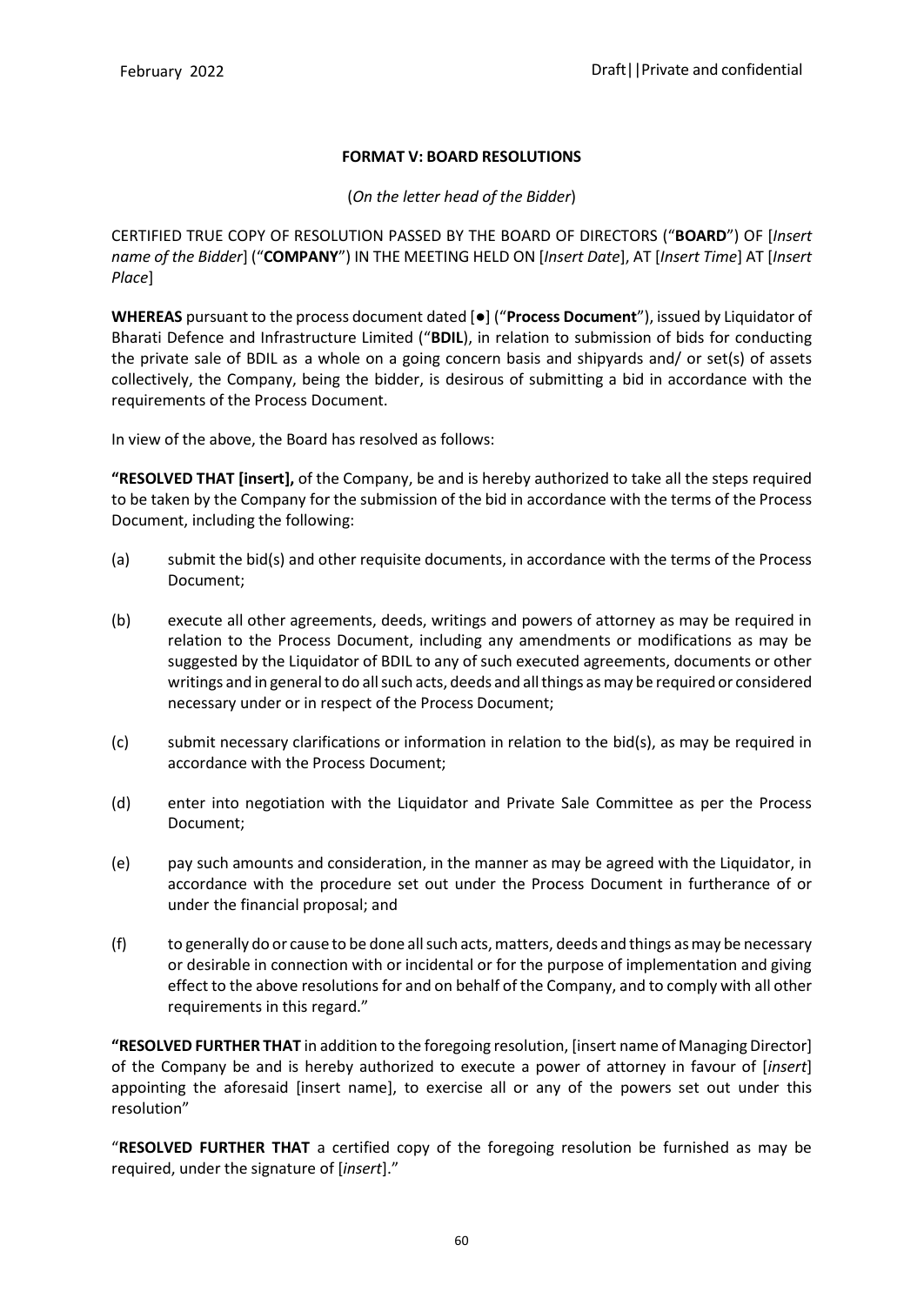Certified to be true

**For the Company**

### **[***insert***]**

Notes:

- 1) The contents of the format may be suitably re-worded indicating the identity of the entity passingthe resolution.
- 2) In case of the Board Resolution being provided by a company incorporated in India, the Board Resolution shall to be notarized by a notified notary. In the event the Board resolution is from a company incorporated outside India, the same shall be duly notarized/consularised in the jurisdiction of incorporation of the company.
- 3) In case the Board Resolution is alone not adequate for authorizations of the actions contemplated in the Board Resolution, then in addition to the Board Resolution, all other corporate and other authorizations, as are required to give effect to the aforesaid authorizations(e.g., necessary shareholders resolution, if required) would also be submitted and the copy of the same shall be authenticated in the same manner as Board Resolution. Such authorizations should meet the expectation of the Liquidator and Liquidator may not accept such authorizationsif it/they does/do not meet the requirement of the Liquidator.
- 4) This format may be modified only to the limited extent required to comply with the local regulations and laws applicable to a foreign entity submitting this resolution. For example, reference to Companies Act, 2013 may be suitably modified to refer to the law applicable to theentity submitting the resolution. However, in such case, the foreign entity shall submit an opinionissued by the legal counsel of such foreign entity, stating that the board resolutions are in compliance with the applicable laws of the respective jurisdictions of the issuing company and the authorizations granted therein are true and valid.
- 5) The Board Resolution is to be certified in accordance with applicable law and the constitutional documents of the Company.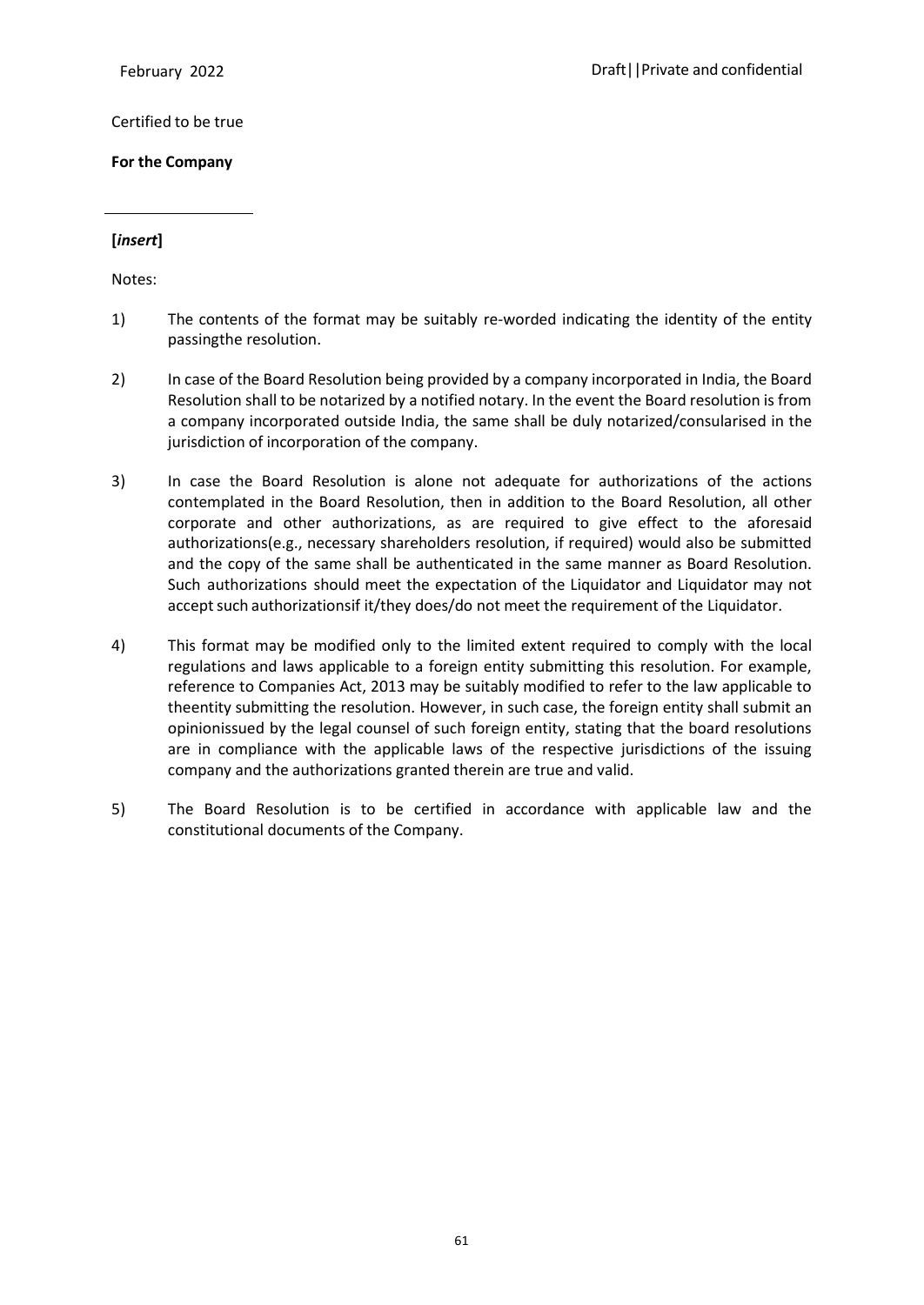#### **FORMAT VI: POWER OF ATTORNEY\***

*(*TO BE ON NON-JUDICIAL STAMP PAPER OF APPROPRIATE VALUE AS PER THE STAMP ACTRELEVANT TO THE PLACE OF EXECUTION. FOREIGN COMPANIES SUBMITTING BIDS ARE REQUIRED TO FOLLOW THE APPLICABLE LAW IN THEIR COUNTRY.*)*

### **IRREVOCABLE POWER OF ATTORNEY**

Know all men by these presents, We, [*Insert name and address of the registered office of the* Bidder] ("**Bidder**") do irrevocably hereby constitute, appoint and authorize Mr./Ms. [*Insert name and residential address of the attorney*] who is presently holding the position of [●] as our true and lawful attorney ("**Attorney**"), to do in the name of the Bidder and on behalf of the Bidder, allsuch acts, deeds and things necessary in connection with or incidental to the submission of the Bid(s) or any other document as may be required under or pursuant to the Process Document issued by Liquidator of Bharati Defence and Infrastructure Limited dated [●] ("**Process Document**"), including all other documents related to the Bid(s), including but not limited to undertakings, letters, certificates, acceptances, clarifications, guarantees or any other deeds or document that the Liquidator, may require the Bidder to submit. The aforesaid Attorney is further authorized to provide representations, information or responses to the Liquidator, and represent the Bidder and generally deal with the Liquidator with respect to the Bid(s) and the Bid Process, in accordance withthe terms of the Process Document and to agree to any modification to the Supporting Documents or Financial Proposal and other documents submitted pursuant to the Process Document.

We hereby ratify all acts, deeds and things done by the said Attorney pursuant to this power of attorney and that all acts, deeds and things done by the aforesaid Attorney shall be binding on the Bidder and shall always be deemed to have been done by the Bidder.

All the terms used herein but not defined shall have the meaning ascribed to such terms under the Process Document.

Signed by the within named

[Insert the name of the Bidder] Through the hand of

Mr............................................... (Name, designation

and address of the executant)

Duly authorized by the Board to issue such Power of Attorney Dated this

………………………. day of ………

Accepted

………………………………

Signature of Attorney

(Name, designation and address of the Attorney)Attested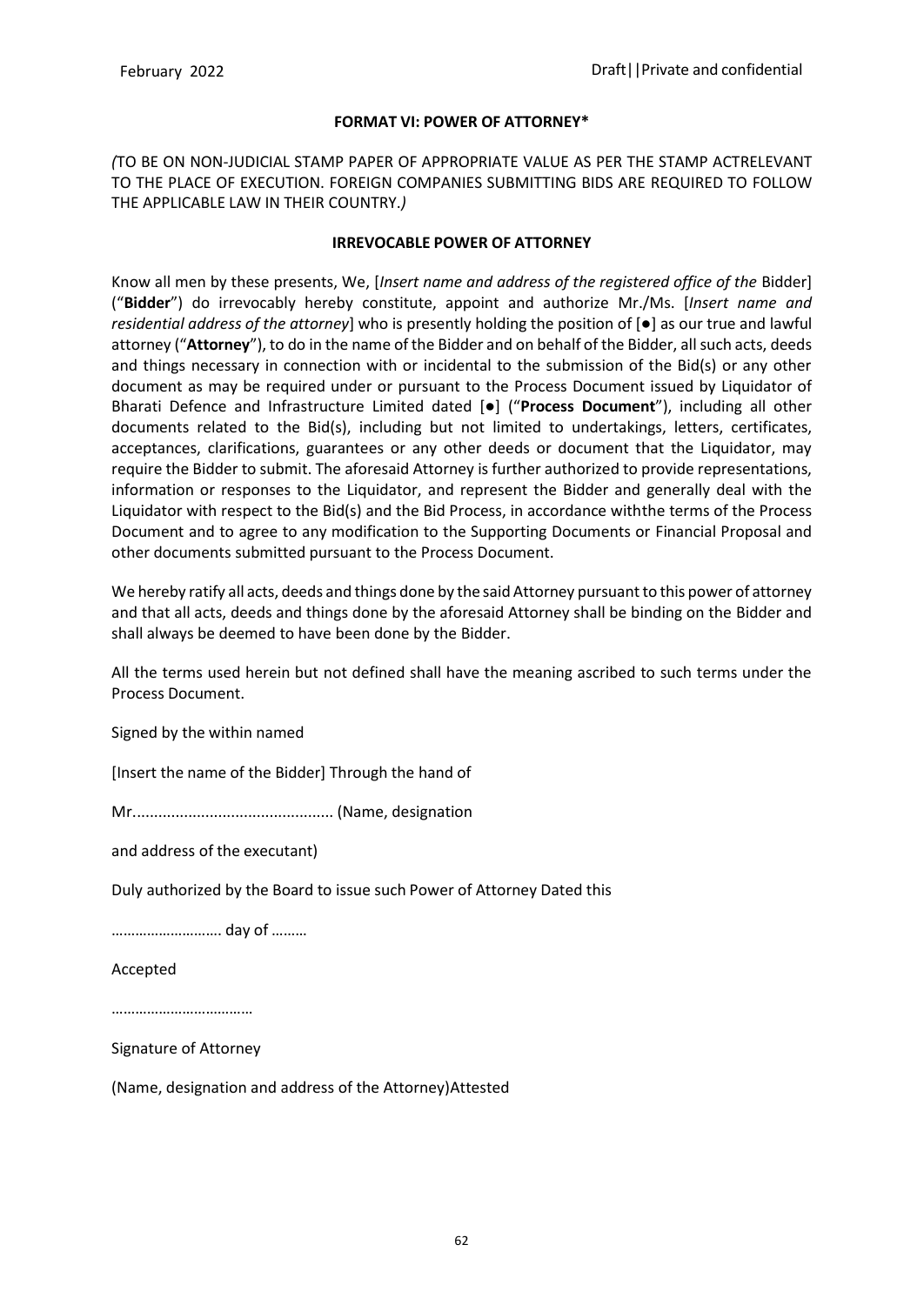(Signature of the executant)

(Name, designation and address of the executant)

……………………………………

Signature and stamp of Notary of the place of execution

Common seal of .................... has been affixed in my / our presence pursuant to Board of Director's

Resolution dated……

**WITNESS** 

1. (Signature)

Name …………………………………. Designation...........…………………..

2. (Signature)

Name …………………………………. Designation...........…………………..

Notes:

- (1) The mode of execution of the power of attorney should be in accordance with the procedure, if any, laid down by the Applicable Law and the charter documents of the Bidder and the same should be under common seal of the Bidder affixed in accordance with applicable procedure. Further, the person whose signatures are to be provided on the Power of Attorney shall be duly authorized by the Bidder in this regard.
- (2) In case of the Bidder being a foreign company, the same shall be signed by a person of equivalent position and the requisite legalization and consularisation process shall be duly completed.
- (3) In the event, the power of attorney has been executed outside India, the same shall be required to be duly notarized by a notary public of the jurisdiction where it is executed.
- (4) Also, wherever required, the Bidder should submit for verification the extract of the charter documents and documents such as a board resolution/power of attorney, in favor of the person executing this power of attorney for delegation of power hereunder on behalf of the Bidder.
- (5) The Bidder shall submit a power of attorney or such other equivalent authorization as may be deemed to be adequate in the jurisdiction of incorporation of the Bidder.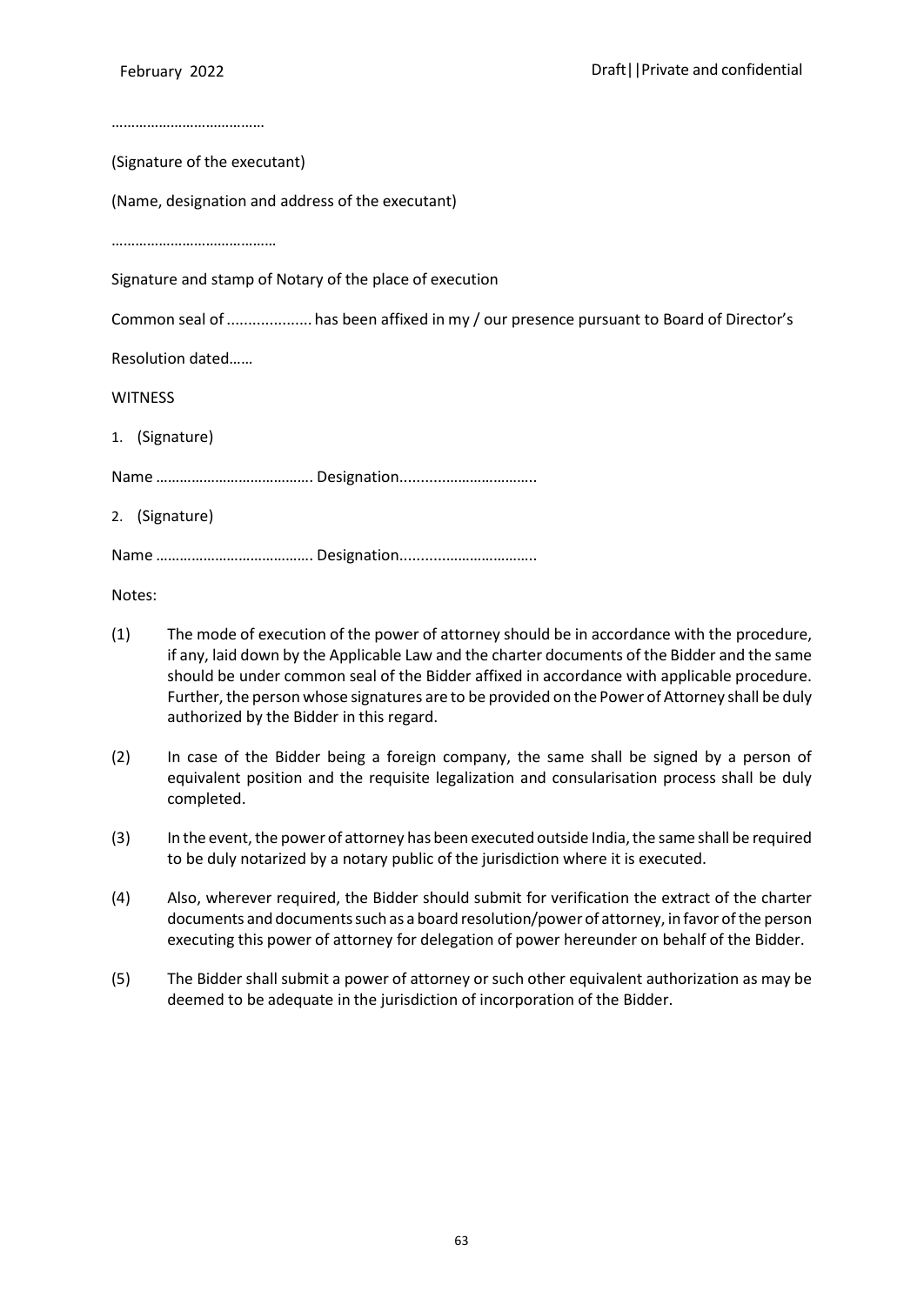#### **FORMAT VII: AUTHORIZATION FOR INFORMATION REQUEST**

*(On non – judicial stamp paper duly attested by a Notary Public. If any of the financial institutions, banks etc. are based in foreign countries, this Authorization should additionally meet the requirements as to form as are required by such foreign financial institutions, banks etc.)*

The undersigned, in its capacity as a Bidder in the private sale process of Bharati Defence and Infrastructure Limited hereby authorize(s) and request(s) all the financial institutions, banks, multilateral lending agencies, public trusts, funds (which are registered with the SEBI) of the Bidder, as per the list set out as 'Annexure A – List of Bankers' in the Process Document, including subsidiaries and branches of the aforementioned, to furnish pertinent information deemed necessary and requested by the Liquidator of Bharati Defence and Infrastructure Limited, to verify the authenticity of the documents/information submitted by the undersigned and / or regarding the financial standing and general reputation of the undersigned, in respect of the Bid submitted by the undersigned under the request for proposal dated [●]("**Process Document**") issued by the Liquidator of Bharati Defence and Infrastructure Limited.

Capitalized terms not defined herein shall have the meaning given to such terms in the Process Document.

For and on behalf of M/s…………….

[Signature and Name of the Attorney as per Format VI – Power of Attorney] Company rubber stamp / seal of the Bidder

…………………………………

(Signature of Notary Public)

#### **List of Bankers: Annexure A**

|                    | Bank/ FinancialAddress of theBranch Name of the ContactDesignation | <b>Number of the Contact</b> |
|--------------------|--------------------------------------------------------------------|------------------------------|
| <b>Institution</b> | Person/email id                                                    | Person                       |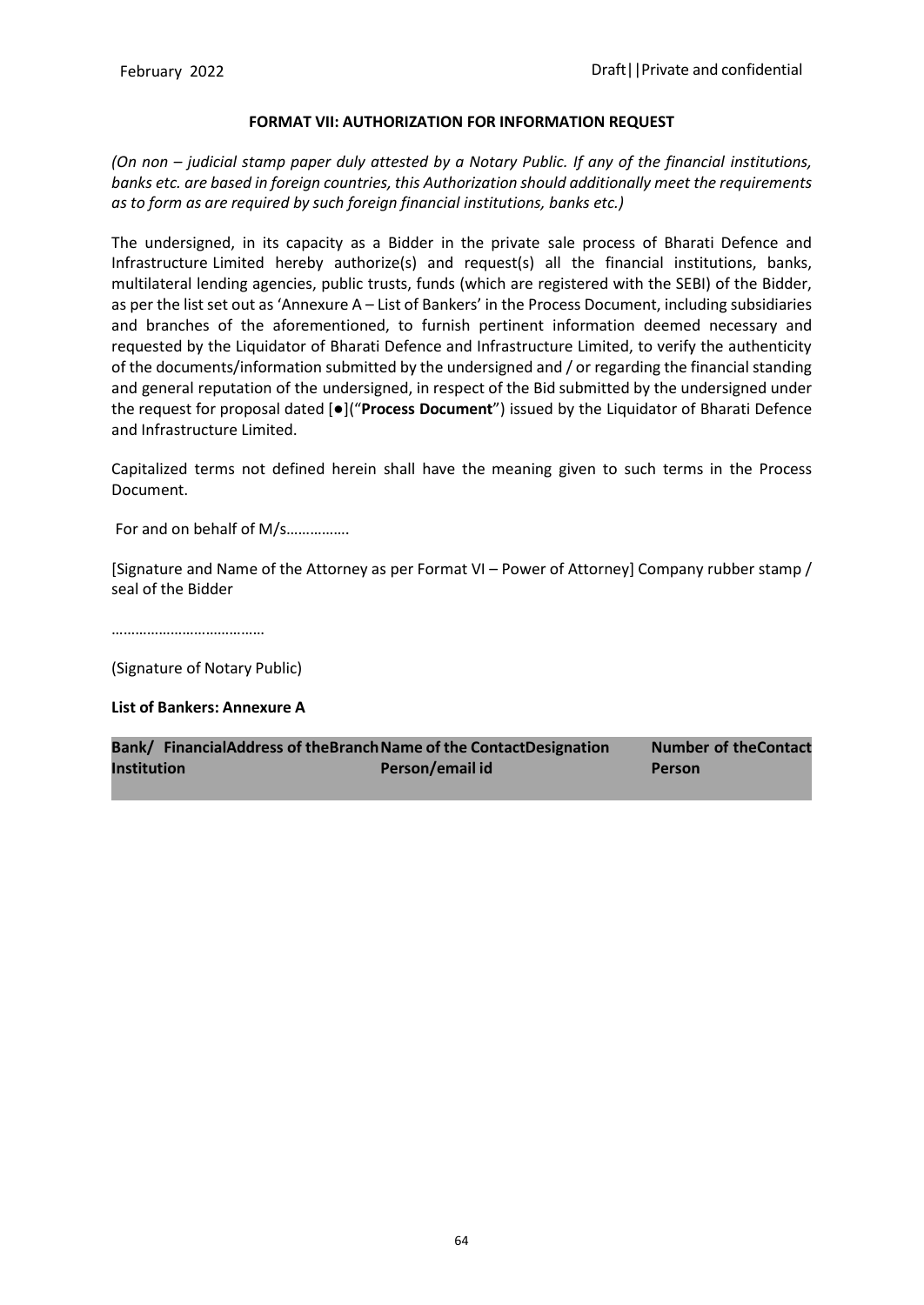### **FORMAT VIII: UNDERTAKING BY BIDDER**

[*On Stamp Paper of appropriate value*]

### **Bidder Undertaking**

To,

Vijaykumar V. Iyer, Liquidator of Bharati Defence and Infrastructure Limited *[Address of Liquidator]*

### Dear Sir,

- **Sub:** Bidder's undertaking in relation to the Bid(s) in response to the process document issued by the Liquidator dated [●] ("**Process Document**")
- 1. We, [*Insert name of the Bidder*] ("**Bidder**"), refer to the Process Document and provide our unconditional acceptance of the terms and conditions of the Process Document as amended from time to time in accordance with the procedure set out under the Process Document, including but not limited to the disclaimers contained in the Process Document. Further and in relation to the said Process Document and the Bid Process set out there under, the Bidder undertakes, agrees and acknowledges that the Bidder (collectively, the "**Undertaking**"):
	- (a) shall execute all such deeds and documents as may be required to be so executed pursuant to the completion of the Bid Process;
	- (b) explicitly accepts and acknowledges the Process Document and shall comply with all terms of the Process Document;
	- (c) has submitted the Supporting Documents and other requisite documents strictly as per forms and timelines prescribed in the Process Document for the following Category(ies) and Parcel(s) as identified in the Process Document, without any deviations or conditions and without setting out any assumptions or notes qualifying the Bid:

## **[Bidder to identify the Category(ies) and Parcel(s) for which EOI has beenfurnished]**

- (d) the Bid(s) shall be valid for acceptance for a minimum period of 6 (six) months from the Bid Submission Date. It is clarified for abundant caution that if we are declared as Successful Bidder, then our Bid(s) shall not be subject to any expiry and shall remain valid and binding on us;
- (e) the Supporting Documents are in compliance in all respects with the provisions of the Process Document and IB Code and do not contravene any of the provisions of the law for the time being in force;
- (f) has submitted a duly executed power of attorney in original signed by a person authorized by the board of the Bidder in a duly convened board meeting (copy attached);
- (g) has obtained all the authorizations required or expedient under Applicable Law for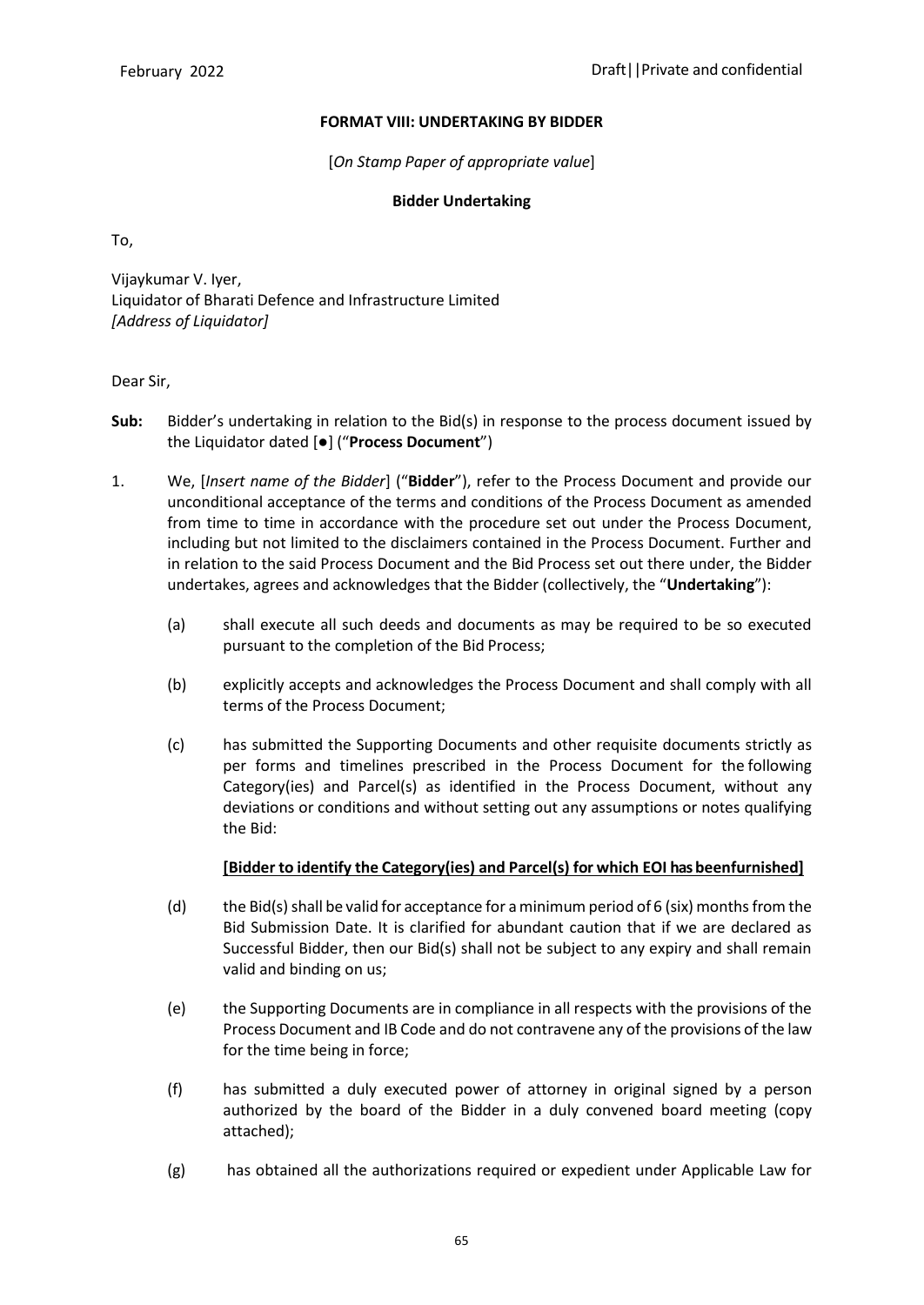the submission of the Supporting Documents and Bid (copy attached);

- (h) shall upon being notified as the Successful Bidder, pay such amounts and consideration as set out in the Final Consideration in accordance with the Bid terms and procedure as set out under the Process Document;
- (i) shall, prior to the transfer, execute such agreement(s) as may be required, to the satisfaction of the Liquidator in accordance with the Process Document;
- (j) has provided all information and data during this Bid Process, in a manner that is true, correct, accurate and complete and no such information, data or statement provided by the Bidder is inaccurate or misleading in any manner; and
- (k) shall, unconditionally and irrevocably, promptly upon demand, indemnify and hold harmless the Company, the Liquidator and his Representatives and advisors, against all actions, proceedings, claims, demands, losses, liabilities, damages, costs and expenses imposed, asserted against or incurred by the Company, the Liquidator and his Representatives or advisors, arising out of or pursuant to or in connection with a breach of our obligations under the Process Document, the Bid(s) and/ or the LoI(s) or in the event the we withdraw the Bid(s) or withdraw from the Bid Process pursuantto the approval of the concerned Bid(s) by the Liquidator or delay in the implementation of the Bid(s), and the Bid(s) submitted by the Bidder shall contain an undertaking to this effect.
- (l) by submitting the Bid, we shall be deemed to have accepted that the Financial Proposal submitted shall be binding on us.
- 2. We further undertake and confirm that the Bid(s) is unconditional and irrevocable and acknowledge and agree that the Liquidator reserves the right to negotiate better terms with other Bidders who have submitted Bid and any decision taken by the Liquidator in relation to the Bid(s) and the Bid Process shall be final and binding on us. Further, in addition to the undertaking set out hereinabove, we undertake and confirm that every information and record provided in connection with or in the Bid(s) and all the confirmations, declarations and representations made in the Bid(s), are true, correct and valid as on the date of this Undertaking, and acknowledge that discovery of any falseinformation and record at any time will render us ineligible to continue in the Bid Processof the Company and the Liquidator shall at its sole discretion be entitled to cancel our Bid(s) and encash the Earnest Money Deposit (if submitted) where any such information, records, confirmations, declarations and or representations are found to be incorrect or misleading.
- 3. Capitalized terms used herein but not defined shall have the meaning assigned to such term in the Process Document.

Thank you.

Yours sincerely,

…………………………………………

[*Signature and name of Attorney as per Format VI – Power of Attorney*] Rubberstamp/seal of the Bidder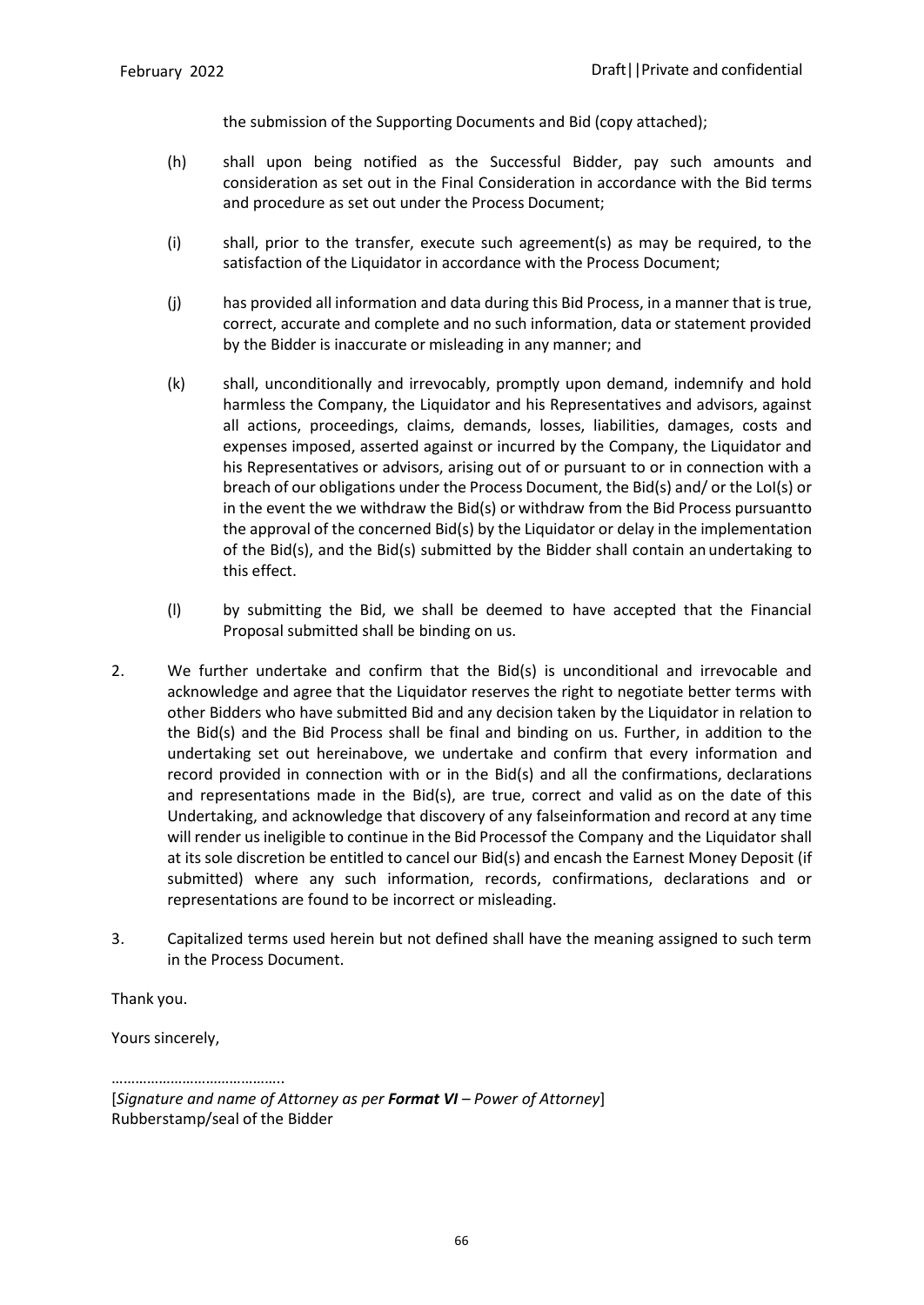### **FORMAT IX : BID SUBMISSION FORMAT**

[on the letter head of Bidder]

Date: [•]

To,

Vijaykumar V. Iyer, Liquidator of Bharati Defence and Infrastructure Limited [Address of Liquidator]

**Sub: Submission of bid towards Category(ies)/Parcel(s) pursuant to Public Announcement dated [•] 2022, read with Process Document dated [•] 2022 and its subsequent amendments if any, through Private Sale in respect of Category(ies)/Parcel(s) of Bharati Defence and Infrastructure Limited (in liquidation) ("BDIL/Company")**

Dear Sir,

We/I are/am desirous of participating in the Bid Process of *[insert Category(ies)/Parcel(s)]* of Bharati Defence and Infrastructure Limited (in Liquidation as per the provisions of the IBC, with effect from order of NCLT, Mumbai dated 14 January 2019) through private sale and to this end:

We, [*Name of the company to be inserted*], having [*CIN/registration number to be inserted*], at [*Registered Address to be inserted*] hereby submit an unconditional, irrevocable and binding bid for an amount of Rs. [*to be inserted*] which is [equal or higher than the Minimum Bid Price] towards purchase of the following Category(ies)/Parcel(s): [*insert Category(ies)/Parcel(s)]* of the Corporate Debtor, excluding applicable taxes, levies, charges etc, for which we had submitted an EOI.

The following are my/ our payment terms for the Bid set out above:

# **[***Please insert the payment terms***]**

We hereby acknowledge and undertake that:

- a. We have reviewed the invitation and the entire Process Document and its amendments and are aware of the terms and conditions contained therein and hereby accept the same.
- b. We agree that if our Bid is not in accordance with the terms and conditions of the Process Document, the Bid shall stand cancelled.
- c. We agree and acknowledge that the Liquidator and/or the Company or any of its stakeholders do not provide any representation, warranty in relation to the Corporate Debtor/ assets under Category(ies)/Parcel(s) and the Bid proposed to be submitted is based on our own independent verification and diligence.
- d. We acknowledge that Liquidator has the sole right to determine at their discretion, whether or not we qualify for the submission of a Bid and may reject the Bid submitted by us without assigning any reason/without any liability whatsoever;
- e. The Liquidator reserves the right to request for additional information or clarification(s) from us for the purposes of assessing the Bid pursuant thereto and we shall promptly comply with such requirements. Failure to satisfy the queries of Liquidator may lead to our disqualification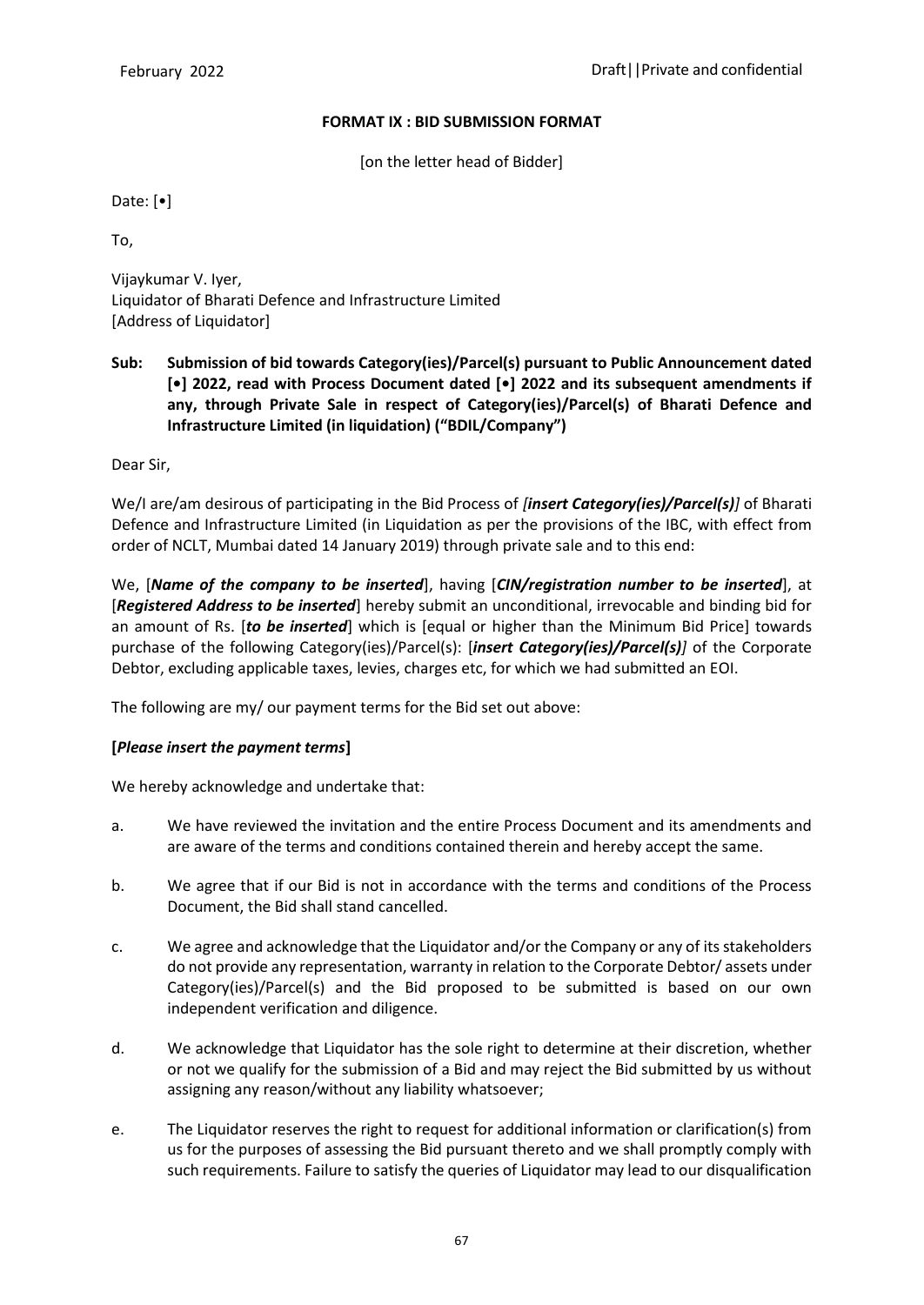from the Bid Process;

- f. We will continue to meet the eligibility criteria throughout the Bid Process, and any adverse change affecting myself/consortium members' ability to perform in consortium or eligibility to participate in the Bid Process shall be intimated forthwith and in any event within 3 (three) business days to the Liquidator
- g. We are not ineligible person to be a resolution applicant in terms of provisions of the IBC. We are a 'fit and proper' person and not under any legal disability to be a promoter entity of the Company under the Applicable Laws including listing agreements, stock exchange requirements and SEBI regulations and guidelines and eligible to be a resolution applicant under IBC.
- h. We agree that there may be additional applicants/Bidders participating in the private sale process.
- i. I/We shall indemnify the Corporate Debtor, Liquidator, team members/representatives of Liquidator and Liquidator's advisors in the event of any claims or actions which may arise against the Corporate Debtor, Liquidator, team members/representatives of Liquidator and Liquidator's advisors in relation to this Bid or anything arising out of or pursuant to our obligations under the Process Document.
- j. We represent that we have the necessary financial resources available for the purpose of the honoring payment commitment made pursuant to a Bid and if declared Successful Bidder.
- k. We agree and acknowledge that definitive agreements / transfer of assets may require approvals, consents etc. and registration, as per applicable laws, and all statutory and nonstatutory amounts, levies, duties, costs, charges, premiums, past / pending dues (which may be required for transfer/sale) etc. including in relation to approvals, consents, stamping, registration etc. and legal transfer shall be borne solely by the Successful Bidder, over and above the Final Consideration.
- l. We acknowledge and agree that Liquidator has the right to abandon / terminate / cancel the private sale process at any stage, without liability, including after declaration of Successful Bidder.

Capitalized terms not defined herein shall have the meaning given to such terms in the Process Document.

Yours sincerely,

……………………………………..

[*Signature and name of Attorney as per Format VI – Power of Attorney*]

Rubberstamp/seal of the Bidder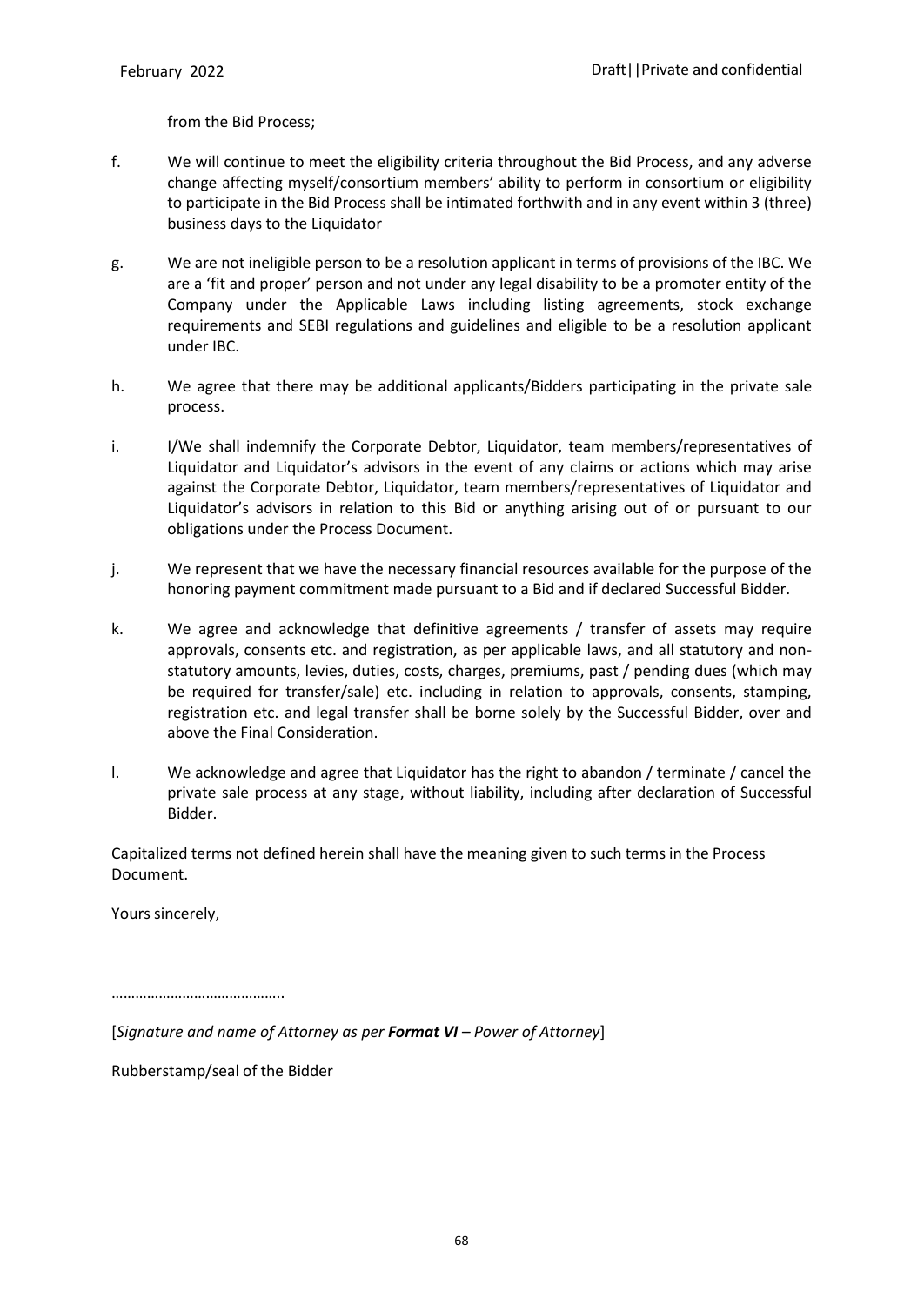#### **FORMAT X: LETTER OF INTENT**

Ref. No.: XX Date: XX

To

Name (as the "**Successful Bidder**", "**you**", "**your**")

Address

Kind Attention: Name

## **Sub**: **Declaration of the Successful Bidder and issuance of Letter of Intent by the Liquidator of Bharati Defence and Infrastructure Limited.**

Dear Sir,

This is with reference to the liquidation process of Bharati Defence and Infrastructure Limited ("**Corporate Debtor**"). Pursuant to the Public Announcement published on [\_\_\_], 2022 and the process document dated [\_\_\_]and as amended and supplemented from time to time ("**Process Document**"), bids were invited for conduct of private sale of the Corporate Debtor as a whole on a going concern basis as provided under Category A and/ or sale of set(s) of assets collectively, pertaining to the respective Parcel(s) under Category B as described in Annexure II of the Process Document; in accordance with the provisions of the Insolvency and Bankruptcy Code, 2016 and rules and regulations framed thereunder. You have pursuant to the said Public Announcement and Process Document, submitted a binding Bid for the following Parcel as per Annexure II of the Process Document, with Financial Proposal of INR \_\_\_\_:

### **[Insert details of Category and Parcel for which LoI is being issued]**

Pursuant to the evaluation of the Bid submitted by you by the Liquidator, you have been identified as a Qualified Bidder.

Under the private sale process, you have submitted EMD of an amount of INR  $[$  ], and have subsequently been selected as the Successful Bidder for the following Parcel as per Annexure II of the Process Document, and the Letter of Intent is being issued to you in relation to the same, subject to the fulfillment of the following condition:

### **[Insert details of Category and Parcel for which LoI is being issued]**

1. You shall provide the entire Final Consideration pertaining to the aforementioned Parcel for which this Letter of Intent is being issued, which is an amount of INR is as per the terms of this LoI, the Successful Bid and the Process Document and ensure that the Consideration Payment Date occurs as per the terms of the Successful Bid, into the following bank account:

# *[details of Liquidation Account]*

In case of any contravention or breach of the terms of the Process Document, the Liquidator of the Corporate Debtor shall be entitled to exercise such remedies as it may deem fit under applicable law as well as under the terms of the Process Document, including revoking this Letter of Intent.

Notwithstanding anything contained herein, the issuance of this Letter of Intent shall not be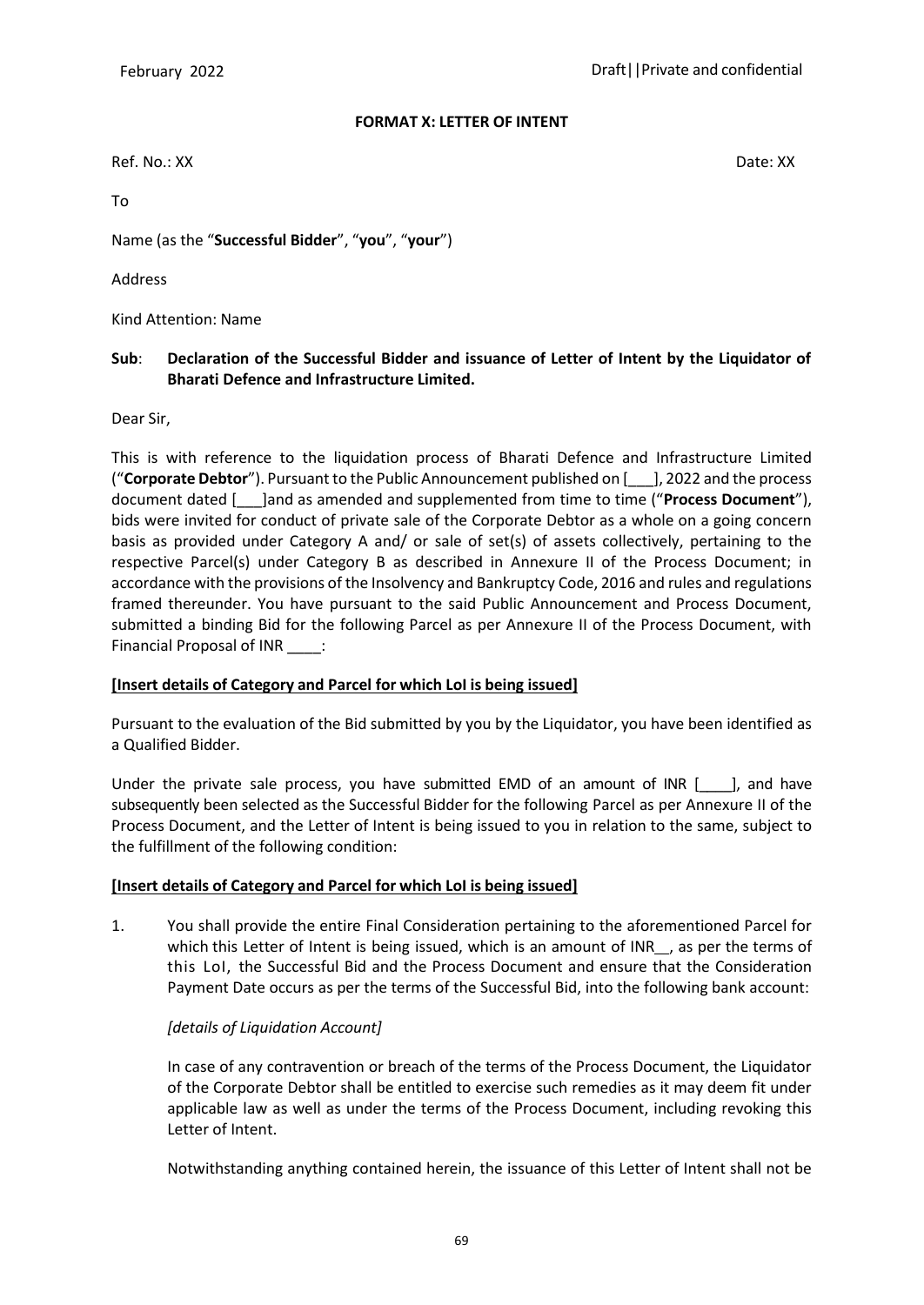deemed to grant any right against the Liquidator of the Corporate Debtor or their Representative or any advisor, and no obligation or cost or risk shall be undertaken by the Liquidator or their Representative or advisor.

You shall keep the contents of this Letter of Intent, confidential, save and except where any disclosure isrequired under Applicable Laws to your shareholders, Adjudicating Authority, courts or tribunals, stock exchanges, your advisors and your representatives (on a need to know basis) in relation to the liquidation process of the Corporate Debtor, provided that any such disclosure shall be as per the Confidentiality Undertaking signed by you.

This Letter of Intent shall be governed by, and construed in accordance with, the laws of India and the Adjudicating Authority shall have exclusive jurisdiction over all disputes arising under, pursuant to and/orin connection with this Letter of Intent.

Unless otherwise defined herein, capitalized terms used and not defined herein shall have the meanings ascribed to them under the Process Document.

Yours faithfully,

Vijaykumar V. Iyer Liquidator of Bharati Defence and Infrastructure Limited Regn. No.: IBBI/IPA-001/IP-P00261 /2017-18/10490

Accepted Unconditionally,

\_\_\_\_\_\_\_\_\_\_\_\_\_\_\_\_\_\_\_

Signature of authorized representative of the Successful Bidder

Name and Designation:

Name of the Successful Bidder:

Date:

Place: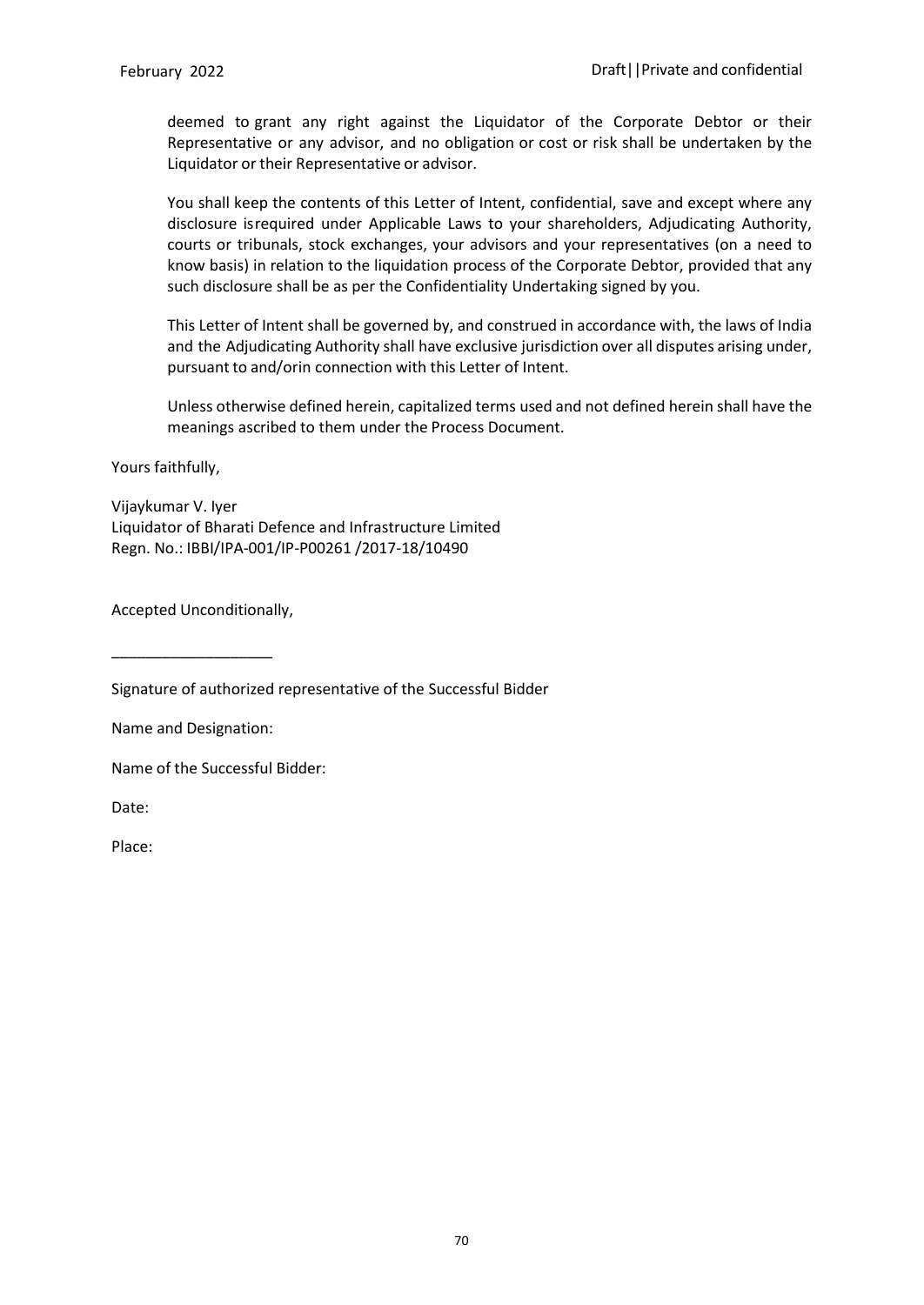### **FORMAT XI: SALE CERTIFICATE**

Whereas the undersigned being the Liquidator of Bharati Defence and Infrastructure Limited ("**Company**") has, pursuant to the private sale process conducted, for sale of the Company as a whole on a going concern basis under Category A and/ or set(s) of assets collectively, pertaining to the respective Parcel(s) under Category B, as described in Annexure II of the Process Document (as applicable), identified as the Successful Bidder for the following Parcel as per Annexure II of the Process Document dated [*insert*] and the Insolvency and Bankruptcy Code, 2016 and the Insolvency and Bankruptcy Board of India (Liquidation Process) Regulations, 2016:

# **[***Insert details of Category and Parcel for which this Sale Certificate is being issued***]**

Pursuant to the aforementioned, the abovementioned Parcel has been acquired by \_\_\_\_\_\_\_\_\_\_, on and from the date of this Certificate of Sale, and the undersigned acknowledges the receipt of the Final Consideration of Rs. (Rupees only] in consideration of such acquisition, in full. In light of this acquisition, is the owner of the aforementioned Parcel from the date of this Certificate of Sale.

Unless otherwise defined herein, capitalized terms used and not defined herein shall have the meanings ascribed to them under the Process Document

Vijaykumar V. Iyer

\_\_\_\_\_\_\_\_\_\_\_\_\_\_\_\_\_

Liquidator of the Company

Date:

Place: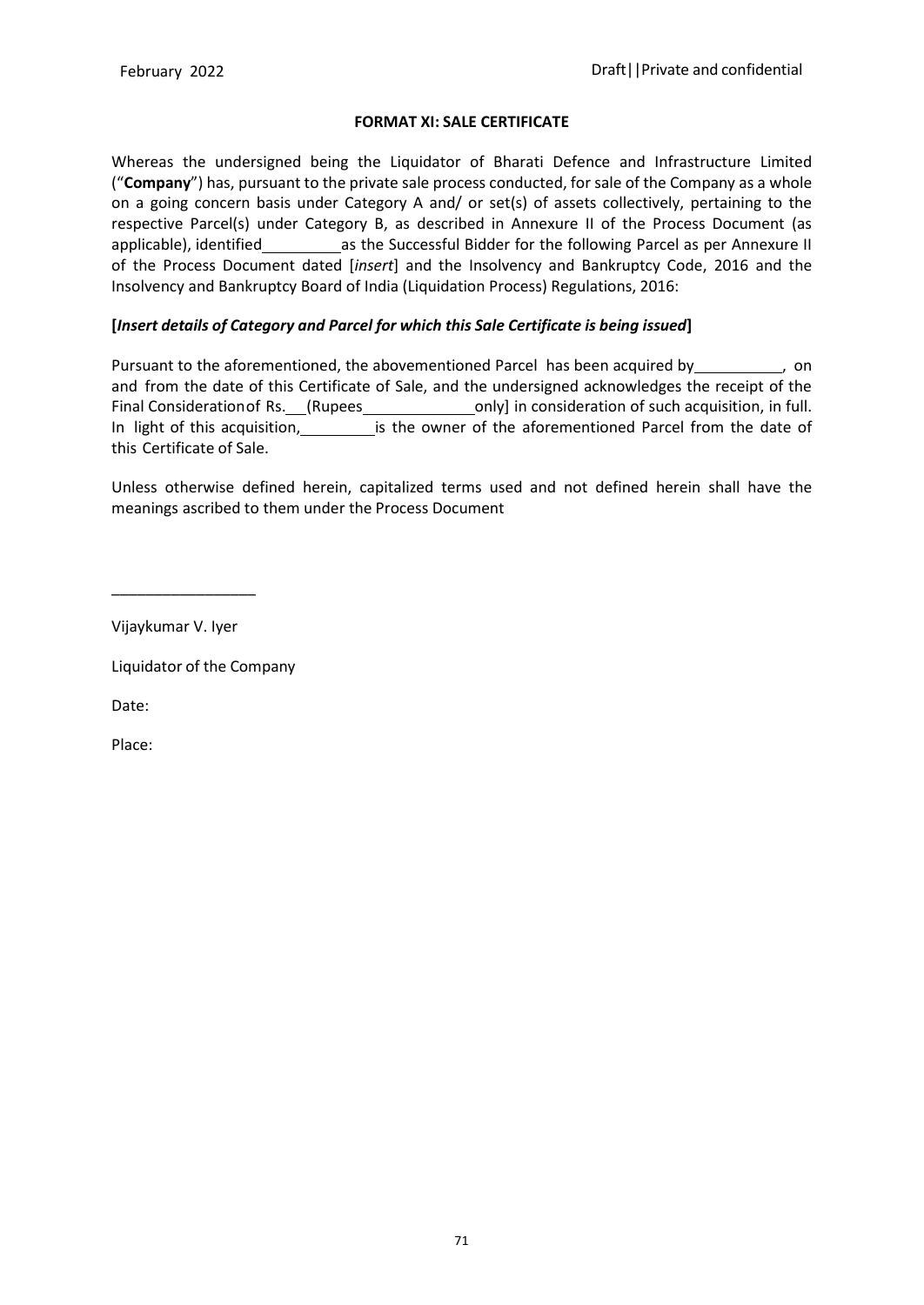# **FORMAT XII: CHECKLIST FOR SUBMISSION OF SUPPORTING DOCUMENTS**

| S.No. | <b>Supporting Documents</b>                               | <b>Response (Y/N)</b> |
|-------|-----------------------------------------------------------|-----------------------|
| 1.    | Covering Letter along with Supporting Documents -Format-I |                       |
| 2.    | Confidentiality Undertaking Format-II                     |                       |
| 3.    | Affidavit under Section 29A Format-III                    |                       |
| 4.    | <b>Earnest Money Deposit Format-IV</b>                    |                       |
| 5.    | <b>Board Resolutions Format-V</b>                         |                       |
| 6.    | Power of Attorney Format-VI                               |                       |
| 7.    | Authorization for Information Request Format-VII          |                       |
| 8.    | Undertaking by the Bidder Format-VIII                     |                       |
| 9.    | <b>Bid Submission Form Format-IX</b>                      |                       |
| 10.   | Letter of Intent Format-X                                 |                       |
| 11.   | Sale Certificate Format-XI                                |                       |
| 12.   | Confirmation of Accepted Bidder Format XIII               |                       |
| 13.   | <b>Bidding Declaration Format XIV</b>                     |                       |

# (*On the letter head of the Bidder*)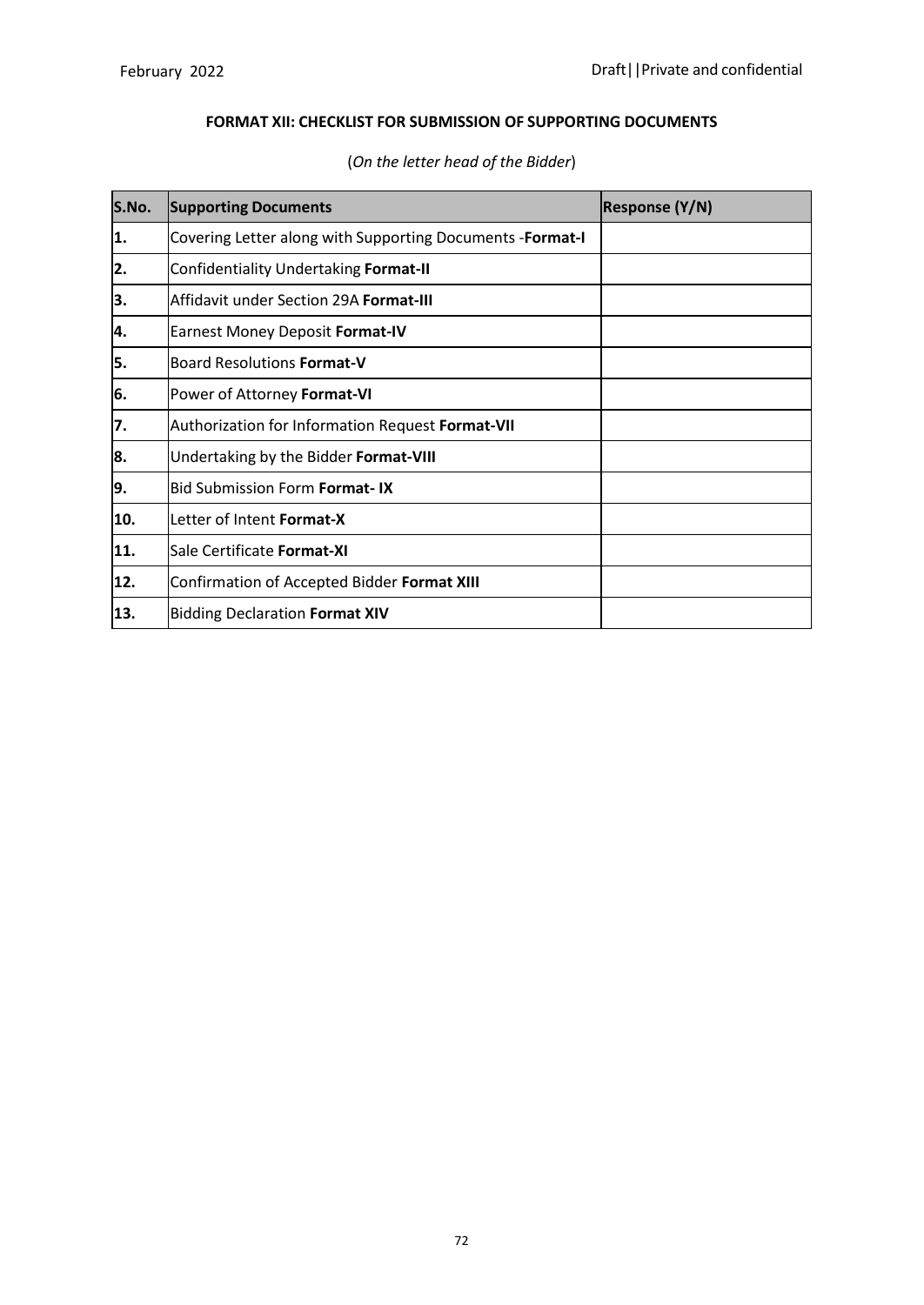# **FORMAT XIII: CONFIRMATION OF ACCEPTED BIDDER**

Ref. No.: XX Date: XX

To

Name (as the "Successful Bidder", "you", "your") Address Kind Attention: Name

## **Sub: Declaration of the [Highest Bidder/ Second Highest] Bidder by the Liquidator of Bharati Defence and Infrastructure Limited**

Dear Sir,

This is with reference to the liquidation process of Bharati Defence and Infrastructure Limited ("**Corporate Debtor**"). Pursuant to the Public Announcement published on [\_\_\_\_] 2022 and the process document dated [\_\_\_\_] 2022, as amended and supplemented from time to time ("**Process Document**"), bids were invited for conduct of private sale of the Corporate Debtor as a whole on a going concern basis as provided under Category A and/ or set(s) of assets collectively, pertaining to the respective Parcel(s) under Category B as described in Annexure II of the Process Document; in accordance with the provisions of the Insolvency and Bankruptcy Code, 2016 and rules and regulations framed thereunder.

Pursuant to the evaluation of the Bid submitted by you by the Liquidator, you have been identified as a Qualified Bidder. Post conduct of the private sale process, you have been selected as the [Highest Bidder/Second Highest Bidder] for the following Parcel as per Annexure II of the Process Document:

# *[Insert details of the relevant Category(ies) and Parcel(s)]*

Notwithstanding anything contained herein, the issuance of this confirmation shall not be deemed to grant any right against the Liquidator of the Corporate Debtor or their Representative or any advisor, and no obligation or cost or risk shall be undertaken by the Liquidator or their Representative or advisor. You accept and acknowledge that the actions to be undertaken pursuant to declaration of yourself as the [Highest Bidder/Second Highest Bidder] Bidder shall be as per and subject to the terms of the Process Document and all the subsequent Corrigenda issued by the Liquidator from time to time.

You are required to adhere to the terms of the Process Document and upon being declared as a Successful Bidder, make payments when due.

*[*It is hereby clarified that upon being declared as a Successful Bidder, the relevant Parcel would be transferred to you and a Certificate of Sale shall be issued to you under Category A within 7 (seven) days from receipt of the Final Consideration or the NCLT Order, whichever is later.]

[It is hereby clarified that upon being declared as a Successful Bidder, the relevant Parcel would be transferred to you and a Certificate(s) of Sale pertaining to the relevant Parcel(s) under Category B shall be issued to you within 7 (seven) days from the receipt of the Final Consideration.]

Unless otherwise defined herein, capitalized terms used and not defined herein shall have the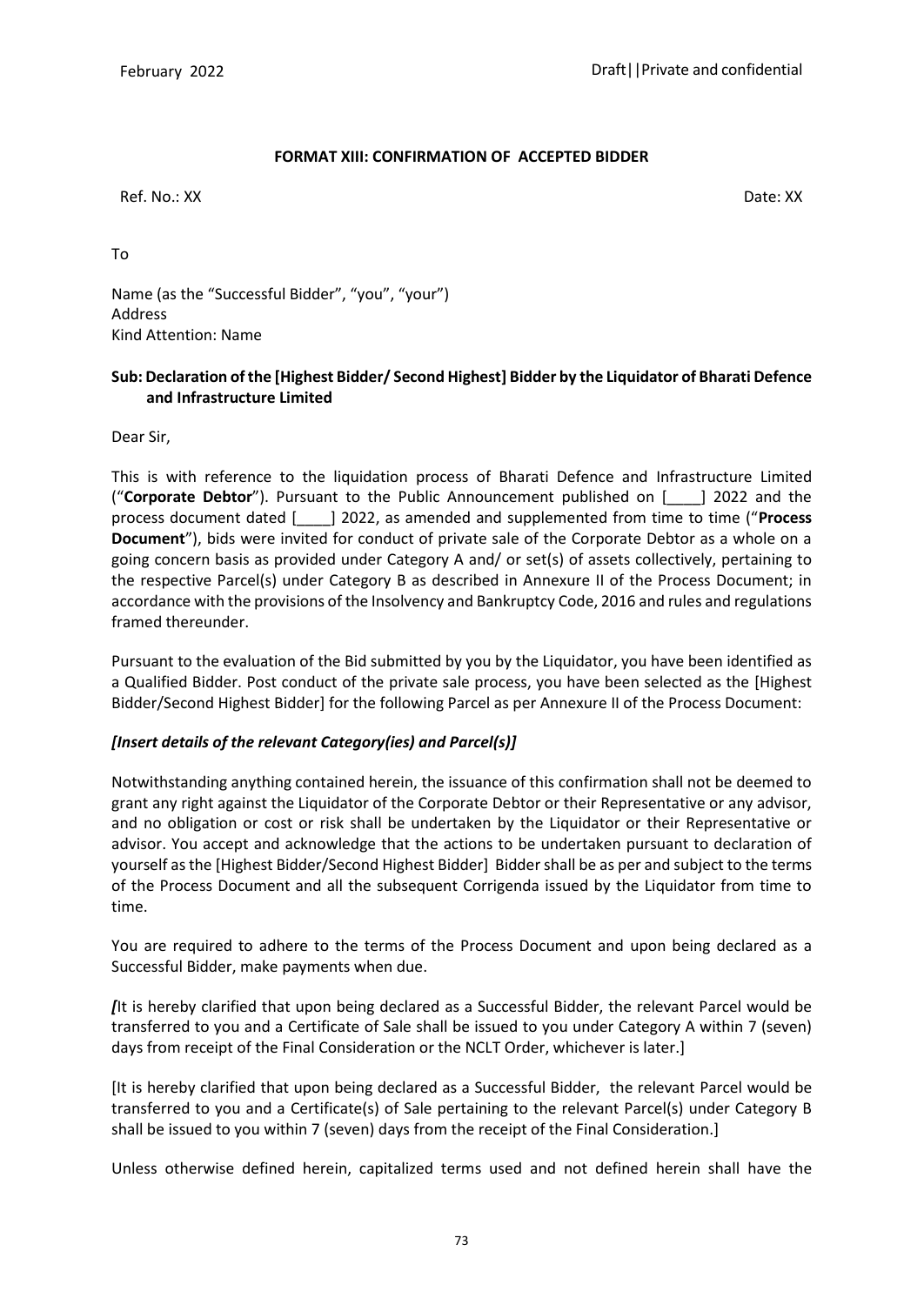meanings ascribed to them under the Process Document.

Yours faithfully,

Vijaykumar V. Iyer

\_\_\_\_\_\_\_\_\_\_\_\_\_\_\_\_\_\_

Liquidator of Bharati Defence and Infrastructure Limited Regn. No.: IBBI/IPA-001/IP-P00261 /2017-18/10490

Accepted Unconditionally,

Signature of authorized representative of the Successful Bidder

Name and Designation:

\_\_\_\_\_\_\_\_\_\_\_\_\_\_\_\_\_\_

Name of the Bidder:

Date: Place: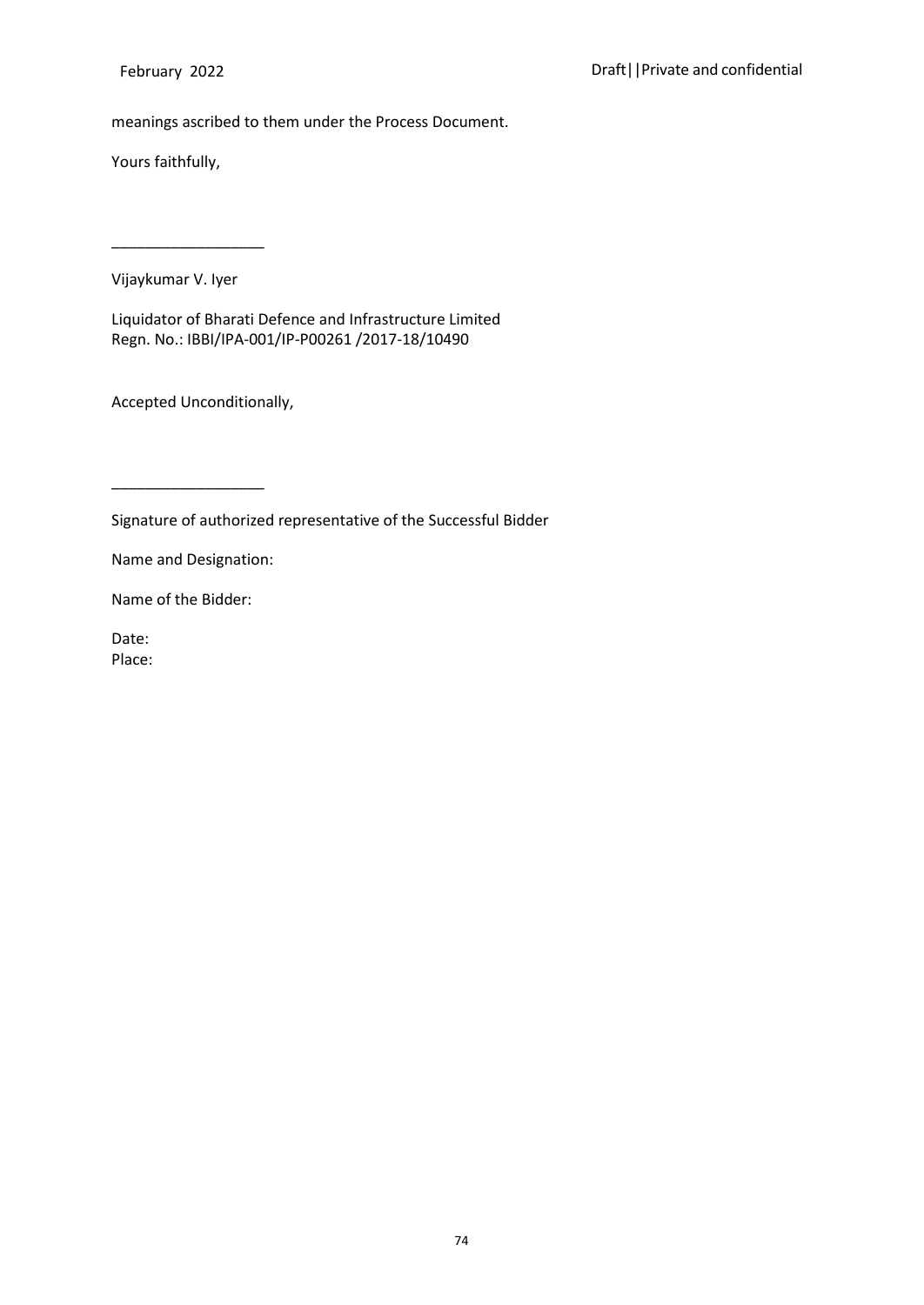### **FORMAT XIV: BIDDING DECLARATION**

(*On the letter head of the Bidder, duly stamped and notarized*)

Qualified Bidder's Name: Full Address: Telephone No.: E-mail address: Fax/No.:

To,

Vijaykumar V. Iyer, Liquidator *[Address of Liquidator]*

- **Sub: - Bid for the private sale process relating to Bharati Defence and Infrastructure Limited ("Company")**
- **Ref: - Process Document for submission of bids for sale of Company as a whole on a going concern basis under Category A and/ or set(s) of assets collectively under respective Parcel(s) under Category B (as applicable) [●] ("Process Document")**

Dear Sir,

1. We, the undersigned Bidder have submitted our EOI along with Supporting Documents on [\_\_\_\_] for the following Category(ies) and Parcel(s) of assets as described in Annexure II of the Process Document:

[Bidder to list down the Category(ies) and Parcel(s)]

- **2.** Pursuant thereto, we have been selected as a Qualified Bidder by you as per the terms of the Process Document. In light of the same, we wish to participate in the private sale of the Company and have submitted our EMD of INR [\_\_\_\_\_] corresponding to the aforesaid Parcel(s), to the Liquidator, on [169].
- 3. As per the terms of the Process Document, we understand that we are required to submit the present Bidding Declaration, and in terms of the same, we hereby unequivocally acknowledge, agree to and confirm the following:
	- I. We agree and confirm that submission of our EMD amounts to an acceptance of the Minimum Bid Price for the Parcel(s) sought to be sold in this Bid Process, including the Parcel(s) for which we have submitted our EOI, Supporting Documents and EMD;
	- II. We agree and acknowledge that there can be no withdrawal/ modification of our Bid(s) unless as agreed with the Liquidator in consultation with the Private Sale Committee.
- 4. Capitalized terms, not defined herein, shall have the meaning given to them in the Process Document.